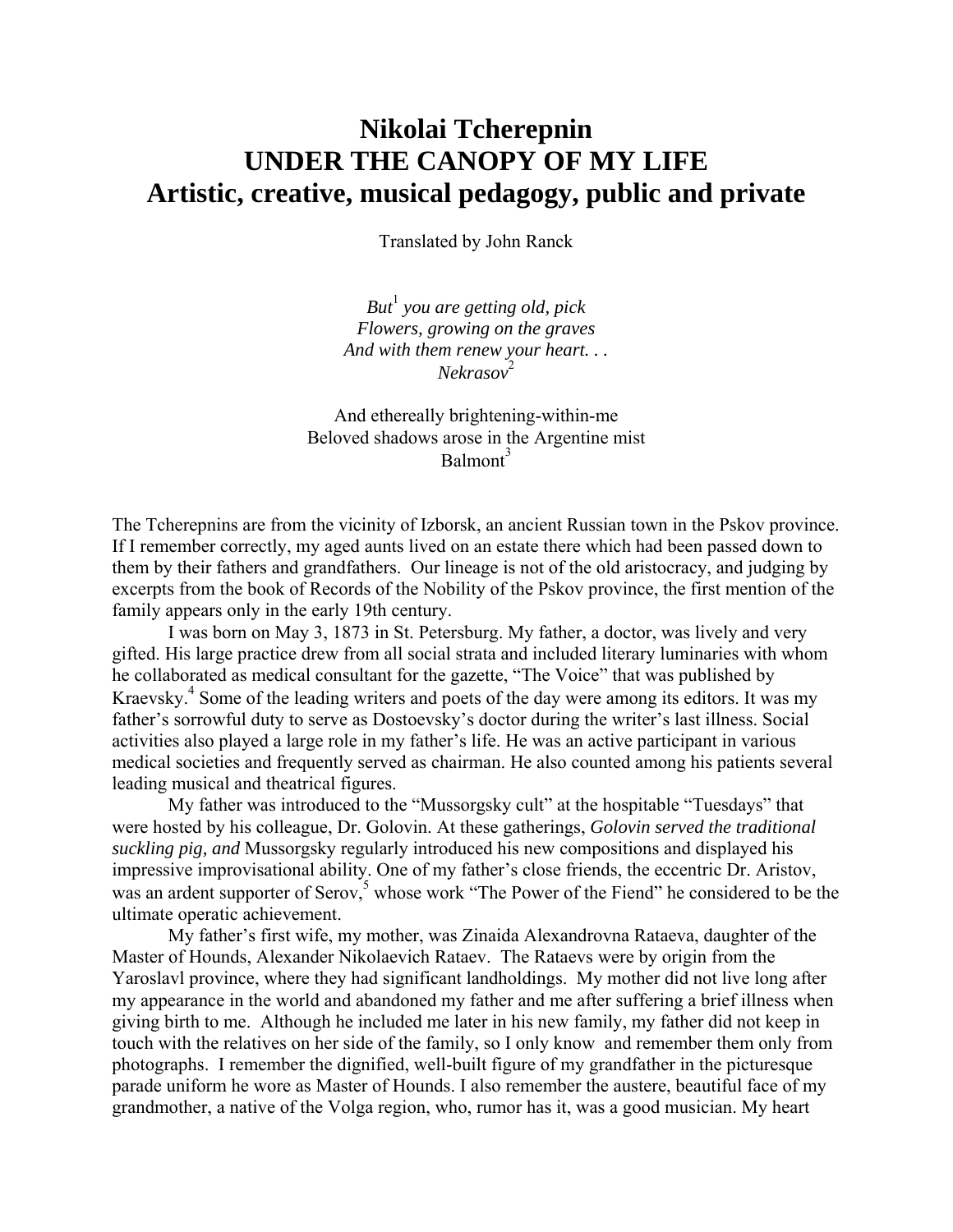aches to recall the daguerreotype of my mother, with her young, girlish figure, her hair in a chignon, and her beaming, wondrous eyes that were also cheerful, restless and questioning. *The daguerreotype print catches the expression of her beautiful, precious eyes into which, with a devoted son's love, I was denied the chance to gaze.* 

Martha Egorovna, my mother's former serf, worked for my parents during their short time together. Before my mother died, she asked Martha to take care of me. Martha's boundless love, the warmth of her spirit and her many fond caresses, which would have been welcomed by anyone, were especially dear to me, a child and an orphan.

 My father's second wife was Olga Sergeevna Ivashintzeva. The Ivashintzevs also came from Pskov and were closely related to Field-Marshal Suvorov,<sup>6</sup> a circumstance that earned them special attention at the Imperial Court. One of the Ivashintzevs, her brother, was a chamberlain.  $\overline{H}$  His sons were educated in the Corps des Pages<sup>7</sup> and rose to be General officers. Two of them were my age and became my close friends. *After the revolution they found refuge with one of their classmates at the Corps, the late King Alexander of Serbia, and occupied important positions in the Serbian army appropriate to their rank. When I visited Belgrade, I hoped to see my childhood friends, but they were no longer among the living. They were perhaps my first audience, were gracious critics of my early playing and improvisations, and I dearly loved them.*

My father and his second wife had five children, two of whom have died: Sergei, who was a very gifted doctor, and Masha, who died as a young child. I hope that my other sisters, Olga, Tatiana, and Nadezhda are still alive, but I lost touch with them a long time ago.<sup>8</sup>

I remember neither when I learned to read and write nor who taught me, but the beginning of my musical training and everything related to that are firmly etched in my memory. The first of my music tutoresses was my aunt Olimpiada Petrovna, my father's older sister. We met several times a week. Under her patient and loving instruction my music lessons quickly became the central focus of my life. They introduced me to the magical new realms of music that were fated to be my home for the rest of my life. My musical curiosity soon outstripped her assignments, so I began my own investigations and created compositions on my own that were based on what I had studied or heard.

When I entered pre-grammar school and then grammar school, I temporarily put my musical activities on the back burner. Once I became comfortable with my grammar school studies, I returned to music with my former constancy and eagerness. My father, never dreaming that I would become a professional musician, was inclined nonetheless to provide me with a serious musical education. He chose a young teacher, a fellow chess player, Nikolai Egorovich Shishkin, who went on to be a professor at the Moscow conservatory. Shishkin gave me such a good musical/pianistic start that when he moved to Moscow, Demjansky, one of the best known of the [St. Petersburg] Conservatory's teachers, took me as one of his students. A patient and friend of my father, Demjansky lived in an apartment on the same floor as my family, which was very convenient. He was a very cultured, broad-minded man, and his playing was very intelligent, if one can use that term, with a very light touch. In contrast to Shishkin, he preferred to talk and clarify issues, rather than play or listen to his students play. He constantly smoked strong-smelling cigarettes in a long cigarette holder, and left ashes all over the keyboard. His lessons were interesting, but left less of an impression than those of the strict, withdrawn, intelligent Shishkin.

We somehow became acquainted with Professor Zikke, whom Rubinstein had invited from Germany to be conductor. He was, among other things, the first conductor of Mussorgsky's "Khovanshchina*.*" Father asked Zikke to hear me play. I must have impressed him, since he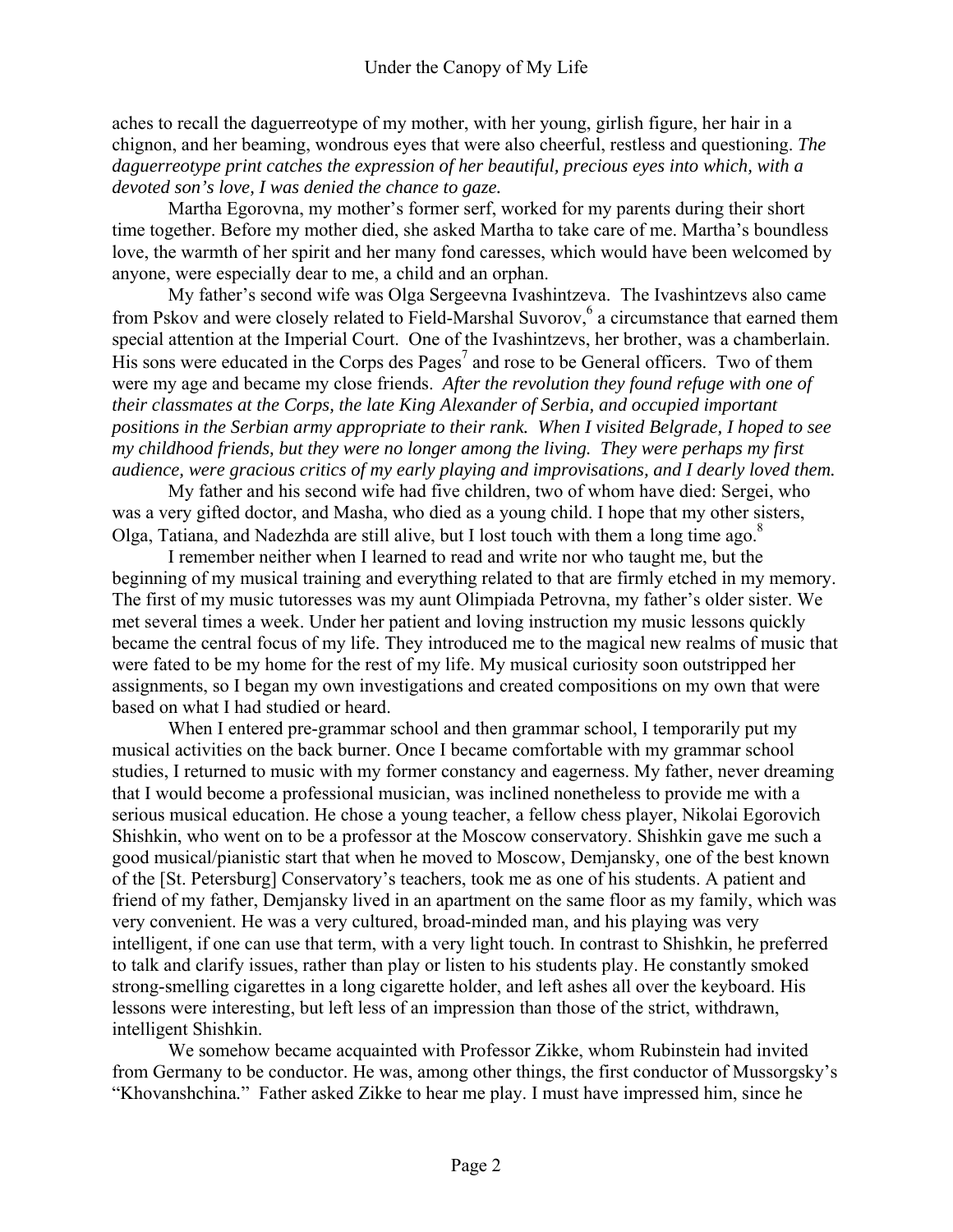asked me to work with him not as a student, but in order "to broaden my musical horizon." His elegant, disciplined, "kapellmeisterly" playing laid before me the beauty of "Tannhäuser," "Lohengrin," "Tristan*,"* and many other German masterpieces. He played willingly and at length, I think as much for himself as for his sole, rapt admirer. Von Bülow, Mahler, and Weingartner must have played like this, and so must have that figment of Hoffmann's imagination, Kreisler. The only difference being that Kapellmeister Kreisler's inspired playing caused all the audience to leave, save the good servant Gottlieb, who remained in order to put out the candle; whereas the playing of "Kapellmeister Zikke" lit a candle in me that has lasted all my musical life.<sup>9</sup>

Thus my domestic environs were very favorable to musical development. The same could be said of grammar school, where during my final years I became friends with N. A. Elachich, an excellent pianist whose family was very close to Fedor Ignatevich Stravinsky, the well-known bass singer at the Mariinsky Theater and father of Igor Fedorovich Stravinsky. From there I was, as they say, only a stone's throw from Rimsky-Korsakov himself, the cult of whose music reigned in both families, who were friendly and kindred spirits. With Elachich's help, I, too, was drawn into this orbit - playing, listening to, and studying Russian music. This music, especially that of the young Russian school and of Nikolai Andreyevich [Rimsky-Korsakov], became our daily bread.

Our lives outside of school were filled with many concerts given by touring symphonies (especially the "Russian Symphony Concerts" led by Rimsky-Korsakov), touring opera companies and foreign soloists. Our signatures adorned several of the welcoming testimonials given to Nikolai Andreyevich by his fans at many of his concert appearances.

Elachich once invited me to a concert that was to be held in one of the concert halls at the Conservatory, then still in its old location on Theater Street.<sup>10</sup> The unusual concert was a performance of "Paraphrases" for piano four-hands, based on a children's tune "Tati-Tati"<sup>11</sup> and written by Borodin, Rimsky-Korsakov, Liadov<sup>12</sup> and Cui. The performers were Rimsky-Korsakov's wife, Nadezhda Nikolaevna, and the well-known pianist, N. S. Lavrov. Rimsky-Korsakov, Stasov,<sup>13</sup> and Cui attended the performance. The audience had all been seated, but the concert did not begin until the former Conservatory directory, Anton G. Rubinstein arrived. He was late, and for some reason, entered from the stage wings, nodded regally to the crowd, then descended the stairs to his usual place in the first row.

I was especially struck by the harmonic ingenuity of the piece, by its unique lyricism and by its infinite rhythmic complexity and unique humor. I was amazed at the charming musical humor of our great composers, to which group Franz Liszt later wanted to add his name. Almost a half century later, I attempted to capture this in my orchestral version of "Paraphrases," which was premiered in America by one of the best contemporary conductors, Sergei Alexandrovich Koussevitsky.

At grammar school we both (that is, Elachich and I) began to participate in musical serenades, sometimes together on two pianos. I particularly remember our successful performance of Weber's "Konzertstück," which met with universal approval.

Dimitri Nikolaevich Solovov<sup>14</sup> was the composer of many religious works, and when he assumed the directorship, music quickly filled the halls of the school. Particular attention was paid to choral music, and a student orchestra was formed, conducted by the venerable Vojáček, organist of the Mariinsky Theater<sup>15</sup>. It fell to me to fill in on piano for missing wind parts, and I sometimes conducted the group in the absence of the maestro. By the end of my grammar school studies, my piano and accompanying skills had developed so much that from then on I dreamt of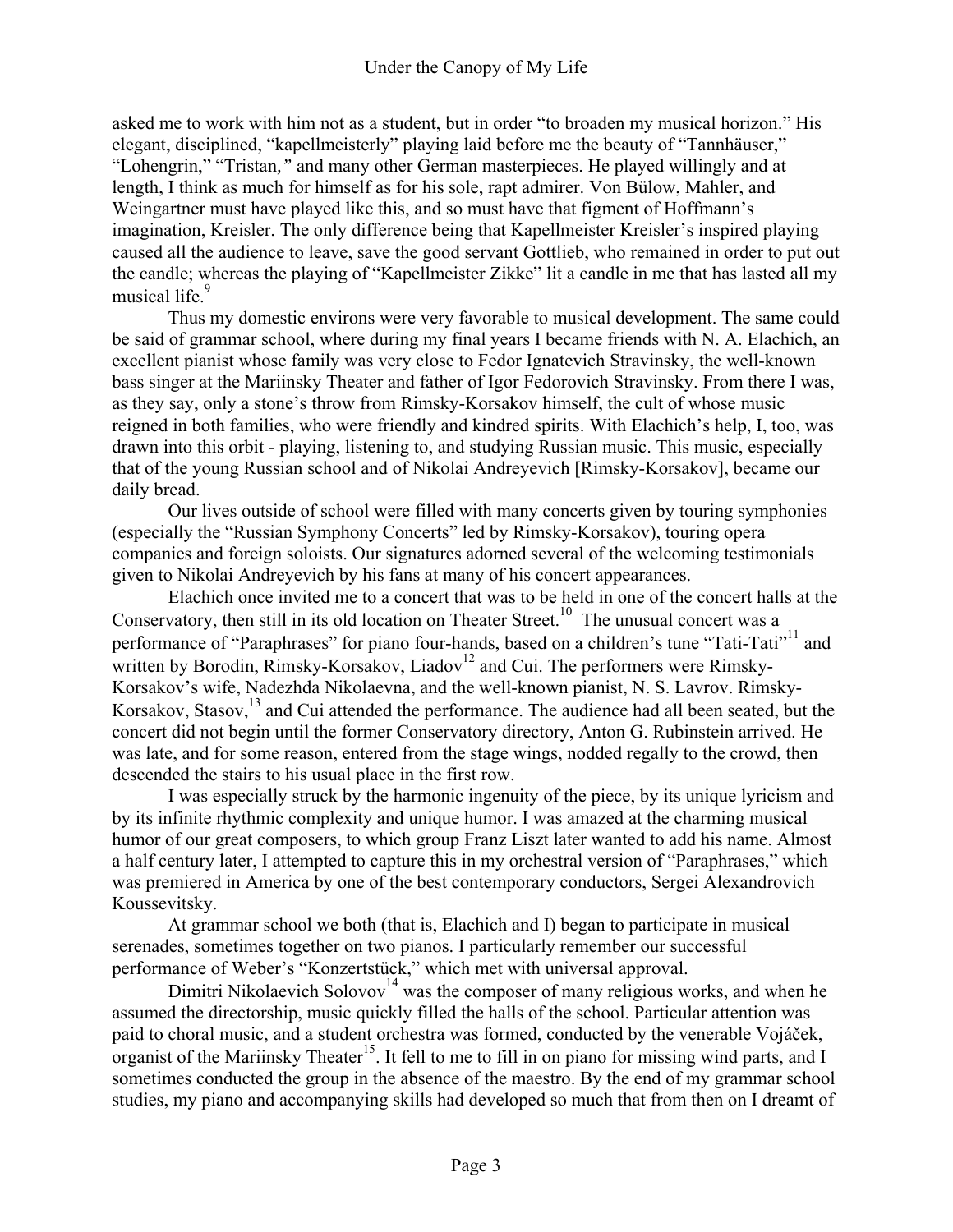applying myself completely to music and entering the Conservatory. My father saw things otherwise: "First go to university, and get a good start in life: an engineer, doctor, lawyer, the country needs this "troika"; one can make a living in music, but you need to go after "the fiveruble note" and then you can make do. . ." It was decided that I would enter law school "and then we will see," he concluded. I worked diligently at the university and some of the courses interested me very much. I was especially interested in Russian law (taught by the students' favorite, Sergeyevich), $^{16}$  and in the course on general legal history that was taught by the strict, philosophical Korkunov. In 1895 I completed the coursework with a Bachelor of Law degree, which qualified me for entry-level government work. Although I did not put my judicial expertise into practice, I remain interested in judicial doctrine.

During that period, my musical activities continued unabated and even expanded: I composed pieces for violin and piano, wrote some commissioned choral works for theater, as well as some art songs, duets and church hymns. All of this, of course, was groping, amateurish work, but occurred in the previously-mentioned well-intentioned performances. I began to make a name for myself as an accompanist and made connections with instrumentalists and singers. As a result, my father, who had become convinced that I was to become a musician and not a lawyer, proposed that I not delay enrollment in a conservatory.

I entered the Conservatory in the fall of 1893. Although by that time I had written several compositions, I was still not convinced I had what it takes to be a composer. I thought it prudent to enroll at first as a pianist since that would allow me to take all the required theory coursework. Those classes were necessary and very useful to me in my subsequent composition courses. Having heard my entrance exam, professor Van-Ark took me into his class as a "special student."

A. G. Rubinstein invited Karl Karlovich Van-Ark to teach at the Conservatory. He had great authority, both among his colleagues and his students. Short, with a thickly bearded face, an unsteady, dipping walk, and crooked, short legs, professor Van-Ark's external appearance was exceedingly unusual, resembling some kind of dwarf or gnome. A superb musician and skilled teacher, he taught many of the leading pianists, and his studio was at a high level. Perhaps the most gifted of his many students was my classmate Pavel Liubimovich Cohn, a first-rate pianist, and an enthusiastic admirer of and proponent of Anton. G. Rubinstein's music. *He went on to serve for many years as a distinguished professor at the Vienna Music Academy, and is now my colleague at the Russian Conservatory in Paris.* 

As far as I can remember, K. K. Van-Ark did not perform publicly as a pianist, but his playing, of which we heard many examples in class, was very alluring. He possessed an incredibly soft, full, melodious touch and bewitched us with the well-considered perfection of his playing. His performance of the classics of the repertoire, even in excerpts for purely pedagogical purposes, is firmly embedded in my memory. I still remember the first phrase of Schumann's piano concerto that he played with his uniquely transcendent sound.

Even the best teachers, however, may have feckless students who are not "in tune" with the general pedagogical goals and examples of their teacher. I was such an "ugly duckling" in Van-Ark's class. My assignments did not go well and fell short of my dreams. At that time I expected to be quickly introduced to the world-famous piano repertoire. I dreamt of playing Mozart, Beethoven, Schumann, Liszt, works that I had long been playing and knew, even if my performance of them was amateurish. The professor, however, consistently and persistently limited me to works by Hiller, Burgmüller, Wollenhaupt and other equally colorless, half-salon, half-pedagogical German composers whose music I found completely uninteresting. I could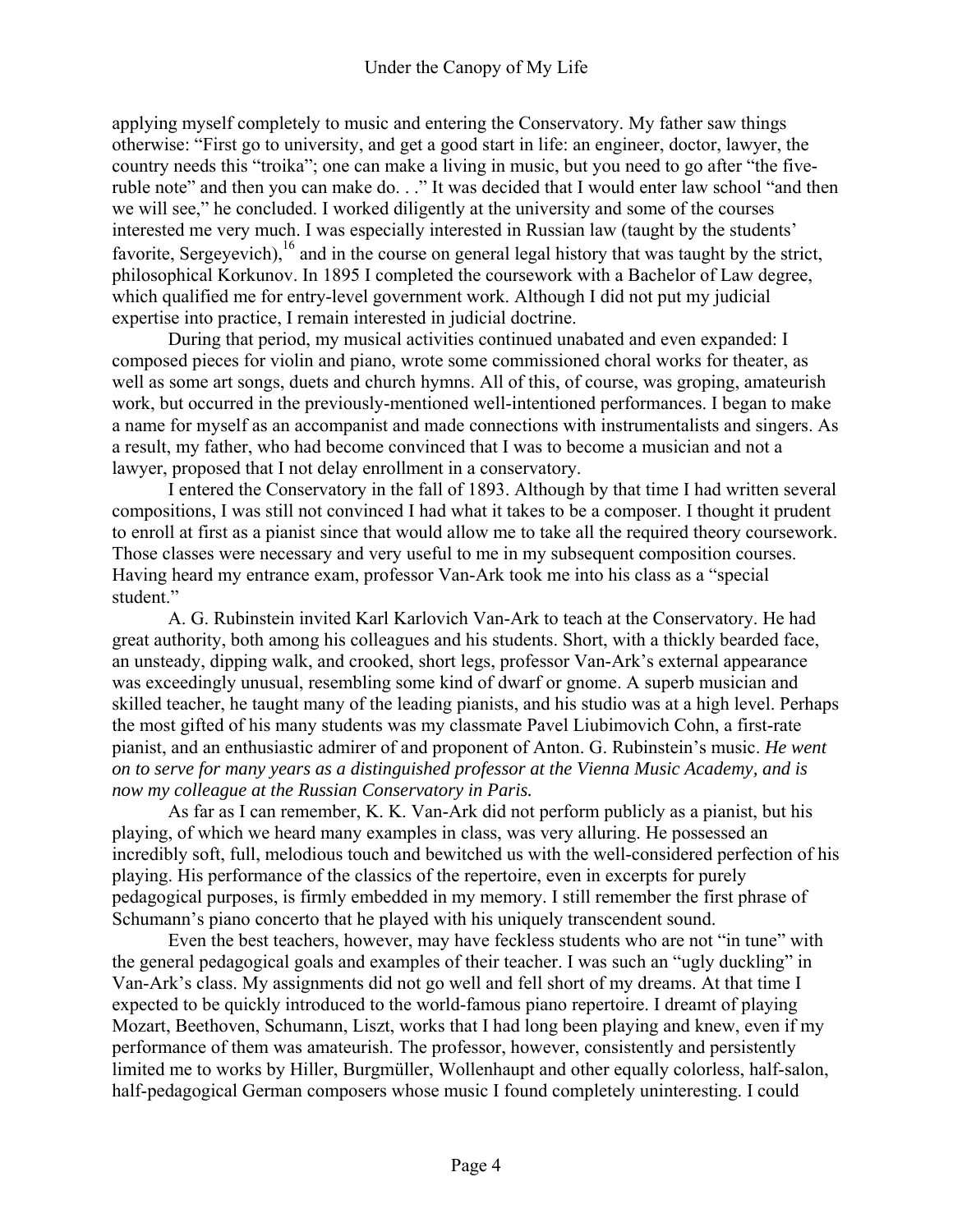understand working on pieces that would challenge my technique, even if they were of little musical interest; but evidently other flaws in my playing, of which I was unaware, worried him.

One must remember that at the time I had already begun making friends with other Russian musicians and knew and dearly loved the contemporary Russian piano literature, which I unconsciously imitated in my own compositions. No one suggested that I study any Russian music, except for the time I was assigned to play the second piano part in a classmate's performance of Tchaikovsky's "Piano Concerto in B-flat minor." Both my teacher and I agreed the performance was not entirely successful. This was particularly discouraging to me, since I considered my accompanying skills quite strong and unassailable as a result of my successful if low-paying performances at various "clubs".

All of this taken together gradually led to a cooling of my interest in Van-Ark's classwork. It sowed in me the absolute and quite accurate feeling that I would never be a "real" pianist.

Meanwhile my theoretical studies continued to advance. I finally realized the necessity and timeliness of a special focus on theoretical subjects and I enrolled in a compositional theory course. Specific subjects included harmony, counterpoint, fugue, musical encyclopedia (a class on form), and instrumentation. Once one has completed the exams in those courses, as well as in those of aesthetics and music history, one receives a diploma in compositional theory.

It generally took three years to complete the above-mentioned coursework: year one, harmony; year two, counterpoint; year three, fugue and everything else. If a student showed special compositional promise, he was transferred to the free composition course. During this three-year course, under the guidance of a teacher and according to a fixed sequence and syllabus, he studied purely practical compositional approaches to various kinds of music. At the same time, the student attended a course in special instrumentation that mainly involved orchestrating assigned pieces. Upon completion of the free composition course, students were required to compose a cantata to a prescribed text for solo voices, chorus and orchestra. This work was required to be at least thirty minutes long. It was due within a month of the delivery of the text and was to be prepared with both a full score and piano reduction. Once the cantata was presented to and approved by a committee of theory professors, the student received a "Free Artist" diploma.<sup>17</sup>

Depending on his commitment and passing the required classes, a student in either the theory or the free composition course sometimes took longer than the prescribed three years to complete the program. So it was with me: I began the study of special theoretical subjects in the fall of 1894 and reached my cantata exam in the fall of 1898, having completed the entire course in four years.

During my scholastic tenure all the above-mentioned classes, except for, of course, music history and aesthetics, were taught sequentially by the same teacher who led the student from his first exercises in harmony to the day his final-exam cantata text was delivered. The cantata was then to be composed completely independently, with no help from the teacher.

Two teachers taught the compositional theory classes in parallel: Nikolai Feopemptovich Solovov and Nikolai Andreyevich Rimsky-Korsakov. One would think that as an enthusiastic and keen admirer of Rimsky-Korsakov, as I was even then, I would logically be put into his class. But fate saw fit to direct me at first to professor Solovov. The truth is that E. I. Ivanov-Smolensky,<sup>18</sup> who was one of my father's musical friends and a voice teacher at the Conservatory (and afterwards my colleague), prevailed upon my father to have me enroll in Solovov's class. He told my father that Solovov was a more experienced teacher, was more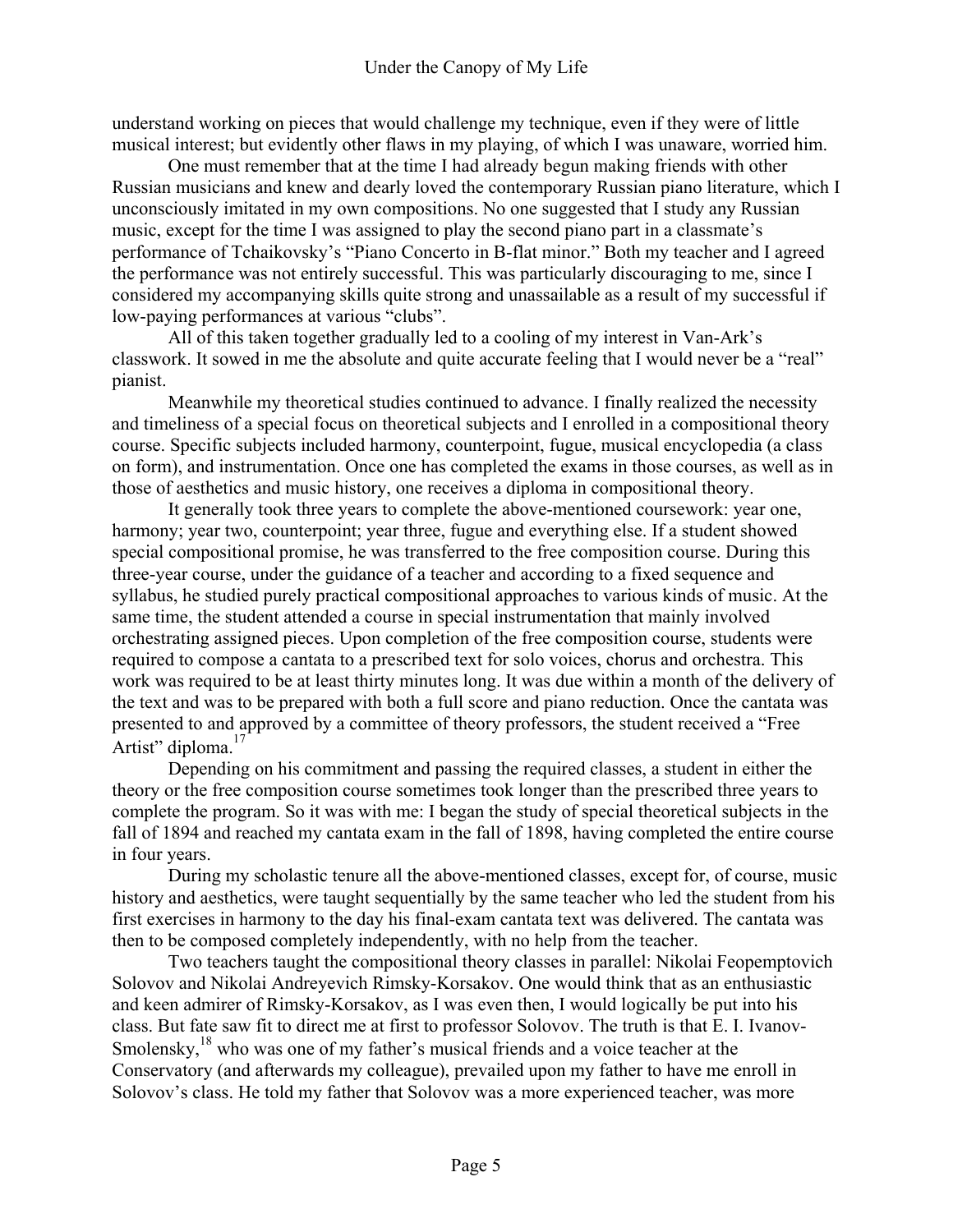suited to my nature, and was, to be precise, "less strict" with his students than was Rimsky-Korsakov. *He pointed out to my father that Rimsky-Korsakov was much more particular in his choice of students and that he was much more exacting and demanding, which was, in fact, the case.* In hindsight, it is clear to me that the very sweet, anti-musical, "nanny-goat-voiced" Egor Ivanovich simply wanted to enroll an extra, and perhaps not completely inept, student in his friend Solovov's class. Ivanov-Smolensky clearly preferred Solovov's modest musical talents to those of Rimsky-Korsakov.

It was no sooner said than done. Ivanov-Smolensky introduced me to my future teacher. After a brief and extremely superficial exam, he accepted me into his class. I remained there, undergoing a course in advanced harmony, during the first two months of the fall semester of 1894.

Nikolai Feopemptovich was, at that time, fairly well known as a composer. He was the author of the opera "Cordelia,"<sup>19</sup> which played for several seasons at the Mariinsky Theater, and of "Vakula the Blacksmith," scenes of which are still occasionally performed.<sup>20</sup> Solovov was esteemed and liked by a significant part of the public. Subsequently, in the last year of my conductorship at the Mariinsky Theater, I was assigned by the management to prepare a revival of "Cordelia," and we spent much time together rehearsing it. Nikolai Feopemptovich was sincerely sad to see me leave the theater, since the revival was then set aside for a long time. I thoroughly and carefully prepared the staging, and while being absorbed in the work, something in "Cordelia" even began to appeal to me.

Professor Solovov was very affable in handling his students, and unfailingly diligent in class; but that internal fire, which is transferred to students, was not in him, and his instruction was always a little formal, at least in the class I had with him.

During those times spent hanging out with my fellow friends/theory classmates, which also included Rimsky-Korsakov's students, I became more and more obsessed with the idea of transferring to his class. This was not easy to do. Officially, such a transfer was not impossible, but . . . would Rimsky-Korsakov accept me into his class? And how could I get Solovov's permission for the transfer? (Such permission was absolutely essential, according to established custom and requirements of Conservatory ethics.) After much vacillation and agitation, I decided to introduce myself to Rimsky-Korsakov. I brought some of my compositions with me. As I recall they were some variations for violin and piano on a Ukrainian folk theme, an upbeat piano piece (of which I was for some reason quite proud), and some songs to texts of Maikov.<sup>21</sup>

Nikolai Andreyevich listened very attentively to all the pieces, chatted with me about musical matters. In parting he said he would accept me into his class, in accordance with Conservatory statutes, once I had my former teacher's approval. As far as obtaining the permission was concerned, everything went swimmingly. Nikolai Feopemptovich released me without taking any offense, and wished me well. When I finished my Conservatory studies, he wanted to sign my diploma along with Rimsky-Korsakov. Later on, as music critic, he was always supportive of my composing and conducting activities, and. when he was named director of the Imperial Chapel, he retained his connections with both the Conservatory and the Music Society as an honorary member. For a time we both taught at the Conservatory.

Having fulfilled all the required formalities, I was invited by Nikolai Andreyevich to take the official exams. He carefully tested my ear, ascertained my knowledge of theory and solfège, and made me sing in clefs. Following this exam, I was required to write out some harmonic puzzles based on what I had done with Professor Solovov. Alexander Konstantinovich Glazunov attended the exam. Soon to be the famous Conservatory director, he was already taking an active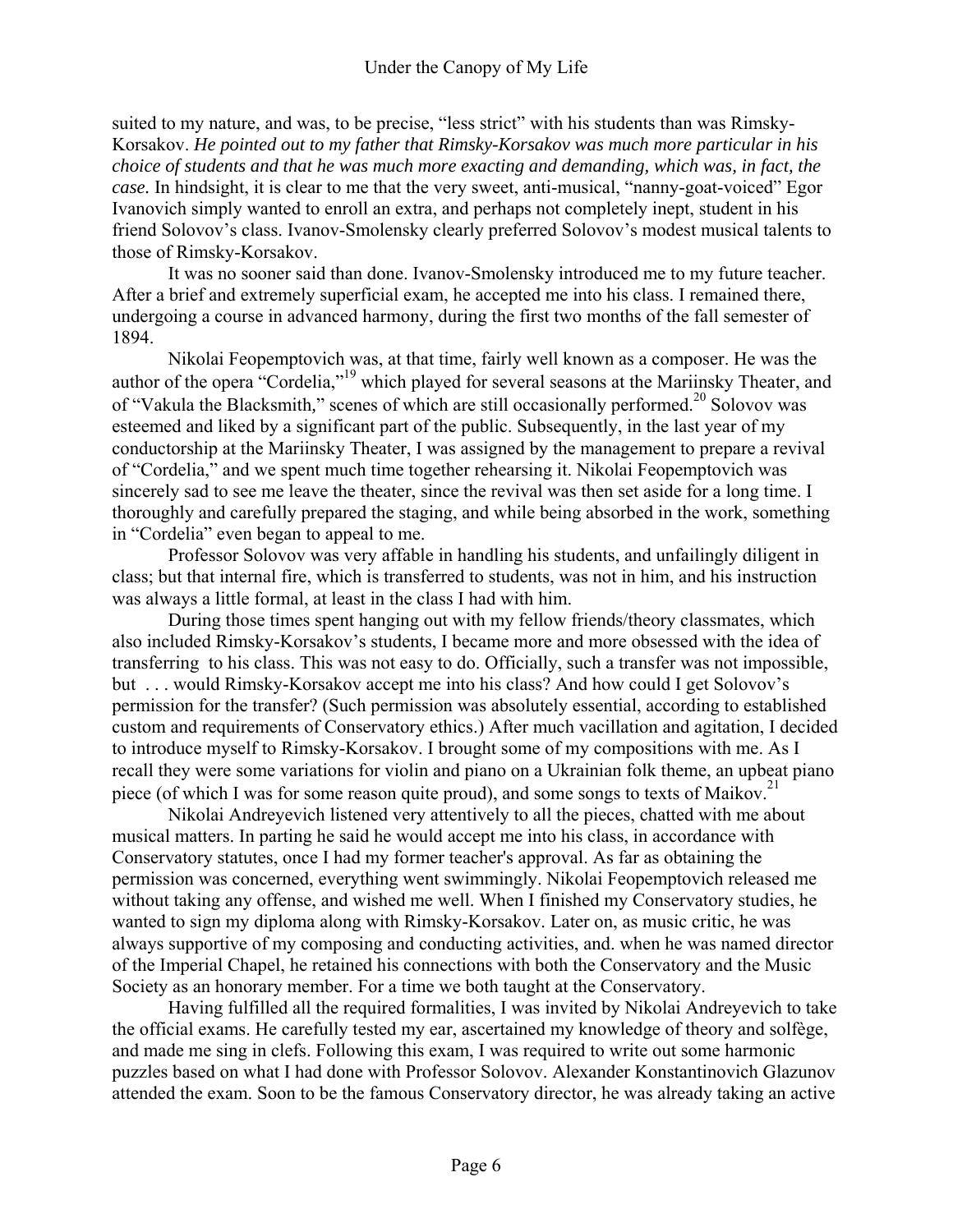role in its musical and academic life. After the favorable outcome, Nikolai Andreyevich gave me a note for the registrar that authorized my transfer to his class and qualified me for the course in advanced harmony. From that moment my musical education followed its true course. Before me opened limitless possibilities for developing all my musical capabilities under the guidance of a great composer and exceptional pedagogue, *who became in a musical sense my "alma pater,"* and who devoted with love and dedication his generous spirit and time (so necessary for his own creative work), to the development of the next generation of Russian composers and musicians.

Revisiting the memory of these years with Rimsky-Korsakov, years that were so meaningful and fruitful for me, I must confess that my memory of his most well-deserved professorial image is often eclipsed by my memory of him as composer/artist. For me, the pedagogical examples and methods that he used so wisely to develop in us the musical and technical skills that are so important to the composer were less impressive and beneficial than what I absorbed from constant interaction with him and with his creative personality. With the charm of his compositions, which we always had the chance to hear both in performance and by playing through them ourselves, "Professor" Rimsky-Korsakov evoked in his students that unfailing inclination and disposition toward work that reigned in his classroom. This robustly inspired our purely technical assignments in harmony, counterpoint, fugue, and other theoretical matters.

As he gradually became better acquainted with his students, Nikolai Andreyevich would readily chat with us about various musical issues, share ideas with us from his rich treasure trove of musical style, and constantly report to the class about this or that development in musical life, whether it be a concert, an opera, newly composed music, etc. Nikolai Andreyevich would sometimes sit with us during symphony rehearsals and confide his impressions. His critical judgement, always well-founded, caught so to speak "on the fly," was an important contribution to our musical development. This also complemented and enriched his serious, methodical class discussions.

Long before our class in free composition, Nikolai Andreyevich displayed steady interest in our burgeoning musical instincts. Those instincts were engendered in many ways by our association with him. He listened closely to our compositions no matter how poor and feeble our efforts. He played through them and always offered his impressions in the most inoffensive and supportive terms.

Nikolai Andreyevich often said: "A composer is known by his desire to compose." We would actually reply, "mortal desire is a bitter fate."<sup>22</sup> M. M. Ivanov, $^{23}$  a very poor composer and music critic of the influential journal "New Times," was a case in point. He was Nikolai Andreyevich's great detractor and ill-wisher, and author of two very weak and silly operas. His "Putjatishna's Pastime" is a worthless, intolerable piece based on the eternal comedy "Wit works woe."<sup>24</sup> Nikolai Andreyevich described the situation: "Yes. Well, yes, it happens of course . . . But even so, still and all, but he – is a composer." With that, he ended the conversation.

At the time I began my counterpoint class that spring, I showed Nikolai Andreyevich the sketches for my orchestra pieces called "La Princesse lointaine." The piece was based on Edmund Rostand's work of the same name, and had great success when it was performed in the Suvorovsky Hall.<sup>25</sup> Nikolai Andreyevich was interested in the piece and gave me several ideas about how to broaden and deepen its musical content, and make it more polished and modern. He suggested that I do a fundamental revision in my spare time during the summer, asked me to send him the revised version, and promised that he would help me with the orchestration. Having finished my exams, I immediately began to rework, or more accurately, to fulfill the artistic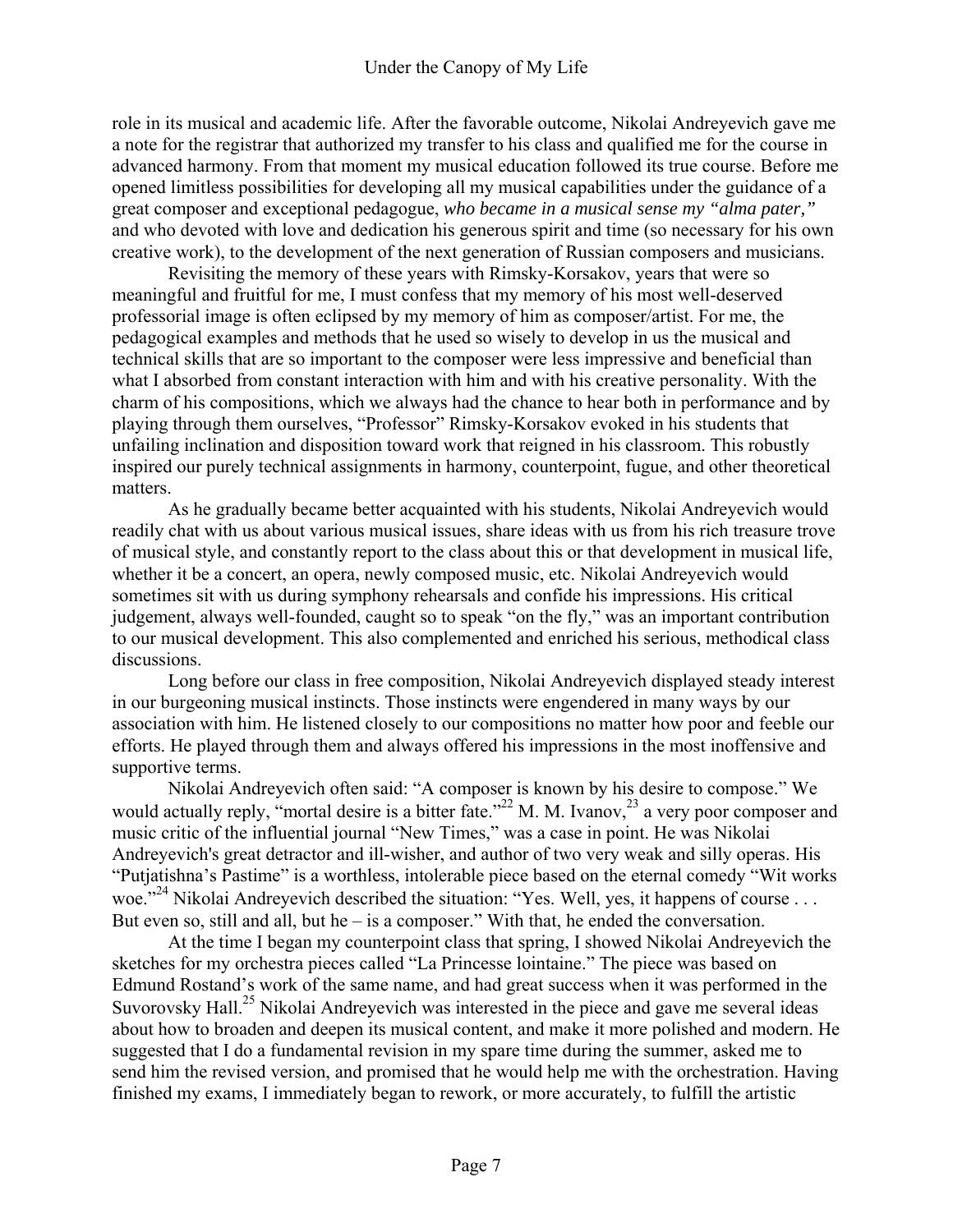realization of my sketches. Nikolai Andreyevich told me, "Always remember that in true art there must be nothing left unfinished; there must be nothing that does not contribute to its artistic shape; nothing that does not serve its end; not a single haphazard note or bit of orchestration; nothing that could be replaced without changing the sense of the work or its entire musical realization."

We students held dear our great teacher's wise counsel, which helped us to avoid dilettantism and those pernicious currents that, alas, were not unknown in the music of the day. Others (though not members of the Russian school that he established and that grew under his careful, loving guidance) could be reproached for having a negligent attitude toward their talent.

Stravinsky, one of the most gifted of Rimsky-Korsakov's students, if perhaps not the most gifted, frequently said: "By their nature my scores are like a cashier's check. Take the tiniest detail away from the check, and it ceases to be valid." With admiration and love, Stravinsky's contemporaries and posterity have honored and will continue to honor his "checks," replete as they are in musical abundance. He was, however, not alone in continuing the great legacy of our glorious teacher: Rimsky-Korsakov inspired a school. An entire generation of Russian composers created works that built on his everlasting body of work. These works were a tribute to their great teacher and mentor.

The summer when I worked on "La Princesse lointaine" was one of my happiest and most musically productive summers. I was surrounded by joyful, life-loving, rather mature young creatures: my three sisters and my brother. I realized that they loved not only me, but also my music. I also experienced restless dreams "of another happiness."<sup>26</sup> To put these dreams to music was a great joy and contributed greatly to my compositional output. Perhaps that is why the songs I wrote that summer are so well-loved by both musicians and the public. Well, my spirit was bright and happy.

We were then living near Oranienbaum, $^{27}$  that old, historic, spotlessly clean, charming little seaside village, thirty versts<sup>28</sup> from Petersburg. Shadows of the ill-fated reign of Peter the Third, infamous husband of the famous Catherine, hung in the air.

In that dear little nook I was quite impressionable and comfortable. The wonderful sylvan countryside, praised by Zhukovski<sup>29</sup> and called the "Russian Switzerland;" Kronstadt castle standing guard over access to the capital; the gentle, tender sea with its special scent; the austere, baroque, sprawling Rastrelli palace, mirrored in the clean, bright, lake that was almost like the one at Tsarskoe Selo; the austere Protestant church, in front of which that unfortunate admirer of Frederick the Great, who paid dearly for his enthusiasm and his mistakes, would strictly drill his Holstein [soldiers] in Frederick's style.<sup>30</sup> I was always excited when I used to pass by the little home of the famous singer Dar'ja Mikhailovna Leonova, Modest Petrovich Mussorgsky's friend whom he admired and accompanied. $31$  The composer often visited her to play his great compositions. I would also often admire the humble, almost hermitage-like little chapel that stood in a resinous pine forest as if transported there from the Old Believer trans-Volga region so lyrically described by Mel'nikov-Pecherskii.<sup>32</sup>

Beloved by Petersburgers as a place for their summer homes, Oranienbaum had a theater and a Kursaal<sup>33</sup> with a good orchestra that was comprised of members of the Imperial Theater *who were happy to breathe the purifying sea air and to refresh their wives' and children's health.* Maurice Fedorovich Keller, the concertmaster of the Mariinsky Opera Orchestra, conducted the group. He was a very experienced, knowledgeable and talented conductor, and the Kursaal concerts were well attended by the locals. When there was a symphony concert, even people from the suburbs and the capital attended. I participated in the musical life of the Kursaal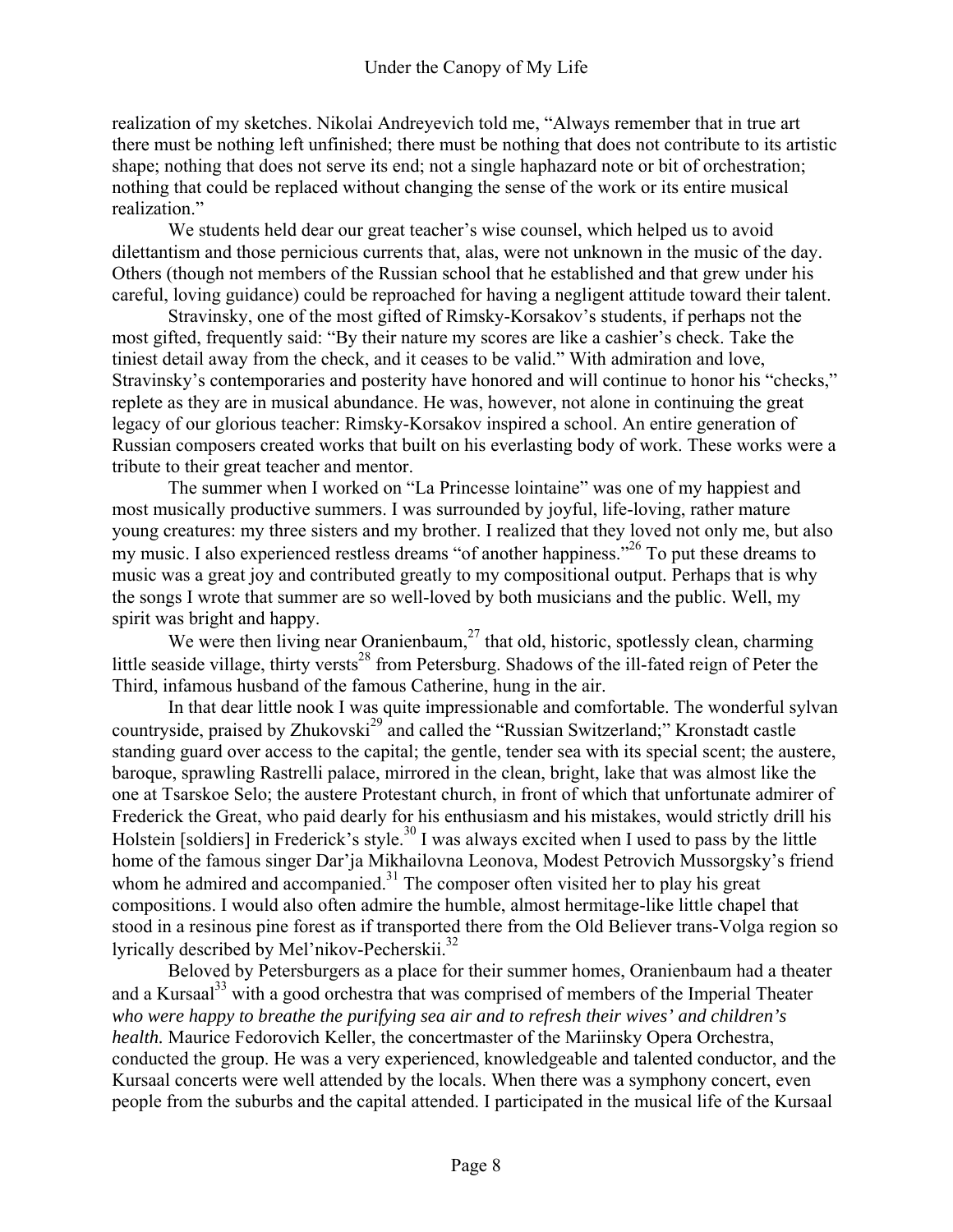as orchestra pianist and occasionally covered the harp part. I also accompanied instrumentalists and singers. Maurice Fedorovich was interested in my compositions and since he knew I was working on an orchestra piece, asked to see the score when it was ready. He promised to run through it during a rehearsal and if it went well, to put "Princess Lointaine" on a symphony program. Of course this was awfully tempting and I immediately proceeded with the orchestration, finally producing simultaneously an arrangement and a finished copy.

I was not quite a novice in that regard. The previous year in Sevastopol,  $34$  I was a guest of Admiral Lavrov (an old friend of my father and fellow Pskov native), who was the local chief of city administration. I had composed some Polonaises for orchestra in honor of my kindly hostess, the admiral's wife. In celebration of the Admiral's name day, I conducted the pieces with orchestra on the sea-side boulevard in the presence of all the city's officials. The pieces made a reasonably good impression. The performance went smoothly enough with a full-enough sonority and was not devoid of its purely coloristic elements. It is one thing, however, to orchestrate an unpretentious piece with a sufficient number of Polish musical elements, and another to create a fully-planned piece for orchestra destined for a Symphony performance.

My guiding star in this case was my enthusiasm for the overture to Tchaikovsky's "Romeo and Juliet," which I had heard twice that season both in rehearsal and in performance. I had acquired the score from Bessel<sup>35</sup> and it became my desk companion, or even more than that, since it went with me everywhere.

During that summer, with my father's consent, I gave up two days a week to travel by train to St. Petersburg to give some music lessons. I took great pride in this, since it allowed me to contribute to household expenses and to have ample spending money. The score to "Romeo and Juliet"went with me on every train trip and I soon became familiar enough with the music that I could write it out from memory. It was extremely beneficial having those pleasing sonorities fresh in my mind, hearing how they sounded in rehearsal, and studying how the composer had achieved them. The awareness that the orchestral style of "Romeo" corresponded to the musical style of my orchestral pieces provided me with a certain confidence and the courage to compose my first real orchestral score. I can say without exaggeration that studying the beautiful passages found in the "Romeo" score taught me more about orchestration than I could have learned from any textbook on the subject, had I decided to use one.

I had quite a variety of musical "gigs" that summer. They began in the morning with twohour sessions accompanying an elderly amateur violinist who had a solid technique and a big repertoire. Of Swiss ancestry, R. was proprietor of the famous restaurant, "Dominic's," located on Nevsky Prospect across from the Kazan Cathedral. After our sessions, he usually invited me to share a "bachelor's repast" with him. We would order the menu du jour, and after a lively conversation (R. was a very interesting and entertaining interlocutor), the first stage of my toil would conclude. Then I would teach elementary theory to a bright and also elderly civil servant, Mr. V., a minister at one of the *fashionable* departments. He was neither a composer nor a musician and it remains a mystery to me what part of his inner being responded to the study of the secret relationship of intervals, scale structure, etc., that are contained in this uncomplicated science of theoretical subtleties.

After him came an elegant, *pure-blooded* Pole, V*.*, a University student. My dealings with him consisted in correcting his compositions and occasionally even writing for him. My day ended with piano lessons given to a couple of young women. Finally the blessed hour arrived when I bundled myself into a cozy corner of a railway carriage and drew from my briefcase my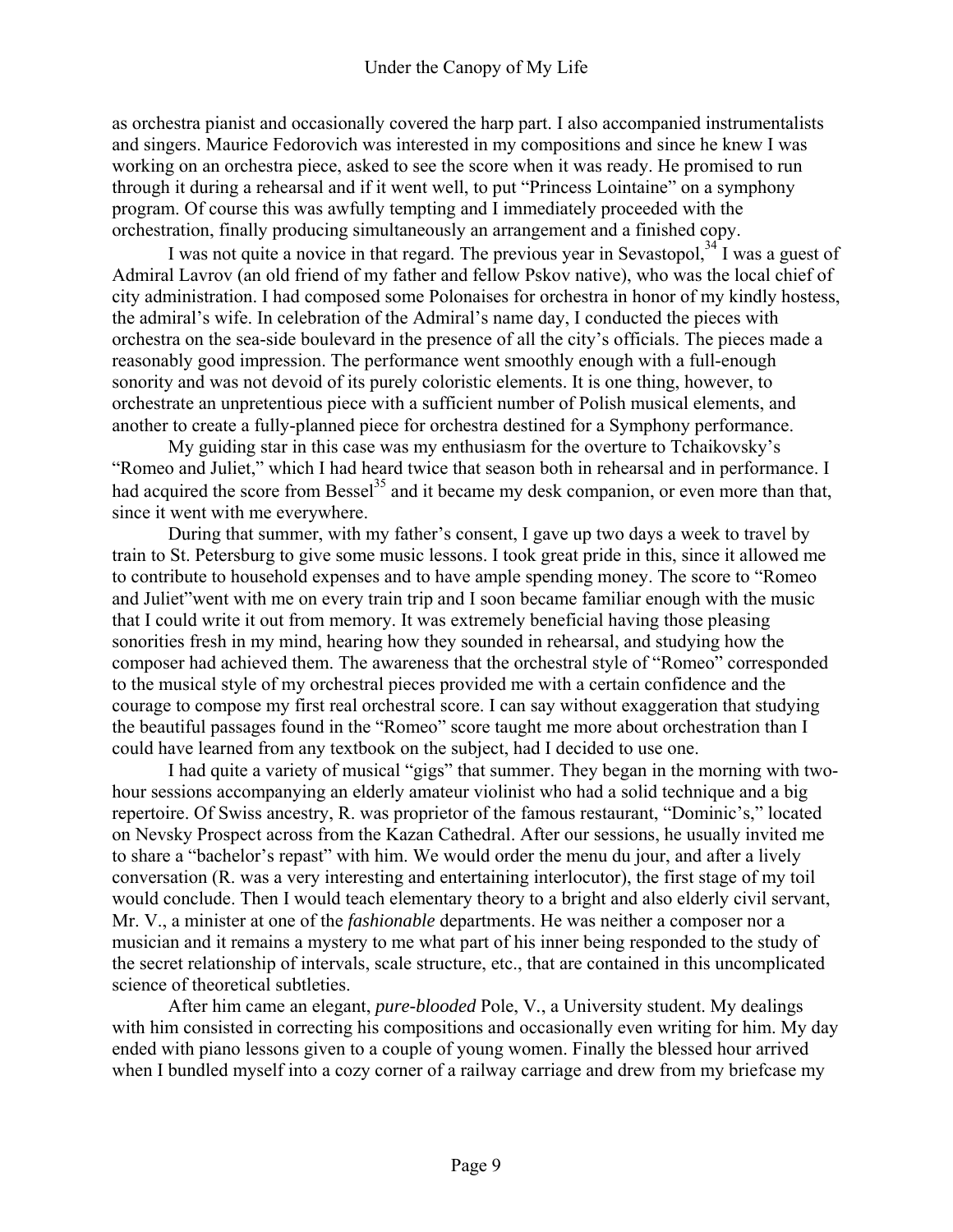trusty traveling companion, the score of "Romeo" and, in its interesting and instructive company, quietly arrived at my comfortable Oranienbaum home and hearth.<sup>36</sup>

Rimsky-Korsakov always said that the secret to good orchestration is above all, good voice leading. It was certainly thanks to thorough sketches and close attention to voice leading that, in a short amount of time, I was able to create a very respectable and quite colorful score. "Romeo and Juliet" aided the process, and the result was not unimaginative in its structure. Maurice Fedorovich thought it was quite good and offered several valuable suggestions on the use of the strings. We decided to test the piece in rehearsal, and if it were successful, to include it in a program.

The day of the rehearsal, which was so important to me, finally arrived. The orchestra was to rehearse the piece in the foyer of Kursaal. Maurice Fedorovich began the rehearsal with my piece. He was conscientiously involved with its details when two people of medium height entered the foyer. They were dressed in the then-stylish, loose coat with a cape, wearing soft felt hats with a drooping brim (of the type often worn by artists), and sporting black beards on open, obviously Russian faces. Both were from the Volga region, one from Nizhny Novgorod, the other from Jaroslavl. They were the well-known composers Mily Alexeyevich Balakirev and Sergei Mikhailovich Liapunov<sup>37</sup>, with whom I was fated to come into frequent contact. They were there for the rehearsal of Liapunov's piano concerto, which was the featured composition on the upcoming program.<sup>38</sup>

Whether he wanted to or not, Balakirev was present at my musical baptism. I considered this to be a good omen for me as a Russian musician. This was all the more so since A. Petrov, one of Balakirev's close associates, told me that Mily Alexeyevich (Balakirev) would play passages from "Princess dreams" for him on the piano, which passages he recalled perfectly with his marvelous musical ear and amazing memory. He spoke quite approvingly about the music and its orchestration.

Maurice Fedorovich introduced me to our renowned "maestri." They were very interested to know that I was Rimsky-Korsakov's student. Since my teacher had studied with him, Balakirev was sort of my musical grandfather.

"La Princesse lointaine" was a hit with both the public and with the critics. During the following season, Keller occasionally performed my piece, which enabled me to understand it in a way that was very helpful to me in future compositions. After the concert, the dashing principal conductor handed me an impressively large package that turned out to contain a genuine Vyborg krendel<sup>39</sup> that had arrived that day from the "cold cliffs of Finland",<sup>40</sup>, from a young woman who was living there at the time. She had excellent grounds to consider herself my 'Princesse Lointaine' and me her knight in shining armor, the indisputable proof of which is our later shared fate, which has united us for what will soon be half a century. *So my first laurels were very closely associated with that sweet taste, and with those bright hopes for the future that were later realized to my complete delight.* 

That summer Cezar Antonovich Cui, his family, and Mitrofan Petrovich Belaieff,<sup>41</sup> his wife and adopted daughter Valya lived near us at the summer home of the engineer Erakov. They often vacationed together and I became acquainted with the Belaieffs at Cui's house. Cezar Antonovich often sang his art songs, pleasantly accompanied by his daughter, Lidia Cezarovna. I still recall those beautiful songs written to text of the poet Richepin. Their profound effect on me was due as much to the clear and unusual style of Cui's music as to the poet's profound and emotional words $42$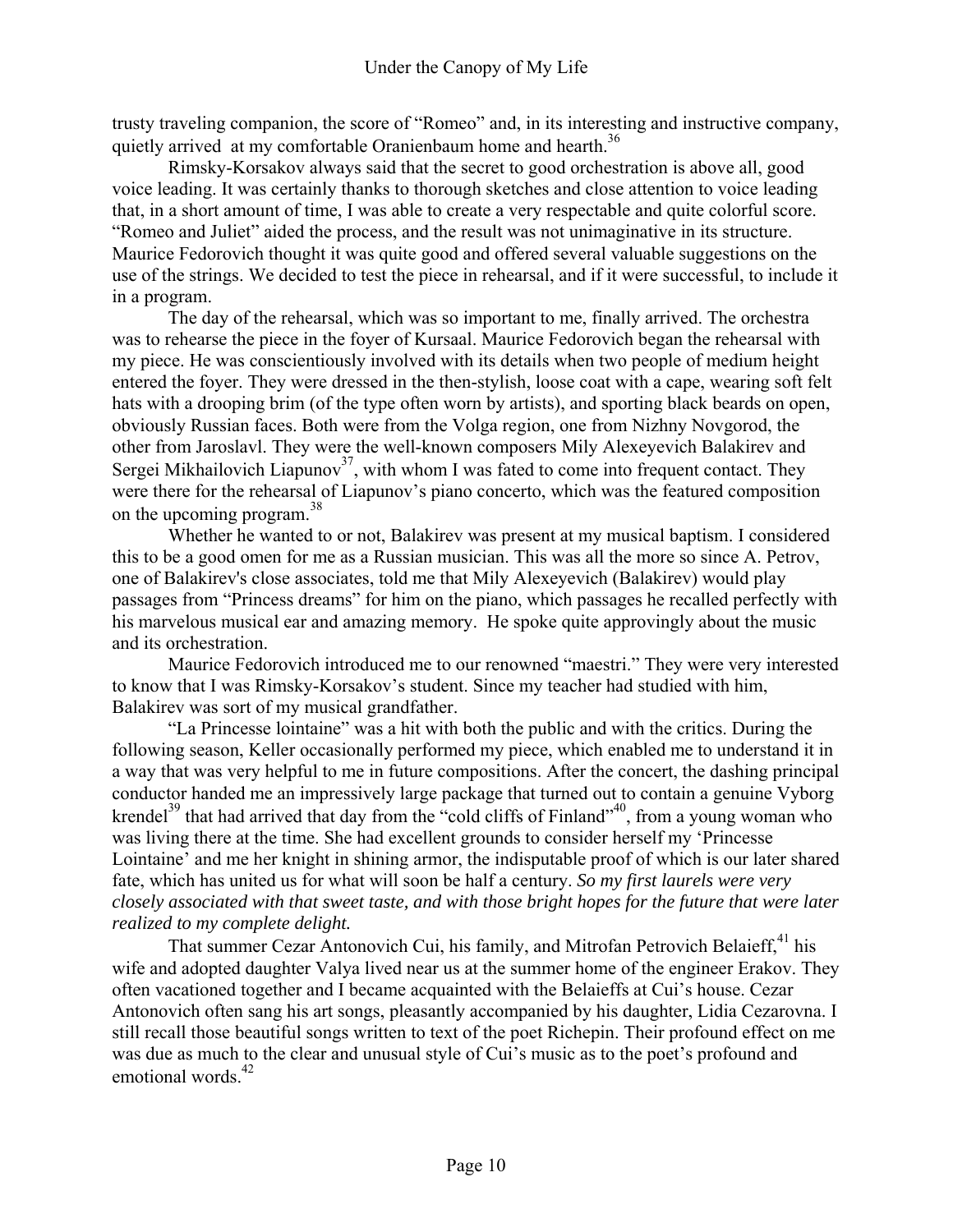Lidia Cezarovna and I would often play four-hand piano versions of selections from "Angelo" or "Ratcliff," the charming dances from "The Prisoner in the Caucasus" and other compositions by her father. This induced Belaieff to invite me to play works for piano fourhands. In technique and dynamics, his playing was not very accomplished, but he played with very strict rhythm. Playing with him was particularly interesting because we focused mainly on Russian symphonic works that were his Leipzig publishing company's specialty. His love of four-hand piano playing was one of the reasons that all his publications of orchestral compositions were also released in a version for piano four-hands.

His favorite composer at that time was Glazunov. We also played compositions by Rimsky-Korsakov, Balakirev, Vitol, $43$  Kopilov $44$  (of whom he had a particularly high opinion for some reason), Tchaikovsky ("Romeo" and other compositions), and Glinka opera overtures and his Spanish songs. He played with indefatigable enthusiasm and he loved to talk about a piece after having played it. I found many of his opinions to be very original, and sometimes completely unexpected. I found that our musical get-togethers, which occurred quite regularly, were extremely helpful. They allowed me to become acquainted with contemporary Russian symphonic repertoire, broadened my horizons, and added not a few valuable musical impressions to my propitious, fruitful summer.

When I returned to Petersburg that fall, much unpleasantness awaited me in connection with "La Princesse lointaine." Published reviews had reached the Conservatory, and apparently I had violated the rule that forbade students from having their compositions performed publicly without their professor's permission and without the professor''s presence at the event. I had doubly offended Nikolai Andreyevich: I did not obtain his permission in a timely manner, and had evaded his promise to help orchestrate the work. I had orchestrated it illegally, so to speak, not having waited, as was the custom, for classes to resume in the fall. It was bitter to realize I had offended my dear professor. Soon, however, thanks to his generous, benevolent spirit, Nikolai Andreyevich forgave me and allowed me to bring my composition to class. To my great, and one must say, unexpected happiness, Nikolai Andreyevich's response to both the music in its new setting and its instrumentation was very positive. At Nikolai Andreyevich''s suggestion, M. P. Belaieff published "La Princess lointaine" when I graduated from the conservatory. The Board of Trustees at the time consisted of Rimsky-Korsakov (President), Glazunov and Liadov. Released as Opus 4, "La Princesse lointaine" was first performed in its printed version on one of the Russian Symphonic Concerts conducted by Rimsky-Korsakov.

I was recently in Madrid to stage productions of "Prince Igor" and "Boris" at the Royal Opera House. I heard "La Princesse lointaine" in a lovely performance, which the audience insisted be reprised.45 This experience invoked memories of the above-mentioned circumstances of its premiere.

I was very busy during the academic year 1894-95, both at the University (preparing for final tests and Governmental exams) and at the Conservatory (taking courses in fugue and musical form). I must confess that my studies in the fugue class were not very fruitful. It appears that I am not, by nature, inclined to abstract musical thought. I felt a breath of cold air from all these solid, respectable sound combinations. They were not born from my hearing, but rather, inflexibly established, obligatory, some forbidden, some permitted and legitimized. For some reason at this stage of my "musical drill" they were made immutable for me and handed down from my professor, *who was "master of my musical soul."* In retrospect, I think he had learned all these deadly doctrines simply to guide his students rather than to inspire them with his own creative nature, which was so alien to scholastic "taboos." With nothing but his "Apollonian"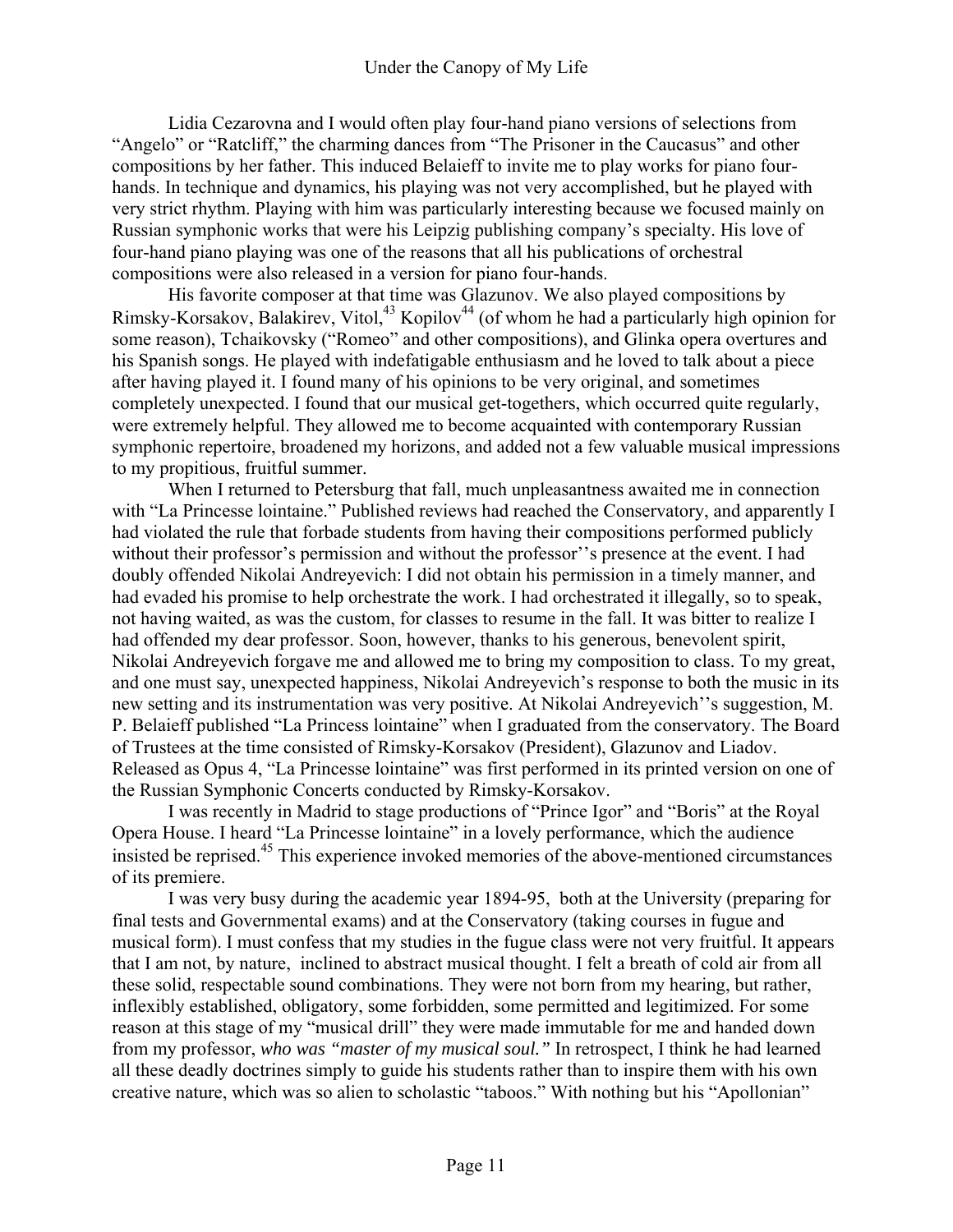ear, he had established and affirmed the boundaries of the permitted and the forbidden, the hoped-for and the expected in musical art.

I learned much more in the class on musical form, in which the professor introduced us to the eternal monuments of classical musical structure. This class was especially useful since it included obligatory exercises that were coordinated with the various musical forms. The professor always analyzed, discussed and corrected these exercises.

At that time the breadth and depth of my accompanying work increased in interest and importance, depending on the atmosphere surrounding the event and the musical caliber of the musicians involved. A student of Professor Aujer, Viktor Grigorievich Valter,<sup>46</sup> (who went on to become concertmaster of the opera orchestra for many years) was then enjoying increased recognition and success as a violinist. A native of Kharkov, he had studied at the university there, where he majored in the natural sciences. Viktor Grigorievich was a very intelligent, erudite man, who sacrificed the possibility of a brilliant academic career to study music. We frequently played music and attended concerts together, and I quickly became his main accompanist. At his request, I composed a short and (as far as I can remember) sonorous and lyrical piece for violin that he frequently played in our appearances together. I also wrote a set of variations on a Ukrainian melody that he had supplied, which variations he sarcastically referred to as "Ukrainian in style." I also worked up a version of Paganini's "Caprice in a" that we added to our repertoire.

I remember our appearance at one of the Academy of Fine Arts' Watercolor Fridays. These were established and hosted by the charming Albert Nikolaevich Benois, a renowned watercolorist.<sup>47</sup> Artists would draw from nature at these soirées, and the invited musicians' performance supported their artistic endeavors. On the night in question, Valter, myself and our great artist, Ivan Fedorovich Gorbunov<sup>48</sup> attended. After we performed my piece, Albert Nikolaevich introduced me to the group as its composer, which deeply touched me. The occasion concluded as usual with a modest meal after which the flabby, old Gorbunov held forth. At the insistence of the artists (it was Lent), Gorbunov, in his inimitable fashion, whipped up a cold soup with kvas in an enormous, ancient lacquered bowl. The contents were sauerkraut, radishes, pickled mushrooms, etc., all ruthlessly smothered in sunflower oil. I must confess, this "sibyllic soup" was not quite tolerable to my palate at the time, but the painters really knocked it back (with vodka) and praised it to the sky. *Among the guests that evening was Grand Duke Vladimir Alexandrovich, a great friend of the artists and frequenter of the Watercolor Fridays. He was very relaxed, affectionate and cordial with everyone.* 

It was in the hospitable, welcoming house of Albert Nikolaevich Benois, a place that would soon become like home, that I performed my first serious job as a conductor. Albert Nikolaevich was a fine musician who dearly loved and composed music. V. G. Valter, a great admirer of Albert Nikolaevich, decided to lead a performance at Albert's home of Tchaikovsky's "String Serenade," performed by a small group of musicians from our opera orchestra. The concert was scheduled to celebrate Albert Nikolaevich's birthday and I was to be the conductor. I do not know how well I managed to do this among such experienced musicians, but I do remember that with their generous assistance my first serious conducting debut was quite successful, and the piece became a favorite part of my repertoire.

One day Valter invited me to hear a performance the famous violinist Brodsky $49$  who was appearing at the *Imperial* Russian Music Society. M. P. Belaieff and V. G. Valter, who headed the St. Petersburg Chamber Music Society<sup>50</sup>, managed to get him to perform at one of their concerts. At this concert, in an exception to the usual monastic rules, $51$  members of the society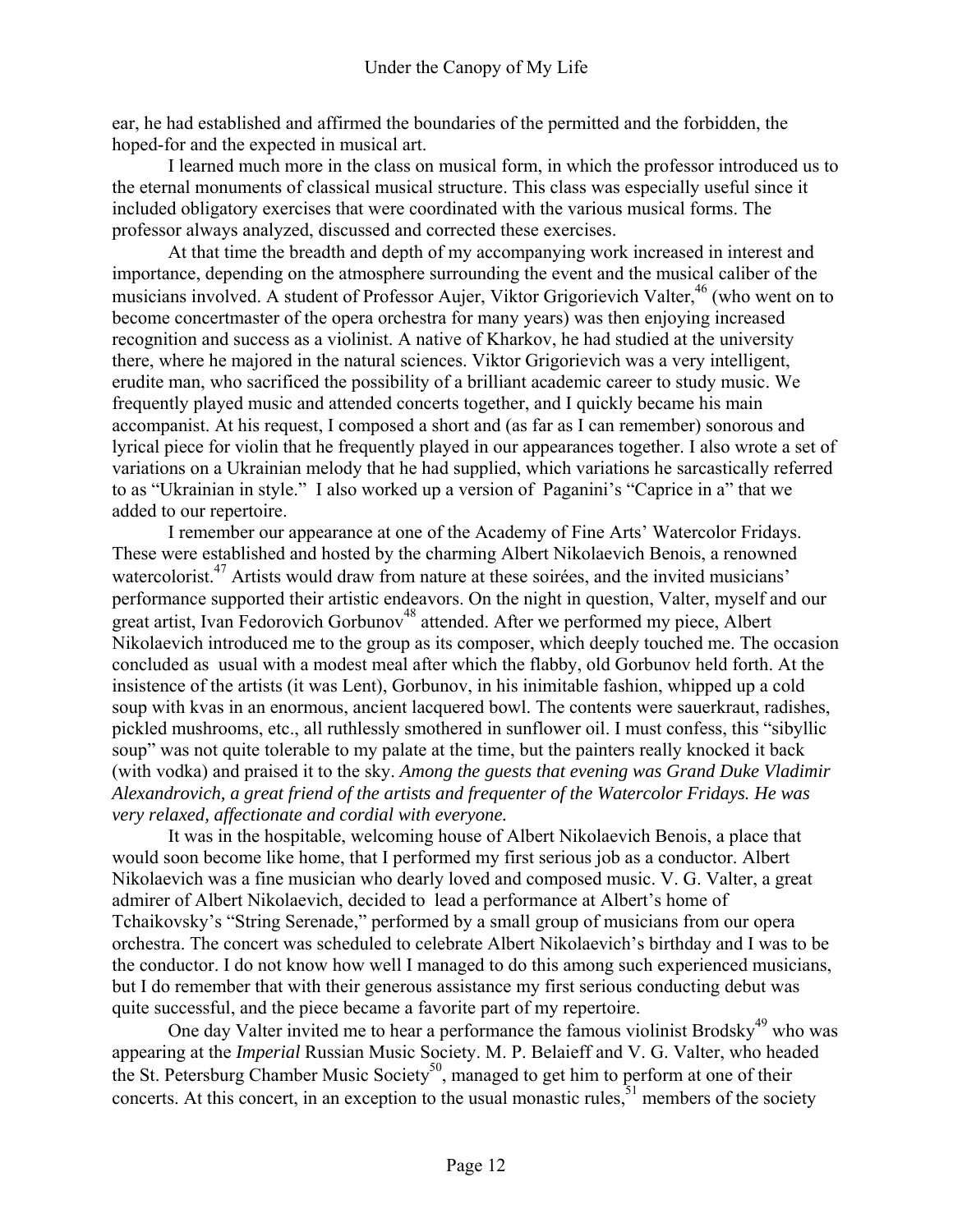were able to attend with their families, and the comparatively small concert hall was packed. The unthinkable happened: the pianist, with whom Brodsky had rehearsed the program did not show up. The astonished Brodsky was about to leave in a huff. Valter introduced me to the famous musician, expressed confidence that I could perform the program with him, and we went on stage.

I was well-acquainted with everything Brodsky had programmed, with the exception of a short Italian piece, so it was not surprising that I was up to the task. Furthermore, great artist that he was, Brodsky's playing was rhythmically beyond reproach so it was easy to follow him. We concluded with Sarasate's "Zigeunerweisen" at a dizzying clip and with an exceptional character and brilliance. Exiting the stage, Brodsky took me by the hand and announced to the surrounding admirers and members of the Society, "Well, such things can happen only in Russia!" Everyone was very pleased, and Brodsky in particular was beaming. Hearing of the concert, Nikolai Andreyevich congratulated me and said "You did well."

During this period, a Society of Musical Convocations was organized in Nikolai Andreyevich's name. Ivan Augustovich Davidov was its president and treasurer. He was Nikolai Andreyevich's former student, a banker by trade, and nephew of the Conservatory president, the well-known cellist and composer, Karl Yulevich Davidov.

The Society, comprised of people close to Nikolai Andreyevich as well as his ardent admirers, was not put off by the enormity of this artistic endeavor, and carried it off honorably and with respect for Nikolai Andreyevich. They arranged a production of the newly completed version of "The Maid of Pskov."<sup>52</sup> Ivan Augustovich Davidov conducted, though he was not really up to the task. At one of the performances, at the beginning of the last act, the entire enterprise fell apart. And where did this happen? At what is considered the climactic moment when Ivan the Terrible is reading from the breviary: "And because the evildoers have had pleasure in the sins of the Devil, etc."<sup>53</sup> The audience was astonished when the orchestra suddenly stopped playing, and the conductor''s voice could be heard saying to Tsar Ivan, played by the great bass, M. Koryakin: "Misha, we need to start over." From the stage, the response of the long-suffering Great Tsar Ivan rang out "From where?" "Tra-ta-ta, ta, ta," Ivan Augustovich sang in his falsetto, conductor's voice, and the spectacle rolled on to its more or less satisfactory conclusion.

How could have this have happened, especially in one of our leading theaters? Because even such a well-educated and talented musician as  $I_{\text{van}}^{54}$  Augustovich Davidov sincerely believed that no one we knew had the the multifaceted background to mount an opera production, no matter how much he knew and loved the repertoire. Such classes were not taught at the Conservatory, and the high priests of our Mariinsky Theater kept the wonderous secrets of opera production to themselves. Young conductors such as  $F. M. B$ lumenfeld $^{55}$  and myself penetrated these secrets only by means of purely practical experience, or by leaving the country to work abroad, unsupported and unencouraged by their old friends who had many years of experience.

Recognizing my aptitude for practical musical activities, and being familiar with my accompanying work, Nikolai Andreyevich recommended me to the Music Society, which was then rehearsing Schumann's opera, "Genoveva."<sup>56</sup> I was responsible for training the chorus in operatic and general choral repertoire as well as accompanying stage rehearsals and concert performances. In addition to Nikolai Andreyevich, other members of his exceptionally musical family also belonged to the Society. Nikolai Andreyevich attended not only concerts, but even choral rehearsals.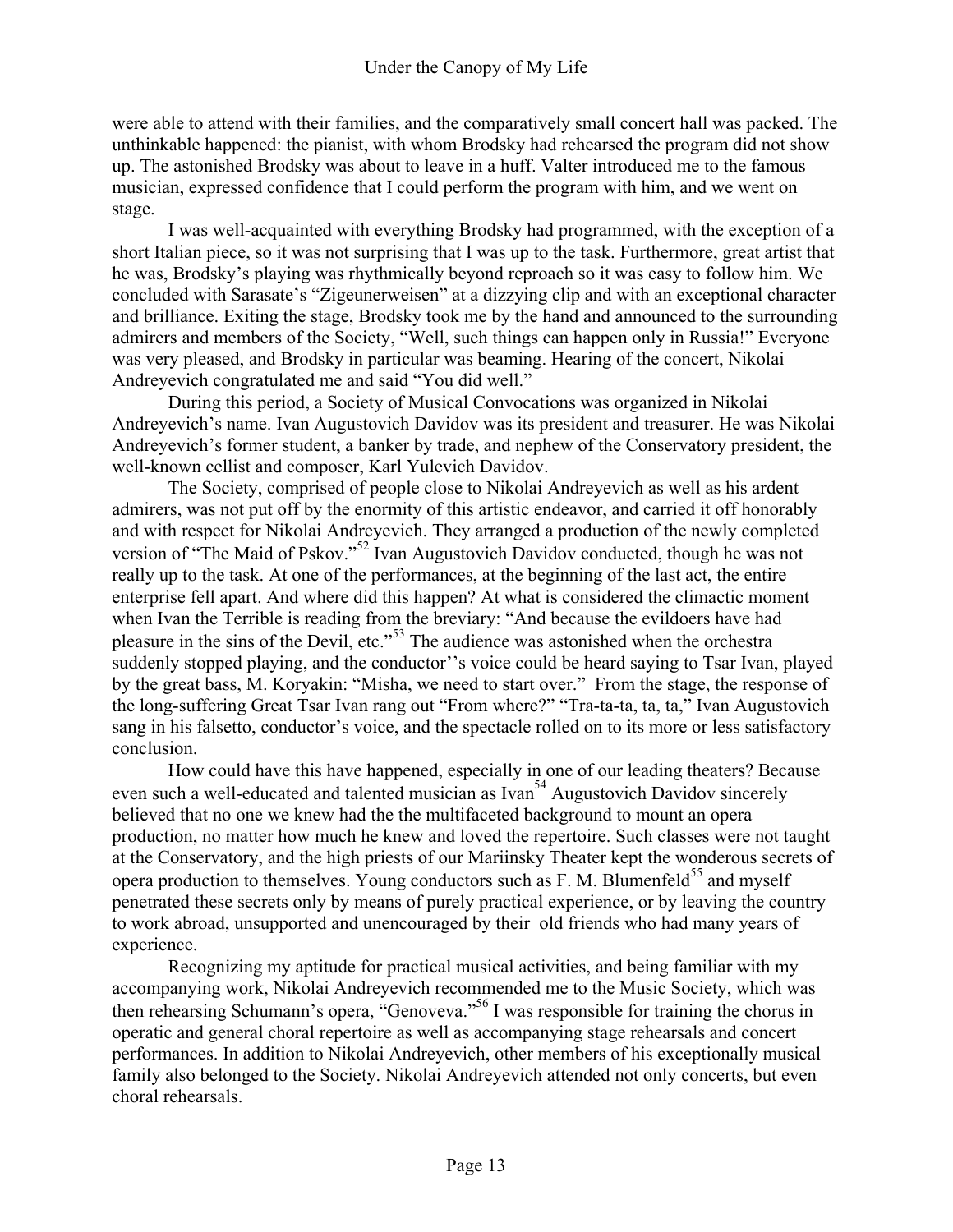The chorus's broad repertoire included such great pieces as the divine Kyrie from Bach's "Mass in B inor" and Mussorgsky's beautiful choruses, "Joshua" and "The Destruction of Sennacherib." I also remember the charming women's chorus from Mussorgsky's "Salambo" that always touched me deeply, as well as the incredibly delightful, slightly saccharine D major chorus in Dargomyzhsky's "Rogdana." Nikolai Andreyevich's daughter, Sophia Nikolaevna sang the alto solo in "Joshua." The slightly unusual timbre of her deep, alto voice sounded almost like an instrument. This lead to a very embarrassing incident: Nikolai Andreyevich had asked me to visit him to go over some orchestral parts. While we were working in his studio, the sweet sound of some kind of instrument came from the room next to us. "What is that, Nikolai Andreyevich?" I asked, "an oboe?" He did not say anything. The sound grew deeper. "An English Horn?" I asked. "No," he peevishly answered, "that is Sonia practicing."<sup>57</sup> I was completely devastated by my faux pas.

Sofia Nikolaevna once brought to a rehearsal some pages of manuscript that were covered with very familiar, slanted handwriting. It was Nezhata's bïlina, "Twas on the Ilmen Lake" ("Kak na ozere na Ilmene") from Nikolai Andreyevich's "Sadko," on which he was then working. The piece made quite an impression when we performed it at one of the next Society gatherings (undoubtedly its first performance).<sup>58</sup>

Thanks to my father's close former colleagues in publishing, I was given an internship as music reviewer for the Rus' gazette that was published at the time by the well-known A. Proxovshchikov. "The trial" turned out to be not entirely successful and was marked by the following acts of bravery: in a review, I unmercifully criticized Chaliapin, who at that time was an aspiring singer, was my age (we were both born in 1873), and was appearing in a certain opera at the Panaevsky Theater. My thunderous criticism rained down upon his performance of Bertram in Meyerbeer's opera "Robert le diable." I seem to remember I spoke more approvingly and encouragingly of his portrayal of Mephistopheles in Gounod's "Faust." The second of my feats of daring was my incrimination of Nikolai Nikolaevich Figner (an audience favorite, the first and best of our Lenskis and Hermanns) for transposing down a half-step the final aria in the second act of "Romeo."<sup>59</sup> When these reviews appeared in the press, I was ordered to see the editor, who very wisely explained to me that such transpositions are not a distortion of the music, but rather necessary accommodation to the capability of the singer's voice. (After many years of conducting, I agree with that.) After these two incidents, my star as a music critic began to fade. It soon completely burned out, never to be rekindled.

#### **1893-1895, 1896-1897, 1897-1898**

The following years at the Conservatory were very productive. I was in the "free composition" class, and instead of simply completing the assignments, day and night I composed works on my own initiative, many of which were later published. As I recall, the first performance of my "String Quartet in a," op. 11 was at my father's house, and Nikolai Andreyevich, Valter and some of my fellow students attended. The manuscript was badly copied and did not allow time for page turns. Nikolai Andreyevich joked that I had written an octet, since, in addition to the four players, an additional four people were needed to turn the pages.

During that period I moved out of my father's place and rented a large furnished apartment on Nikolaievsky Street, not far from where my father lived.<sup>60</sup> This made it convenient to have lunch and dinner with my family. I had always played on a Schroeder piano, so the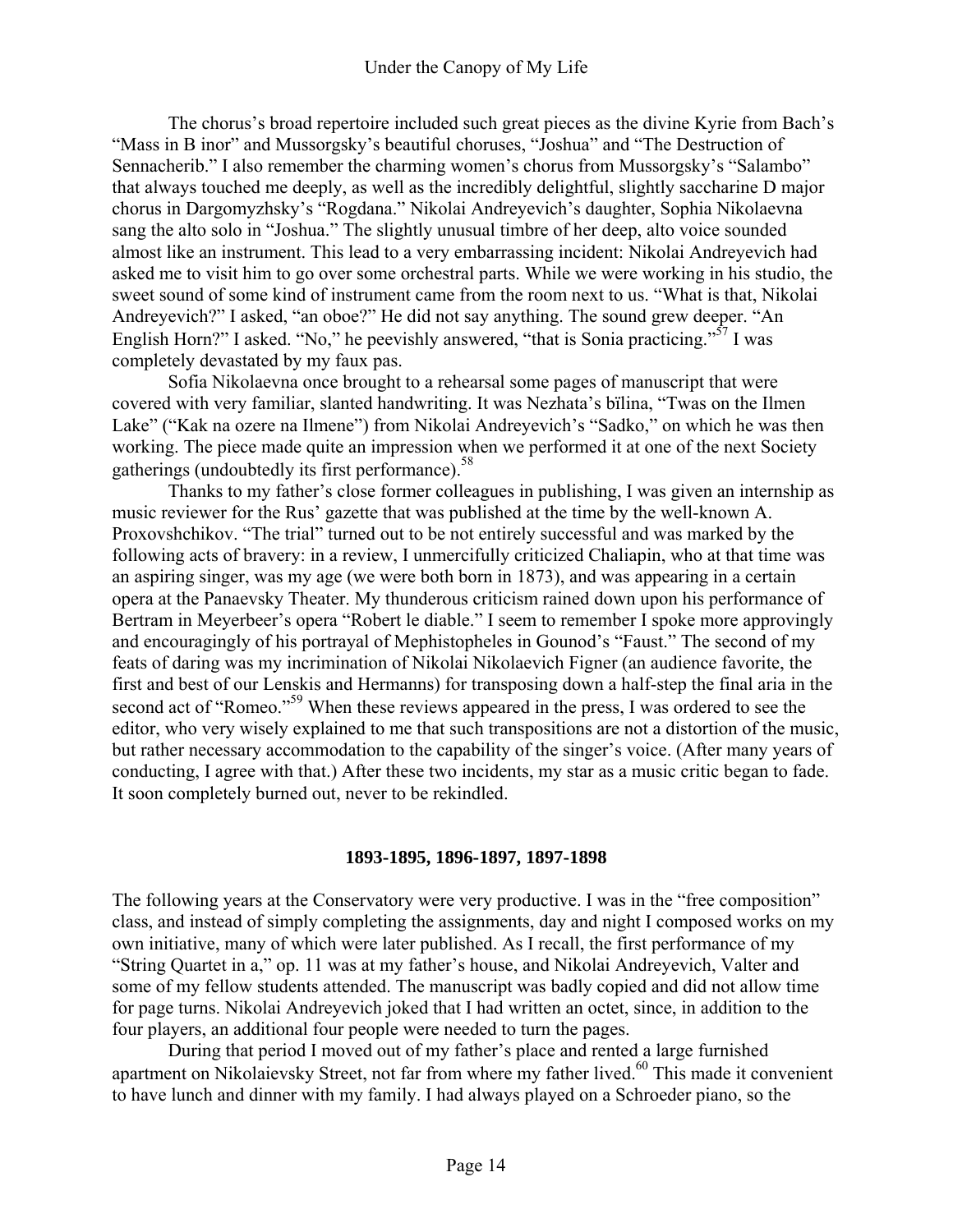Shroeder piano company gave me a large concert grand that was a great aid to my playing and composing. By a wonderful coincidence, two of my classmates, Nikolai Nikolaevich Amani<sup>61</sup> and Fedor Stepanovich Akimenko,<sup>62</sup> lived in the same building and on the same staircase as I. They were both very gifted composers, and Amani (who, sadly, died very young) was also a first-rate pianist and studied with Yeshipov Leshetitsky. With the coming of spring, our storm windows were removed and the sounds of our current projects poured from our apartments into the courtyard. I was on the second floor, Amani on the third, and Akimenko on the fifth floor. Liszt's "Piano Concerto in Eb" and other required graduation pieces wafted from Amani's window. In this way we were always aware of each other's progress.

The short, elderly, one-eyed woman, Polya, was my housemaid. She was especially sweet and obliging, and she had a very high opinion of her client's musical abilities. If, in my absence, someone stopped by to invite me to accompany him to a concert, she haughtily replied: "They (meaning me) do not accompany. They compose and conduct here."

For our beloved teacher, the 1895-96 season was filled with difficulties connected with the production of his opera, "Christmas Eve," at the Mariinsky Theater. We, his students, with understandable anxiety and great empathy for Nikolai Andreyevich, followed all the machinations of this ugly tale and experienced them with him. In his "Chronicle," Rimsky-Korsakov discusses this production at some length, but either because of a sincere tactfulness, or for some other reason, he lets slip not a single word of the unfriendly role, to say the very least, that his Conservatory colleague, Nikolai Feopemptovich Solovov played in the affair. Allow me to lay out, in what can be considered a supplement to the "Chronicle" account, what was known of the affair in music circles and must have been known even to Nikolai Andreyevich himself.

Many years before Nikolai Alexeyevich composed "Christmas Eve", Grand Duchess Elena Pavlovna announced an opera composition competition to encourage creation of Russian operas.<sup>63</sup> As libretto, contestants were to use Ya. P. Polonsky's<sup>64</sup> "Vakula the Blacksmith," a liberally reworked version of Gogol's story "Christmas Eve." Two operas were presented to a jury that included Nikolai Andreyevich. One of them, which was awarded the prize, was written by Tchaikovsky. The other, written by Solovov, received honorable mention. After the prize was awarded, voices were raised saying that the name of the composer of the winning composition had been known beforehand by members of the jury.

Talking about it with him afterwards, I learned the following from Nikolai Andreyevich: the jury, which was well-acquainted with Tchaikovsky's musical language, recognized it after having heard only the first few bars of the piece. Its melodic contour, harmonic phrasing, and the outline of the introduction (especially its beginning) were so characteristically Tchaikovskian that no one else could have written it. Of course, one could not fault the jury that the authorship of the music was betrayed by the music itself. Furthermore, they awarded it the prize because its musical qualities were immeasurably better than those of the other piece.

I was able to hear Solovov's version of "Vakula the Blacksmith" in the People's Palace in Petersburg.<sup>65</sup> Some of it caught my fancy, particularly some of the choral writing, but there was no comparison with the brilliant lyricism or the vitality of Tchaikovsky's work. Its rancorous author, however, did not agree and he openly accused the jury of prejudice and of incorrectly awarding the prize.

When Rimsky-Korsakov completed his "Christmas Eve" after Peter Ilyich's death, the chances for a production of Solovov's "Vakula" at the Mariinsky Theater (which was one of his cherished hopes) significantly declined due to the "official" plans to mount Rimsky-Korsakov''s opera. It was necessary, therefore, to eliminate this unexpected, threatening rival. Solovov's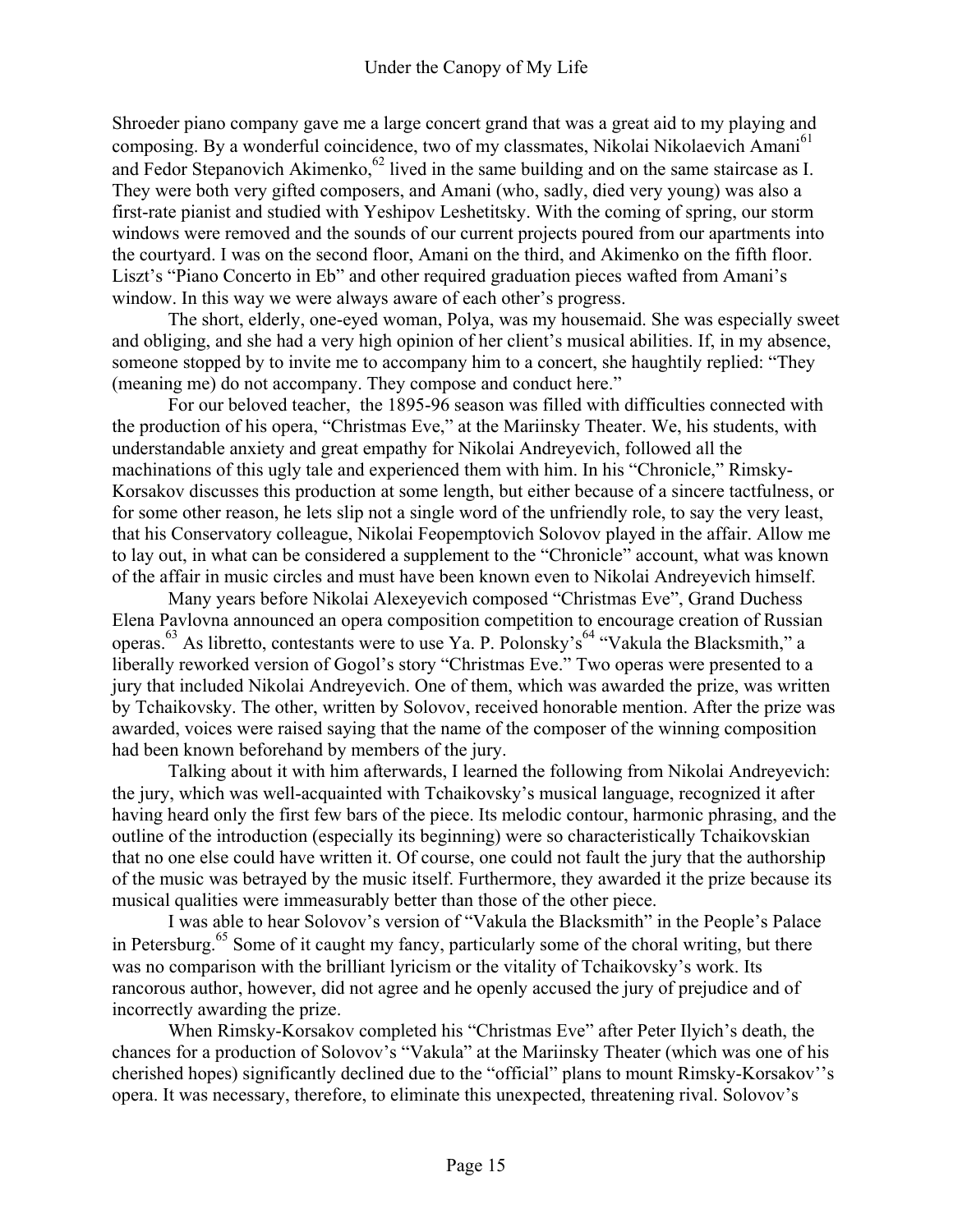brother, Modest Feopemtovich, court administrator for Grand Duke Vladimir Alexandrovich, brought this about. One must presume that the exceedingly harsh pronouncement from the Grand Duke (about which Nikolai Andreyevich wrote with such umbrage and bitterness in his "Chronicle"), who so dearly loved Russian art, could not have happened without direct involvement from someone closely connected to him.

The first performance of "Christmas Eve" was very successful, and there were many friendly calls for the absent composer to appear. In a scathing review of the performance, Professor Solovov, music critic for one of the most widely-read music newspapers in Petersburg, let loose an attempt to denigrate the opera from a new and unexpected point of view: he accused the librettist (who was the composer himself) of blasphemy and of violating the sanctity of Christmas Eve. "At the very time when Orthodox Christians should be celebrating the birth of the Savior of the World, the stage is filled with imps, witches on broomsticks, seething cauldrons and pitchforks, etc. etc.," spewed the hopped up reviewer in his critique-denunciation (and why would the Holy Synod see this and not move to rebuke and to put an end to such blasphemous activities for the salvation of the Christian spirit?). We all grieved for Nikolai Andreyevich and felt sincerely indignant when he brought this deeply disturbing article to our class.

I write these lines almost fifty years after the fact. Solovov and his "Vakula the Blacksmith" are forgotten, while "Christmas Eve" has taken a place of honor in the Russian opera repertoire. *Before the present, hopelessly prolonged war began five years ago, there was great interest in opera in Germany. This lead to a series of performances in the big German opera houses and necessitated a translation of the text and an adaptation to the conditions of the German stage. This was done in 1938 by the publishing firm M. P. Belaieff-Leipzig, which had the rights to the opera by authority of the Board of Trustees that directed Belaieff's publishing activities.* The festive, brilliant "Catherine Polonaise" for chorus and orchestra from "Christmas Eve" enjoys great popularity, especially in England. In my opinion it is the most luxuriant and formally sophisticated music in all the Russian repertoire. "Dance Scenes," which Nikolai Andreyevich selected from "Christmas Eve" for concert performance, has entered the symphonic repertoire. I frequently perform these beautiful, sprightly, marvelous "Scenes" in concert.<sup>66</sup>

For the last part of "Scenes" (the return flight of Vakula) Nikolai Andreyevich uses a new and completely unexpected sound: incredibly beautiful harmonics and a D string glissando for two measures that form a delightful series of arpeggiated D major chords. Stravinsky made good use of this effect in the magically dreamlike introduction of "The Firebird."

In my mind's eye I look back at this year with gratitude since it was very productive in my musical development and growing self-esteem.

Attendance at the rehearsals of the Russian Symphonic Concerts contributed greatly to our growing musical abilities. These rehearsals were conducted by our teacher and by his close colleagues and students. The great Russian composer, Alexander Konstantinovich Glazunov, who had his own profound artistic destiny, would also conduct. *A. K. Liadov later communicated to me Tchaikovsky's opinion of Glazunov's artistic gifts: "If he finds his path, with his great talent, he will become a great 'eclectic' composer." In those days "eclectic" had a pejorative meaning, and this probably offended Glazunov not a little. It turned out that Tchaikovsky was correct, and it was precisely Glazunov's eclectic works, based on Russian musical folklore, that gained him a world-wide reputation and made him rich.* 

The Imperial Russian Music Society allowed Conservatory composition students to attend their rehearsals. We heard first-class European artists and well-known conductors in foreign and Russian repertory. We heard the Hungarian conductor Nikisch lead brilliant,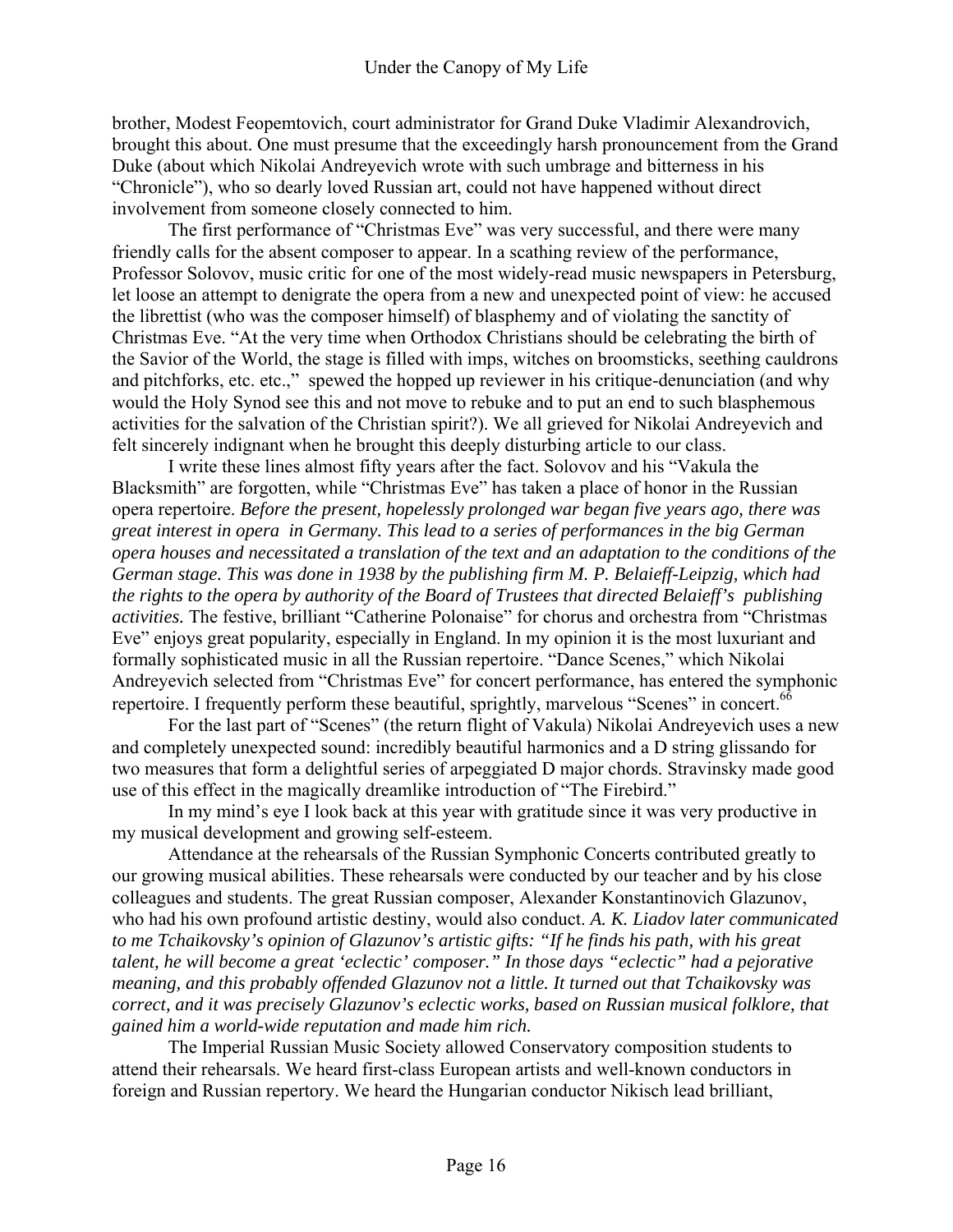insightful performances of Tchaikovsky's immortal works; we heard Beethoven's Fifth Piano Concerto played by Paderevsky; we heard Schuch<sup>67</sup> conduct profound productions of "Freischütz" and "Oberon," Emil Sauer<sup>68</sup> in the warhorse "Konzertstück" by Weber, and many other performances that are forever etched in my grateful memory. We also attended several opera rehearsals in the Theater when they were preparing works by our teacher.

In summary of the above, we were "buried" in music, and if one of us did not make full use of these extraordinary conditions for development, it is his own fault.

#### **1897-1898**

The fall of 1896 through the winter of 1897 were marked by very interesting and intensive coursework. We composed a lot of vocal music during that period: art songs. duets, works for a cappella chorus, chorus with orchestra, operatic sketches, etc. I say "we" meaning myself, N. N. Amani<sup>69</sup> and F. S. Akimenko, my friends in the free composition class.

As he wrote in his "Chronicle," during this time Nikolai Andreyevich went through a period of renewed interest in writing purely for the voice, not having first sketched out the material on an instrument. He especially valued and loved Akimenko's sweet art songs that were later published by the firm of Belaieff. *These art songs were touching both in their sincerity and in their impeccable, purely Glinka-esque, tuneful, vocal approach to the text.* Some of these songs were titled "Do not tarry," "At midnight an angel descends from the heavens," "The Mermaid," and "The Prayer." All of us, including Nikolai Andreyevich, especially liked Amani's music for "John of Damascus," which is based on a story by A. Tolstoy; his excerpts from "Mtsyri," based on Lermontov's poem; and especially his graceful, accomplished songs for piano, which were also published by Belaieff. Of my vocal works, Nikolai Andreyevich admired my art song on texts of A. Maikov, and especially my "Jewish Lullaby" ("Zion rocked my cradle"), which was subsequently included in my op.  $7<sup>70</sup>$  published by Belaieff. During this period Nikolai Andreyevich himself greatly admired Maikov's poetry, and apparently my related compositions were pleasing to him. He also liked some of my choral works. With his permission, at publication time I dedicated one of these to him: "Old Song" for chorus and orchestra, to texts by Koltsov.<sup>71</sup>

Aside from my more or less interesting classwork and other musical activities, my memorable professional involvement during this period comprised conducting seriously undertaken and well-rehearsed opera scenes. These consisted of Tatiana's salon scene in "Onegin," Liza's bedroom scene in "The Queen of Spades," and the second act of "Freischütz." The performers were students of Mme. Grening-Wilde,<sup>72</sup> who was a very popular singing teacher in town. She invited me to help the group work on ensemble and to conduct. The orchestra consisted of two pianos. Some of the singers were talented, for example, the woman who sang the role of Tatiana, who subsequently made quite a name for herself. The vocal parts were all well-prepared by their teacher. Of Liza's friends in the "Queen of Spades" scene, I particularly remember the beautiful and cheerful Elena Konstantinovna Glazunov, sister of the composer. There was also an adequate women's chorus that made a creditable showing in both "The Queen of Spades" and "Freischütz*."* At this point my dear, one-eyed maidservant, Polya, could perhaps have said with her well-known affectation that "They do not accompany, they conduct."

It was also during this season that a long-awaited event occurred in my personal life: I became engaged. My fiancée<sup>73</sup> and I were students at the Conservatory. She was studying voice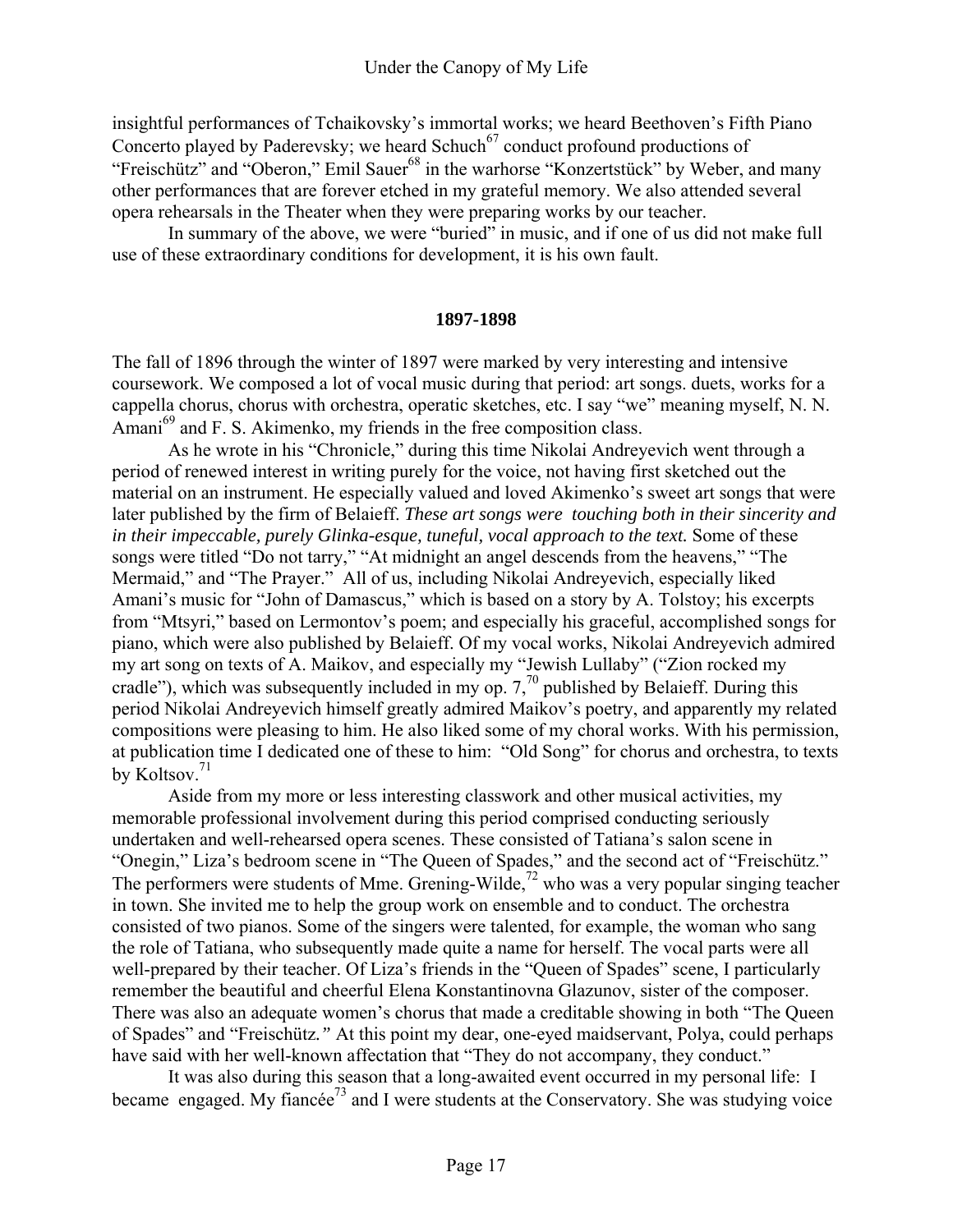with Natalia Alexandrovna Iretska who admired her voice and led her to hope that she could become a singer. I always admired the extraordinary sensitivity of my wife's love of music, which she inherited from her parents. Her mother, Maria Karlovna Benois, née Kind, was a distinguished pianist with a reputation in Europe, and a professor at our Conservatory. Her father, our beloved watercolorist and academic, Albert Nikolaevich Benois, a skillful amateur pianist and improvisor, had a great knowledge of the classical music literature. They both had musicians among their forebears: Maria Karlovna's great-grandfather was an associate of Carl Maria von Weber and the author of the libretto of Weber's "Freischütz." Her father, Karl Johann Kind, was conductor of the  $8<sup>th</sup>$  Navel Regiment's chorus.

Albert Nikolaevich's grandfather was the well-known Catterino Albertovich Cavos, conductor of the St. Petersburg Bolshoi Opera. He wrote a series of operas and ballets that were included in the opera's repertoire; incidentally, for personal reasons he withdrew his opera "Ivan Susanin" from the Bolshoi's repertoire to make way for Glinka's great work, "The Life of the Tsar $^{.,74}$ 

During the spring I began work on my "Symphony N. 1." When I had enough material to be divided into parts, I brought my sketches to Nikolai Andreyevich. They met with approval, which greatly encouraged me to do more. During the summer I decided to complete the symphony and in the fall began the orchestration.

As usual, my fiancée spent the summer in Finland with her mother. I naturally wanted to be near her. So in the same seaside village where she lived, I booked a room with a wealthy peasant farmer whose surname was Kiukhanen. The Kiukhanens let me have their winter cottage and moved into their summer one. The Schroeder piano company bedecked my hut with a beautiful instrument and the whole setup created a very favorable working environment.

The region itself in which I spent that memorable summer was quite bleak. Spruce and scotch pines, sand, barren meadows with sparse, anemic grasses . . . The harsh, almost always gloomy seashore . . . Walking along its dull, boring delta, I frequently wondered whether this were the dark blue sea that Pushkin imagined in his immortal "Fairy tale about the fisherman and the goldfish."75 When, many years later, under the warm, radiant Crimean sky, I created my musical response to Pushkin's delightful work,<sup>76</sup> I always returned to that bleak Finnish seaside landscape, with its "gloomy paleness" in Maikov's words, that provided me with so many luminous, joyful and productive impressions and experiences.

I was also able to meet the remarkable Finnish baker who created the famous Vyborg krendel, one of which was destined to be my first artistic laurel. This worthy man was quite remarkable. . . He was short, quite young, lively and agile, the complete opposite of our stereotypical phlegmatic Finn, with carefully trimmed sideburns on his affable, likable face. Despite the early hour, he was always dressed in a severe black frock coat and top hat. In such attire he would stand in front of a large blazing fireplace, and with firm, steady fingers, almost ritualistically knead, twist, and squeeze his soon-to-be-finished creations. Then, having put them in the oven and having armed himself with an oven fork, he would hilariously jump up and leap away from the oven with an unflappable, grave expression, twirling his oven fork while the gems in the oven gradually assumed an aspect worthy of their creator. I think the presence of an audience that patiently awaited the "chefs d'oeuvre" (which smelled so appetizingly of almond, saffron, and cardamom) inspired him to add his famous, decorative touches. He was undoubtedly a great artist in his craft and a poet in his soul.

Work on the symphony continued apace and I had sketched out all four movements by the end of the summer. I communicated this to Nikolai Andreyevich, and expressed my strong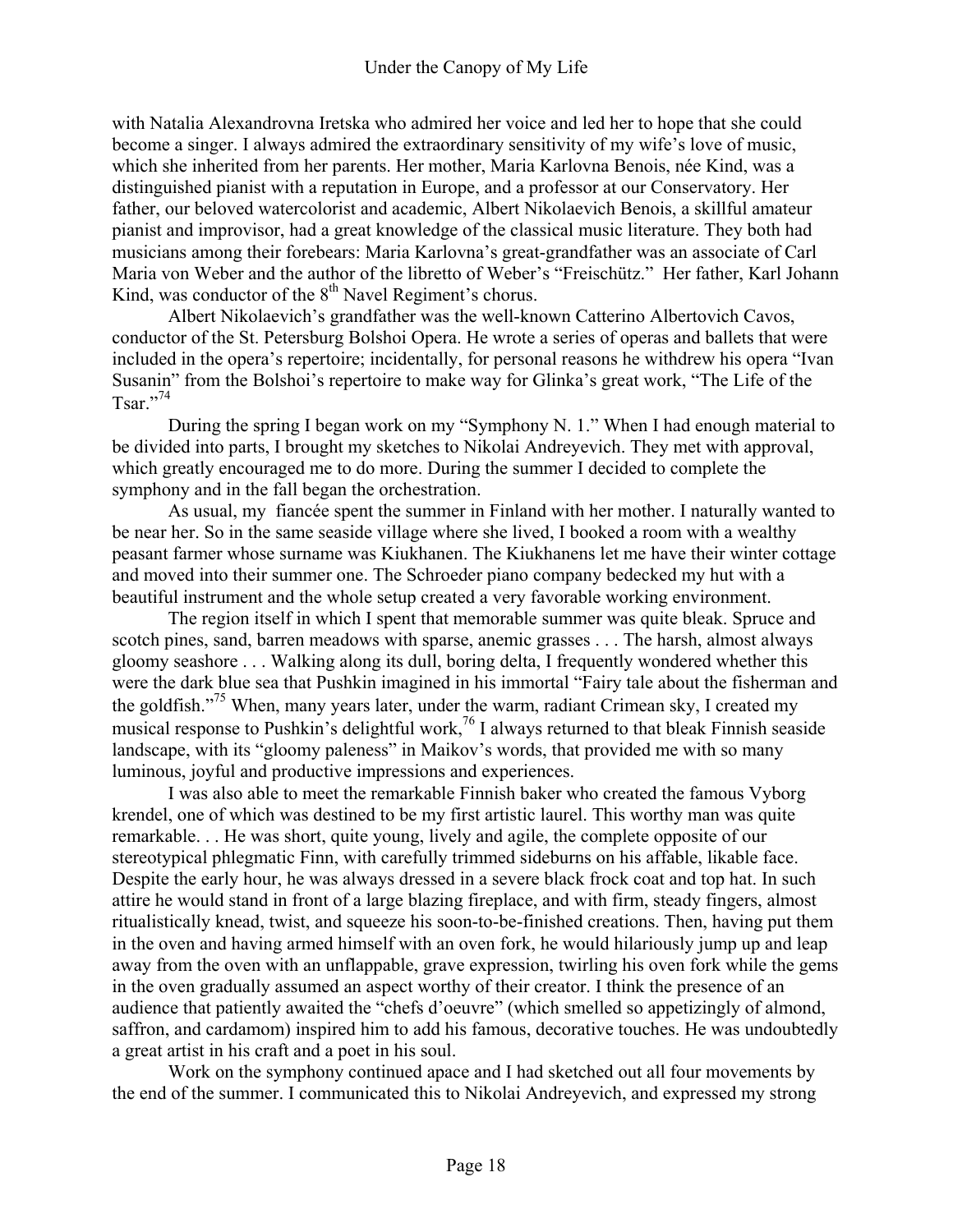desire to acquaint him with my sketches, and get his opinion of the work. In response I received an invitation from him to visit him at his country house. That summer he was staying in a dacha in Smychkovo, not far from Luga. As he wrote in his "Chronicle," he "did much uninterrupted composing" there. This invitation to his student was, therefore, all the more touching, since he spent an entire day of the limited time he had for his own inspired creative work acquainting himself with his student's new composition.

I arrived in Smychkovo on the morning train and by lunch had played through three movements of the symphony. After lunch and a brief garden walk together, I played the final movement for him. He thereupon expressed at some length and in some detail his opinion of what he had just heard. In general, he rather liked the symphony. He was very taken with the thematic material of the first movement, which, it must be said, had a very Borodin-like character. He praised the lyric, singing, individual quality of the Andante, but he was quite indifferent to the Scherzo. He was more favorably inclined toward the overall style of the orchestration. The Finale was not without rhythmic interest, and was successful in its overall form. In his opinion, however, it was too much influenced by Glazunov. In parting, he suggested that I immediately begin working on the instrumentation and gave me some very good general advice. After completing my Conservatory studies, Nikolai Andreyevich conducted my "Symphony No.1" at one of the Russian Symphony Concerts.

Fall arrived.. . . The return to St. Petersburg; the joyful, serene work and the responsibilities of establishing my little domicile; the long search for an apartment and setting up house in the outskirts of Pushkin's Kolomna.<sup>77</sup> This part of town is near the "Goat Bog" and on the Catherine Canal. In spring, swift Finnish steamers joyously scurry along it, fantastically luminous in the evening with their multicolored signal lights. Nearby is the famous Kalinkin bridge<sup>78</sup> that crosses the Fontanka river, on which Catherine the Second entered St. Petersburg before her coronation. The lower reaches of the Fontanka lead to the mouth of the Neva, which is a forest of masts, with countless Finnish shallops loaded with potatoes, Baltic herring, ice cream, cranberries and firewood, firewood, firewood. A singularly warm, muggy air always accompanied the southern breeze off the sea. It was all somehow peaceful and full of its own character, and so little resembled Meshchanskaja, Podiacheskaja, and Gorokhovaja Streets. There are so many like this in residential Petersburg (not the showy, historical part). Furthermore, it is no distance at all from the Alarchin Bridge<sup>79</sup> to the Conservatory or to the theaters. Any cabby could get you there for a ten- or at most fifteen-kopek coin.

On November  $5<sup>th</sup>$ , 1897, a stormy day that was marked by a huge flood, we were married. Our dear "cabin on the Kolomna" took us under its welcoming roof. Thanks to my wife's unique, heartfelt, engaging goodness and hospitality, we were soon surrounded by a small circle of friends and relatives who gladly visited our home. Those same sincere traits won the hearts of everyone in her new family. For almost a half-century she has blessed and comforted them with her selfless, familial love and her ceaseless concern for their well-being. My brother, who visited us frequently, was her enthusiastic admirer, and my sisters, using their school slang, "worshipped her." Several talented people, including her sisters and brothers, were among those friends and relatives who visited us. My association with them was both interesting and served as an aid to my artistic development.

There was much music making at our place. Frequently my classmates Amani and Akimenko would stop by. We would share our new work with each other and play lots of music, often piano four-hands. Amani, who was a wonderful pianist, beautifully played his own works as well as the classics. Akimenko would charm us with his early art songs. Two singers, former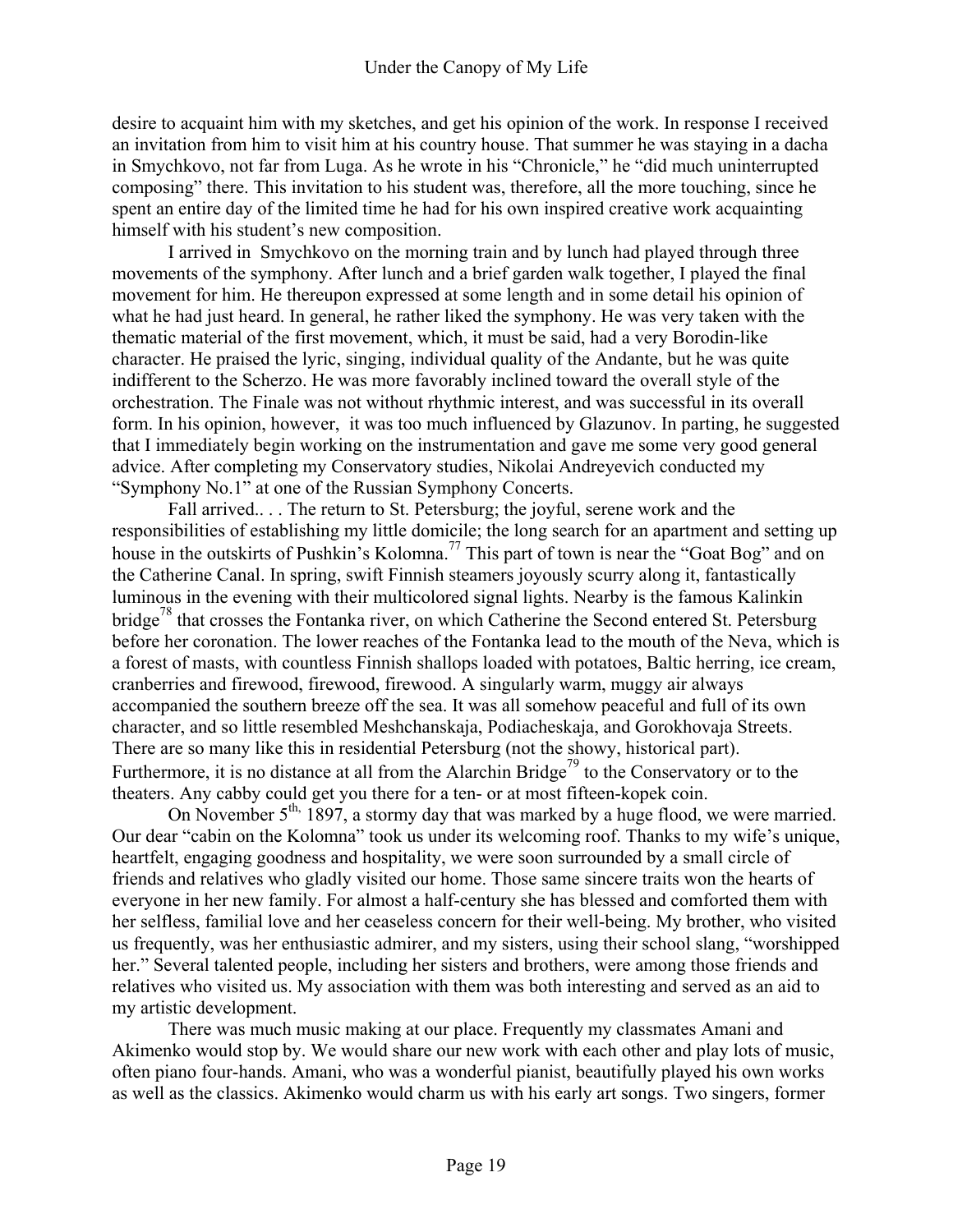Conservatory students, Terese Fedorovna Leshetitskaya (who later became a famous chamber singer and professor) and Marianna Borisovna Cherkasskaya (a future Mariinsky prima donna and pride of Russian opera) would also visit. They gladly sang for us and were the first performers of many of our early art songs. *After a long and distinguished career as an artist and teacher, Terese Fedorovna is currently my colleague at the Russian Conservatory in Paris, where she serves as both dean and professor of the vocal department.* 

Marianna Borisovna Cherkasskaya was closely associated with one of the sublime experiences of my, alas, short-lived tenure as conductor at the Mariinsky Theater. I am speaking of the unforgettable (for me) performances of "The Legend of the Invisible City of Kitezh and the Maiden Fevronia" (with Cherkasskaia as Fevronia). I conducted these while the "Legend"'s great creator was still alive (and frequently in attendance).<sup>80</sup> There never was and, given the current conditions, never will be another Fevronia like Cherkasskaya. In musical terms and in stage presence she was so in harmony with the very source of Rimsky-Korsakov's creative impulse, and he himself frequently coached her in this role. The "Kitezh" performances on which she and I worked together are a high point of my conducting career.

Viktor Grigorievich Valter, my long-time musical colleague, was our young family's true and loving friend, and remained so to the end of his days. Nikolai Martinovich Shtrup, a fierce admirer of Rimsky-Korsakov's music and his close friend, also frequently visited us and soon became our close friend as well. He was also a friend of my father-in-law through his work in the art department of the Finance Ministry.

The doors to my father-in-law's hospitable, welcoming home were opened especially widely during this period. There was always a lot of music there, and many well-known members of the artistic and musical world visited him. The atmosphere was always exciting, friendly and art-filled.

Meanwhile, lessons in Rimsky-Korsakov's class and other musical activities took their usual course. Besides the class assignments, I wrote many art songs during that period. Looking back on my rather extensive artistic activities of that time, it is impossible to ignore that, with few exceptions, the works of that period bear the dedication "To my dear wife." The first of these dedicated pieces to be published was an art song set to words by Tiutchev<sup>81</sup>, "Like an unresolved mystery," which appeared first in my op. 1 collection, "Six art songs for soprano voice" published by M. P. Belaieff, Leningrad.

My coursework with Nikolai Andreyevich soon ended and the time had arrived to work on the composition for my final exam thesis for the "Free Artist" diploma -- a cantata for solo voice, chorus and orchestra. I was the only one of Rimsky-Korsakov's students graduating that year. Amani and Akimenko completed their studies two years later. The libretto comprised an episode in the life of Tsar Sardanapal<sup>82</sup>. Some time ago Famintsin wrote a misbegotten opera on Sardanapal. It was produced at the time at the Mariinsky Theater, but was not a success.<sup>83</sup> An act from this opera was suggested to me as the libretto for the cantata. It was sufficiently selfcontained and complete in terms of its content. In general, the libretto was rewarding enough material for the music and included possibilities for an ensemble and ample opportunities for choral writing. But would it really be possible to rid that failed and washed up work of its connotations? Should it not be possible to find some other more recent literary source material better suited for a budding composer's graduation cantata? After all, in Moscow they gave Pushkin's "Gypsy" ("Aleko") to Rachmaninoff for his graduation composition.<sup>84</sup> The proposed libretto, it must be said, was little suited to me except for some welcome lyric moments, like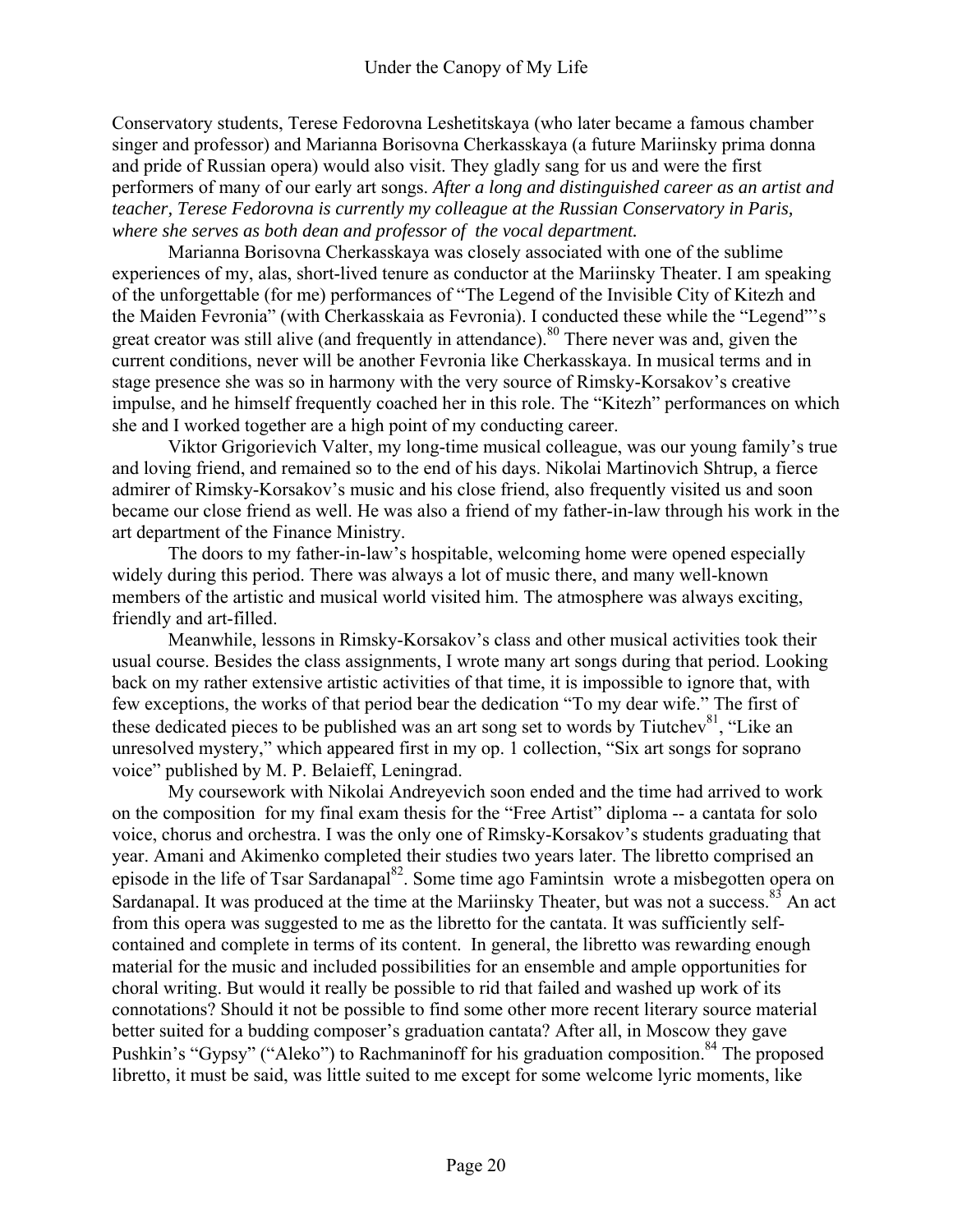Sapho's Song, and the occasional ensemble passages, etc. that were nearer my musical temperament. Zorin's lyrics were competent, soniferous and well-served by the music.

The necessity of completing the cantata in the alloted time-frame was exciting. I cheerfully undertook uninterrupted work with quite fruitful results. I completed the score in time for the deadline, put it in an envelope and delivered it to the Conservatory office. There I learned that the Artistic Committee had decided that professors from the Moscow conservatory would evaluate the compositions of that year's St. Petersburg's graduating class and visa versa. Sergei Ivanovich Taneyev<sup>85</sup> would evaluate my cantata.

The critiques by the professors who were evaluating the works were to be carried out by letter. Therefore, Nikolai Andreyevich very much appreciated the attention that Sergei Ivanovich paid to his student's work by travelling to Petersburg to deliver in person to the award panel his musical impressions of my cantata and his comments. Taneyev was like that: he was incapable of doing anything by half-measure when it concerned music. He did everything thoroughly, without worrying about whether or not it was convenient nor about how much time it took.

According to regulations, the meeting of the examining committee took place in the composer's absence. I know about this only because Rimsky-Korsakov and other jury members told me about so. True to his no-nonsense approach to the task, Taneyev began by playing through my entire cantata for the jury, occasionally repeating the parts to which he wanted them to pay particular attention. He then did a very comprehensive analysis of the purely musical content and of its form and orchestration. Nikolai Andreyevich said jokingly to me: "Taneyev read to us an entire dissertation on your cantata." In conclusion, Sergei Ivanovich responded very favorably to my cantata, which occasioned my being awarded the "Free Artist" diploma. In addition it was decided by Conservatory decree that I would conduct a performance of the complete cantata.

Thereafter, Taneyev always showed an interest in my composing and conducting activities. Did he like my music? I do not know; I do not think so . . . Perhaps my graduation cantata, in which he had shown such interest and affection, pleased him more than any of my other works. When Belaieff published an excerpt from the cantata ("Chant de Sapho," for soprano, women's chorus and orchestra, op. 5), I gratefully dedicated it to Sergei Ivanovich.

Once, during one of Sergei Ivanovich's trips to Petersburg, my wife invited him to have lunch with us after one of the symphony rehearsals. Immediately upon arrival, he went over to the piano, on which happened to be the score of the first two movements of my "String Sextet in F-minor" on which I was then working. Glancing over the score, Sergei Ivanovich immediately proceeded to play through it, not for five or ten minutes, but, almost maliciously, for practically an hour, since both these movements were very long. Having played through them once, Sergei Ivanovich proceeded to do so a second time. In the meantime, the dishes had cooled, been reheated and burned. When he had finally finished painstakingly playing both movements, he got up from the piano. It turned out we had only a quarter of an hour left for lunch before he had to leave to meet the theater director in connection with a performance of his "Orestes"<sup>86</sup>, and I had to hurry off to my pupils at the Conservatory. So we had, in a real sense, also "played through" our lunch, to the utmost aggravation of our thoughtful, hospitable, kindly hostess, who had hoped to entertain the well-known Russian composer and pianist who was her old friend and an admirer of her mother's talents.

When I was periodically in Moscow to conduct symphonic concerts, at some of the rehearsals I would invariably happen upon Sergei Ivanovich, surrounded by his students who apparently could never tear themselves away from their maestro. Once, when I was conducting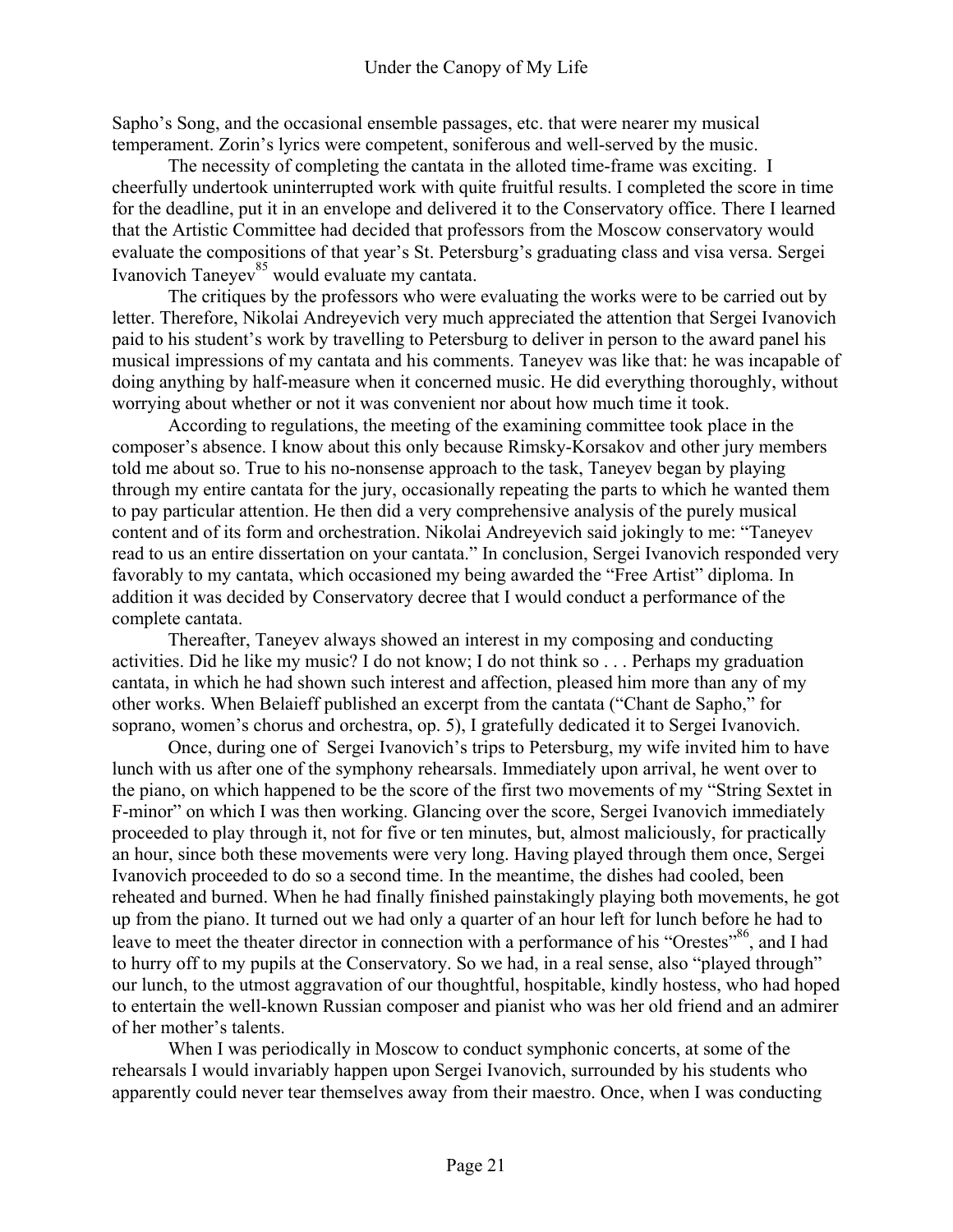an Historic Concert (arranged by S. N. Vasilenko and one of a series of concerts dedicated to Mozart's music), I saw Sergei Ivanovich at one of the rehearsals. He was with his eternal retinue of followers in one of the loges and was holding the scores of the Mozart works on the program. During the intermission, after I had lead the orchestra in Mozart's overture to "Don Giovanni," I made my way to his picturesque group and greeted Sergei Ivanovich. "What is going on, Nikolai Nikolaevich?" he shouted (out of the blue, it seemed to me), "In the second measure the contrabasses play half notes instead of the quarter notes like the rest of the orchestra. After all, this denotes the devils (literally, sic) dragging Don Juan into hell." Apparently, in Taneyev's opinion, my bass players had not held their half-notes long enough, when in reality the resonance of the hall lengthened the first quarter note of the bar. But whatever the case, I felt uneasy -- all the more so since the "Taneyev fine fellows" all laughed uproariously at their teacher's unexpected (at least by me) outburst. Sergei Ivanovich was by nature much given to laughter and loved to make other people laugh. Does that not serve to explain this quite harmless and unexpected episode?

I also remember that I caught sight of Taneyev and his constellation at one of the Moscow Philharmonic rehearsals of my symphonic poem, "Narcissus and Echo" and hastened to greet him with the usual "Venite adoremus " at the intermission and to ask him what impressions he had of my music. "Yes, well, as for the music, Nikolai Nikolaevich," he answered, "there was so much noise that I must confess I didn't notice it." I must say that this judgement was offensive to me and was scarcely merited or accurate. Be that as it may, my poem recently received the Glinka award and those conferring it to me had the right, no less than Taneyev, to lay claim to strict and scrupulous musical taste and to responsibility in evaluating new Russian musical compositions. Perhaps Taneyev said this, so to speak, "ad usum delphini," (in order not to tempt the little ones)?<sup>87</sup> As for me personally, I always regarded Taneyev's music with a reverent awe and an involuntary, deliberate respect. It moved me only a little. As a conductor, I gladly included in my concert programs his very "Apollonian" little "Apollo's temple in Delphi" (an entr'acte from his stage work *The Oresteia*) -- with its beautiful, serene, heliac music and delightful orchestration.

Performance of graduating students' work was the final, solemn, annual event at the Conservatory and took place before a large audience that included invited guests from the Petersburg musical world. Our great opera soloists, orchestra members and choruses participated in the event. The cantata composers, depending on their ability and inclination, conducted their works.

Before the Conservatory had its large concert hall, the performances were held in the Mikhailovsky Palace, *residence of the Conservatory patron and President of the Imperial Russian Music Society, Grand Duchess Catherine Mikhailovna.*<sup>88</sup> My cantata was performed in the just-opened Bolshoi concert hall, which was subsequently changed to the Theater for Musical Drama. It continued, however, to present concert performances.

The solo arias of my cantata were sung by my Conservatory friends: Sofia Nikolaevna Gladkaya, the future Gladkaya-Kedrova, wife of Nikolai Nikolaevich Kedrov, a beautiful singer who now graces our Mariinsky stage, *and who now enjoys an international reputation and serves with me on the faculty of the Russian Conservatory in Paris*; and Nikolai Nikolaevich Kedrov,<sup>89</sup> founder of the world-famous vocal quartet, who has dedicated his entire life to the service of Russian folk and art song. He was soon to become a dear friend and a well-known performer of my vocal works. *To the end of his life, Kedrov was a constant presence in my musical life, whether in Russia, Europe or America.* The third soloist in the cantata was Jakov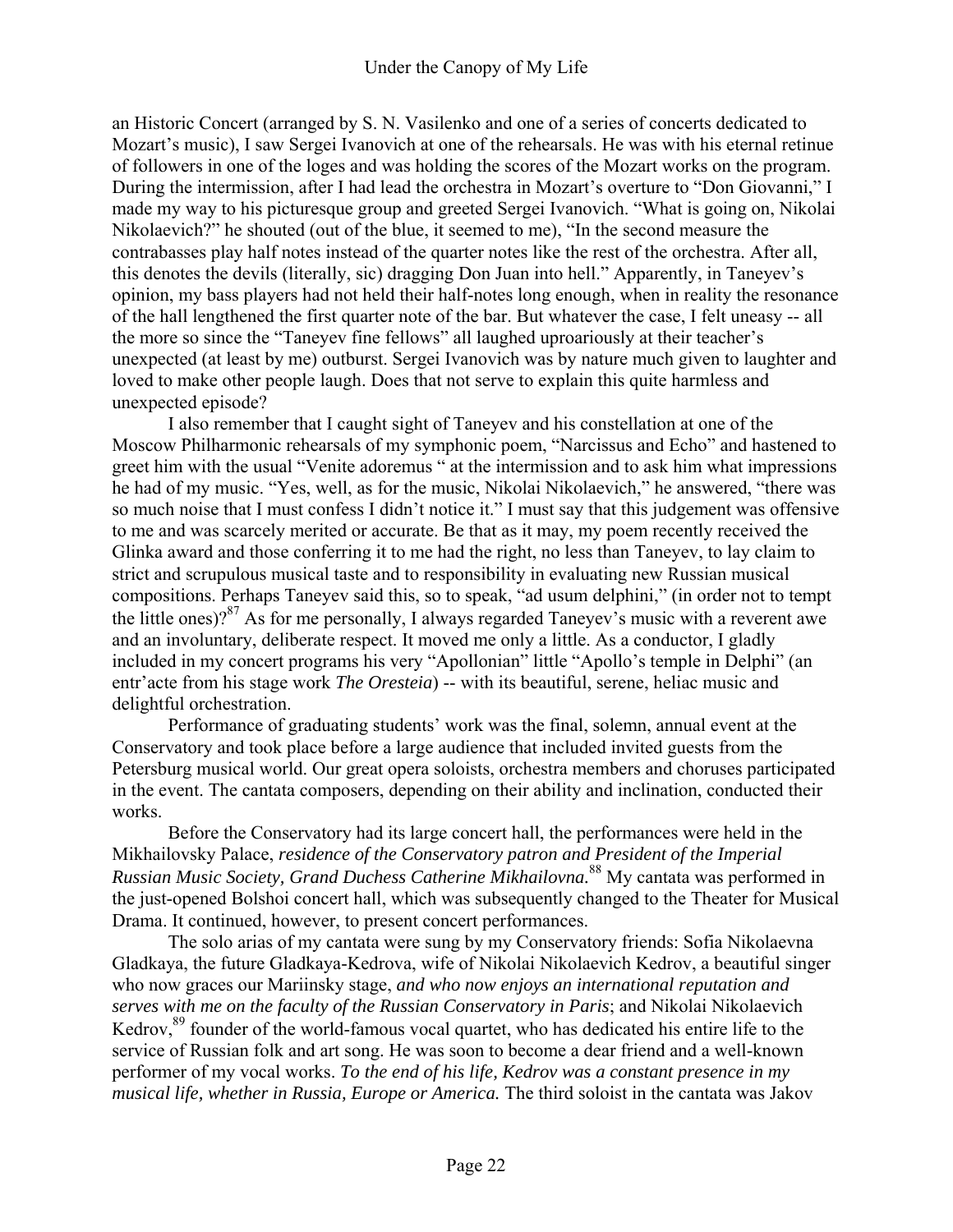Jakovlevich Karklin, the future well-known singer and great pedagogue. Soon after his graduation from the Conservatory, he accepted an invitation to head one of the departments of the Imperial Russian Music Society in Siberia<sup>90</sup> and was a great success as an artist, pedagogue and music director. All my soloists were, as it is now accepted to say, "Conservatory Laureates," whose vocal and musical/artistic education was guided by gifted professors who were committed to the ideals of our Conservatory's founder, Anton Grigor'evich Rubinstein, and who were his like-minded protegés: Natalia Alexandrovna Iretskaya<sup>91</sup> (S. N. Gladkaya), and Stanislav Ivanovich Gabel $^{92}$ (N. N. Kedrov and Ya. Ya. Karklin).

Due to the benevolence of the experienced orchestra and chorus, and the attentive, friendly cooperation of the soloists, the cantata went quite well under my direction and was received with warmth and compassion by both the musicians and the general public. And so my musical "baptism by fire" was over. Ahead of me, *by the grace of God,* extended a long, creative road.

Of all the new, unexpected and joyous experiences of that day, I particularly remember one of the many positive reactions to my cantata: "I congratulate you," said an audience member whom I did not know, taking me by the hand, "based on what you have given us, they certainly trained you well. Today we saw how you returned the favor." These words from an unknown well-wisher, opened a credit account, so to speak, for my future compositions, and have continually inspired me in my creative work.

My wife and I spent the summer of 1897 in my beloved Oranienbaum with her father, the charming and kindly Albert Nikolaevich Benois, at the lovely and spacious seaside dacha, Latkina, with its beautiful views of the sea, and large, Venetian windows that opened onto it. Her entire dear family gathered there. At the time, my wife's sister, Camilla, was a piano student at the Conservatory and studied with her mother. Her brothers, Albert and Nikolai, had finished their studies. Like her sister, Camilla Al'bertovna was very musical and showed promise of becoming a first-rate pianist; she also had a sweet, though amateurish voice. She soon married Dimitri Leonidovich Horvat,  $^{93}$  a military engineer, head of the Ussuriysk<sup>94</sup> and then the Eastern Siberian railway. For most of his life he lived in the Far East and in China. Neither Camilla nor her sister ever became professional musicians.

That summer, as was always the case at my father-in-law's house, there was much musicmaking and even more landscape painting. Everyone in the family painted, starting with the master of the house, who had transmitted to each of his children a portion of his great talent. My wife also frequently painted watercolors and later on, when we lived in Greece, not infrequently showed her works in exhibitions.<sup>95</sup> The most gifted painters in the family were my wife's sister, Camilla, and her brother, Albert, who was also a fine violinist. He studied with Isaiah Izai and eventually became a professional painter. My wife's younger brother, Nikolai was also a gifted artist. He was preparing himself for a career as a diplomat, but changed his mind and entered the military (he was an officer in the Life Guard of the Preobrazhensky regiment and a military inventor)<sup>96</sup>. We all lived together comfortably and at ease under Albert Nikolaevich's kindly and hospitable roof.

My musical endeavors were fruitful. My wife and I occupied a wing of the house that had its own piano, which was helpful. Leaving for the summer, Nikolai Andreyevich entrusted me to Alexander Konstantinovich Glazunov, who asked to edit my "Six Melodies for Orchestra," op. 1, and helped prepare them for publication. In the fall, he planned to present them to Mitrofan Petrovich Belaieff, the Leipzig publishing house. *I was thus so happy to come into immediate musical association with our great national composer, who is the pride of our country, and*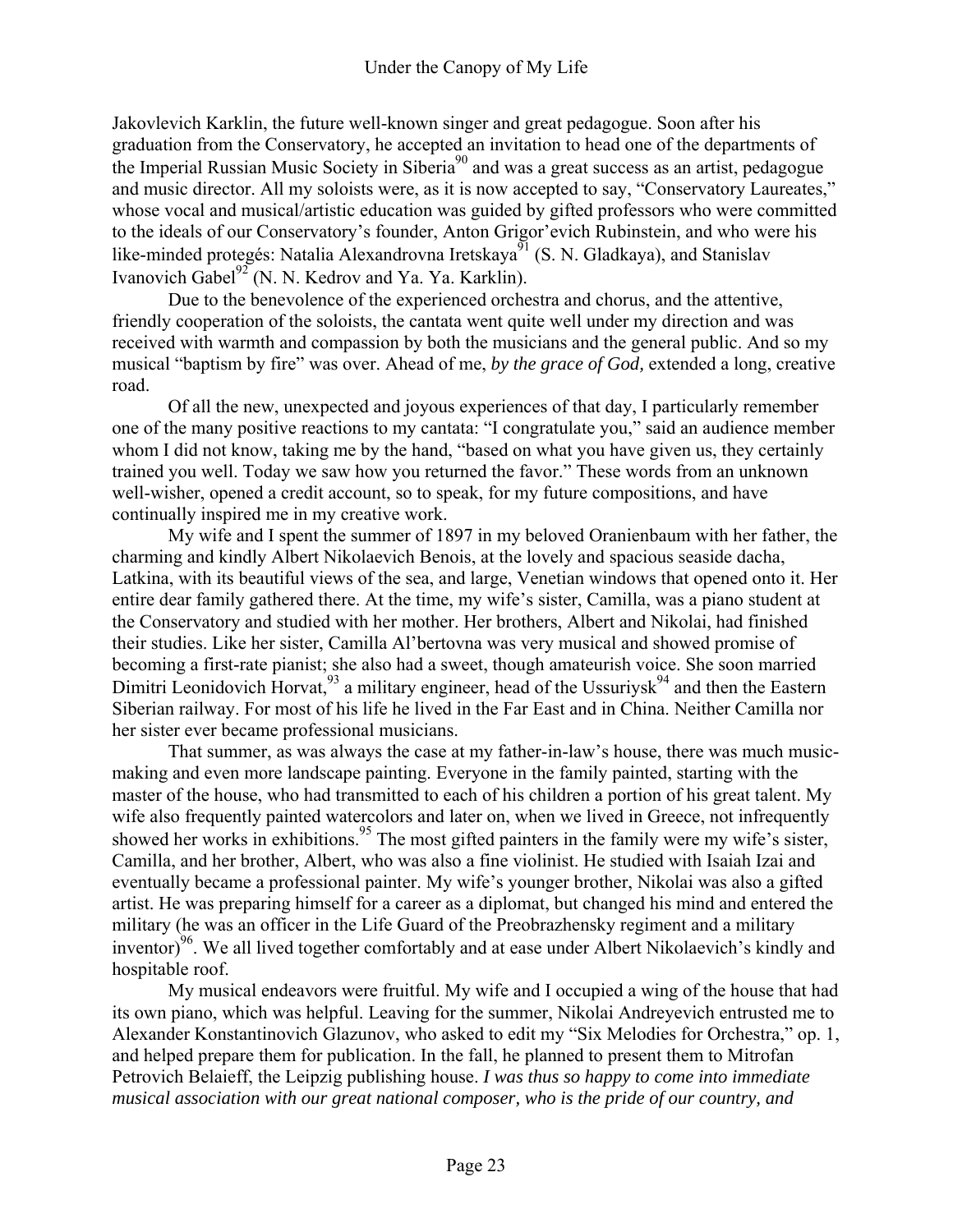*whose ethical sense is so impeccable. In the not too distant future I was to become his permanent, long-time colleague, associate, and closely devoted friend, and I remained so to the very end of his life.* 

As usual, Alexander Konstantinovich spent that summer with his parents and brothers near St. Petersburg "at the lakes" in his beautiful dacha on the shore of the peaceful Upper Lake.<sup>97</sup> At his invitation, I traveled to "the lakes" with some recently completed art songs. Alexander Konstantinovich played through them, gave me some recommendations. and proposed minor alterations. He offered his suggestions in a dear, almost friend-like manner, rather than as a professor. Sometimes, at my request, he would play pieces on which he was working and then we would have long talks about various musical issues. I left there enriched as much by our musical activities as by the purely Russian, simple, serious, steadfast, meaningful and joyous atmosphere that reigned in his house. I was profoundly impressed not only by him but also by his estimable parents.

Alexander Konstantinovich loved his father, Konstantine Ilyich, an affable, charming man of unusual goodness who enjoyed universal love and respect. When I wrote my *"*6 Musical Illustrations to Pushkin's 'Tale of the Fisherman and the Goldfish,'" Alexander Konstantinovich expressed his affection for my piece, whereupon I told him that when imagining the gentle image of the short, old fisherman, I always thought about his father. Glazunov, much to my surprise, with a very wily expression on his face, asked, "What? Old man? You surely didn't compose it with mama in mind?"<sup>98</sup> I was, I must confess, very embarrassed and quickly dissuaded him.

Both of Alexander Konstantinovich's parents tenderly loved their brilliant son. He sometimes, however, found the persistent concern for him expressed by his mother, Elena Pavlovna, to be rather tiring. Might this not have been behind his remark concerning my "Goldfish?"

My student, the composer Prokofiev, once told me in Paris that in the 1920s he and his wife once called upon Elena Pavlovna, who was living with Alexander Konstantinovich in their St. Petersburg apartment that was remembered by so many. The apartment was at number 8 Kazansky St., Saint Petersburg (then called Leningrad). Konstantine Ilyich, Alexander Konstantinovich's father, was already deceased.99 When Prokofiev's wife asked how they were, an anxious and sorrowful Elena Pavlovna replied, "Yes, well, today the laundress came and ruined all the children's underwear so it is impossible to clothe them." "What children's underwear, Elena Pavlovna? Do you really have children living with you?" "Yes, little Sasha's white shirts," Elena Pavlovna fretfully replied. "Soon he will not even be able to conduct in them."

One summer Alexander Konstantinovich was quite enamored of Brahms' music and was studying it. Apparently he wanted to have me join him in his enthusiasm and he gave me the score to Brahms' marvelous first symphony and two of his string sextets. They were not without influence on my subsequent compositions. Who can look at my "Fantaisie Dramatique," op. 17 and not see a marked influence of Brahms' orchestral style on the composition? My ill-fated "String Sextet in F-minor," *(which at that time was unpublished and the manuscript of which disappeared a long time ago, probably in some trunk or other on Glinka Street, St. Petersburg)* would never have been written without the marvelous influence of Brahms' sextets.

That summer I wrote few new pieces: two unaccompanied choruses for mixed voices, "Lazy noon" to poetry of Alexei Tolstoy<sup>100</sup> and "Heavenly Little Cloud" to poetry of Lermontov, published as op. 2, and two duets for female voices accompanied by piano, "Where dear one whispers" to a text by E. Baratynsky<sup>101</sup> and "Springtime waters" on a text by F. Tiutchev<sup>102</sup> (op.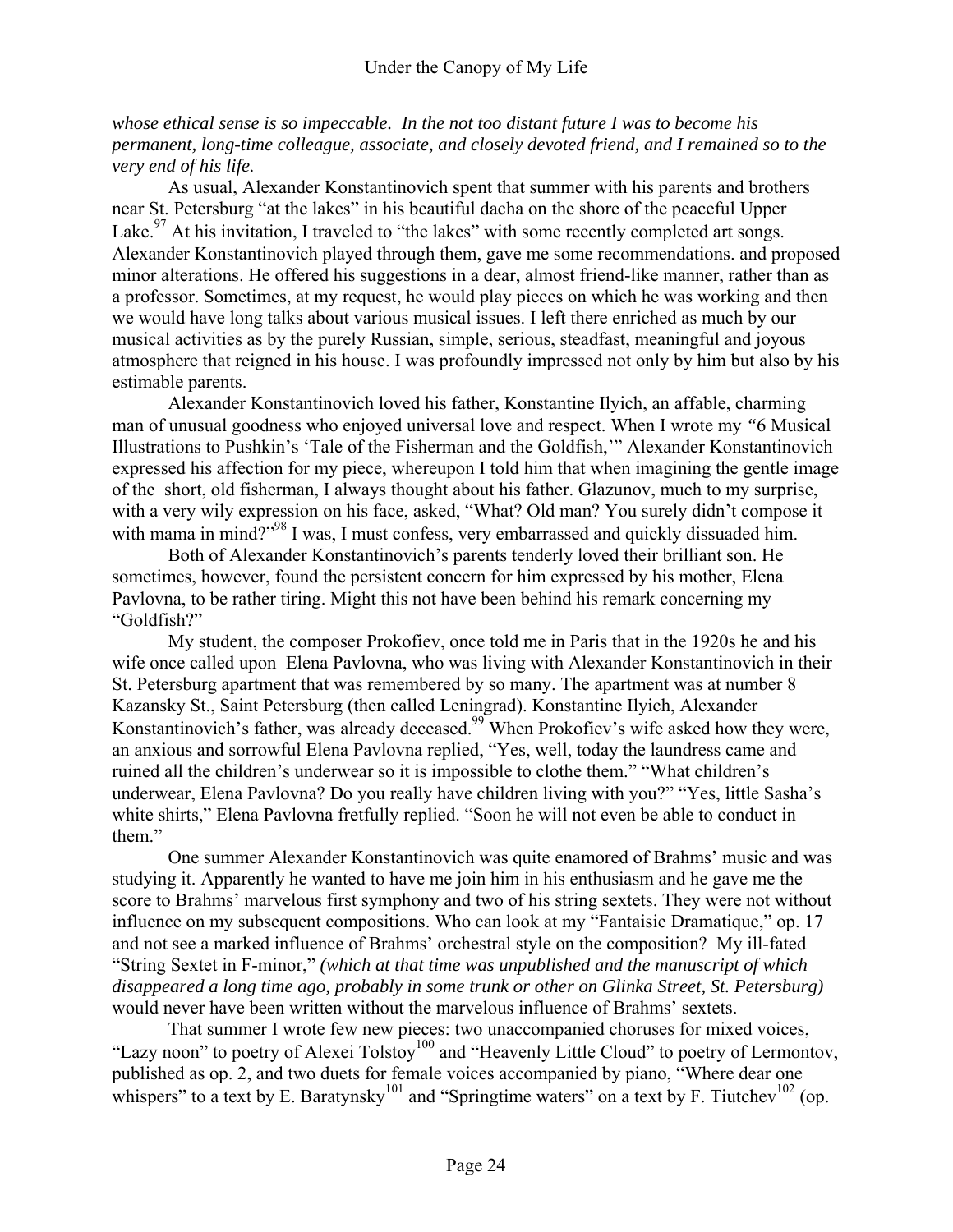3). My most important job that summer was to put the final touches on the orchestral score of the "Symphony No.1." Nikolai Andreyevich had included the piece on a concert in the forthcoming season's Russian Symphony concert series that he himself would conduct. Besides completing the score, it was necessary to rewrite and re-orchestrate the Scherzo, which Nikolai Andreyevich thought was not quite good enough. Meanwhile, the summer was almost over and Albert Nikolaevich decided to end it with a month-long trip to Switzerland with all his children and invited my wife and me. Tempting as it was, however, we were unable to accept his generous invitation, partly for family reasons, but mainly because the symphony needed quite a bit of work.

We greatly enjoyed the beautiful, early fall weather in the empty house in Ladkin, which also kept us us productive. Nikolai Martinovich Shtrup, a close friend of Rimsky-Korsakov's family and enthusiastic admirer of the composer's music, stayed with us for a short time. Shtrup was an associate of my father-in-law through his work in the Art Department of the Ministry of Finance.<sup>103</sup> Nikolai Martinovich was clever, erudite, sensitive to music, and a very interesting conversationalist. He brought many books with him, and we spent homey evenings reading aloud to each other in the twilight of the large room, with a beautiful view of the seaside. It was also great to work together, and truly pleasing to play the piano by the light of two stearin candles. He also introduced me to the works of Leskov,<sup>104</sup> and to Theodor Amadé Hoffman, who were to become life-long literary companions.

## **1898**

Something of special meaning and import occurred in the fall of that year of my freshly-begun, independent, personal and creative life: Nikolai Andreyevich Rimsky-Korsakov inducted me into the musical family of Russian composers who were rallying behind his artistic flag and around the well-known Russian publisher and patron, Mitrofan Petrovich Belaieff, founder and proprietor of the Belaieff publishing company in Leipzig. Belaieff expressed readiness to publish my music and to include it in concerts of the Russian Symphony (an organization that he had founded). At the time, Rimsky-Korsakov himself was its artistic director and principal conductor. This assured that not only would my compositions be available in a world-famous music center like Leipzig, but also that they would be performed. Anyone who is a composer can recognize the great meaning of these two incredible opportunities for a fledgling young artist. All the composers whose music was published by Belaieff also received a quite generous stipend for the times. *One must add that only in a great country like Russia, and only with the strong support of Belaieff, its supporters, companions-in-arms and friends like Rimsky-Korsakov, Glazunov and Liadov, was it possible to realize, implement and secure forever the important business of introducing a Russian composer to serious, professional, creative artistic work. (And until that time, this composer depended on timid, dilettante-like amateurs who doubted his music's intellectual value.) Thus by means of his artistic work, the Russian composer had the possibility of support for his and his loved ones' material welfare, in addition to complete, real spiritual satisfaction.* 

*Much has already been written in loving detail* about Mitrofan Petrovich Belaieff, about his *glorious* musical circle, about his hospitable family and *warmly* welcoming home, and about his Quartet Fridays<sup>105</sup> that were celebrated and immortalized in Russian music circles. I will therefore limit myself to personal reflections and impressions from my experiences in this gifted,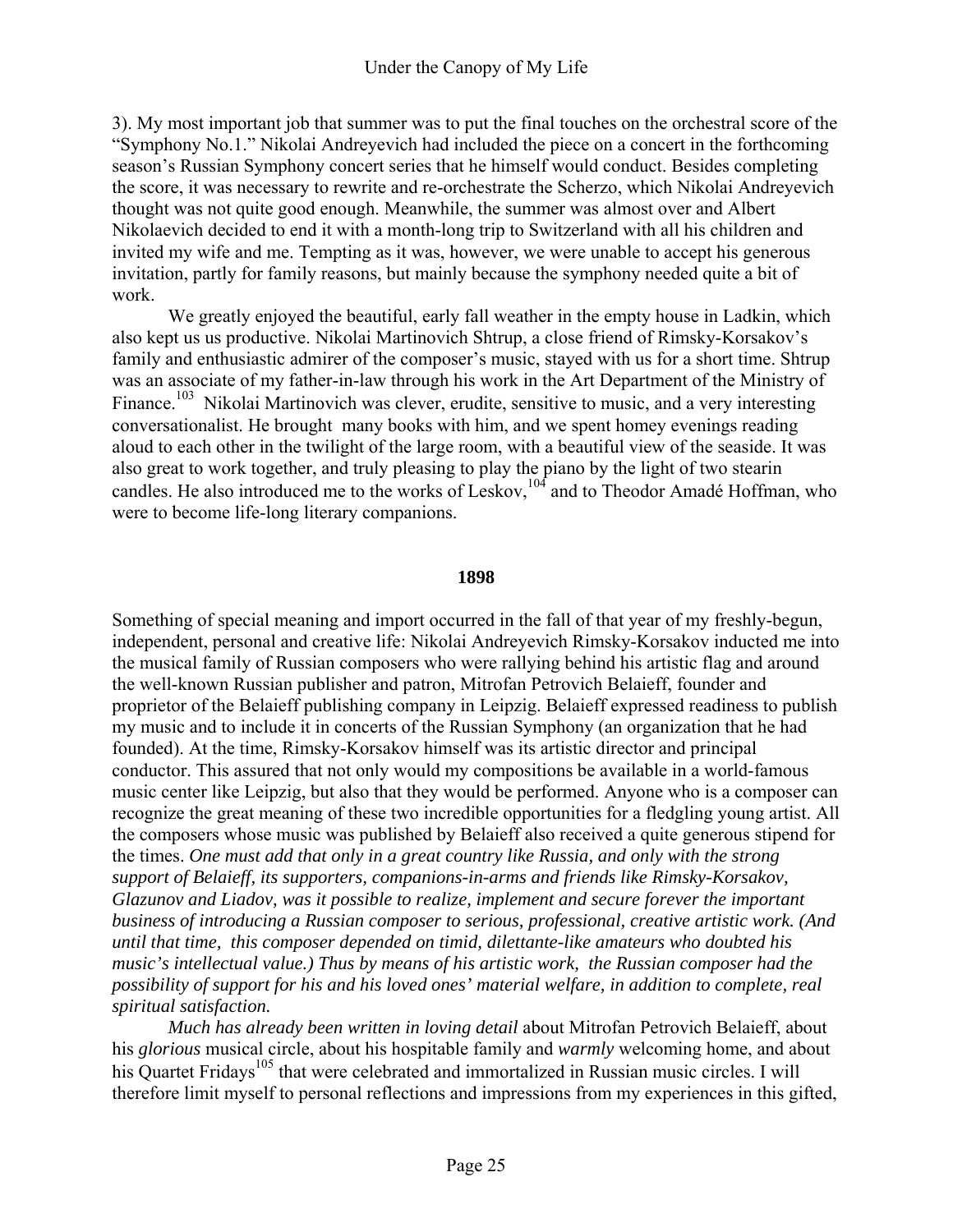benevolent group of Russian musicians among whom I found so many collegial, kindred spirits. Many of them, like Rimsky-Korsakov, Glazunov and Liadov, were popular in Russia and enjoyed world-wide fame.

Fortunately, I quickly became accepted as their close musical associate, and as a fervid and beloved performer, interpreter and proponent of their symphonic and theatrical works. For the rest of their lives I was and remain their devoted friend and admirer.

A special characteristic of the Friday assemblies at the Belaieff house was that even the hosts felt (and in fact were) guests. Belaieff himself emphasized that this was the case. Although I was usually an eager, diligent guest at these events, I once took offense at his unfounded (so I thought) critique of my "String Quartet," op. 2 (although I must confess the just-completed performance, from manuscript, was not very good). Thus aggrieved, I ceased attending the Friday gatherings. Soon thereafter, meeting me at a concert, Mitrofan Petrovich noted that I had not been seen at "the Fridays." "It must be said" (such was Belaieff's usual little turn of phrase), "well, if I somehow offended you, then why, therefore, do you deprive yourself of conversation with your musical friends, and deprive them of yours?"

The purpose of the Friday assemblies was essentially musical; I am not kidding when I say that five quartets were performed during the course of an evening. Listening to the music, however, was not obligatory. In the host's cozy parlor, one could look at magazines, play chess, or even simply relax after a music-filled day and chat on the wide, over-stuffed green divan, as Liadov and Scriabin, who were close and affectionate friends in life and in art, loved to do.

Because of the nature of their activities, whether a performance or concert or finishing their household chores, many of the usual attendees of the Fridays, like Nikolai Andreyevich, could not arrive until late in the evening. So the evening meal that invariably ended these soirees occurred in the wee hours of the morning, when finally no more arrivals were expected. The supper was abundant and varied, and was served in a relaxed, casual manner. We sat "by rank." At the head table sat the host and hostess, and beside them, on both sides, were Glazunov and Rimsky-Korsakov. Then not infrequently sat "the Fridays:" Vladimir Vasilevich Stasov, Liadov, Vitol, Sokolov,<sup>106</sup> Winkler, the Blumenfeld brothers, the pianist Lavrov, and others. At the opposite end of the table were those "without rank," mainly the "young Turks," a young composers group to which I belonged, and also the performers, members of the quartets. The cheerful, talented composer and cellist, Viktor Vladimirovich Yevald, who was also an interesting conversationalist, was among those members. An engineer by profession (he later became the director of the Institute for Civil Engineers), he was a quite a joker and prankster who would always entertain us with his rather spicy jokes. The friendly, unusually sweet little old Mikhail Romanovich Shchiglov, who was Dargomyzhsky's student and Borodin's friend,<sup>107</sup> also invariably joined us. He taught music theory in the Court Chapel Choir.<sup>108</sup>

The "fair sex" was not especially numerous at these Belaieff Fridays, but nonetheless, the composer Winkler's wife, who was a French woman from Besançon, and the extremely elegant female photographer, Mrozovskaja, $109$  were always there. Occasionally the wife of Mitrofan Petrovich's brother Sergei Petrovich Belaieff, who was a gypsy by ancestry and a very beautiful, intelligent and interesting person, would attend. Belaieff's adopted daughter, Valia, a great friend of Liadov, was still a teenager and would not attend the supper.

Muscovite visitors included Scriabin, a close personal friend of Belaieff and his family, and S. I. Taneyev, whose music, especially his chamber compositions, Belaieff championed. They were heartily welcomed with honor into the "Red Corner."<sup>110</sup>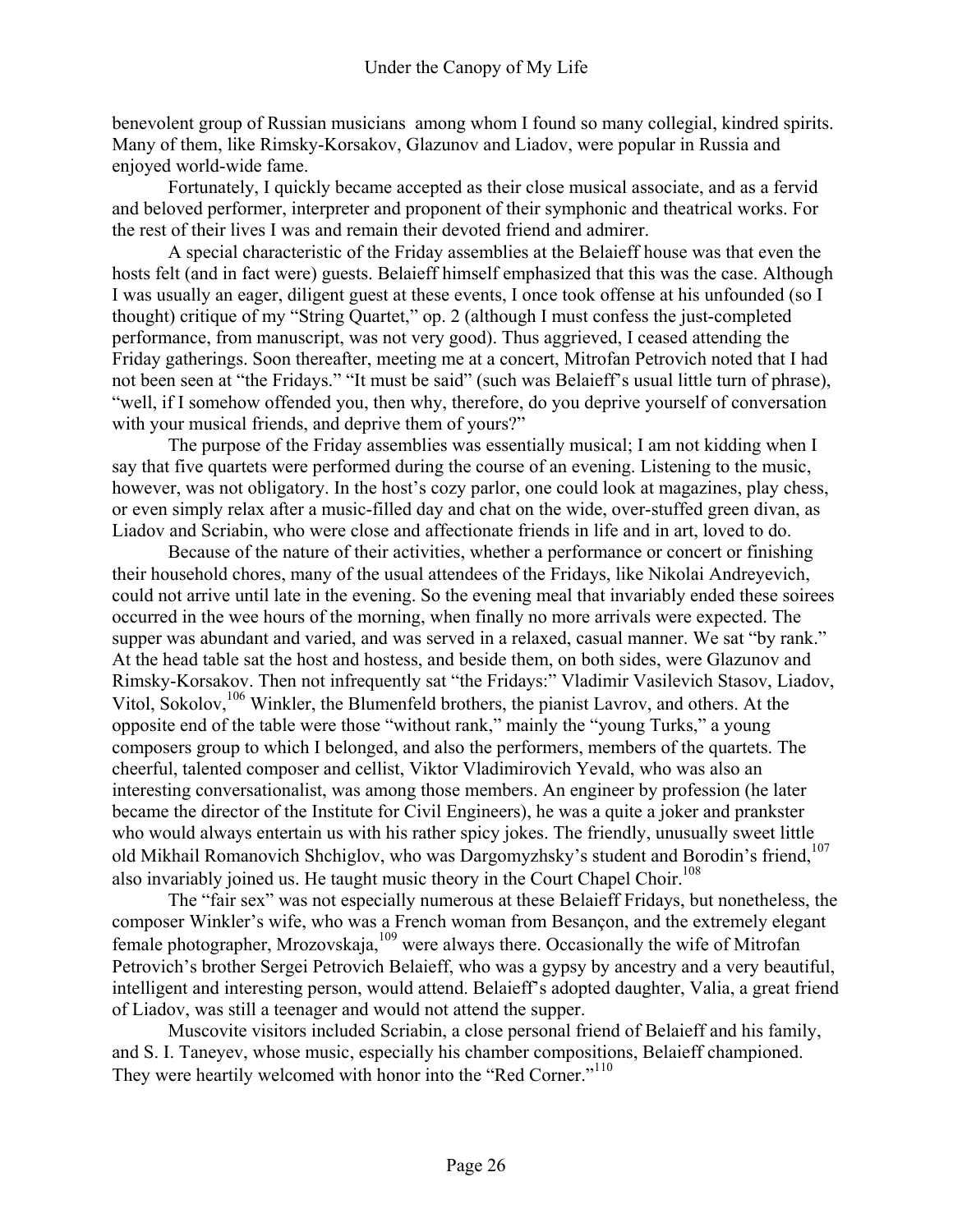More important than the physical nourishment offered to the guests at these Friday suppers was their spiritual nourishment. Speeches were given, toasts were made, perorations to health were given, complimentary telegrams were composed to prominent members of the "Fridays Fellowship" who were out of town, telegrams received from them were read, etc. Frequently Belaieff himself, who was a consummate orator and who was accustomed to speaking publicly in the various community organizations to which he belonged, would speak seriously on topics of interest. Glazunov was also a willing speech maker. His sometimes witty, and always intricately florid style of speaking and giving toasts inevitably received enthusiastic applause. Stasov, speaking in his animated, bombastic way, would make note in his speeches of this or that significant event in the life of the Belaieff company: the issuance of some beloved publication, the outstanding success of a publication either in Russia or abroad, etc. Sometimes even visitors of the quartet gatherings, who might include representatives of high culture like Professor K. A. Posse<sup>111</sup>, would speak. Besides Belaieff, other quartet members were not without their own oratorical gifts. Such people included Doctor Glelbke, Professor Gezekhus,<sup>112</sup> and V. G. Valter, who was concertmaster of the Mariinsky Theater. The latter was also Belaieff's close associate in the Chamber Music Society, and a frequent participant in quintet, sextet, octet and other performances.

Of all these orators and speech givers, however, the most gifted was the composer Nikolai Alexandrovich Sokolov. He had a wonderful versatility and rich imagination in his stories, which were usually improvised on the spot. He was able to describe, supposedly from "dreams," things seen by his very sweet Court Chapel colleague, Mikhail Romanovich Shchiglov, who had apparently communicated them to him in confidence. You had to see how the shy, timid Mikhail Romanovich disowned them, while Sokolov delivered them with imperturbable seriousness and arch humor. This dream life cast Mikhail Romanovich in a completely different light, for example, as a courtier. It brought to mind some trips Mikhail Romanovich had taken across the wooden Trinity bridge with the Empress Maria Fedorovna and her retinue on the imperial horse-drawn tram.<sup>113</sup> The bridge had become dangerously misshapen due to the spring thaw. I also remember the menacing challenge posed by Emperor Alexander the Third when someone passed him the salt at the mahogany dinner table:

"What kind of salt is this?" asked the Emperor. "Cooked salt, your Imperial Majesty." *"Why?"* 

*"As opposed to sodium sulfate, your Highness," said Mikhail Romanovich, comprehensively making the case.* 

I also remember some of Mikhail Romanovich's dramatic encounters with the director of the Imperial Theaters, Prince Sergei Mikhailovich Volkonsky,<sup>114</sup> because of the somewhat unseemly behavior of prima-ballerina Kshesinska's beloved dog near the Glinka monument across from the Mariinsky Theater, as well as in several other places.<sup>115</sup>

Sokolov's forebears were clergymen, and he had spent his youth on the grounds of the Sailor's Cathedral (the Orthodox church dedicated to St. Nicholas the Miracle-Worker, i.e. Nicholas of the Sea in St. Petersburg, on the border of the Kolomna district). His father was the honored arch-priest and abbot of the cathedral. In his inspired Friday improvisations, Sokolov would regale us with unforgettable tales of quotidian life at the cathedral. One of them was a tale about the period when he, his uncle (a cathedral deacon) and his cousin would take train trips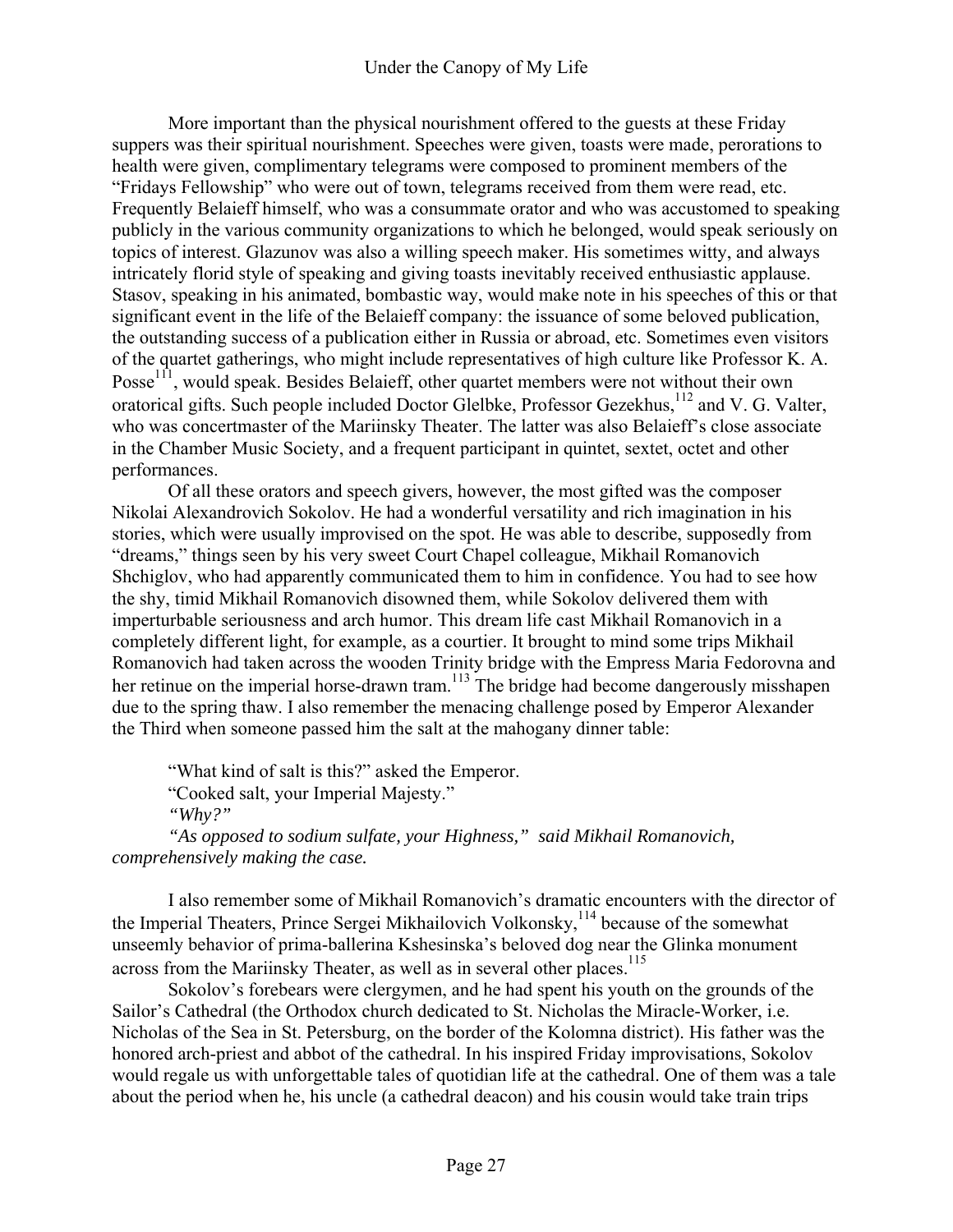from St. Petersburg to Kronstadt: he would imagine himself as Jonah in the whale's stomach. Another favorite was about a certain deacon who was also parish clerk. He suffered from scarlet fever and would attempt to heal himself by cruising back and forth between the cathedral grounds and the nearby pub. The intense application of the vodka ration he obtained there was an effort to weaken the effect of the scarlet fever. He would, with difficulty, regain his balance after regular visits to the ambulatory clinic in the shade of the holy cathedral. Nikolai Alexandrovich recounted this heroically and with his usual humor.

Sokolov's ability to tell stories was similar to Gorbunov's. But alas there were few among Sokolov's listeners and idolators - and among musicians, practically no one, neither a Koni, nor a Maksimov, nor any Sheremtevs - who did even a smidgen to honor and remember him, compared to what the afore-mentioned did for Gorbunov both during his life and afterwards<sup>116</sup>

"With tears of tender emotion, in destitution I weep" was the first line of a Sokolov poem that he wanted me to set to music. Nikolai Alexandrovich handled verse beautifully and he wrote many well-written programmatic descriptions to symphonic works by Glazunov and many other composers of the time (including my "Le Royaume enchanté").

Belaieff deeply loved Sokolov, called him Kolenka, and published all of his musical works. At the end of supper, Mitrofan Petrovich would often turn to Sokolov and ask, "Well, now then, Kolenka, so how about that "Scottish Ballad?" This referred to a distant time when Nikolai Alexandrovich had mystified us with some "Scottish Ballads," giving us to understand that these works were very interesting and significant. Whether or not they were real, I do not know. I only remember that once the "Scottish Ballad" story had commenced, Mikhail Romanovich Shchiglov began to breathe more easily, since he probably believed in his confused state that this ballad existed beyond his dreamworld. Who knows? Perhaps he was mistaken because there really were no limits to the flights of Sokolov's dinnertime fantasy.

I really liked Shchiglov. I admired his conversation and his unassuming, humble outlook as a composer, and I tried to be his dinner companion at these Friday soirées. Later on, during my orchestral classes at the Imperial Chapel, I would have the orchestra perform his unpretentious, neatly composed short orchestral works. This completely delighted both Mikhail Romanovich and the players. They were his students and adored the pieces because of their sweet, gentle character.

The cozy, comfortable evening would draw to its close and Nikolai Andreyevich was usually the first to leave. The women would leave the dining room but the remaining guests would fall under the rather "spicy" influence of that jokester Yevald, whose completely fantastic stories were not the kind that could be told in the presence of either Nikolai Andreyevich or the **ladies** 

Nikolai Andreyevich would stay later if new pieces were going to be performed after supper. Sometimes Glazunov would play some new art songs, so new that the ink had scarcely dried. Sigismund Mikhailovich Blumenfeld, who was a reasonably good singer and a talented vocal composer, would usually sing. At other times, the very gifted Felix Blumenfeld would play through his brilliant transpositions of numbers from Glazunov's ballet "Raymonda," etc.

During the leave-taking, someone or another would talk to their kindly host about some personal musical matter. Belaieff would make a date in the near future for another meeting, and everyone left with the joyful feeling of belonging to a very worthy family of Russian composers, a family in which there was no place for spite, anger, envy or machinations. Each family member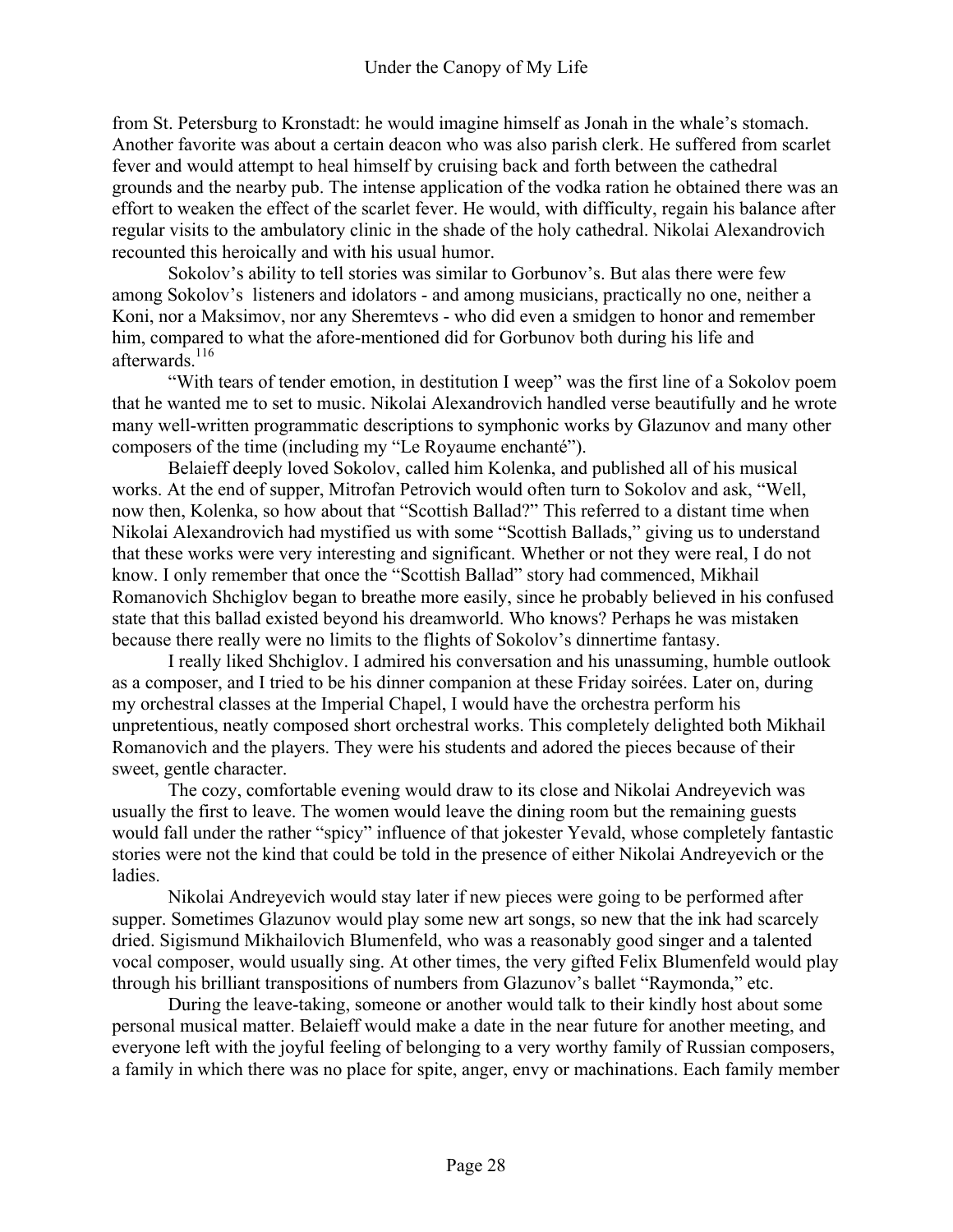was aware of his place in it and gladly made his great contribution to the general Russian musical scene.

The composers N. N. Amani, F. S. Akimenko, V. A. Volotariov<sup>117</sup> and S. A. Barmotin were introduced to the Belaieff circle at roughly the same time as I, and were included in his catalog. They also graduated from Rimsky-Korsakov's class at the Conservatory around the same time I did. It seems to me that it would be not uninteresting to impart some biographical information and personal impressions about them, especially since the first two were not only my colleagues with similar musical tastes, but also my friends.

Nikolai Nikolaevich Amani was the adopted son of a very well-known, well-to-do person who looked after him to the very end of his life. Amani did not like to speak of his relatives, and we thought of him as a man unto himself. He was very intelligent, quite attractive and well-bred. He died prematurely (of pulmonary tuberculosis at a comparatively young age), but he was unusually musically gifted. He did not leave much behind, but everything he wrote is marked by an authentic, graceful, sincere, and distinguished style. His incredible pianistic talent (he was a student of Anna Nikolaevna Esipova)<sup>118</sup> indicated he could have had a brilliant career as a virtuoso, but the instability and frailty of his health denied him that chance. As a result, everything he wrote for the piano has a charming, fragrant character.

Mitrofan Petrovich Belaieff immediately recognized Amani's refined, artistic nature. He frequently played piano four-hand works with him, and invited him to his apartment in addition to including him in "the Fridays." At one of the regular Belaieff chamber composition competitions, Amani won first prize for his "String Trio," op. 1. I remember that this trio, in which the composer used double and triple stops, sounded more like a sextet. It was a far cry from the usual transparent lightness of sound of Beethoven's string trios, but the music contained in it was of a very high calibre and its renowned thick texture was unique.

Text selection for his vocal compositions, including "John of Damascus," "The Novice,"119, and old Italian canzonettas, reveal the composer to be an erudite man with good literary taste. All of Amani's lamentably few compositions are published by Belaieff-Leipzig. After Amani's adopted father died, oversight of Nikolai Nikolaevich's affairs was transferred to M. P. Belaieff. Mitrofan Petrovich continued his ceaseless and enduring support of Amani's interests, as he always did in similar undertakings, in secret and with his own funds, until his own death. When Belaieff died, his Board of Trustees (the Board of Trustees for the promotion of Russian composers and Musicians – see M. P. Belaieff's Last Will and Testament), took care of Amani's affairs, since he was then gravely ill. Even during Mitrofan Petrovich's life, Amani, on doctor's orders, moved to Yalta on the Crimean Sea. About two years before he died, while I was staying in Yalta, I frequently visited him. When I left, I promised that when I returned I would conduct a little suite of the best of his piano compositions, which I would orchestrate at his request. Fate was kind in giving me the opportunity to give him this musical pleasure in person, even if it was not at my next visit. Fortunately he felt well enough and the weather cooperated so Nikolai Nikolaevich was able to attend both the rehearsals and the performances, where he was roundly applauded by the musicians and audience. Soon after my departure, we received the bitter news in St. Petersburg of his death. Nikolai Nikolaevich was buried in a Yalta cemetery. Alexander Afanasevich Spendiarov<sup>120</sup>, author of the opera, "Almast," the symphonic poem "Three Palm Trees" (after Lermontov and for which he received the Glinka Prize) and many other inspired and ambrosial works, arranged to have a beautiful monument placed on his grave.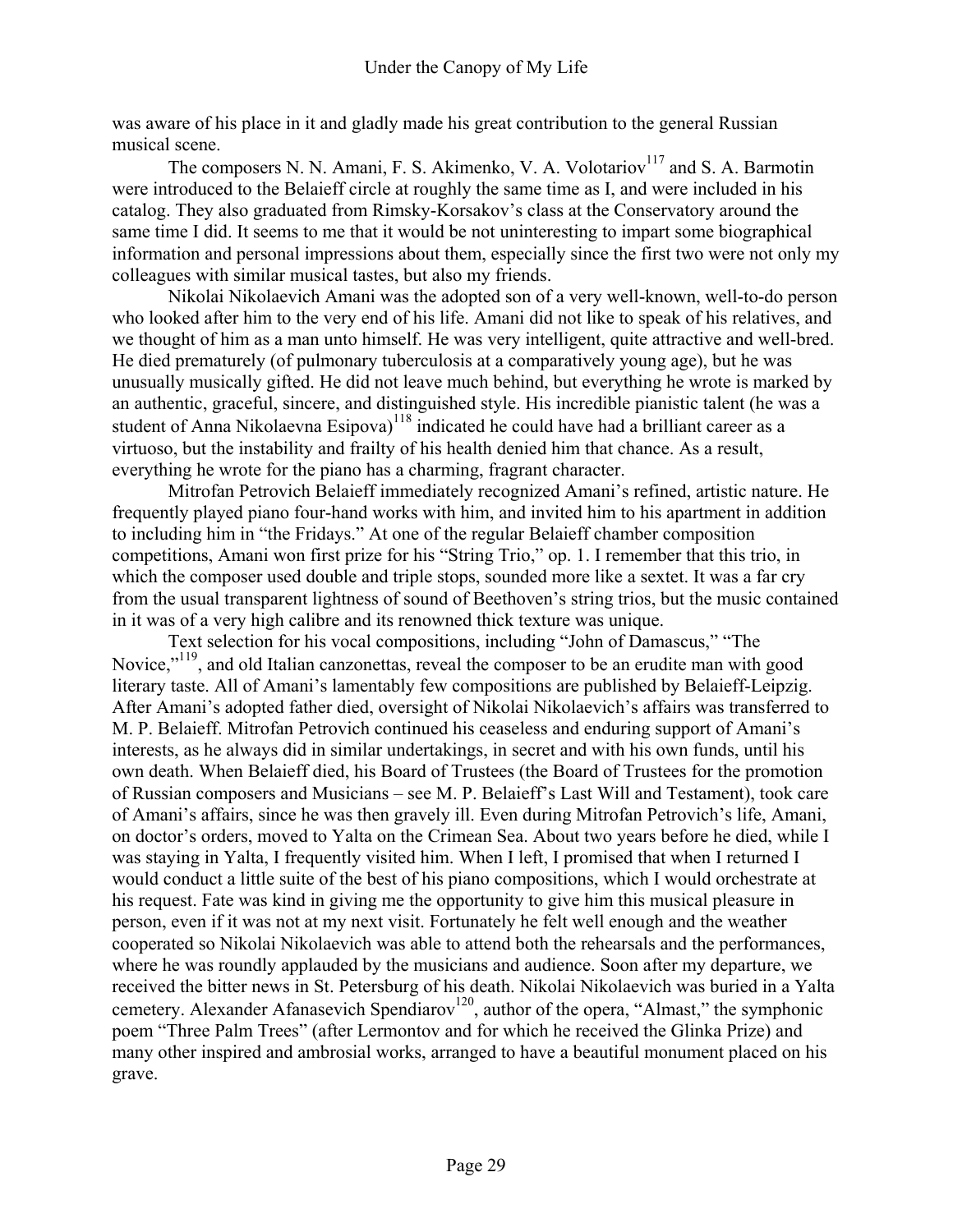An Armenian by birth, Spendiarov belonged to our musical family: we both studied with Rimsky-Korsakov, whose lessons and advice he regularly enjoyed during his yearly trips to Petersburg. He was greatly liked in the Belaieff circle, as much for his splendid talent as for his unusually pleasant and likable manner. As his friends, many of us took advantage of his family's kind hospitality during visits to that southern coast. In addition to erecting the monument on Amani's grave, thanks to Spendiarov 's pains and diligence, the Yalta cemetery was also graced with a beautiful monument to the composer Kalinnikov,<sup>121</sup> who, like Amani, died that year. I remember that Spendiarov invited Antonii Stepanovich Arensky<sup>122</sup> and me to conduct a concert in the Yalta Public Garden to help establish a fund for the construction of the monument.<sup>123</sup>

Fedor Stepanovich Akimenko, *who is now safely and healthily ensconced in Nice,* was born in the Ukraine. His father was a singer in the Kharkov Cathedral choir. I made a summertime trip to Kharkov to visit Fedor Stepanovich and stayed with his venerable parents in their cozy little white house on the outskirts of Kharkov in the "Novye Mesta." In Petersburg, Fedor Stepanovich was admitted to the Imperial Chapel youth choir and sang in it for several years until his voice changed. He worked as an administrator in the office of the Imperial Chapel and received general music education at the Chapel, which as fate would have it, was led at the time by Mili Alexeyevich Balakirev. Akimenko was friends with Volotariov and Barmotin, since they all sang in the choir and were classmates. The latter two were, like Akimenko, admitted to the choir by audition. During the course of the required classes and general music education, Mili Alexeyevich made a point of developing their musical abilities. He took a special interest in them, and they became close. He imbued them with that sacred fire of love of great music with which he himself burned all his life. Balakirev became their idol, their musical deity; he fascinated them. With the twin goals of musical development and education, Mili Alexeyevich did for them everything that he did in his younger years for Mussorgsky, Cui, and Rimsky-Korsakov. He inculcated in them a love of Glinka, Schumann, Liszt, Berlioz. He would play piano four-hand versions of Schumann overtures and symphonies with them, introduced them to Liszt's oratorio "Legend of the Holy Elizabeth" as well as his symphonic poems, and to "The Flight into Egypt" and other works by Berlioz that he had taught to Rimsky-Korsakov. In a word, he developed their musical taste regarding anything they were likely to hear on the Free Music School programs<sup>124</sup>, some of which he conducted. He also imparted to them his sarcastic disrespect of Wagner's music, and his contemptuous loathing of Rubinstein, whom he still called "Rubinsteen."125 "Look, Fedenka," he once said to Akimenko who was living at the time near the Conservatory on the Krioukov canal, "Rubinsteen wrote "The Ocean;"<sup>126</sup>. Perhaps you, Fedenka, could try to write the "Krioukov Canal." Balakirev was known to use the same mocking tone when evaluating works that his students brought: "Sit in the bassinette and splash your hands, Fedenko," uttered Balakirev, playing through one of Akimenko's piano works that overflowed with arpeggios. *I think Balakirev willingly and joyfully devoted his time, energy and expertise to the musical development of a new, young brood of Russian composers. Furthermore, the hated "Rubinsteen" had departed to his great reward, and the business of the musical upbringing of Russian composers was in the loving hands of his former confederates and pupils, Rimsky-Korsakov, Liadov, and Glazunov.* 

Upon completing their studies at the Chapel, in addition to their general education courses, Akimenko, Volotariov, and Barmotin, future composers all, took the well-known "instrumental classes" that had been organized in accordance with Rimsky-Korsakov's pedagogical theories and that were taught personally by him during the time he shared responsibilities with Balakirev at the Chapel.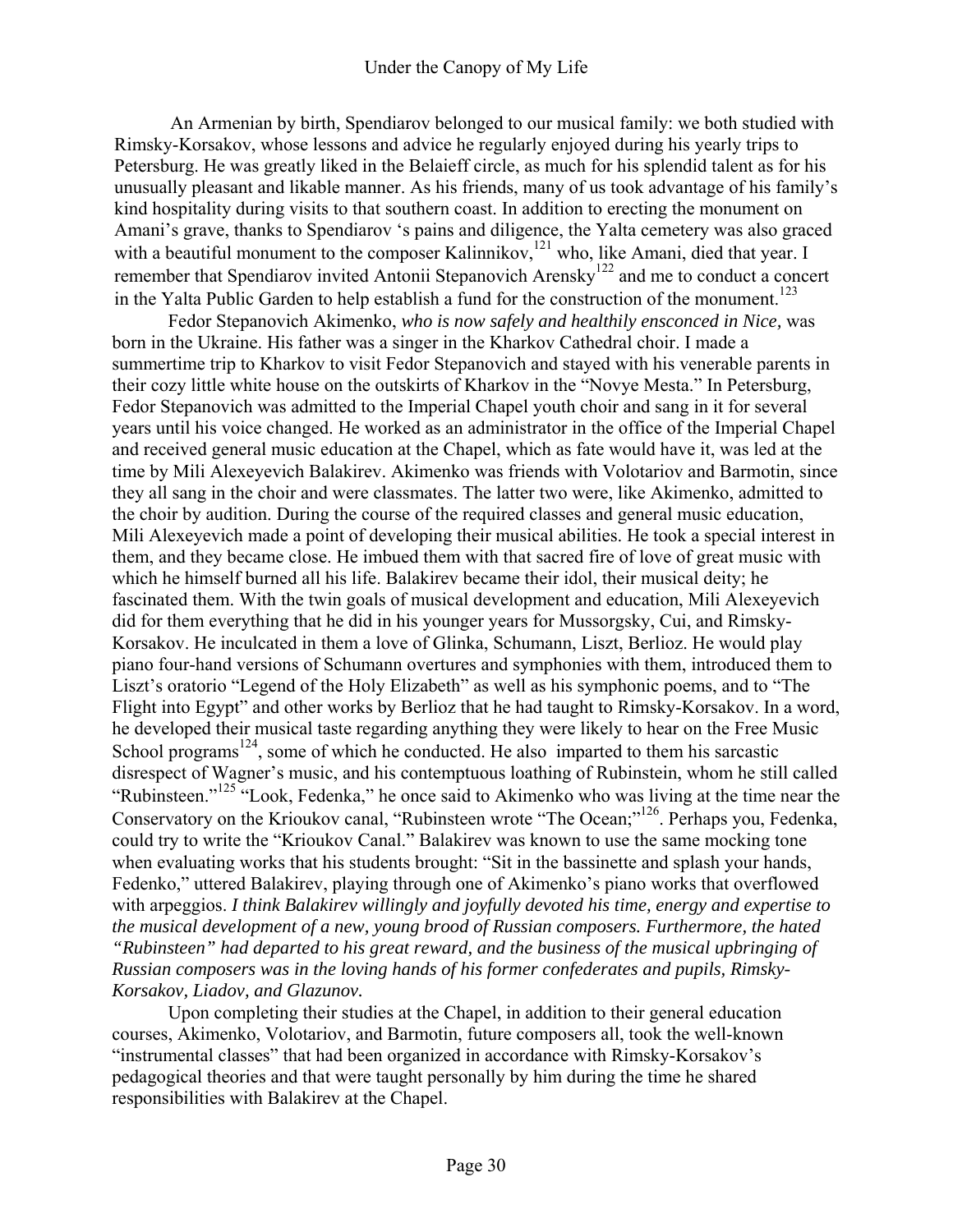Akimenko and Barmotin (especially the latter) were good pianists when they completed their studies at the Chapel, and Volotariov was a good violinist, which was good preparation for his later chamber compositions. Later, when they were Rimsky-Korsakov's students at the Conservatory (with Balakirev's knowledge and approval), they all retained their deep feelings of love and gratitude for their former teacher.

Soon thereafter Balakirev left his teaching post at the Chapel, but he never lost sight of his musical fosterlings. He followed their musical successes, frequently invited them to visit him, and would also occasionally invite me to come with them. But I must admit I was uncomfortable with both the musical and the general atmosphere at Balakirev's house and I never became a "Balakirevnik." Of the three, only Akimenko was my classmate at the Conservatory; Volotariov and Barmotin graduated after I did.

Even now Akimenko's compositional activities are quite varied. The Belaieff company in Leipzig published his earlier vocal and instrumental compositions. He later decamped to the Moscow publishers, P. Jurgenson, who published several volumes of his piano works, among many other things. *Soon after the Revolution, Akimenko moved to Paris, where several of his piano works (among them a collection of pieces dedicated to Flammarion*<sup>127</sup> *were published by Leduc and other French publishers. The collection was inspired by Akimenko's interest in astronomy and influenced by that great scientist, with whom Akimenko was very close. For the last seven years or so, Akimenko and I have been conducting business correspondence on behalf of the Board of Trustees for the Advancement of Russian Composers and Musicians that Belaieff founded, and of which I am President. The Board has also looked after Fedir Stepanovich for several years and afforded him sustained material support for his difficult life as a composer living in a foreign country.* 

In the Belaieff circle, Akimenko and Volotariov kept to themselves and made no effort to endear themselves to the others. At the Friday gatherings, both of them listened intently to the quartet performances. Volotariov always maintained a studied, stiff pose, with half closed eyes. At the meal they were usually unsociable and silent, and left early. Their friend at the Chapel school, Barmotin, was completely different: he was sociable, affable, and gentle in his manner. A fascinating pianist, he was the author of piano works that are singularly charming. These were published in due time by Belaieff. Barmotin played them marvelously, with artistic feeling and enchanting sincerity. This young artist's music and his vitality, at least as far as I was acquainted with him, resembled that of Franz Schubert.

In order to conclude my unintentional biographical digression on the character of my Belaieff Circle friends and contemporaries, who entered that family of Russian composers almost simultaneously with me, and who rallied around the Rimsky-Korsakov flag and Belaieff, it occurs to me to answer the following not uninteresting questions: Were the young composers of my generation, whose works were published at that time by Belaieff, completely free? Was there not in the musical atmosphere surrounding the Belaieff group a certain clannishness, some kind of "Neo Mighty Five" thinking, so to speak, that was necessitated by the desire to be included in the catalog, a certain more or less similar and uniform style that guided their musical thinking? It seems to me that the answer to these questions is "yes and no." It was not, and certainly could not have been the case in reference to those composers whose works immortalized the Belaieff catalog. Those are the leviathans, so to speak, on which even today it depends. It also was not the case in reference to those so-to-speak "outsider" composers whom Belaieff and his colleagues introduced to the catalog; composers like Scriabin, S. I. Taneyev and some others also became, in time, pillars that adorn the catalog. No doubt it was also considered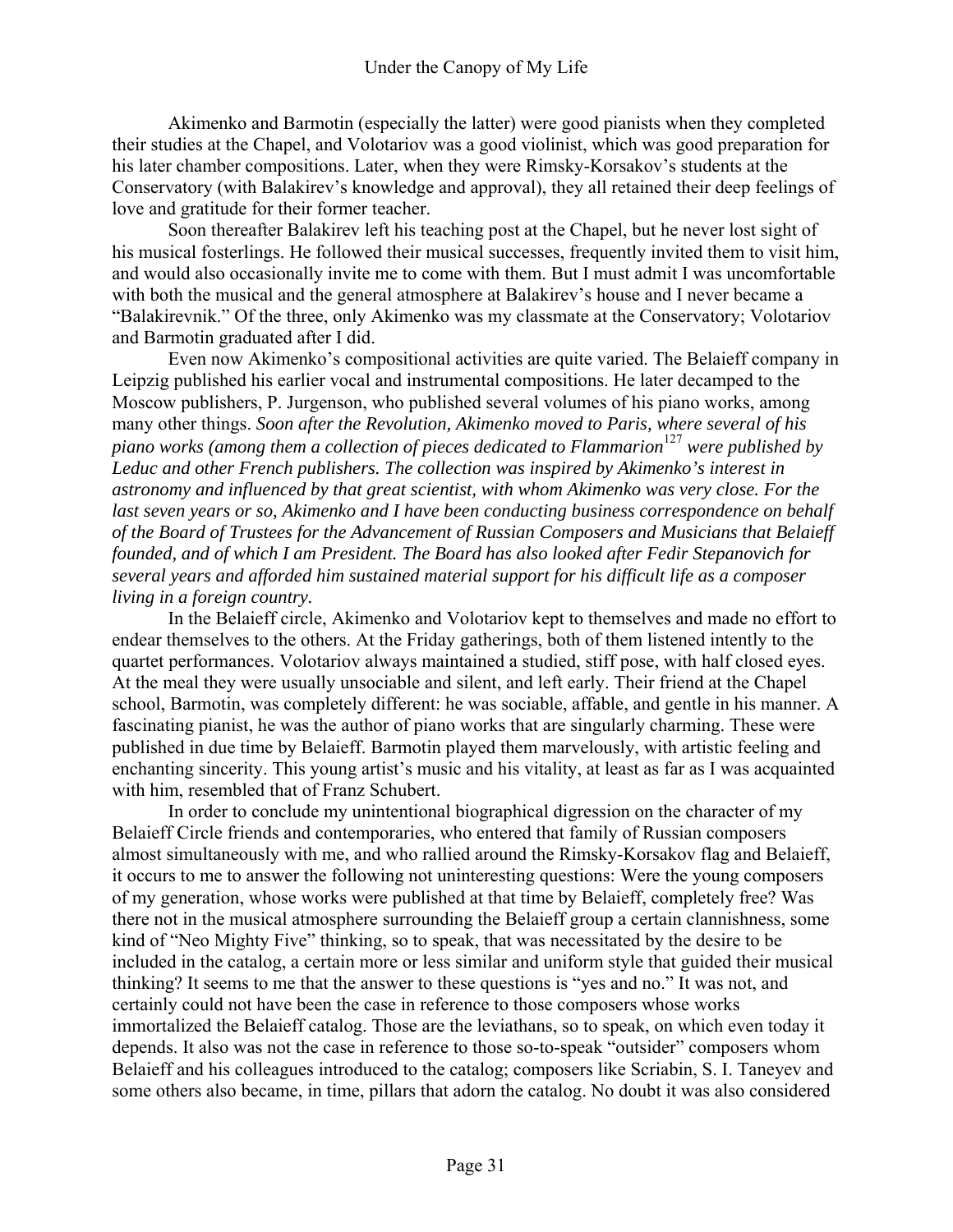quite natural for those composers who were Rimsky-Korsakov's students to be accepted into the catalog, and, eventually, for those who were his "grand students."

Perhaps even subconsciously the catalog's creators and custodians, who took appropriate measures to ensure the artistic integrity of new works to be included in it, required that the works submitted for publication have a similarity of sound, of musical conception, of musical character and style. The measure of musical quality that the Belaieff board developed and even required could be stated thus: "Not lower than the average piece in the catalog." They assessed a composer's new works using the above-named qualifications. This was understood to mean "Well, we have taught you to compose and you should therefore compose as we taught you so that the general musical contents of the catalog will fittingly increase, continue, and develop in accordance with our artistic goals." The major and overarching concern in the development of Belaieff's catalog was based neither on his personal taste nor on his affection for a specific composer. He put his entire trust in the musical directors of his firm, N. A. Rimsky-Korsakov, A. K. Glazunov, and A. K. Liadov, in whose talent, taste, and knowledge he had complete confidence. Each of these founding members of the soon-to-be-established Board of Trustees of the Belaieff Company brought something of his own personality to his work: Nikolai Andreyevich, his genuine empathy and compassion for the artistic efforts of the new generation of Russian composers; A. K. Glazunov, his customary benevolence, fair-mindedness and impartial critique, particularly in regard to technique. A. K. Liadov was the group's real Aristarchus,<sup>128</sup> whose most rigorous and occasionally overly-enthusiastic critiques centered on aesthetic aspects and absolute artistic value. Because of his demanding musical nature, Liadov was extremely sensitive to anything new and idiosyncratic in art; he ceaselessly aspired to it in his own music and readily welcomed any manifestation of originality and novelty in the works of young Russian composers, irrespective of their school or style. He was as painfully strict with others as he was with himself. If he began to appreciate and develop a fondness for the works of one of the younger composers, however, he became their devoted, faithful friend and their active proponent. He included their work in the catalog, played their works in his concerts, and even personally edited their works (as he did for Scriabin, in view of Scriabin's great inexperience in this regard), etc. Belaieff thought the world of Liadov, and had a high opinion of his musical judgment. As a result, Liadov's support of this or that composer increased his reputation and established a certain standing for him in the Belaieff circle.

From my very first attempts at composition, I was happy to realize that Liadov liked my music. Indeed, he proved this with my more notable orchestral works of the period like the "Scène dans la Caverne des Sorcières de Macbeth," op. 12<sup>129</sup>, "Fantasie Dramatique," based on verse by Tiutchev, op. 17, and the suite from the ballet "Le Pavillon d'Armide:"<sup>130</sup> all these works were published by Belaieff, with Liadov's direct involvement, and the support of his colleagues on the Board, N. A. Rimsky-Korsakov and Glazunov.

I had become close to Antonin Konstantinovich on a musical basis, and we soon became close personally and continued as sincere and devoted friends until his unfortunately premature death. Antonin Konstantinovich became our family's most beloved and welcome guest and his visits, during which he would sometimes play the piano, were times of great fun for us. He also liked to join us in visits to my hospitable and kindly sister Tania, who, like her husband, Nikolai Petrovich Tcherepnin, a young scholar who had written an outstanding history of the St. Petersburg Smolny Institute during the reign of the tsars,<sup>131</sup> were his enthusiastic admirers. I remember one time at the end of a cozy little dinner at their house that my sister asked Liadov if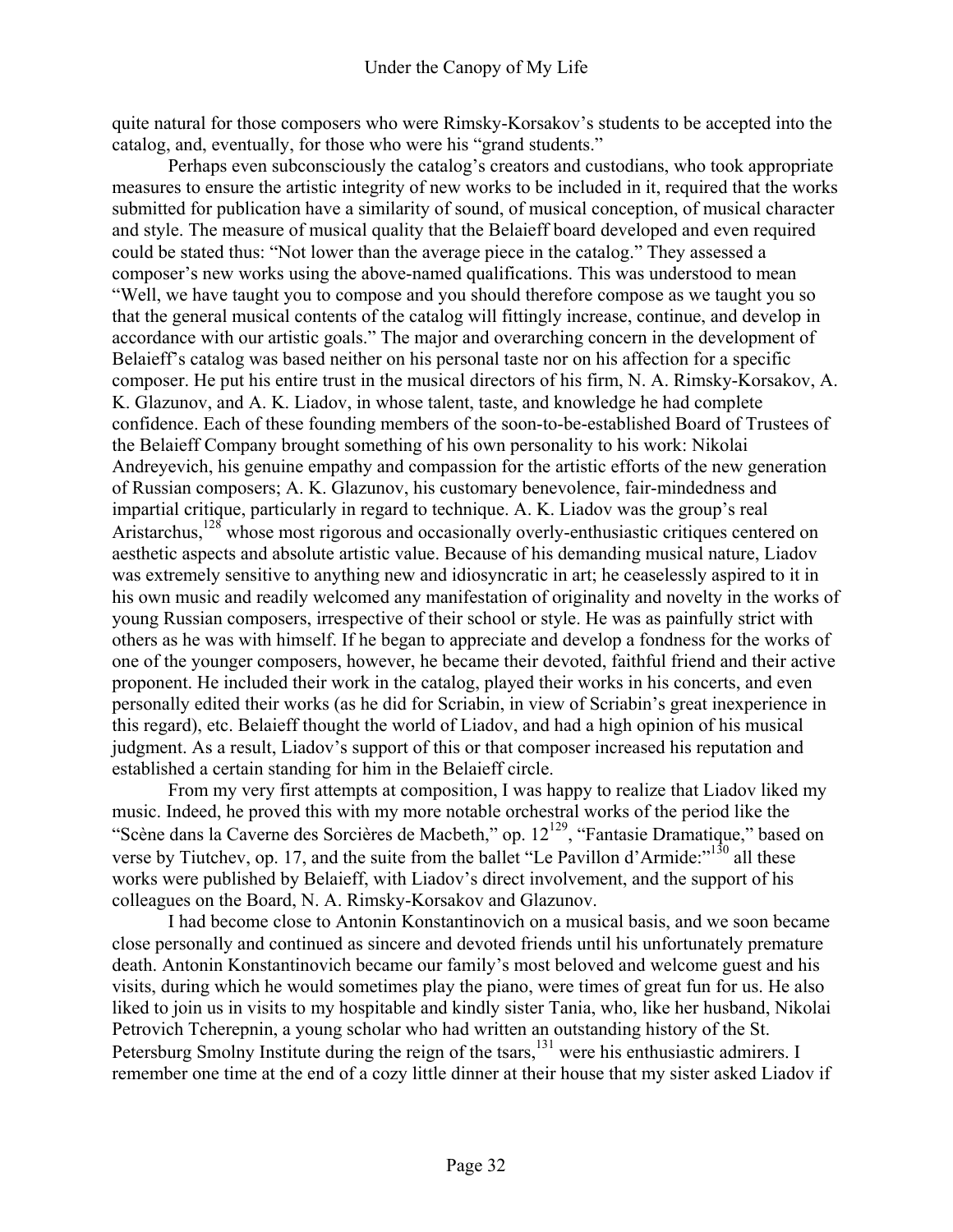he would like something else to eat. He replied, "No thank you, Tanechka, at the moment I can only grin like an idiot."

Liadov had complete confidence in my conducting ability, so he gladly reserved the premieres of his orchestral works like "The Enchanted Lake" and "About Olden Times," for those Russian Symphony concerts that I conducted. These were always anticipated with great interest and received great acclaim.132 Such premieres usually happened like this: About thirty minutes before the first rehearsal, at about 9:30 AM, Gregory Karlovich Sholtz, our amazing "mistake free" copyist and by profession the night club conductor at a Novodervensky pub, would appear in the green room of the hall at the Assembly of the Nobility where the concerts were held.<sup>133</sup> From his portfolio he would draw the latest, just-completed orchestration of Liadov's new work, and hand me the manuscript, which I had not seen before. Roughly a minute before 10, before the beginning of the rehearsal, when the orchestra members were almost all on the stage, Liadov, who was sleepy, grumpy, and slightly confused due to his having to get up so early, would enter the green room and would hastily acquaint me with the tempi in his new composition. Shortly after this introduction to the piece I would take my place behind the conductor's stand.

Strangely enough, the enchanting, elegant charm of Liadov's music was instinctively communicated to our wonderful, sensitive opera orchestra. The music's simple, Attic clarity, the finish of the presentation, and its not overly-complicated technical means would, as it were, quell any anxiety over the enormity of such an undertaking, and made the study and performance of Liadov's new works interesting and joyful affairs that were tiresome for neither the conductor nor the orchestra.

The public invariably greeted with fervor the new works by their beloved composer, and rare was the occasion that the new works were not immediately reprised due to the audience's unanimous insistence.

Liadov wished to associate his well-known name with mine, and dedicated to me such gems as his "The Enchanted Lake" and "Kikimora." I was able modestly to return the favor by dedicating to him my first ballet "Le Pavillon d'Armide*,"* whose music he liked. I remember with special pleasure the festive closing night party of the first production of this ballet at the Mariinsky Theater. The party took place at the famous Petersburg pub, "Maly Yaroslavets,"<sup>134</sup> which was closely associated with Mussorgsky and was adorned by the presence of dear Anatoly Konstantinovich, who was especially vivacious, lovable and witty that evening.

Returning to the subject of Liadov as the Aristarchus of the Belaieff jury and the most active and inquisitive of the Belaieff Board, I would like to mention that Liadov was extremely cautious in recommending his former students for inclusion in the firm's catalog, and as far as I can remember, allowed only one of them to be included: the gifted, thoughtful, incredibly talented pianist, Pogozhev, who, like his professor, was very strict with himself when it came to his compositions.

Due to his extraordinary critical instincts and a sincere interest in everything new and original in art, Liadov was an invaluable advisor to Belaieff in the awarding of the Glinka Prize. Belaieff had initiated this competition and, while he lived, chose the winner himself. When he died, Belaieff left a list of pieces to be considered for the prize that included my "Scène dans la Caverne des Sorcières de Macbeth," op. 12,<sup>135</sup> which had been published by the Belaieff firm. It was not, however, among the six pieces chosen by the Board of Trustees that year to receive the award. The Board's original members were Rimsky-Korsakov, Glazunov and Liadov and later consisted of N. V. Artsybushev, Glazunov and Liadov.<sup>136</sup>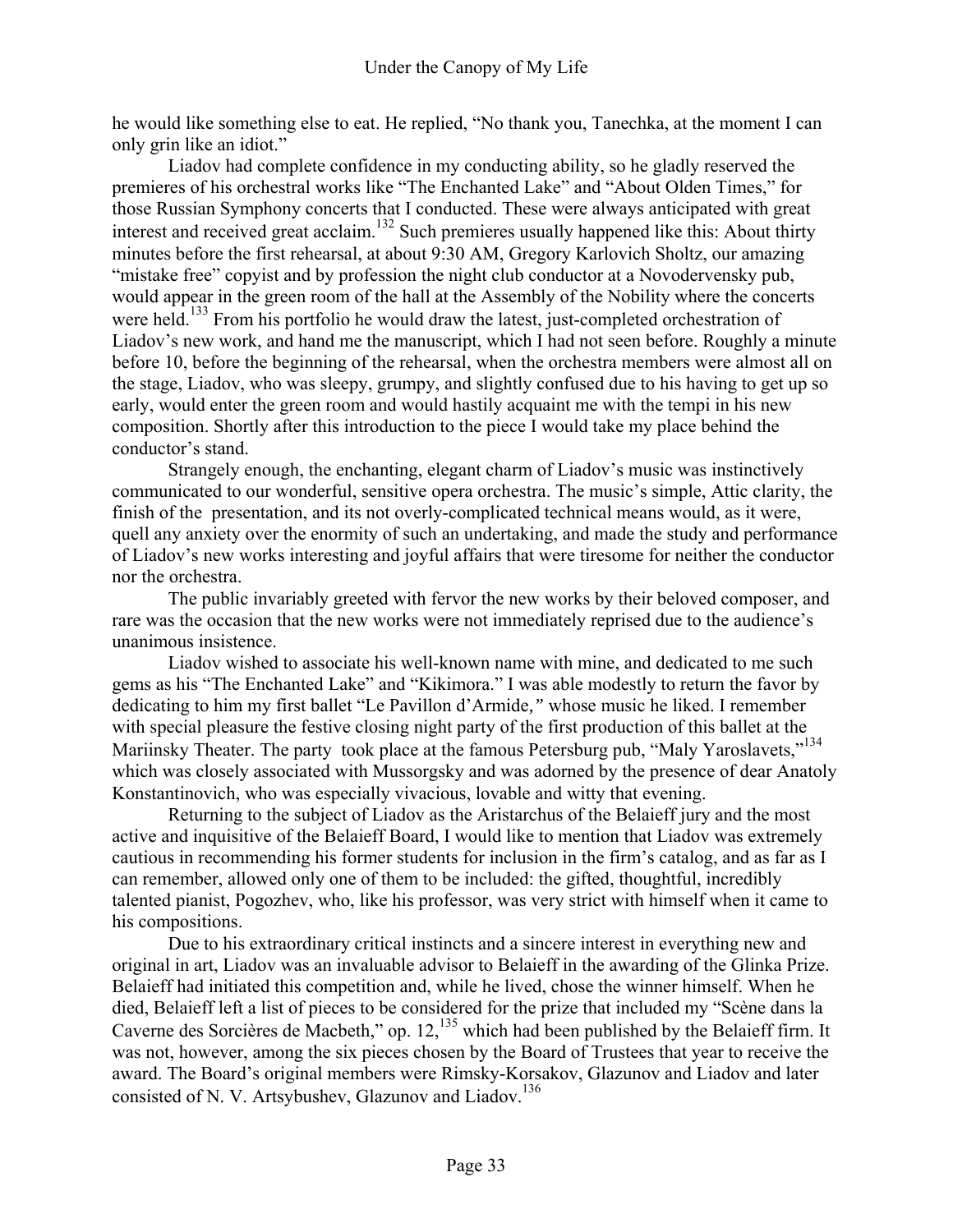I would like to point out that the "Suite from Le Pavillon d'Armide" op. 29 was the only one of my prize-winning pieces published by the Belaieff firm. The others, "Contes de fée," op. 33 to texts by Balmont, the op. 30 "Concerto for Piano and Orchestra in C-sharp minor," "Esquisses pour un alphabet Russe d'Alexander Benois," op. 38, "The Tale of the Fisherman and the Goldfish: six musical illustrations for piano," based on the Pushkin fairy tale "The Fisherman and the Goldfish," and "Narcissus and Echo," mythological scenes for orchestra ("Poème Mythologique"), op. 41 were published by the Jurgenson firm in Moscow.<sup>137</sup> This exemplifies the commendably independent and conscientious relationship of the members of the Board to the task of selecting the prize winning compositions from all recently-composed Russian works, irrespective of their publisher.

I do not mean to complain about Rimsky-Korsakov's insufficient attention or dislike of my music, or about the help and advice given to me by our great composer, Alexander Konstantinovich Glazunov, who later became my close musical colleague and friend. Generally speaking, during my musically creative, public and personal life people have given me far more love and support than I have been able to return. I truly believe, however, that I am deeply indebted to dear, unforgettable Anatoly Konstantinovich Liadov for his frequent and multifaceted support of my musical activities and for his continual interest in and artistic empathy for my music, which put me on the path to winning the Glinka Prize.

Since I have been away from my motherland for twenty-six years, I do not know what Russian musicologists have done during that significant period of time to immortalize that great Russian musician and high-minded, brilliant, wonderful man who was simultaneously my trusted advisor, colleague, co-worker and friend. I feel an undeniably urgent and melancholy need to lay this modest gift of my memories on the eternal grave of this composer who was so beloved by all Russian musicians.

As my composing and then conducting skills gradually developed, my friendly relationship with my old friends in the circle strengthened. When I asked Glazunov to accept the dedication of my "Scène dans la Caverne des Sorcières de Macbeth," he said, "Listen, do not forget to write 'To my friend Glazunov.'" Both our friendship, and our mutually collegial work continued uninterruptedly, both at home and abroad, until the end of his life. I also became close to Sokolov, whose multifaceted, gifted artistic personality I had always sincerely admired; and with Vitol, Winkler, Spendiarov, Artsybushev and many other members of that glorious, friendly, and talented family of composers. Because of Nikolai Vasilevich Artsybushev's proper outwardly appearance and elegant manner, Belaieff jokingly nicknamed him "The Baron," which, to his close friends, he remained for the rest of his days.

The close, friendly artistic aspect of my relationship with my dear professor greatly changed. Like Glazunov, Nikolai Andreyevich willingly entrusted me to perform his compositions on Russian Symphony concerts that Belaieff, with great faith in my conducting abilities, called on me to conduct. I always included many compositions by the great national school of Russian composers on programs that I conducted with the Imperial Russian Music Society<sup>138</sup> (in Petersburg, Moscow and its branches in all the provinces), and also with the Moscow Philharmonic Society. I was especially fond of the works of Rimsky-Korsakov, Tchaikovsky, Liadov, Glazunov, Mussorgsky and Borodin.

During my regrettably short stint as conductor at my native Mariinsky Theater, I had the happy occasion to participate in the premiere of Rimsky-Korsakov's "Tale of the City of Kitezh," which was directed by its composer in cooperation with my old friend at the podium, one of the most gifted Russian conductors, Felix Mikhailovich Blumenfeld. Blumenfeld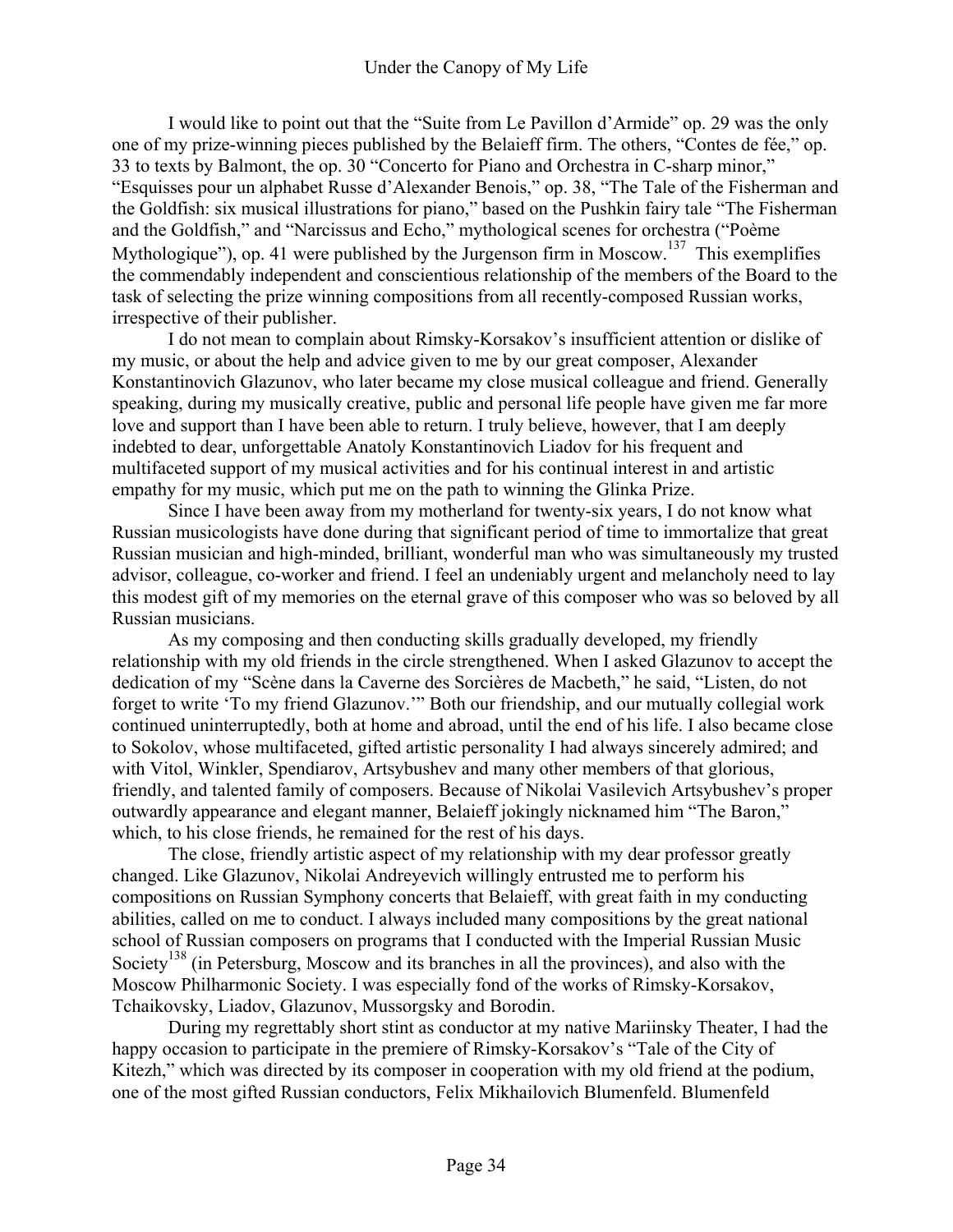conducted the first production of "Kitezh," which was hailed as a triumph for its great composer and its conductor. Thereafter, both Felix Mikhailovich and I worked on other productions of that perhaps most brilliant of Rimsky-Korsakov's operatic creations. Each of the various productions of "Kitezh" in which I participated invariably provided me with the most inspired, happy, artistic experiences of my conducting career.

Once, shortly after Belaieff's death, Rimsky-Korsakov dropped by to see me about some music business, and found me playing through a newly-published work by Scriabin. After we had finished business matters, we returned to the Scriabin pieces, played them again, and shared our impressions of them. A few days later, Rimsky-Korsakov stopped by again and made the following appeal to me: "Well now, Nikolai Nikolaevich, during my previous visit, I ascertained that you are interested in new Russian music. Keep an eye on that and familiarize yourself with it. It is very important and valuable to the Belaieff company, and I want to ask you to be my deputy." I must confess I was astonished at this proposition, and not a little flattered, but also a bit embarrassed. I felt completely unprepared for such an undertaking, and considered my credibility inadequate in the face of such unusual and heavy responsibility. But Nikolai Andreyevich pressed me not to refuse his proposal. Willing or not, I was compelled to consent to his request after learning from him that according to the bylaws and Belaieff's will, nothing very important or fundamental to the general running of the Belaieff firm was delegated to deputy members of its Board.

Since Nikolai Andreyevich left for summer vacation in the country soon after that, I wrapped up the necessary formalities and began the Belaieff board duties for which he had deputized me. These rather simple duties essentially involved familiarizing myself with the material that related to the board's activities, such material being submitted to me weekly for signature by the Board Secretary, who was dear Fedor Ivanovich Grus<sup>139</sup>, Rimsky-Korsakov's good friend and my sincere admirer. When Nikolai Andreyevich returned to St. Petersburg in the fall and resumed his activities as president of the Belaieff board, my services, modest as they were, were no longer required.

I was greatly surprised one day, when conducting Rubinstein's stupendous "Nero" at a Sunday matinee, to meet Rimsky-Korsakov in the tiny conductor's room. I offered him a cup of coffee and with amazement asked him what could have brought him to the theater for such a dismal, pedestrian performance, especially on a Sunday morning when he otherwise would be free of responsibilities. The off-stage bell then reminded me it was time to go to the pit and I had to postpone the satisfaction of my curiosity until the intermission. At that time, nervously stroking his beard in his customary fashion, and, it seemed to me, with a little embarrassment, Nikolai Andreyevich announced the following: "Taking into account all your evolving artistic activities, I see that you have a great conducting career ahead of you that, naturally, will require you to travel a lot, and often will require you to be away from your ongoing activities in St. Petersburg. This will undoubtedly distract you from your future responsibilities to the Belaieff firm. Besides, I have come to the opinion that it might be useful for the Board to have a person who, besides being a musician, also has the necessary expertise. N. V. Artsybushev has these qualities, and I have approached him about taking your place as my deputy to the Board."

The history of the Belaieff firm during the revolution showed how prescient dear Nikolai Andreyevich was in his wise decision*, since soon after Rimsky-Korsakov left the board, Artsybushev's colleagues elected him President because of his indefatigable energy. It was because of his iron will, his persistent, dogged work, and his great expertise and juridical gifts that the great Belaieff firm not only survived the devastating storm of the Revolution but, in*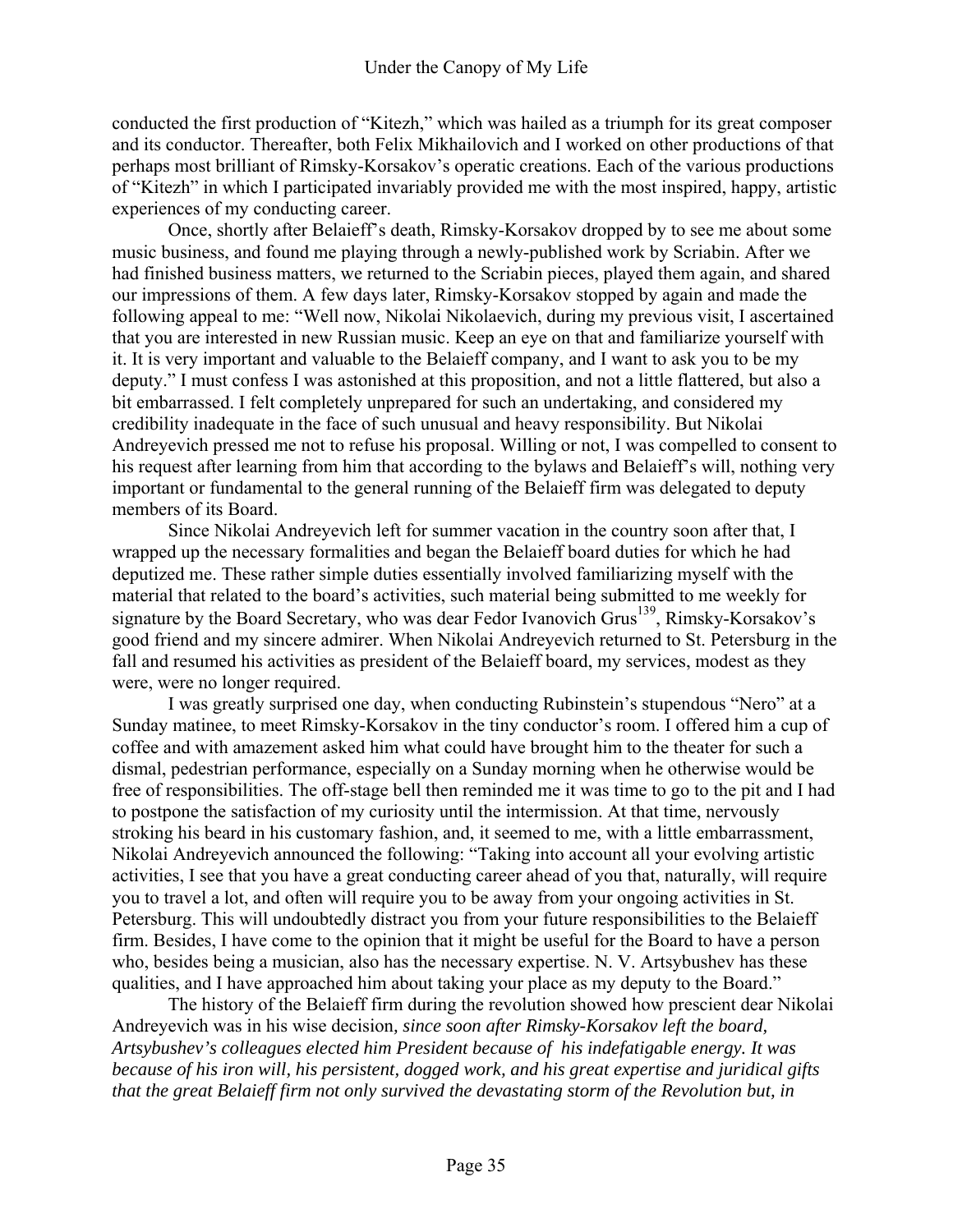*response to the times, grew and achieved a new significance and reputation not only in Russia, but also in Europe and the rest of the world. Transferred to Paris, the Board of Trustees for the Support of Russian Composers and Musicians, endorsed by official decree of the highest legal authorities in Germany and France, continues to this day.* 

Even while still in Russia, I had maintained close artistic and personal ties with Artsybushev, the Board President. At the end of the 1920s the Board consisted of himself, A. K. Glazunov, and J. I. Vitol. It was then that Artsybushev invited me, in accordance with Vitol's expressed wish, to join the Board as Vitol's deputy. J. I Vitol himself, at that time the director of the conservatory in Riga, his homeland, was able only occasionally to take part in Board activities. Soon even this became difficult; he let the Board know that this precluded him from further participation in the Belaieff firm. As a result I took his place and named my son, the composer A. N. Tcherepnin, $140$  as my deputy. With this configuration, Artsybushev, Glazunov, and I, the Board continued to do its work until Glazunov's death, after which his deputy, the composer F. A. Hartmann, took his place. When Artsybushev died (in April, 1937), his deputy, composer V. I Pol replaced him. At the same time, my friends on the Board honored me by electing me Board President. And so as President,I became, so to speak, Nikolai III (Nikolai Andreyevich [Rimsky-Korsakov], Nikolai Vasilevich [Artsybushev], Nikolai Nikolaevich). *The point of all this? Who could forget Gorbunov's General Dityakin*<sup>141</sup>? *With the current configuration and with the participation of my deputy, composer Alexander Tcherepnin as Board Secretary, we are now fulfilling the duties and responsibilities conferred upon us by the management of this impressive Russian firm, which is now more than fifty-years old.* 

*Even in the first years of his tenure, Artsybushev was true to Belaieff's underlying precepts. The last years of Artsybushev's wise, thrifty administration saw a rise in interest in Russian music both in Europe and the rest of the world. This allowed him to establish (and for us to continue) a considerable amount of savings for our company. According to our by-laws, and with the help of both of the above-mentioned members of the Board, these savinvs were deposited into and guaranteed by the banks of one of the most creditworthy governments in Europe. The growth of these savings held out hope that our Committee could restore at least in part the charitable and other capital that was mentioned in Belaieff's will and was lost in the Revolution. This supplyed the firm with the necessary liquidity that the Board had temporarily supplied from the cash at hand. Though our great firm had previously seen constant good fortune, inexorable destiny saw fit to present the Board with several problems of varying significance. In January 1944, our Procurist (the manager of the Leipzig office), communicated to us that our entire warehouse - some 4,000 volumes accumulated over decades, comprising our rich and seemingly inexhaustible catalog - had been a victim of the December 1943 bombing of Leipzig, and was completely destroyed.* 

*For the purposes of historical inquiry, the following should be mentioned: as a consequence of the aerial bombing of Leipzig that took place in December 1943: this first-class, world-famous center of European industry and commerce saw more than twenty million books and almost all of its rich and seemingly inexhaustible backlog of musical scores perish in the fire. All of the similarly rich and seemingly inexhaustible collection of scores maintained by the world-famous and important German firm Breitkopf & Härtel also perished in the blaze. The best editions of the great German and world-renowned musicians disappeared and God only knows how much time, talent and work will be required to compensate for the truly immense damage that was inflicted on the world's musical culture as a result of that brutal, senseless, ruthless attack during those calamitous December days in 1943.*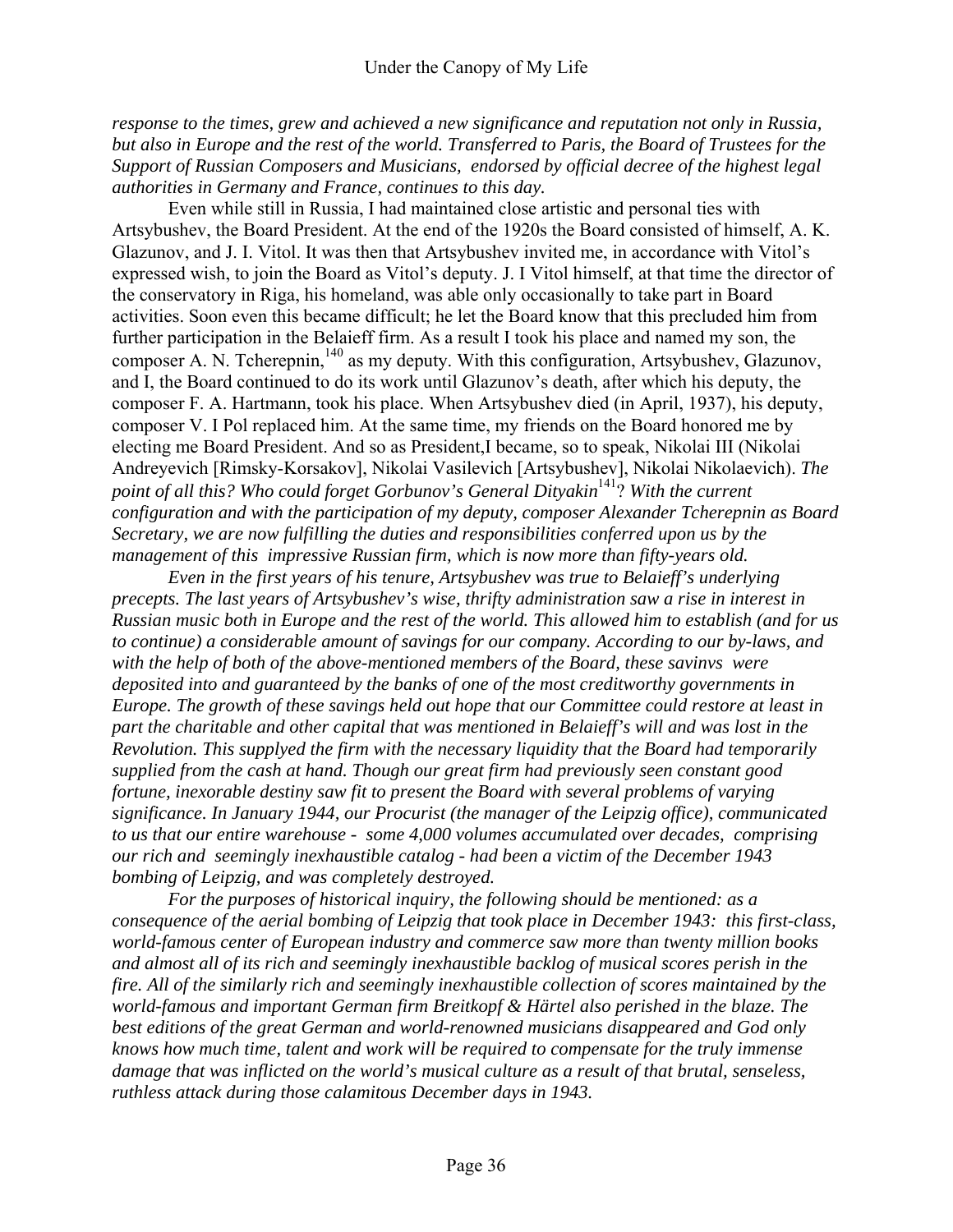*Breitkopf & Härtel's misfortune, unprecedented in its 233 year history of musical service to the entire world, drew the attention of many foreign music publishers, including those in Russia. These firms entrusted it with the distribution of their European and foreign publications, and had in Breitkopf a major warehouse for their catalog products.* 

*I cannot judge how much European publishers suffered from the disappearance of the entire Breitkopf archive, but with utmost sorrow I must affirm that for Russian companies that were operating during the revolution from outside the country, it resulted in a total loss of the decades- long accumulation of Russian classical and contemporary musical scores.* 

*The fire consumed the entire warehouse of the Moscow publisher K. Guteil, which is now owned by Serge A. Koussevitsky. Guteil was publisher and friend of Rachmaninoff, whose works were also destroyed in the blaze. Since I am insufficiently acquainted with this firm's vast catalog, its breadth compels me at least to mention this very significant loss for the Russian and world music market.* 

*The entire Bessel*<sup>142</sup> warehouse was also destroyed. Bessel's collection included such *early masterpieces by Rimsky-Korsakov as the opera "The Maid of Pskov," and many other later works like "The Tale of Tsar Saltan," "Kashchey the Immortal," etc. Almost all of Mussorgsky's most celebrated and most inspired works and much of Cui's diverse output, e.g. his opera "A Prisoner in the Caucasus," "William Ratcliff," "Angelo," were also lost, as were poetic, charming early works by Liadov and many other gifted creations of composers of the Russian nationalist school.*<sup>143</sup> *In addition to the above-mentioned material, I must include elements of personal sorrow: my only string quartet, Op. 11, perished, as did all the lyric church and choral music I composed after 1921 and entrusted to the Bessel firm. Mussorgsky's opera "Sorochintski Fair," which I had completed and orchestrated, was also lost.* 

*Ju. G. Zimmerman's warehouse was also destroyed, resulting in the elimination of a whole group of very valuable works by M. A. Balakirev and his gifted student, disciple and friend, S. M. Liapunov.* 

*In addition to the catastrophe in Leipzig, I must add that, as a result of the bombing in Berlin, the warehouses of Berlin publishers S. A. and N. K. Koussevitsky were leveled. These had contained almost all of Stravinsky's most significant and valuable works, as well as many of Prokofiev's compositions and those of Medtner*<sup>144</sup> and other well-known Russian composers.

*From the above it is impossible not to conclude that the material losses borne by Russian music in connection with these ill-fated events were particularly heavy; and that present and future students of Russian music face the enormous problem of restoring all of the great and rich Russian music that was produced and collected over decades, and that was so senselessly destroyed by the implacable laws of war.* 

*The lodestar that can, to a great extent, focus this insatiable grief is the realization that some if not all of the various material that was located, and as a result of the times, created abroad (and then destroyed in the fire) is safe in various places of our blessed homeland, Russia; that this disaster did not mean the total loss of Russian musical culture. From recent documentation we have discovered that most of the important business records, as well as rental symphonic and operatic scores were saved from the blaze.* 

*Belaieff's By-laws allowed free choice of the country in which to organize his firm. But the one problem that Belaieff's otherwise wise counsel was unable to foresee was the precondition that the manuscript collection always remain in Leipzig. The present Board repeatedly debated the question of whether or not to move the entire operation to France. This question seemed expedient for several reasons, but the above-mentioned paragraph in the By-*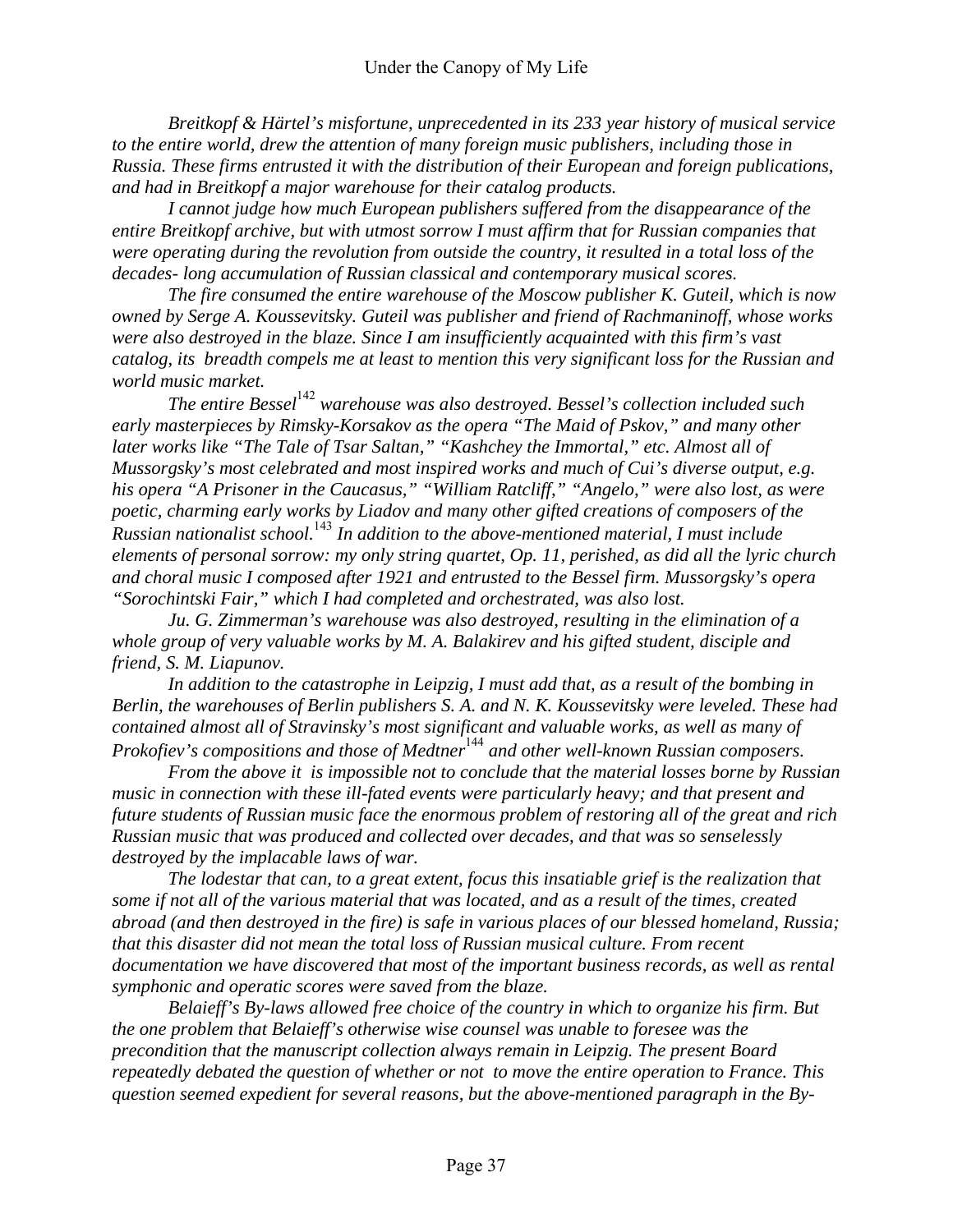laws, as well as our unwillingness to break our more than fifty-year connection with the excellent *music publisher, Reder, restrained us from taking this step. At present it is difficult to say and useless to guess whether this would have been better or worse for the organization. Nevertheless, in anticipation of all possibilities, the Board has established a local warehouse in Paris for archival purposes. This warehouse includes a full complement of all the compositions that we have published, with one example of every item in our catalog. Above all, we maintain a transparency of every important, often-ordered and lucrative item, e.g. "Prince Igor" in this warehouse. We also maintain an inventory of all holdings from each of our catalogs that at any specific time were located in Leipzig. This allows us to make a more or less precise account of the damage the firm incurred as a result of the loss of the Leipzig inventory.The saying goes, "It never rains, but it pours." But having experienced the deluge, one must look the results squarely in the eye. For the firm and anyone closely connected with it, the loss in Germany is difficult, even catastrophic. But one can think optimistically and hope that it is not irreparable. In that regard I must report the presence and confluence of the following circumstances:* 

• *The complete preservation of all legal documents that confirm the ownership by the firm of all its publications.* 

• *The complete preservation by the firm in its Paris office of all the items in our catalog.* 

• *The existence of the Belaieff firm's above-mentioned accumulation of material resources at least allows it to recover, if not to reconstitute all of those items in our immense catalog that are so important to Russia and world musical culture. This reconstitution will again be controlled by the Board.* 

*The resolute purpose of the Belaieff Board is to dedicate all of its forces and capabilities toward the actualization of what is most important and necessary for this company, and to use every possibility of support for the following propositions:* 

- *That music is imperishable.*
- *That musical culture is also imperishable.*
- *That musical culture's ability to shine eternal radiance upon people is imperishable* and

• *That the light it sheds can only burn more and more brightly and increase in spiritual meaning after everything that humankind has survived and is now experiencing.* 

• *That the eternal, imperishable, brilliant Belaieff firm and its music catalog, inspired by musical geniuses of our great country and recognized and accepted the world over, must again take its proper place in the future reconstruction and development of the world's musical culture.* 

I particularly remember the autumn of 1898 because of the preparatory work on the performance of my "Symphony No.1," which was included on a Russian Symphony concert that season. Nikolai Andreyevich spent a great deal of time on this piece that, admittedly, was not entirely mature and independent. He studied the work assiduously, drew beautiful sounds from the orchestra, and conducted it with enthusiasm and affection. Although I was, as is the custom, called to the stage after the performance, my symphony evoked no particularly strong response from either the musicians or the audience, which lack of response was, in my opinion, basically justified. It is also true that the reviews of the symphony, while sometimes positive, were in general also not particularly favorable. Since this was the only performance of the symphony, I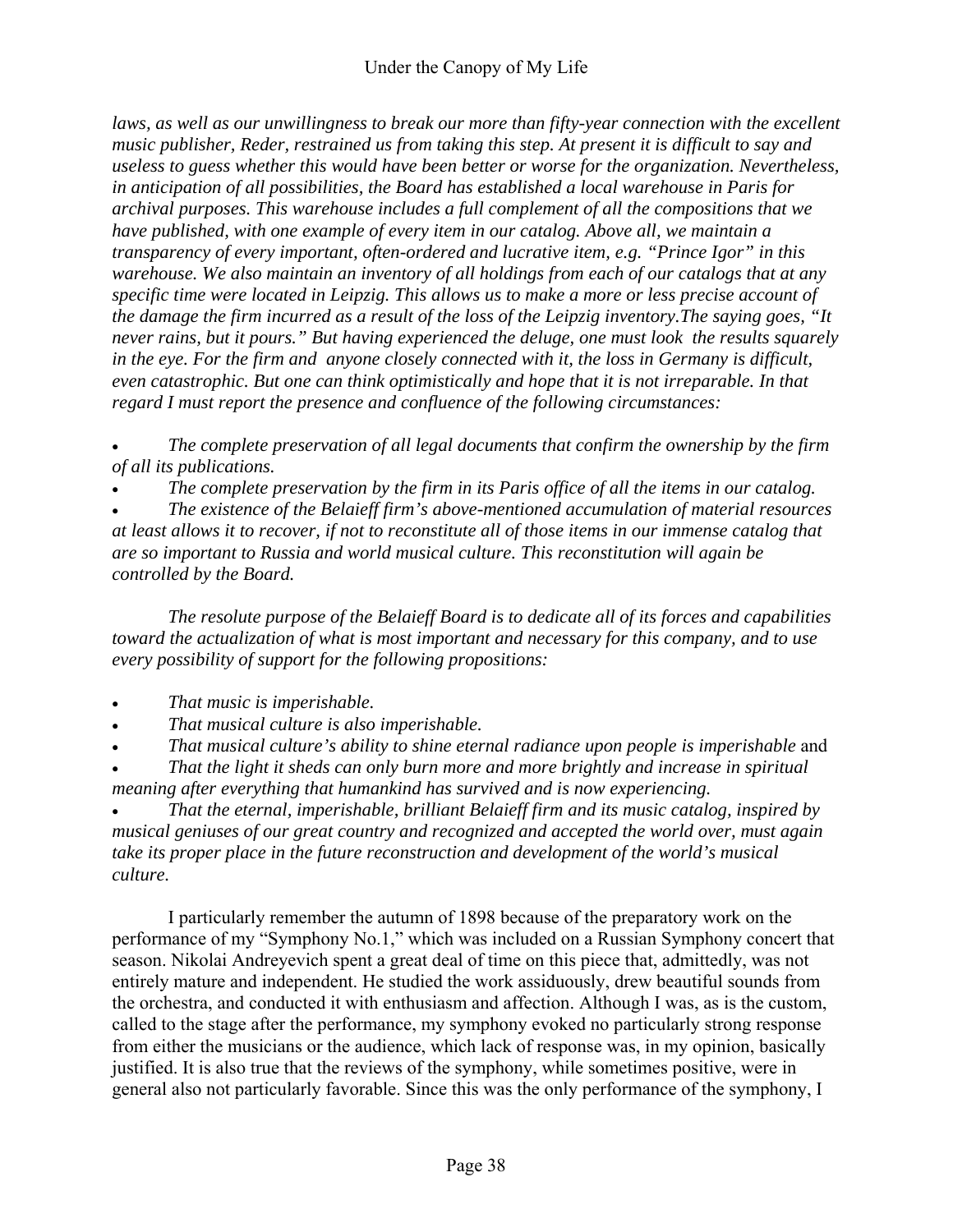was not inclined to further work in that area. Although after a certain period of time I sketched out a complete second symphony, I soon cooled to the idea and did not even bother with the orchestration. During that period I was busy with teaching, accompanying, preparing works that had been accepted for publication, composing new works, all of which sweetly filled my musical daily work.

Fate soon added to those activities the teaching of "secular" choral singing and music theory at the Empress Maria's Department of Institutions. First at the Mariinsky Institute, then the Alexandrovsky Institute, Smolny Institute, and finally at the Elizabetinsky Institute.<sup>145</sup> The Empress Maria's Department used to attract the best music teachers in the city to teach music to young women, and put them in charge of the students' musical education. The responsibilities of these "musical inspectors," as they were called, then included teaching the young women to play the piano and managing all other aspects of their musical development. One such inspector, V. V. Kjuner,<sup>146</sup> invited me to join him there as conductor of secular choral music and music theory. This started me on my rather long tenure there that continued until I became conductor of the Imperial Mariinsky Theater.<sup>147</sup>

*Vasili Vasilevich Kjuner taught music to the children of Grand Duke Konstantine Nikolaevich. The Duke loved Kiuner very much and was his patron.* A German by birth, Kiuner had become completely Russianized due to his many years working in Russia. He was a reasonably good pianist, a good teacher and above all, a composer. He wrote a five-act grand opera based on Gogol's "Taras Bulba" that, due to his connection with the Court, was produced at the time at the Mariinsky Theater. It was, however, not a success, and had only three performances.

When I began to work at the Theater, Vasili Vasilevich presented me with a piano reduction of this opera and asked me to take a look at it. He added that if I liked it and was interested, he could get a revival, counting on me as director. When he delivered this weighty tome (which reminded me of the piano reduction of Serov's opera), he asked me to pay attention to how the style of the music, beginning with the scene in the church of the beleaguered town,<sup>148</sup> becomes completely different. He explained that this had happened because of his exposure to Wagner's music on a visit to Bayreuth. Not wanting to embarrass this dear old man, with whom it was so easy and pleasant to work, I was obliged to swallow this huge, indigestible score, in which there was nothing that corresponded to the Gogol tale, and almost nothing that was Russian in its music, except for the following gem:

> A chorus of tipsy, dancing Zaporizhians: Text: A cossack loves war, A cossack splits and slashes. Refrain: Slash, split Slash, split

*The rhythmic construction of this chorus is such that the beat in the musical text is always on the first syllable and not on the second, which is the normal pronunciation.* 149

It seems ghastly that these mindless 'Slash, splits' flew from the stage of our classic, traditional opera house and that the chorus performed with all seriousness. The audience (comprised of august friends of this sorry, foreign composer) was completely delighted. Our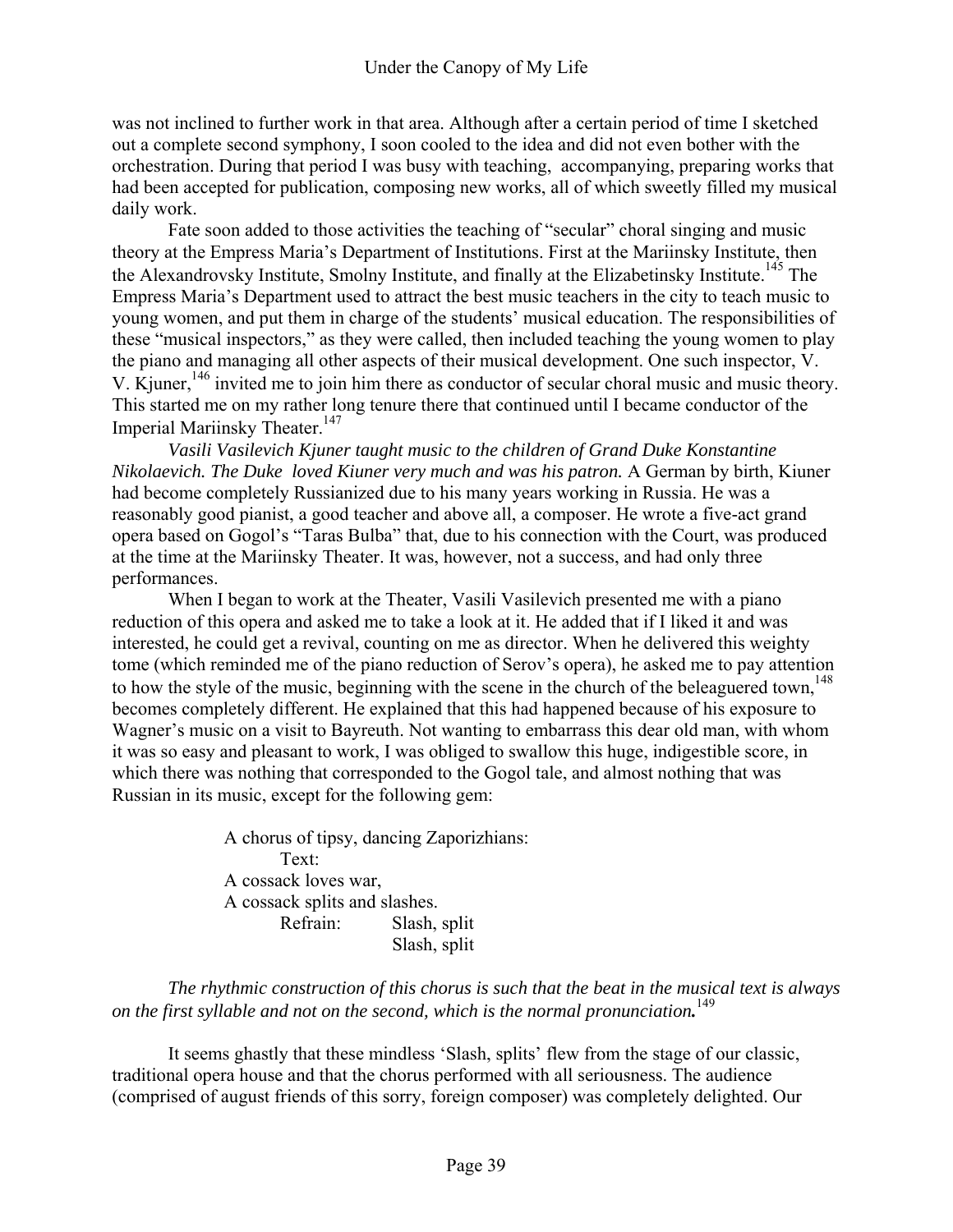venerable director, the very respectable Alexander Jakovlevich Morozov, who has worked in the theater for more than sixty years, said that Kjuner's "Taras Bulba" was the biggest fiasco ever to take place on the stage of our great theater. Since becoming acquainted with this work, I do not doubt this is the case: this opera fulfills all the requirements for a most spectacular and welldeserved failure.

Turning again to the students in Petersburg, I would like to recall a sweet and touching tradition (a sweet and touching custom) that was invariably practiced in the Empress Maria's Department of Institutions.

At the solemn annual graduation ceremony, before the final-year students left the Institute that had nurtured them, they sang a "Farewell Song" to a text that one of them had written. This text expressed their feelings of affection, gratitude and appreciation for the Institute's efforts on their behalf. Beginning with Glinka and his contemporary Kavos, almost all Russian composers donated their services to this long-standing tradition and wrote music for the graduation song. They not infrequently participated in its performance either by conducting the chorus or accompanying on the piano. Balakirev, Tchaikovsky, Arensky, Rachmaninoff, Liadov, Glazunov and others made their musical contribution to this sweet custom. It fell to me personally to write the farewell song of the Mariinsky Institute's graduates, and also to compose a "Gala Graduation Song" for the  $250<sup>th</sup>$  anniversary of the Elizabeth Institute to the text of on' of the students, Mme. Lerkhe. I conducted the "Graduation Song" or "Cantata" for solo voice, double chorus and piano on the day of the Jubilee, in the presence of Empress Maria Fedorovna. The piece was subsequently published in honor of that day by the Moscow firm, P. Jurgenson

I was happy to work at the Institute and I liked the rigorous, austere educational atmosphere that I found there. The sincere love of music evidenced by the students touched me, and their interest in my activities made me happy. Subsequently, many of the students of this period, especially those who studied at the Elizabeth Institute, became professional artists, great pianists and well-known concert and operatic singers.

Each class at the Mariinsky Institute was assigned its own tutoress or "class madam" at the beginning of studies. This was the case in all the institutions of the Empress Maria's Department of Institutions, and this person guided the students' education, and stayed with the class until its last day. The "class madam" of the class for which I wrote my "Farewell Song" was very young, especially sweet and likable. She had remained at the Institute after her studies were over and this was her first class. She doted on them -- or in the Institute's language, she was deeply attached to them -- and willingly overindulged them.

I will share a personal experience from a sweet evening that my students and I spent after a rehearsal of my farewell song. At the end of the lesson, the pupils, with their tutoress at their head, invited me to stay for supper and to eat with them. Each graduating class had a special area in the Institute's big dining room. Their tutoress was the Institute attendant that day and had kept watch over all the students entering the dining hall. So I found myself in this secluded, congenial and sincerely affectionate society of my "farewell song singers." They very much liked the song and we had had a reasonably good rehearsal. Our isolated location in the cafeteria and the supervision of our table, perhaps intentionally superficial, resulted in the fact that we had delicate appetizers that were not on the regular menu for that meal, mince pies and, unbelievably, a bottle of excellent Kronovsky Madeira wine. The latter, of course, could not appear big as life on the table, but nonetheless was amicably and happily enjoyed in little tea cups that were filled by a mysterious cup-bearer who hid the wine from indiscrete eyes. It was a happy, sweet and informal meal. We wondered aloud whether we would see each other again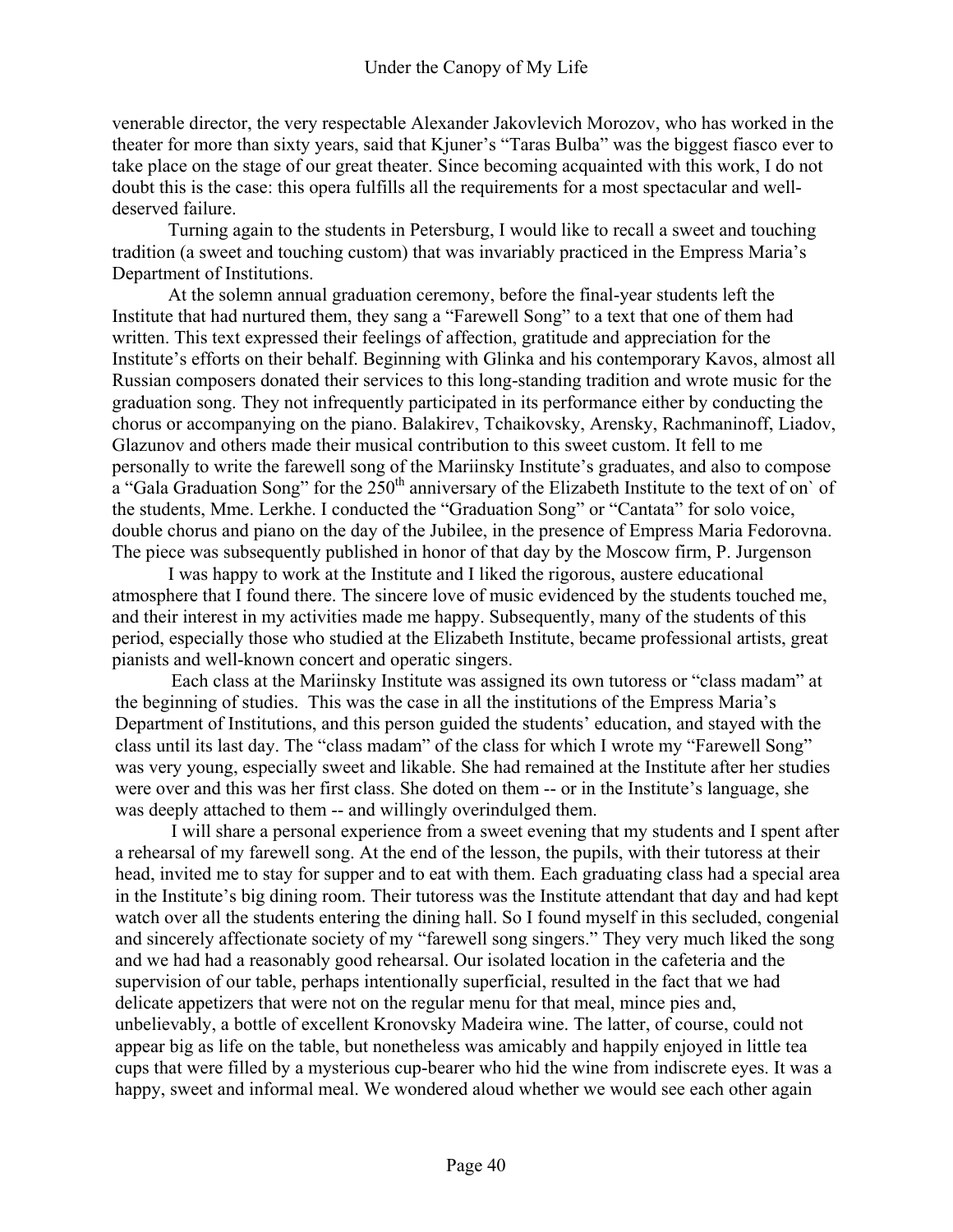later in life and expressed appropriate wishes to do so. As fate would have it, I was to meet some of my "dinner companions" later in my career: some in lovely Georgia, some in London and Paris.

At the graduation ceremonies, as a memento of that dear class I was given an elegant, touchingly inscribed silver and black cigarette case that was artfully-engraved with an image of Sadko playing a harp. I liked that cigarette case very much, and used it constantly until I happened to lose it in Paris at the Théâtre du Châtelet during a rehearsal of the Sea Kingdom scene of the opera "Sadko." What can one do? Sadko giveth and Sadko taketh away, but I am grateful for the memory.

 The beginning of 1899 was marked by a happy event that brightened, and continues to illumine and beautify our lives: the birth of our son, Alexander on January 8th. Destined by his nature to be a musician, he was able, thanks to his lucky stars, to strongly develop his innate musical skills and to become an outstanding artist. *By the grace of God a composer and an outstanding, inspired pianist, he is surely and steadily making a brilliant name for himself in both the Russian and international music world, to the delight of the public and to the great comfort of his devoted and loving parents, who keep close tabs on personal and artistic events in his very important and productive life.*<sup>150</sup>

Finally, the year 1899, having begun so happily, also saw the publication of the following works by the Belaieff company:

• my "Romances," op. 1: some of which, for example, "Lucid stars" (to poetry by K. Fofanov),  $^{151}$  and "Do not be angry with yourself" (to poetry of my University friend, Vladimir Zhukovski) soon became well-known among singers;

• two mixed-voice a cappella chorus pieces, op. 2: "Lazy noon," to poetry of Alexei Tolstoy; and "Heavenly Little Cloud," to poetry of Lermontov;

two duets for female voices with piano accompaniment: "Autumn" (a setting of E. Bartinsky's "Where are the sweet whispers of my forest?" and "Springtime waters" (a setting of F. Tiutchev's "Spring is coming")<sup>152</sup>;

• "Prélude pour la pièce d'Edmont Rostand 'La Princesse lointaine'" for large orchestra, op. 4;

"Chant de Sapho" for soprano, chorus and orchestra, to A. Zorin's poetry;<sup>153</sup>

• "With what shall I compare thee, beloved fair young maiden?" (an excerpt of my graduation cantata, "Sardanapal").

New works from that year were:

• two mixed-voice choruses with orchestra: "La nuit" to poetry by V. Iurev-Drentelna and "La vieille chanson" to poetry by A. Koltsov (published subsequently as Opp. 5 and 6);  $^{154}$ 

• six romances (op. 7) of which some -- "Autumn" to text by K. Fofanov, and "Falling Leaves" to text by I. Lialechkin;<sup>155</sup> "Jewish Lullaby" to A. Maikov's poem "Zion rocked my cradle"; and "Lullaby" to Lermontov's poem "Sleep now, my beautiful baby boy" -- eventually became quite popular.<sup>156</sup>

• Finally, four romances, op. 8: "Human tears," "Billowy clouds," "Quiet night," "Vernal peace,"157 and *"*O put me not into the cold, damp ground*"* to words by Tiutchev.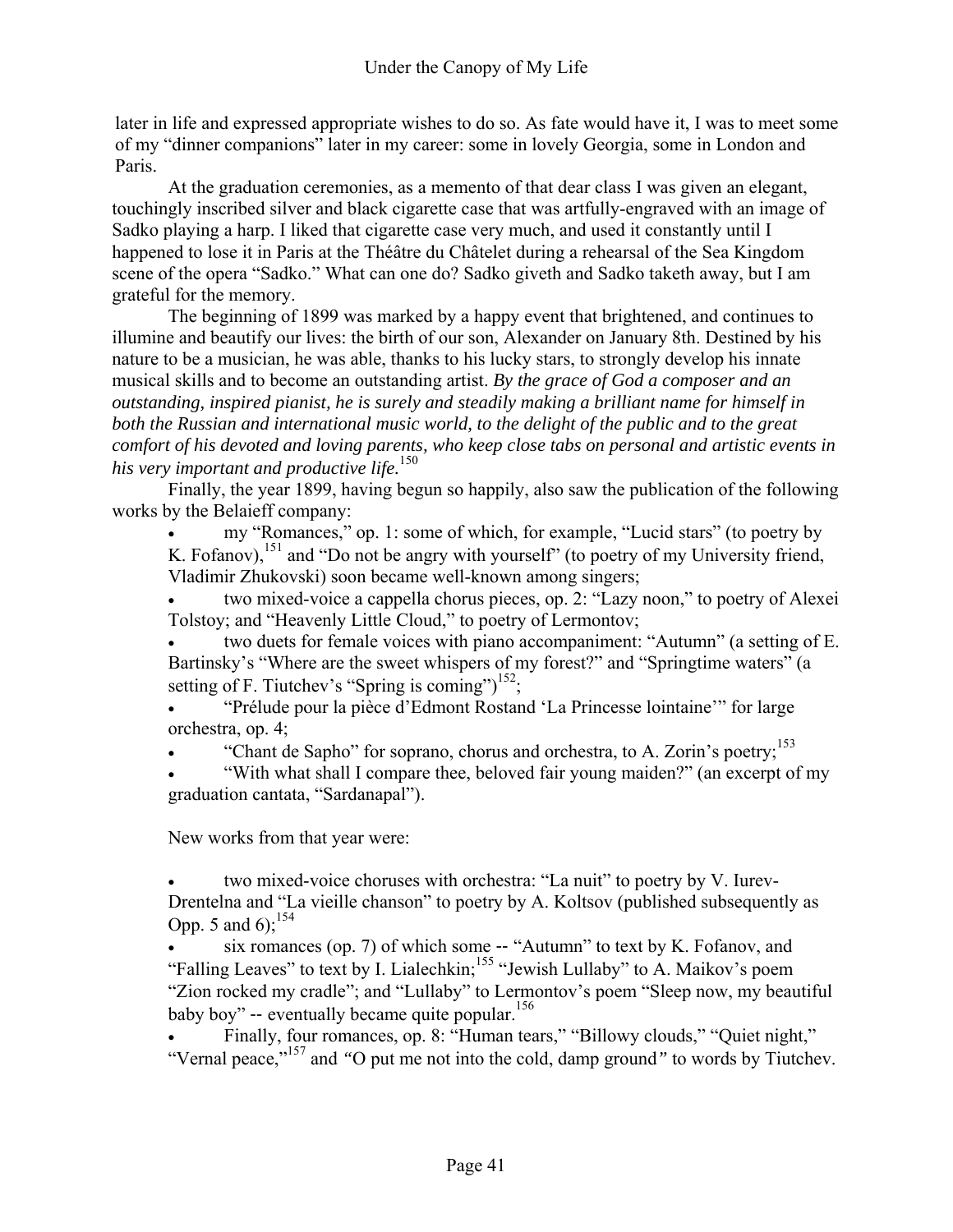During that same period the followings works were performed at the Russian Symphony concerts:

1899: the published version of "Prelude pour la pièce d'Edmont Rostand 'La Princesse lointaine.'" The performance of this piece, which Nikolai Andreyevich had closely studied, was particularly rewarding both quantitatively and qualitatively. It was auspiciously well-received both by musicians and the public, and was also received very warmly by the music critics. This reception both surprised and delighted me.

1900: my two mixed-voice choruses with orchestra: "La nuit" and "La vieille chanson" were performed by our acclaimed opera chorus on a concert with another premiere, the well-known "Poem about Alexei, the Man of God and Glory" by Rimsky-Korsakov. Nikolai Andreyevich drew an excellent performance from his orchestral and chorus, and I was especially pleased by the way my choral works sounded. In particular, "La vieille chanson," set to Koltsov's vivid Russian texts, sounded terrific and made quite an impression.

Stylistically, "La vieille chanson" was my first piece in a Russian style which was informed by Russian folk song material but did not include actual melodies. With very few exceptions, I have adhered to this principle in my subsequent instrumental and vocal works, especially in my operas and ballets on Russian subjects all of which were composed so to speak "in the shade of" Russian folk influence.

The year 1899 began very happily, and by autumn, another event ocurred that had significant influence on the course of all my musical/artistic activities. The orchestral teaching position that Rimsky-Korsakov had created in the Imperial Chapel Choir became free.<sup>158</sup> This position had first been held by Rimsky-Korsakov himself, then by professor Krasnokutski (a well-known violinist)<sup>159</sup>, and then by Felix Mikhailovich Blumenfeld. When the latter left to conduct in the theater, the gifted composer A. S. Arensky suggested that I assume this important and significant position. At that time Arensky was director of the Imperial Chapel. I sincerely admired his music as much as I did the man himself, for his perpetually good-natured, sunny disposition. But I was hardly prepared for the job.

With the invitation, Anton Stepanovich promised to supervise my first few rehearsals with the students until I had gained the necessary experience. He fulfilled this promise with consistent and attentive presence at the orchestral rehearsals, and by having long talks with me about them in his office afterwards. I am eternally grateful to this benevolent artist and accomplished musician for the essential, technical understanding that formed the foundation for my subsequent conducting experience. He set me on my path to conducting.

The orchestra placed under my care was quite large, with a full complement of technically accomplished musicians. It was able to perform many *classical works as well as some* works by Russian composers that were not too difficult or complex. Among its musicians were good instrumentalists who provided their conductor with the opportunity to learn works for soloist and orchestra, and gave him the chance to become familiar with and master the art of orchestral accompaniment, which is so important to a conductor. Preparation of these works sometimes presented unexpected difficulties given the conditions under which the Chapel operated. For example, the enormous, thick-set, distinguished German cello professor, K. K. Markus, with unruly coal-black hair down to his eyes, had the habit of visiting our rehearsals when his students were preparing their solo works. Only moderately familiar with Russian, the distinguished professor would nonetheless offer some kind of advice during the rehearsal,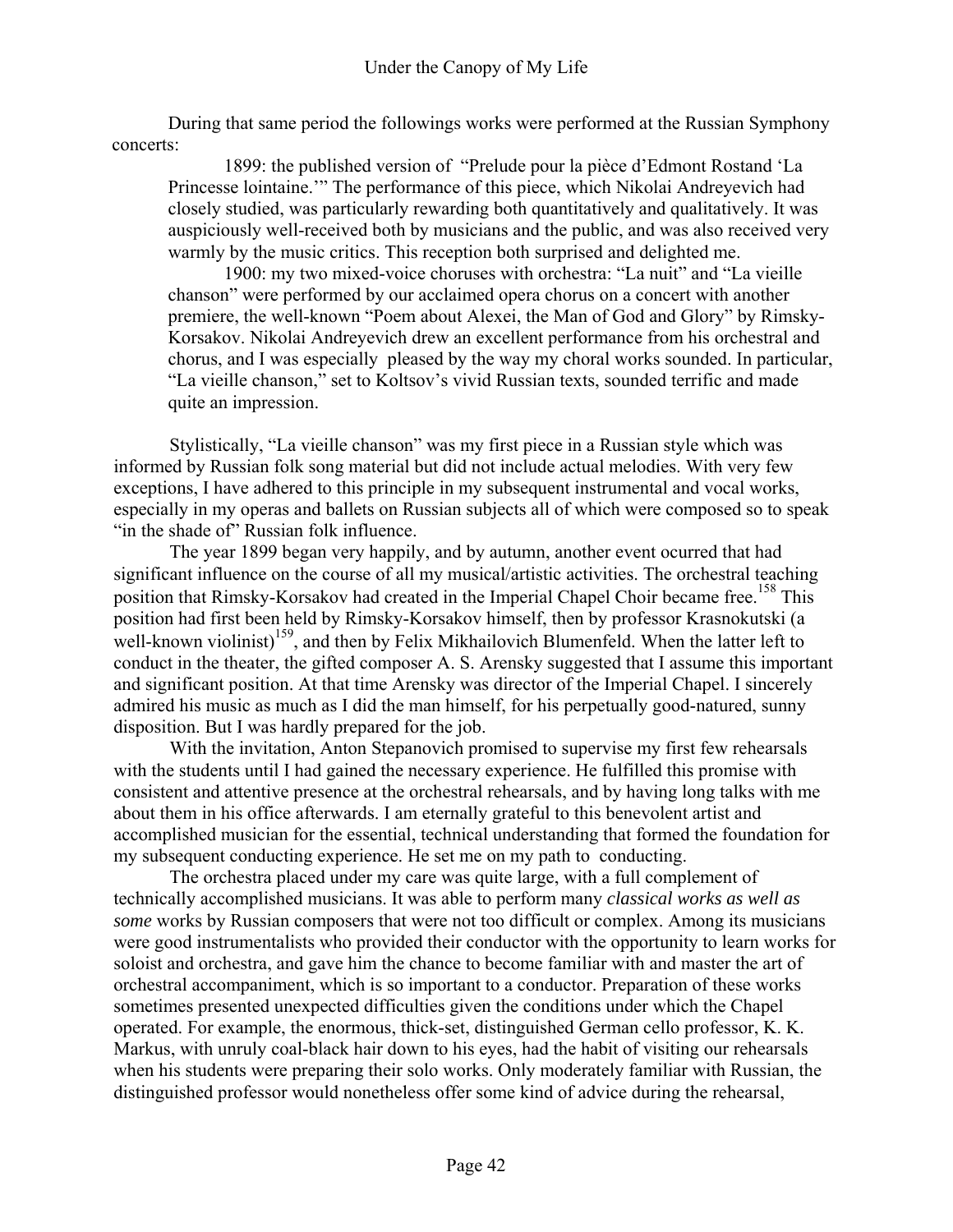usually like this: "Voevod (the surname of the student was Voevodin, who went on to become a wonderful bass in our opera's chorus), ya, this play much." (Probably for the word "more.") Having received this suggestion, "Voevod" began to play more quickly. So I took "much" to mean faster. Imagine my surprise when at the next rehearsal, after complying with the professor's shouted instruction, "much," Voevod played significantly slower and received in response an approving nod from his teacher. So, what is a conductor to do? How is he supposed to wriggle out of this? It was all a great learning experience.

After my first Moscow premiere, S. V. Rachmaninoff, who, in addition to all of his great musical gifts is also a first-class conductor, said to me: "You have an undoubted gift to become a conductor, only you must soon learn how to accompany. Without that ability, one cannot succeed, especially in the theater." Rachmaninoff's wise counsel has stayed with me my entire life. I have put this into practice in my conducting and have persistently, unflinchingly worked in this regard with my conducting students at the Petersburg Conservatory.

When my thoughts turn to Antonii Stepanovich Arensky, the willing or unwilling author of my involvement with conducting (more likely a willing author, since it was he who caused me to be engaged to conduct concerts of the Russian Music Society), I always remember the absolutely inspiring achievements and gifted creative life of this estimable, gifted Russian composer. I was connected to him by deep artistic sympathies and close personal friendship until the very end of his lamentably short life. His name will long be remembered and his compositions even today grace the programs of pianists, violinists, singers and chamber musicians. His piano trio, his piano quintet -- in which he masterfully performed the piano part - are exemplary works, some of the best Russian works of this genre.

I remember the great joy I invariably experienced when conducting his opera "Nal and Damajanti," a work of great lyricism, imagination and melody.<sup>160</sup> *Arensky also made great contributions to our religious music: many of his religious works, reprinted in America some time ago, have entered the standard Anglican repertoire. His opera, "Dream on the Volga," entered the treasure-trove of our national opera and even today needs to be considered for Russian opera companies.*<sup>161</sup>

To give an "a priori" assessment of the longevity of this composer, who recently left this earthly vale, is a thankless affair. If it is done in such a manner as Rimsky-Korsakov did in his "Chronicles of my life,"162 it becomes an *unkind, even* unjust matter that undeservedly offends the memory of this great composer *, who furthermore was his student.* If the *famous* author of "Chronicles" dashed off these lines in a fit of pique or for some other reason, then it was the duty of the editor of this historical document to keep them from the light of day, since they are equally severe in regard to the perception of the one about whom they are written as they are about the writer.<sup>163</sup> Arensky died in February, 1906, and an edition of "Chronicle" appeared in 1928 that was edited and expanded by the author's son, A. N. Rimsky-Korsakov.164 This was certainly enough time for a comprehensive re-analysis of the material and an opportunity to offer it to the readers in a more objective and unprejudiced form.

*One should not judge a composer by the amount of wine he drank or the number of nights he spent at a gambling table or anywhere else. To mention this was frivolous and unworthy of such a significant musical/historical document as Rimsky-Korsakov's "Chronicle." Even if for only a moment one grants that such criteria may be considered, then why does "Chronicle" mention it only in relation to Arensky and Mussorgsky? And why not publicize for posterity wellknown information about the many other eminent Russian musical figures of that period, whether*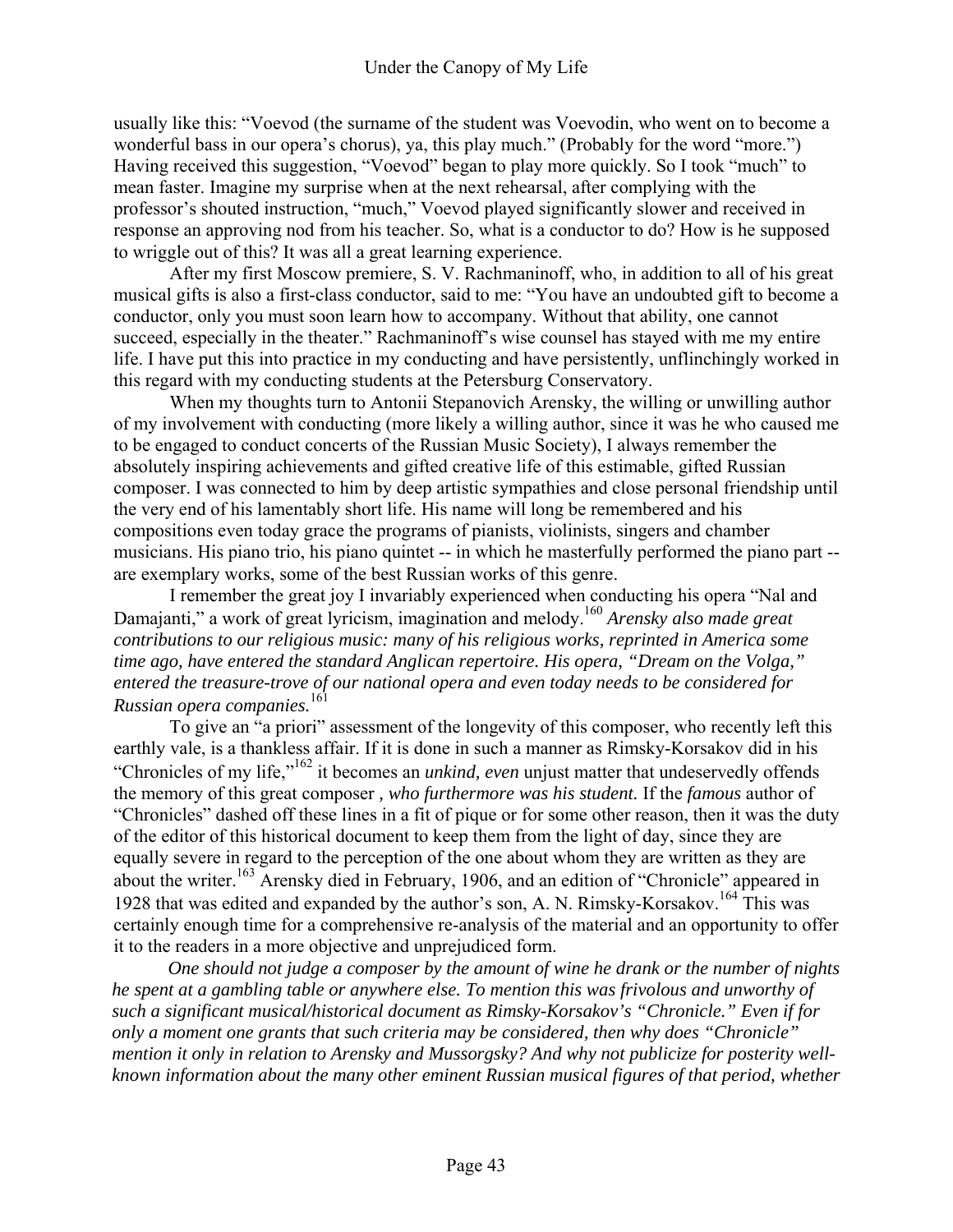## *composers or conductors, who had a predilection for the bottle or who were no strangers to the gambling green?*

My artistic and friendly relationship with Anton Stepanovich brought me much happiness. We would frequently share the conductor's stand, as, for example, in Yalta, where we would participate in various concerts, usually for some kind of charity. I recall intimate suppers either at our place or at the home of a mutual friend, Siloti<sup>165</sup> or others. His sweet, radiant, humane image is embedded in my memory, and his cheerful, witty, lively personality easily won the imagination of his companions. There were times when he would gladly sit at the piano and captivate his friendly listeners with the charming originality of his piano compositions and with the innate perfection of his soft, subtle touch at the keyboard. In January 1906 we received information about the ominous developments of his condition (tuberculosis of the lungs) and about the inevitable approach of his demise. I was supposed to leave soon for a guest conducting engagement in Odessa, and I made a point before I left to visit him in Finland where he was staying at one of the best sanatoriums. At his sad bedside I encountered his devoted friend, Vera Pavlovna Siloti,<sup>166</sup> who adored him and who brightened his last days with her selfless attention and affection.

Anton Stepanovich, overjoyed to see me, became quite spirited and jolly. In honor of my arrival, he ordered some wine, which neither the doctor nor his devoted nurse refused him. After a glass of good wine, we had a cozy, lively chat. Knowing that I was going to Odessa, Anton Stepanovich told many interesting stories about the friendly city that he and I dearly loved, both as a place to visit and to perform. We talked about his new work, "Memories," a vocal suite base on poetry by Shelley. He had the galley proofs with him and had been making corrections to them. That day there was no evidence of the nearness of his demise. But none of us knows what life has in store for us.

The program of the *Imperial* Russian Music Society that was dedicated to his memory included both the aforementioned suite "Memories" that was performed by our noted prima donna Madame Volska (Countess Brokhotsky)<sup>167</sup>, who was the incomparable Ludmilla in Glinka's opera, and later, originator of Damayanti<sup>168</sup> on the Mariinsky stage. Volska's superlative, heartfelt performance and the appealing intimacy of Arensky's music made this concert an unforgettable experience in my conducting career.

We buried Arensky on a sunny, but windy, frosty day at the end of February. It was a stately burial in the Alexander Nevsky Monastery.<sup>169</sup> The Mass of the Resurrection seemed endless, as they sang every note. The monastery's cantor, the famous  $Termv<sup>170</sup>$ , was a great admirer of Arensky, and the chorus often sang his religious compositions.

Before the service there were several lengthy eulogies. The service itself was quite long and dragged on interminably. Since his legs were swollen from standing such a long time, Rimsky-Korsakov left the church to stretch his legs on the monastery's wooden bridge. Spying my face among the crowd of incorrigible smokers who had also temporarily left the service, Nikolai Andreyevich made his way toward me and said, "My God, how tiresome, how complicated, and most of all, how long all this is! Just how much time does it take to leave this world? Listen, Nikolai Nikolaevich, when they bury me, promise me that you will stay at home and take out, say, "The Snow Maiden," or something to play through, and think of me." I was unable to fulfill this request of my dear teacher and friend.

On a hot, dusty June morning we accompanied Nikolai Andreyevich's remains to their last resting place in the Novodevichy monastery on the outskirts of the city. We were relatively few, in fact, far fewer than one might have expected. The reasons were both the stifling summer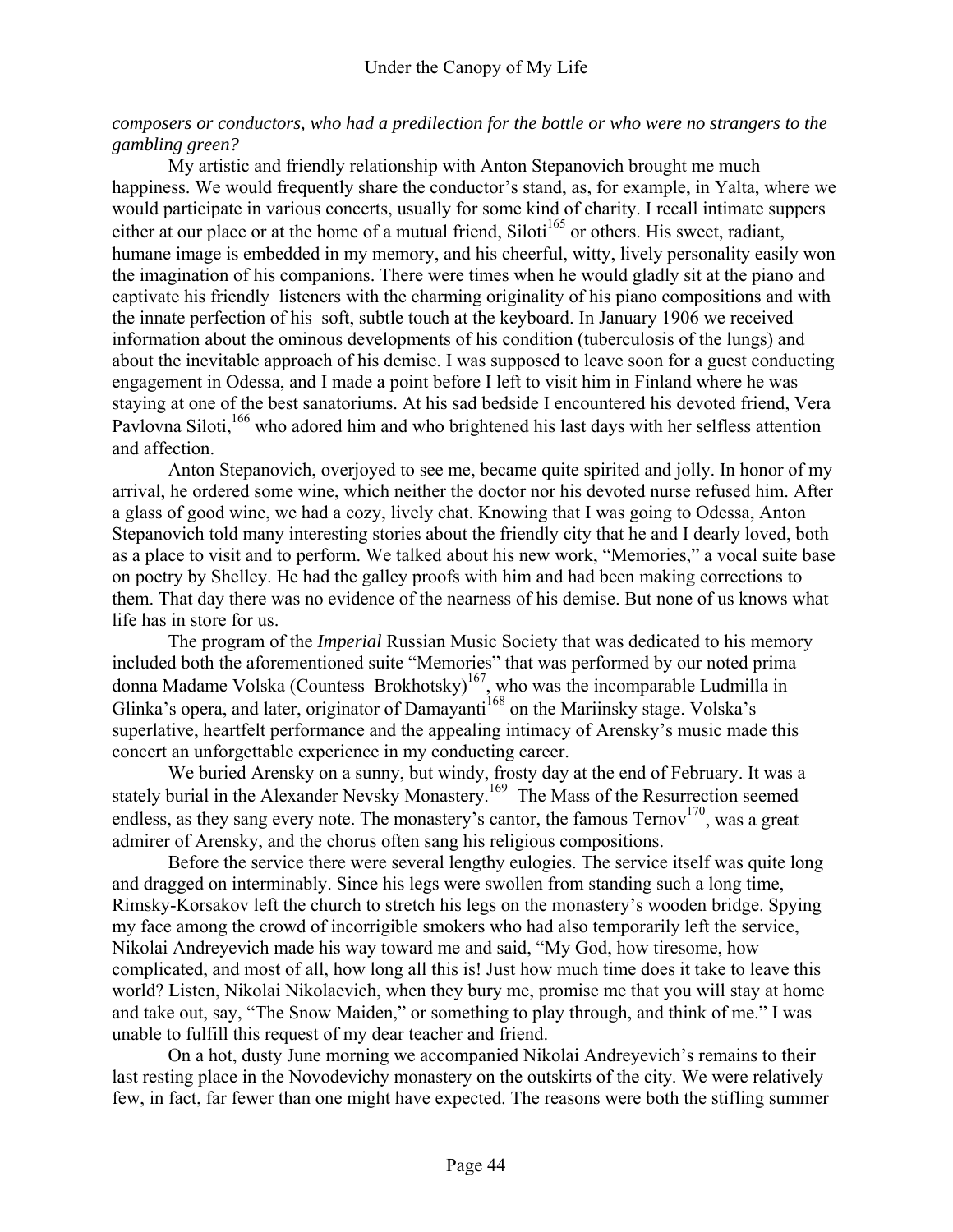weather (when one would rarely stay in the stuffy city) and the completely unexpected nature of the sorrowful event. One of the attendees who was following the hearse and obviously had some experience in this regard, sadly remarked: "Yes, well, obviously, if one is going to die, one needs know-how, and good timing. When we buried Peter Ilyich (Tchaikovsky), or Anton Grigorievich (Rubinstein), it was during "the season" and everyone was there, Anton Stepanovich (Arensky), as well. But in June, what a stuffy, useless, even offensive time . . . "

So I did not have the chance to open the score of "Snow Maiden" as he had asked, but I did have the opportunity, in the presence of a rapt audience, to open his last opera, his "swan song," the amazing "Golden Cockerel." With care and pains undertaken by his nearest and dearest, as well as by his musical admirers and friends, this opera was first performed under my direction in the St. Petersburg Conservatory Theater.<sup>171</sup> Supreme beauty abounds in this inspiring score. "The Golden Cockerel" also came at a very propitious time in the life of pre-Revolutionary St. Petersburg, and therefore had an even greater success. In rapid time the theater was the site of a whole series of productions that played to continuous ovations from the public. Some time later, I staged a performance at the Paris Grand Opera, in a beautiful French translation by Calvocoressi, a great admirer and friend of the composer.<sup>172</sup> The Parisians immediately took a liking to the piece, and it still graces the repertoire of that company.

For several years after the birth of our son our summer peregrinations were limited since we wanted to be near his maternal grandmother, Maria Karlovna Benois, the beloved professor at the Conservatory and my future colleague. She generally spent the summer at her place on the Finnish seaside in the town of Ollila, near Kuokkala. The area is well-known to Russian art lovers because of I. E. Repin's long-time residence there.<sup>173</sup> At that time Maria Karlovna was married to her second husband, the engineer Yefrom. They had two sons, the younger of whom was born ten days before our Sasha. Both our son's mother and his doting grandmother, whose beautiful pianistic gifts he inherited, provided a serene, warm atmosphere that was full of love.

We took a dacha near our relatives, obtained a fairly good instrument, and I cheerfully worked on several pieces that summer. I completed a scene for baritone and soprano from Heine's "Almansor" (the scene with Almansor and Zuleima) and sketched out, in addition to the introduction, an interlude and entr'acte to a later act of "La Princesse lointaine." Unfortunately, the scene from "Almansor," in which there was some rather interesting and, for me, novel music writing, remained unfinished, and I never performed it. Even now, however, I still remember some of the passages. Such was also the fate of the entr'acte to "La Princesse lointaine," which failed to provide sufficient artistic satisfaction. So it was that the two compositions I worked on during the summer of 1899 remained only "manuscript musings." Then I composed "Poème lyrique," op. 9 for violin and piano, which was of interest to several violinists, including first of all the venerable Auer.<sup>174</sup> Practically speaking, it was this piece that brought my music to the attention of European musicians, since the list of my compositions in European music reference books typically begins with it. The rest of my compositional activities during that sweet, pleasant summer comprised "Two choruses," op. 10 for unaccompanied mixed chorus to Tiutchev's texts, ("Leaves," and "Oleg's Shield") (soon to be reprinted with English translations by the Schirmer company in New York), and the revision and preparation for publication of my earlier "String Quartet in a," op. 11.

With the beginning of fall, I resumed my usual activities, to which were added, as I mentioned above, my responsibilities at the Imperial Chapel, which were very interesting, but not easy at first. A vexatious disagreement arose with M. P. Belaieff in the course of an otherwise generally successful and busy season. Belaieff had published or was planning to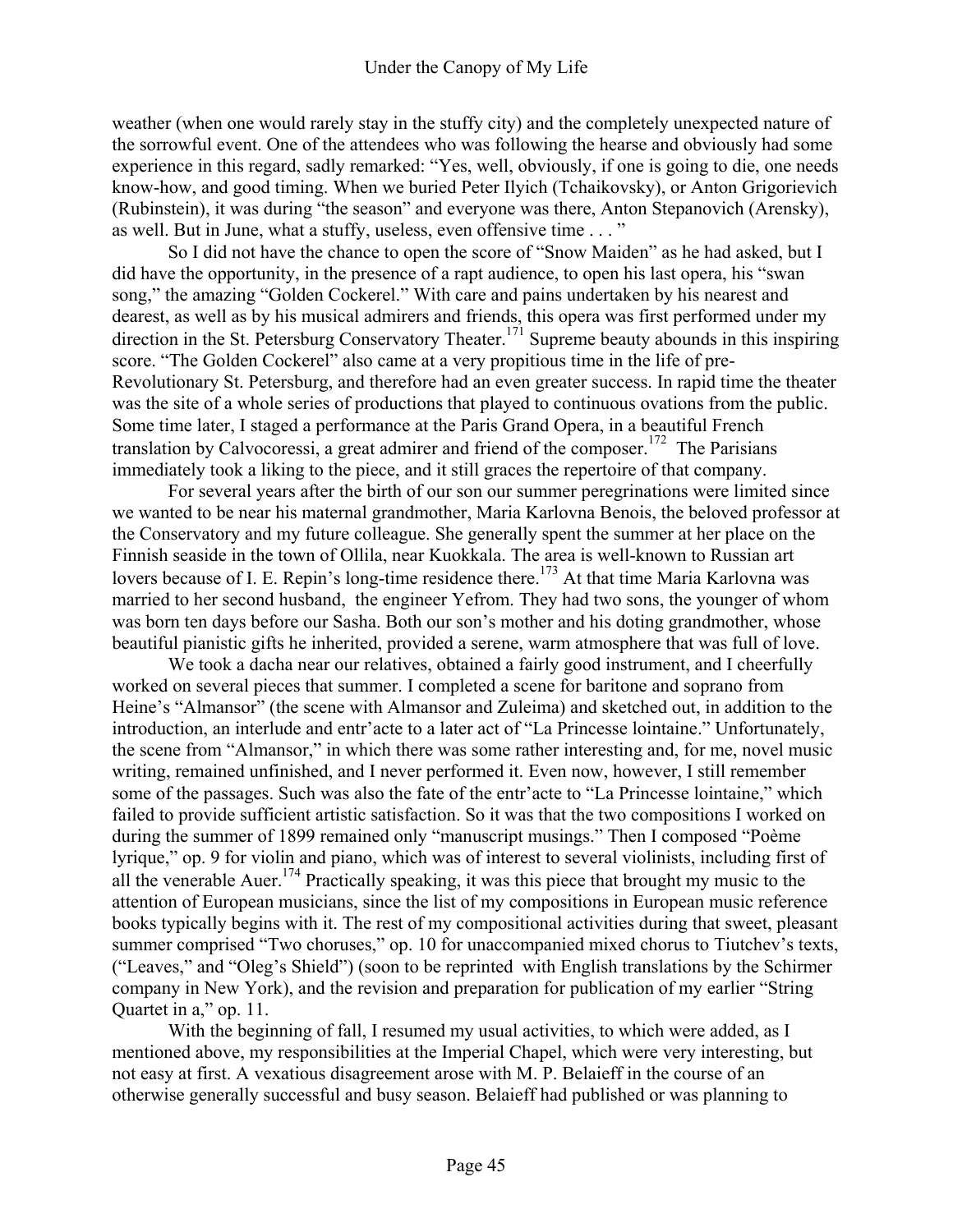publish ten of my compositions. The disagreement arose over my "String Quartet in a," about which he had expressed to me, with his usual directness, his not completely favorable opinion. In light of that fact, I was uncomfortable submitting it to Belaieff for publication and instead sent it to Bessel. In haste that was quite unusual for that firm, they published it immediately. To be truthful, the printed manuscript did not meet very high technical standards and they did not pay me a fee. Shortly thereafter, Mitrofan Petrovich communicated to me with irresistible sincerity that he had changed his mind about the work. It began to appear at the "Friday" events in its published form. I remember attending one performance there when it was played for Sergei Ivanovich Taneyev. It was also began to appear on Russian Quartet Evenings and quartet gatherings of the St. Petersburg Chamber Music Society that were organized by Belaieff. I like the two middle movements of this quartet: the heartfelt, tuneful Andante and the large development section of the Scherzo, which is frequently played on radio broadcasts.

Because of my responsibilities leading the orchestral class at the Chapel, I conducted a series of scheduled public concerts. As I appeared behind the podium with increasing frequency, I had notable successes in this field that were recognized both by the good Anton Stepanovich Arensky, my conducting "sponsor," and by many friendly audience members who attended my first forays into the world of conducting.

We spent the summer of 1900 in Ollila, as we had the year before. This comfortable, music-focused village life was interrupted twice a week by work-related trips to Peterhof. The Imperial Chapel spent summers in the Peterhof English palace, as it was called even in Nikolai Andreyevich's reign.<sup>175</sup> I enjoyed working in those conditions, and at that place, as had my dear teacher. It was a pleasure to follow in his footsteps conducting the Chapel musicians.

Nikolai Martinovich Shtrup (a great admirer of Russian music and Nikolai Andreyevich's good family friend) frequently visited our summer place, along with other cultured, accomplished, dear acquaintances who loved art as we did. Next door, in a small dacha with a sickly little garden, a Deacon's large family spent their summer. Every morning the pure, limpid Finnish air would ring with loud prayers prescribed by his office: he would let loose with loud proclamations of "Long may he live," beginning in a low register and continuing to the uppermost limits of his God-given voice. I remembered this worthy neighbor Deacon when I later included him in my composition "La Descente de la Sainte Vierge à l'Enfer" (Descent of the Blessed Virgin into Hell).

That summer also saw the completion of an orchestral idea (or as Nikolai Andreyevich was fond of saying, "an orchestral design") that I had been contemplating, and had already begun to sketch during the previous winter season. During that season  $176$  the St. Petersburg Little Theater (Suvorinsky) mounted a beautiful and dramatic staging of "Macbeth." I have often attended "Macbeth" performances, and with each performance I become more and more entranced by the combination of astonishing structure, malleability of form and dynamism in the first scene of the fourth act (the witches in the woods scene). Its content gives it a unique place in the overall development of the work. I can imagine removing all aesthetic content from the text or stage activity in this scene and staging it solely with music that ideally would establish greater or lesser musical space to generate interconnections based on basic laws of musical form. This would refine and solidify the ultimate corresponding dynamics of the scene's musical content, and highlight both the important relationships and the play's essential ambiguities. I was very happy with this gradual musical awakening of my new orchestral idea and was impatient for summer to arrive in order to begin fleshing out the details. Work on the composition "Scenes" proceeded just as I hoped: fruitfully and quickly.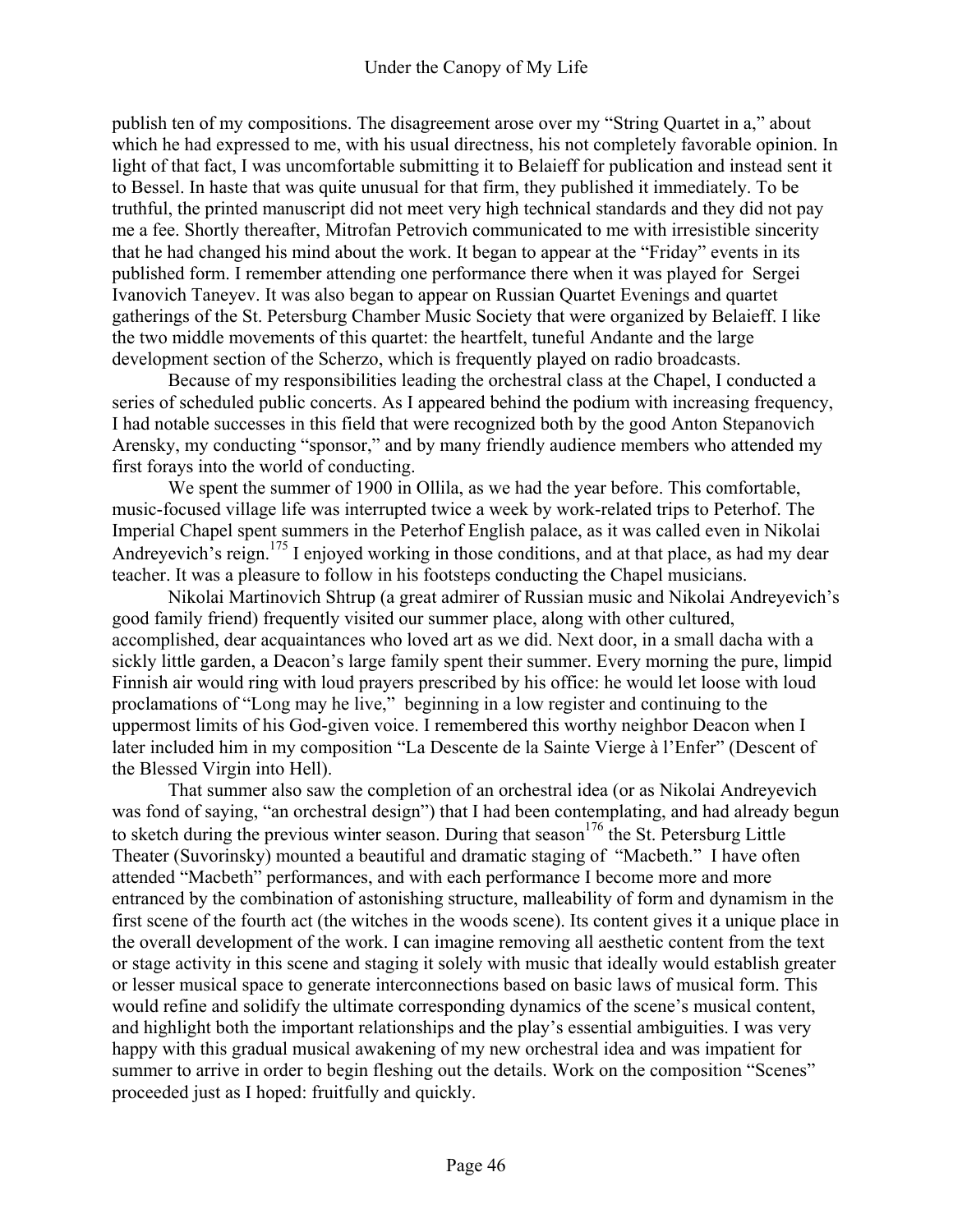Having finished the first draft of "Scenes," I immediately proceeded with the orchestration, or more accurately, to the first sketches of an orchestral score. Once I returned to the city in the fall, I used these sketches to complete the final orchestration of this threemovement piece for full orchestra. Writing our the final score required frantic, all-night sessions in order to give Sholtz enough time to compile the parts, because "Scenes" had already been scheduled on one of that season's Russian Symphony Concerts.

That fall, and indeed the entire season, was marked by incredible developments in my extra-heavy activities. What and whom did I not teach?! I worked at the Chapel and at all three Institutes, plus I worked at the *progressive and fashionable*177 Lokhvitskaia-Skalon Gymnasium.<sup>178</sup> I taught some students piano and music theory, and taught composition to others. I rehearsed repertoire with male and female singers, accompanied, etc., etc. *Not without an inner shudder* do I recall my daily schedule that year: from 8:45AM to 12:30PM, and from 1:45PM to 4:00PM, lessons at Lokhvitskaia-Skalon; from 5PM to 7PM at the Mariinsky Institute; then hopeless piano instruction of a Siberian engineer's numerous youngsters of both genders. We lived quite a distance from where I taught, so to return home for lunch or dinner was out of the question during those days when one could only get about by tram or cab. One had to eat in any snack bar that happened to be convenient, or eat dry cereal in the intervals (or in teachers' parlance, windows) between lessons. I would not return home until around eleven in the evening, when my dear attentive wife would serve me a fragrant dish of steaming borscht. I would gather my wits a bit after the bothersome, trying day. It is not surprising that in the midst of this I sometimes felt, if not quite ill, at least not completely well. So I felt I had a moral right to cancel my lessons and dedicate a day to writing music or to other composition-related matters. Besides the "Macbeth" scenes, during that period I composed only "Reverie," op. 13 for violin and piano, and sketched a series of piano pieces that proved useful later on.

A. K. Glazunov conducted the Russian Symphony Concert program that was scheduled to include "Macbeth." Despite the *difficulty*179 and length of the program, Alexander Konstantinovich scheduled enough rehearsal time for my piece at each of the three rehearsals to learn the rather epigrammatic, complex score. There were even sectional rehearsals at the first reading, a thing seldom done because of the high quality of the players and their teamwork. During the entire preparation of the piece Alexander Konstantinovich proved himself to be my good friend and colleague: he sought my opinion in every way possible in both technical and musical matters. For its part, the orchestra was very good-natured toward me and closely followed all my interpretive ideas and suggestions. The piece clearly interested the orchestra, probably because of the relatively complex technical challenges it presents.

As usual, our entire musical syndicate, Rimsky-Korsakov, Liadov, Sokolov, and Vitol, as well as Mitrofan Petrovich (Belaieff), attended the rehearsals. My piece obviously interested Belaieff, mainly due, in my opinion, to my handling of the orchestra, and my skill at eliciting my exact musical intentions from the players. He drew appropriate conclusions from this. Liadov's sincere appreciation of "Scenes" was evidenced by the fact that he prevailed upon Belaieff to publish it quickly. This was done in such short order that the Russian Music Society performed the work in its printed form during the following season.

Both Sokolov and the censorious Vitol endorsed the work, as did many other Russian musicians who were regular visitors at the rehearsals for the Belaieff concert. The concert itself received similar kudos. I was in a very good mood, and the orchestra gave the piece an enthusiastic, technically secure reading. The subsequent curtain calls and presentation of garlands, which lasted at least as long as the piece itself, confirmed my impression that "Scenes"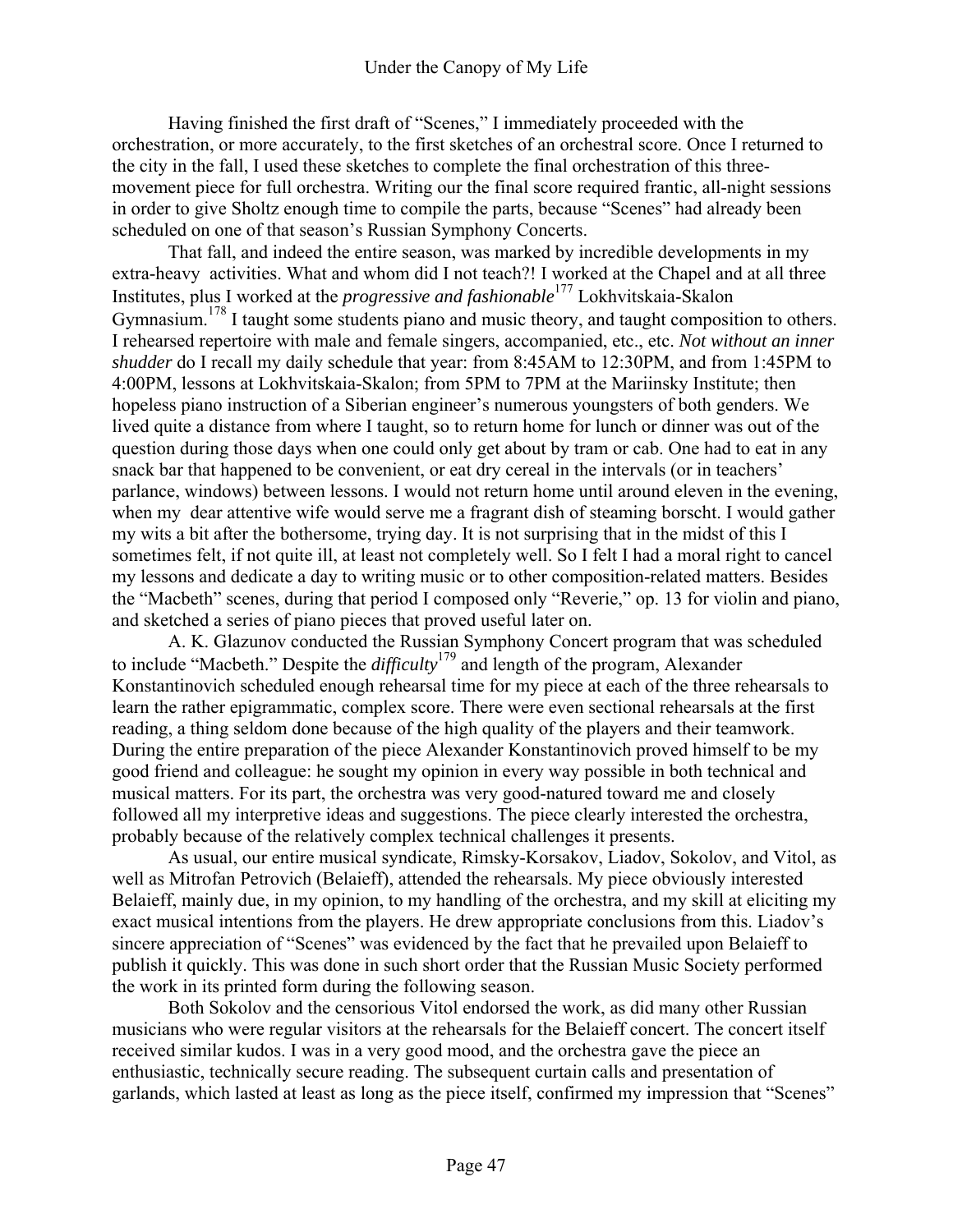had touched its audience and achieved success. This impression was further confirmed by the favorable reviews of the piece in the press.

This concert held great meaning for me: it was really my first completely successful debut as a composer and conductor. Rimsky-Korsakov was apparently a little puzzled both by the choice of subject matter for "Scenes" and by its musical content, which came as a complete surprise to him. He justly reproved me for calling the composition "Scenes," saying the piece was not scenic. He did acknowledge, however, that the theatrical construction of the Shakespearian play certainly allowed me the possibility to portray it in clear, vivid contours of purely musical form. "Well, yes," he said, "perhaps this subject is the exception; you will not find another like it." He approved of the use of the orchestra as much for its expressiveness as for its color.

Several years later I happened upon a German review of my "Scenes," which had been performed on a concert program that also included Richard Strauss' symphonic poem "Macbeth." Critics, comparing my work to the one by the German composer, reproached me for deviating from the musical development of the idyllic essence of the tragedy's hero, Macbeth. They attributed this to the special "Slavic nature" (recalling the notorious French "l'âme slave")<sup>180</sup>, inclined to resolve deep psychological problems through the medium of lyric, lyricofantastic, and sometimes even dance-like figures in the musical structure. I think neither the Slavic soul nor Strauss' tone poem are at issue here. Strauss wrote his tone poem hoping to acquaint his audience with his interpretation of Macbeth's character. For me, however, the hero in the witch's cave in "Scène" is only one of the characters in the piece, and his personal experiences are only represented to the extent that I considered them necessary and requisite for the organic musical development of the piece.

I later had the opportunity to rework one of my compositions that I had originally intended for the theater, revealing its musical and psychological essence using only musical means and forms. I am talking about my ballet, "Le masque de la mort rouge," which is based on Edgar Poe's short story. I composed this ballet for Diaghilev's "Ballets Russes," which group I was conducting in London during the summer of 1911. I had planned for Bakst<sup>181</sup> to design the production (and had consulted with him to design the set), and the ballet was already included in the next season's program. Unfortunately, this collaboration was never realized due to competing demands made by the artistic personalities that lead the enterprise. Diaghilev's solution was to hand over set design for "Mask" to a talented Russian artist who was not an original member of the company.<sup>182</sup> For some reason this did not work and my ballet was withdrawn from the repertoire. By then, however, the Moscow publishing company, P. Jurgenson, had already published it, since they were counting on that production. Afterwards I conducted a suite drawn from the complete ballet on concerts organized by A. Siloti.<sup>183</sup> These performances were given a hostile reception by both the public and the press. Albert Karlovich Kouts, a leading conductor beloved by the public and a theater director, made a self-sacrificing attempt to mount a production of "Red Mask" at the Mariinsky Theater. Ballet-master M. Fokine, my long-time associate in ballet performances both in Russia and abroad, was to lead this production. The management of the theater, however, would not accept the piece for performance there "in light of the fact," as it was explained to me, "that the ballet's subject is quite different from the general type of ballet approved for presentation on the Imperial stage." I suppose, in point of fact, it was. Later, during the Soviet period, I found out that the well-known director Tairov<sup>184</sup> mounted a production of my "Mask of the Red Death," under the pseudonym "Red Laughter," at the Bolshoi Theater in Moscow.<sup>185</sup> I do not know what befell that production, but I know that I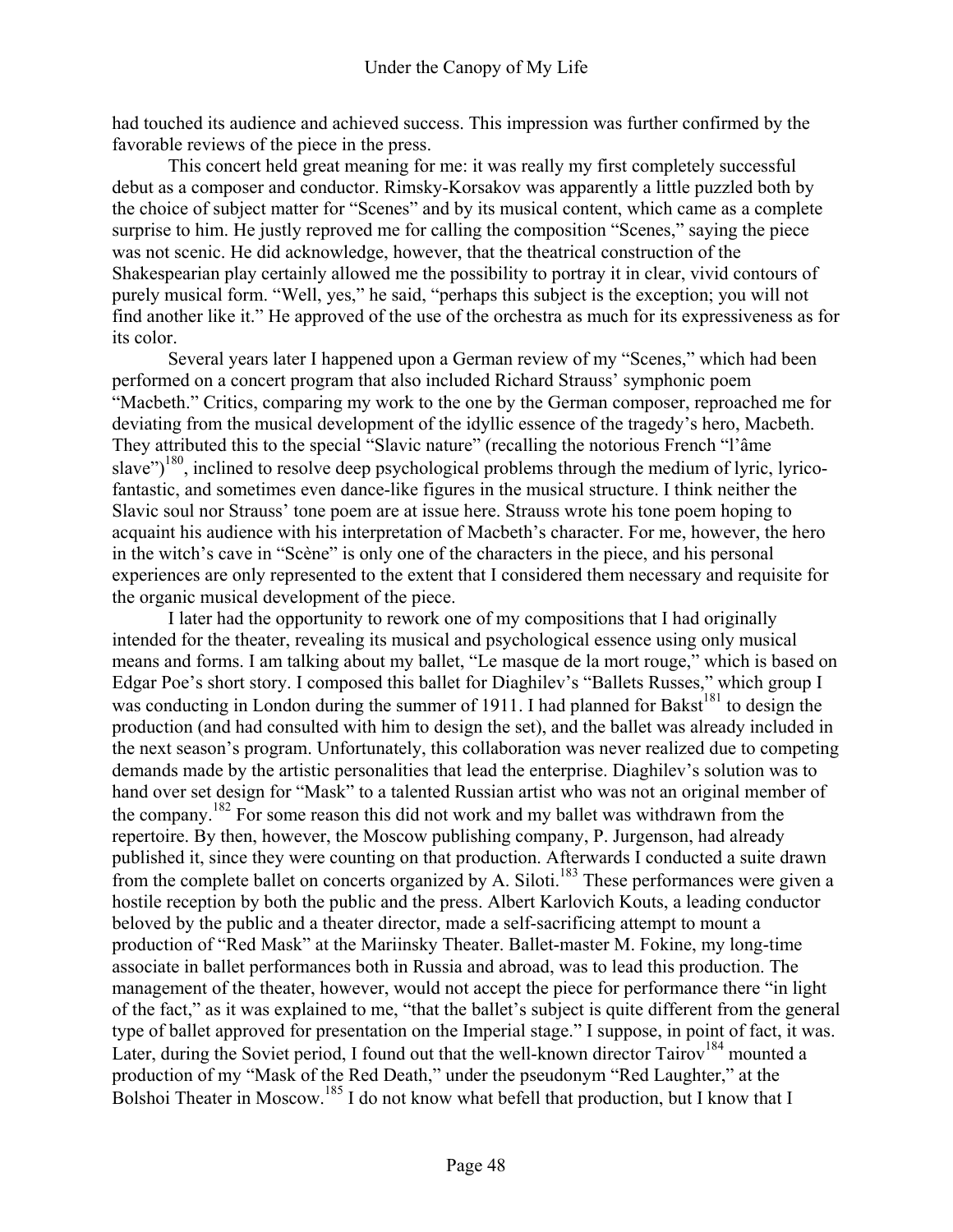invested no little imagination and labor in the piece, and I consider it to be one of my favorite and significant achievements, both for its music and its technique. So I decided to acquaint listeners with the work in another, symphonic, form, *diverting attention from its theatrical roots, and* subjecting its exposition to fundamental musical principles while adhering, however, to the general contours of Edgar Poe's short story. Thus my "Trois Fragments Symphoniques pour une ballade d'Edgar Poe pour grande orchestre<sup>"186</sup> came to be.

Immediately after I finished it, S. A. Koussevitsky conducted "Fragments" in London and New York. Koussevitzky's support, the American reviews, and the audience reaction to its repeat performances proved to me that "Fragments" was a popular piece, which made me truly happy. I had, therefore, another subject whose original "raison d'être" no longer existed, but nonetheless made an impression. Perhaps it made even a greater impression as a musical work**.** I felt that now I had taken "Fragments" in this condensed incarnation to the dynamic limits of its form and had liberated it from the various conventions of balletic detail and padding. Most curious of all, once I completely understood its compact and concentrated musical contours, I sensed it presented newer, richer material for balletic interpretation. I imagined the possibility of a new entity called "Destiny," which could be created either as a choreo/symphony or as a choreo/drama. It appears that such an experiment with the music of "Fragments" is close to fruition. So I must admit that even in art, there are times when "by its pathways the wind returns."<sup>187</sup> At the present time (July 1944), "Fragments" ("Destiny") appears in M. P. Belaieff-Leipzig's catalog. They retain all rights to this work, both in its symphonic incarnation and in its future new choreographic form, "Destiny."

*The orchestral score of "Fragments" and the parts have been engraved and made into transparencies, edited by the composer, and are "at press." As luck would have it, all the corrected galleys of "Fragments" were not in the Leipzig warehouse during the time of our firm's measureless catastrophe. Instead they were in the Parisian archives and therefore were spared the fate of being burned or lost during the bombing. I hope once the war has ended that the galleys will be published in the near future. Unfortunately some of my orchestral and other compositions that were published by Belaieff, e.g. "Scenes from Macbeth," shared the same lamentable fate as the other entries in our great, universal catalog that was so rich in quality and quantity.* 

#### **ENDNOTES BY THE TRANSLATOR**

 $\overline{a}$ 

1 Any text in italics is omitted from the Soviet version. To avoid confusion, I have surrounded with quotation marks the titles of pieces mentioned in the text instead of putting them in italics. Major keys are designated by capital letters, minor ones by lower. I have taken the titles of Tcherepnin's works from the Tcherepnin Society website. I owe an enormous debt of gratitude to Susanne Grace Fusso, Chair, Russian Language & Literature Russian Department, Wesleyan University, and to John Malmstad, Samuel Hazzard Cross Professor of Slavic Languages and Literatures, Harvard University for their help in navigating the sometimes dense thicket of Tcherepnin's prose.

 Tcherepnin wrote this manuscript some twenty-five years after the 1917 Russian Revolution. It is interesting to note that Tcherepin still uses pre-Revolutionary orthography and spelling in the typescript, not employing the changes in orthography and spelling that the Communist authorities imposed after 1917. This was apparently not unusual for Russian émigrés. For an outline of the various changes undertaken by the Communists, see <http://en.wikipedia.org/wiki/Reforms\_of\_Russian\_orthography>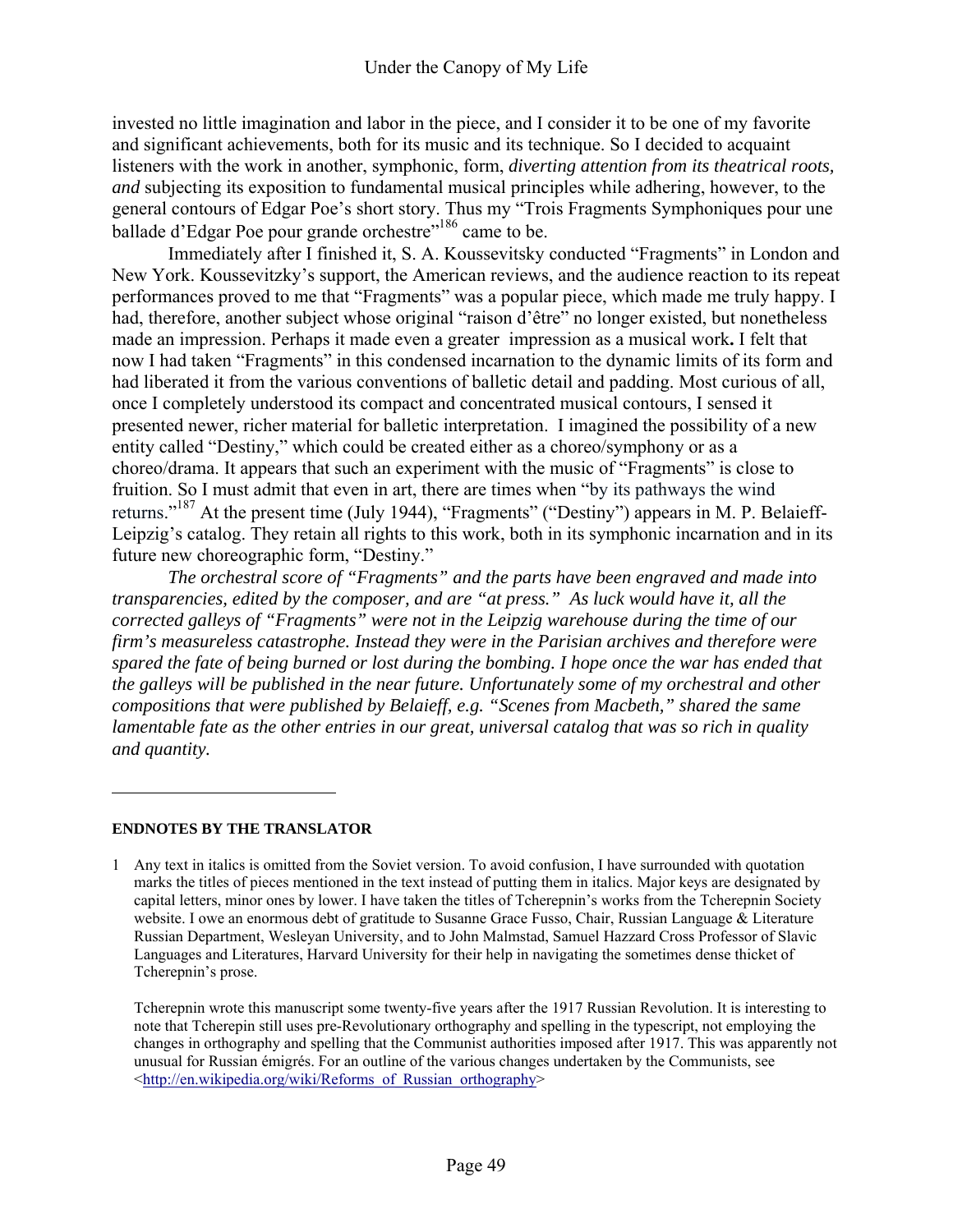and <http://www.nationmaster.com/encyclopedia/Reforms-of-Russian-orthography>. A good interactive map of St. Petersburg is at <http://www.st-petersburg-life.com/map/map.php>.

- 2 Poet and critic Nikolai A. Nekrasov (1821-1878) was acquainted with many other writers of the period. See <http://wildtyme.blogspot.com/2008/04/9-poor-old-nekrasov.html>. The excerpt here is from a lengthy poem called "The Disconsolate." Tcherepnin seems to have quoted this from memory since the line breaks are different from any published version that I could find, and the final word in the original is "obnovi" (regenerate, renew or replenish) whereas Tcherepnin uses "ozhivi"(resuscitate, reanimate, revive). I have used the line breaks and punctuation of the Nekrasov original.
- 3 Konstantine Dmitrievich Balmont (1867-1942) was "one of the major figures of the Silver Age of Russian Poetry." See <http://biographies123.blogspot.com/2007/10/konstantin-balmont.html>.
- 4 "The Voice" was a political/literary daily published by A. A. Kraevsky (1810-1889) from 1863-1884. See the Russian-language pages at <http://www.encspb.ru/article.php?kod=2804027632> and <http://www.rulex.ru/01110257.htm>.
- 5 Alexander Nikolaevich Serov (1820-1871) was a composer and music critic. His last opera, "The Power of the Fiend," "drew on the Russian popular song idiom, [and] remained unfinished at his death." See Jonathan Walker, 'Serov, Aleksandr Nikolayevich', *Grove Music Online* ed. L. Macy (Accessed 23 September 2008), <http://www.grovemusic.com>
- 6 This could be Alexander Arkadevich Suvorov (1804-1882), a well-known nobleman and government and military figure. See the Russian-language page at <http://www.encspb.ru/article.php?kod=2804024941>.
- 7 The Corps de Pages (Pazhesky Corps) an exclusive military academy in pre-revolutionary Russia that prepared the offspring of the nobility for military or civil service, was established in 1759. See the Russian-language page at <http://slovari.yandex.ru/dict/bse/article/00056/78100.htm>.
- 8 Olga's married name was Gavrilov and she was a French teacher. She died in Leningrad after the Second World War; Tatiana married her second cousin, Nikolai Petrovich Tcherepnin and worked as a guide in a Russian museum. She died during the evacuation to the Urals in the Second World War. According to Antonin Nikolaevich Tcherepnin, Nadezhda was musically gifted, but she did not become a professional musician. See N. Tcherepnin, Vospominaniya muzïkanta [A musician's reminiscences] (Leningrad, 1976), p. 120 note 6.
- 9 Tcherepnin is referring here to Hoffmann's unfinished *Lebensansichten des Katers Murr nebst fragmentarischer Biographie des Kapellmeisters Johannes Kreisler in zufälligen Makulaturblättern* ['*The Life and Opinions of Tomcat Murr with a Fragmentary Biography of the Music Director Johannes Kreisler in Accidentally Intermingled Pages*'] (2 vol., 1819–1821) in which Hoffmann "portrayed himself in the guise of Johannes Kreisler - the hypochondriac, antisocial and moody but brilliant musician." See <http://www.iblist.com/book16501.htm>.
- 10 Until relocation to its present location, the St. Petersburg Conservatory was housed in various places. Theater Street was its home from 1867-1986. See N. Tcherepnin, *op. cit.* p. 121, note 8. The present Conservatory was built on the grounds of the old Bolshoi Theater and "still preserves a grand staircase and landing from that historic theatre." <http://en.wikipedia.org/wiki/Saint\_Petersburg\_Conservatory>.
- 11 Tati-tati is a simple piano piece similar to 'Chopsticks.' See <http://en.wikipedia.org/wiki/Chopsticks (music)>.
- 12 Anatoly Konstantinovich Liadov (1855-1914) was a composer, teacher and conductor. His father, with whom he first studied, was a conductor at the Mariinsky Theater. Connected with the "Russian Five," he was on the advisory board of the Belaieff publishing house, as Tcherepnin discusses later in this memoir. See Jennifer Spencer/Edward Garden, 'Lyadov [Lyadov], Anatoly [Anatol] Konstantinovich', *Grove Music Online* ed. L. Macy (Accessed 11 June 2008), <http://www.grovemusic.com>
- 13 Vladimir Vasilevich Stasov (1824-1906) was a well-known art and music critic. See <http://www.encspb.ru/en/article.php?kod=2804029700>.
- 14 Dimitri Nikolaevich Solovov (1843-1910) played an important role in Russian music education. Like Tcherepnin, he studied at the St. Petersburg University, but in the philology department. See Tcherepnin, op cit., p. 121 note 10.
- 15 Ignác František Vojáček (1825-1916) was Czech and moved to St. Petersburg in 1855. He apparently also played bassoon at the Mikhailovsky Theatre. See John Tyrrell: 'Vojáček, Hynek (Ignác František) [Voyachek, Ignaty Kasparovich]', *Grove Music Online* ed. L. Macy (Accessed 24 May 2008), <http://www.grovemusic.com>
- 16 Vasili Ivanovich Sergeyevich (1832-1910) graduated from the law school of the Moscow Conservatory in 1857. His dissertation topic was "The Veche and the Prince." See the Russian-language page at <http://www.spbu.ru/History/275/Chronicle/spbu/Persons/S\_ergeevich.html>. The Veche was a medieval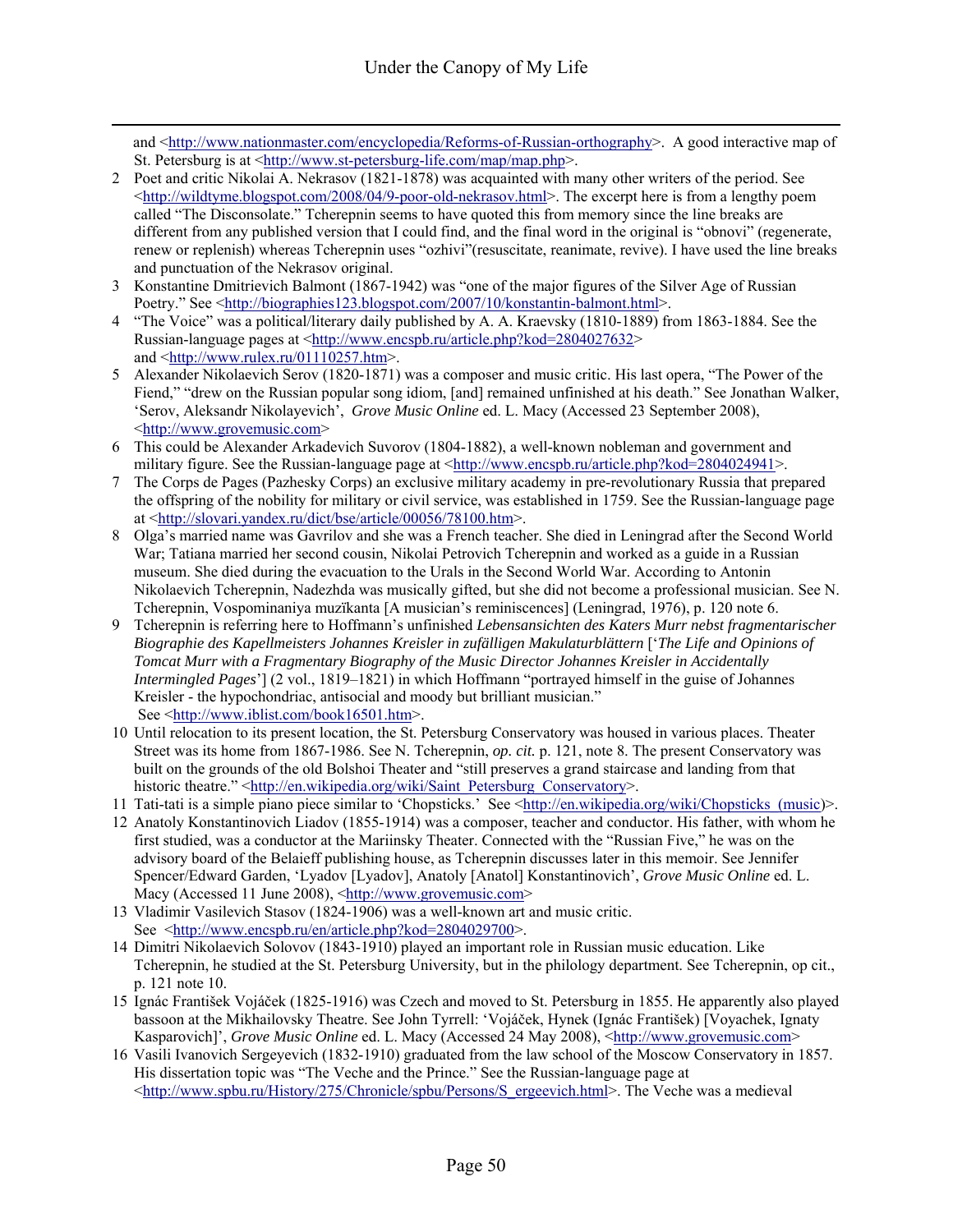Russian political body comprised of local citizenry. See George Vernadsky*, Kievan Russia* (Yale University Press: 1976), p. 85 and  $\frac{\text{th}}{\text{tpp}}$ ://tinyurl.com/5tyw9y>.

- 17 Such a degree was "a privileged legal status which exempted its holder from military service and poll tax." See Robert W. Oldani: 'Conservatories, §III: 1790–1945, 4. Russia and eastern Europe', *Grove Music Online* ed. L. Macy (Accessed 18 May 2008), <http://www.grovemusic.com>
- 18 Egor Ivanovich Ivanov-Smolensky (1849-1917) graduated from the St Petersburg Conservatory in 1878 and taught there from 1888-1917. See the Russian-language page at <http://www.biografija.ru/show\_bio.aspx?id=48924>.
- 19 Kordeliya ('Cordelia'), Solovov's "Gounodesque" "magnum opus," is based on Victorien Sardou's play "La haine" ("Hatred"). See Richard Taruskin: 'Solov'yov, Nikolay Feopemptovich', *Grove Music Online* ed. L. Macy (Accessed 29 May 2008), <http://www.grovemusic.com>
- 20 "In 1874 [Solovov] competed unsuccessfully against Tchaikovsky for the prize awarded by the Russian Musical Society in memory of Serov for the best setting of Polonsky's libretto after Gogol, "Kuznets Vakula" ('Vakula the Blacksmith'); Solovov's . . . *Vakula kuznets* . . ., was performed on 29 April/11 May 1880 by an amateur opera club in St Petersburg as a benefit for Bulgarian war orphans." *Ibid.* Later in this memoir Tcherepnin discusses the competition for which Solovov wrote this opera.
- 21 Apollon Nikolaevich Maikov (1821-1897) was a respected poet known for "pure art" poetry "during an age when socially engaged prose dominated the Russian literary landscape." See  $\langle$ http://www.bookrags.com/biography/apollon-nikolaevich-maikov-dlb/ $>$  and the Russian-language page <http://writerstob.narod.ru/writers/maikov.htm>. For a portrait, see <http://www.abcgallery.com/P/perov/perov53.html>.
- 22 This is a Russian proverb. See the Russian-language page at  $\frac{\text{http://tiny.l.com/4ex42h>}}{\text{http://tiny.l.com/4ex42h>}}$ .
- 23 Mikhail Mikhailovich Ivanov (1849-1927) studied with Tchaikovsky at the Moscow Conservatory. "His often ironic and scathing reviews of new music earned him the dislike of many composers." See Jennifer Spencer: 'Ivanov, Mikhail Mikhaylovich', *Grove Music Online* ed. L. Macy (Accessed 31 May 2008), <http://www.grovemusic.com> According to Spencer's article, he wrote four operas.
- 24 "Wit Works Woe" (1823) by Alexander Griboedov (1795-1829) satirized post-Napoleonic Moscow . It was required reading in Soviet schools and is still popular. See <http://en.wikipedia.org/wiki/Woe\_from\_Wit>. An English translation is available in "Masterpieces Of The Russian Drama," Vol.1 (Dover Press, 1960). See <http://www.questia.com/PM.qst?a=o&d=5768051>.
- 25 Edmond (Eugène Alexis) Rostand (1868-1918) was a French poet and playwright. His most famous work is "Cyrano de Bergerac." See <http://www.theatrehistory.com/french/rostand001.html>. The play mentioned here ran during the 1895-1896 season. See Tcherepnin, *op. cit.* p. 121 note 11.
- 26 This is a paraphrase of and reference to a poem "Spring" by Apollon Majkov (1821-1847). See the Russianlanguage page at <http://www.stihi-rus.ru/1/majkov/11.htm>.
- 27 Now Lomonosov. See <http://www.lindsayfincher.com/russia/lomonosov.html>.
- 28 A verst is about two-thirds of a mile. See <http://www.convert-me.com/en/convert/units/length/length.verst.en.html>.
- 29 Vasily Zhukovski (1783-1852). His elegy "Slavianka" was published in 1815. See Tcherepnin, op cit., p. 121, note 12.
- 30 Russian Tsar Peter III (1728-1762), whose other titles were Duke of Holstein-Gottorp and King of Finland, admired Frederick the Great and tried to force Prussian order on his army. See Tcherepnin, *op cit*., p. 121, note 13. "He detested the Russians, and surrounded himself with Holsteiners". See <http://en.wikipedia.org/wiki/Peter\_III\_of\_Russia>.
- 31 Contralto Daria Mikhailovna Leonova (1829/34-1896) studied in St. Petersburg, Berlin and Paris. She was particularly interested in Russian folks songs and in the vocal works of her contemporaries. She performed in Russia and abroad and convinced Mussorgsky to tour with her shortly before his death. See the online full-text version of the "Encyclopedia Of The Great Composers And Their Music Volume II" at <http://tinyurl.com/5qtbuu>,

the Russian-language page at <http://slovari.yandex.ru/dict/bse/article/00042/00900.htm>, and Robert W. Oldani, 'Leonova, Dar'ya Mikhailovna', *Grove Music Online* ed. L. Macy (Accessed 3 November 2008), <http://www.grovemusic.com>

32 Pavel Ivanovich Melnikov (a.k.a. Andrej Pecherski) (1818-1883) was a late-19th century Russian writer who often wrote about Old Believers, a sect of the Russian Orthodox church. See Thomas H. Hoisington,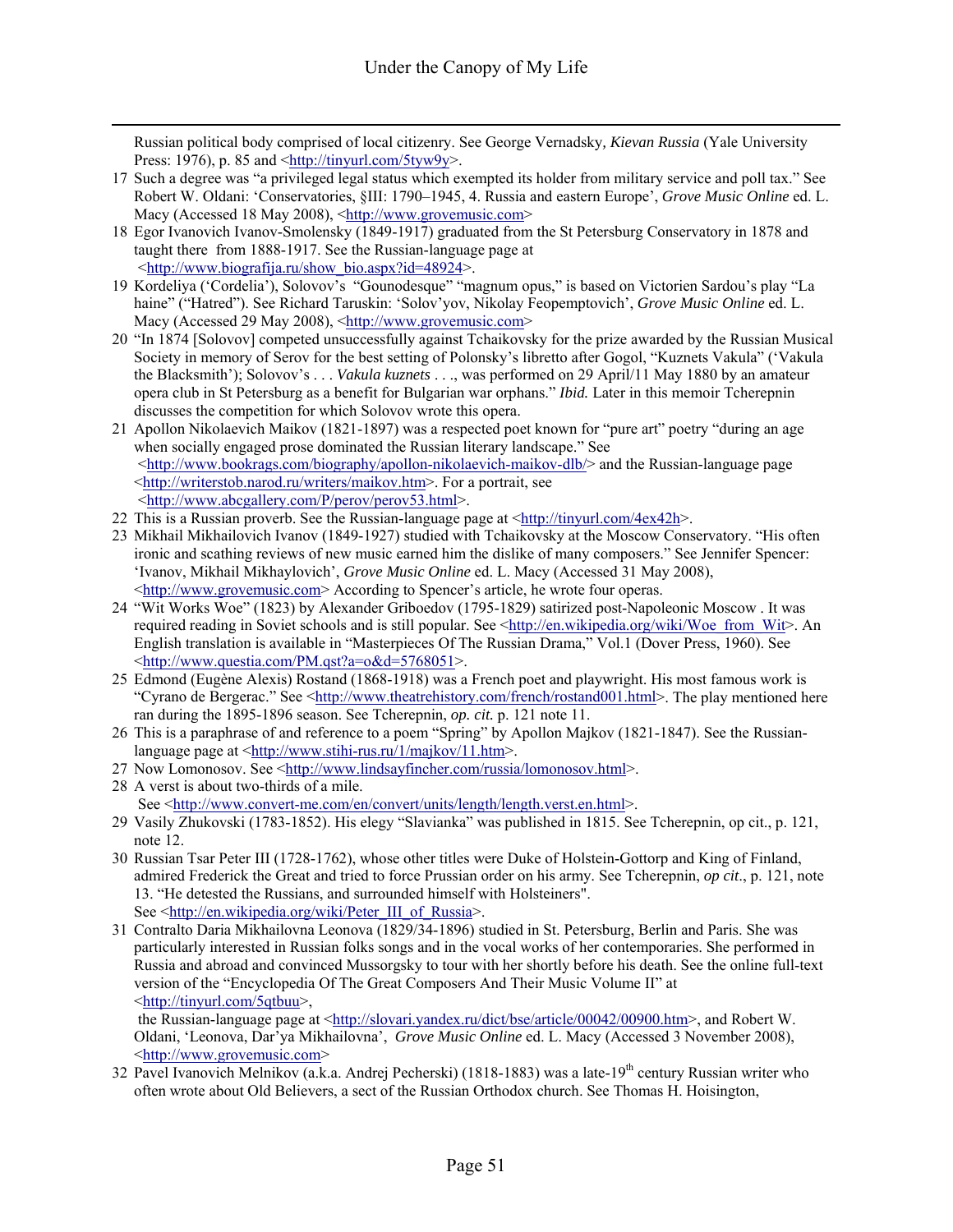"Mel'nikov-Pechersky: Romancer of Provincial and Old Believer Life," *Slavic Review*, Vol. 33, No. 4 (Dec., 1974): pp. 679-694.

33 A kursaal or "cure hall" was a public building at a resort or spa. See <http://www.answers.com/topic/kursaal>.

- 35 Vasily Vasilevich Bessel (1843-1907) was a Russian music publisher who studied violin and viola at the St. Petersburg conservatory. See Geoffrey Norris/Carolyn Dunlop: 'Bessel, Vasily Vasil'yevich', *Grove Music Online* ed. L. Macy (Accessed 3 June 2008), <http://www.grovemusic.com>
- 36 Tcherepnin uses "penat" here for "home and hearth" (my translation). This is most likely a reference to the Penates, Roman household gods. See <http://www.pantheon.org/articles/p/penates.html>.
- 37 Sergei Mikhailovich Liapunov (1859-1924) studied in the Nizhni-Novgorod branch of the Russian Musical Society from the age of 14. At 19, he entered the Moscow Conservatory where studied piano and composition. In 1893 he began work with Balakirev and Liadov to collect folk songs for the Imperial Geographical Society. See Edward Garden, 'Lyapunov [Liapunov], Sergey Mikhaylovich', *Grove Music Online* ed. L. Macy (Accessed 26 July 2008), <http://www.grovemusic.com>
- 38 Apparently there is a mistake here. The piece on the program under discussion was Liapunov's "Solemn Overture on Russian Themes." See N. Tcherepnin, *op cit*. p. 122, note 15.
- 39 A Vyborg krendel was a large, soft, sweet pretzel. See <http://www.baking911.com/cakes/coffee.htm>,  $\text{6}$  -thtp://www.bbc.co.uk/dna/h2g2/A873885> (search for "krendel" at each of these pages), and the Russian language page <http://arbitr.msk-arbitr.ru/fasmer/p118.htm> (search for выборский крендель).
- 40 A reference to Pushkin's 1831 poem "To Russia's Slanderers." See N. Tcherepnin, *op. cit.* p. 122, note 16.
- 41 Mitrofan Petrovich Belaieff (1836-1903) founded his music publishing house in Leipzig to promote Russian composers' works. It was taken over by C.F. Peters when Belaieff died. See <http://www.tchaikovskyresearch.org/en/people/beliaev\_mitrofan.html>.
- 42 Jean Richepin (1849-1926), was a French poet, dramatist, and novelist. His naturalistic verse had the same effect on contemporary poetry as Zola's novels had on the literature of the period. See <http://en.wikipedia.org/wiki/Jean\_Richepin>.
- 43 Vitol's last name is also spelled with an "s" at the end. Joseph Vitols (1863-1948) studied with Rimsky-Korsakov and taught composition at the Petersburg Conservatory from 1901-1918. After the Revolution he returned to his native Latvia where he founded the Latvian Opera and Conservatory and composed "the first Latvian symphony (1888), string quartet (1899) and piano sonata (1885)**."** See Joachim Braun and Arnolds Klotiņš, 'Vītols, Jāzeps [Wihtol, Joseph]', *Grove Music Online* ed. L. Macy (Accessed 7 July 2008),  $\langle$ http://www.grovemusic.com>, and Leslie East, 'Alberts c, *The Musical Times*, vol. 129 no. 1742 (April, 1988): 181*.*
- 44 Alexander Alexandrovich Kopilov (1854-1911) was a soloist at the court chapel when he was 12. Although failing his entrance exams to the Petersburg Conservatory, he studied composition with Rimsky-Korsakov and Liadov. See M. Montagu-Nathan/Jennifer Spencer, 'Kopïlov, Aleksandr Aleksandrovich', *Grove Music Online* ed. L. Macy (Accessed 7 July 2008), <http://www.grovemusic.com>
- 45 Spanish conductor Enrique Fernández Arbós (1863-1939), "one of the most important figures in the history of Spanish music between the [19]th and [20]th centuries" conducted "La Princesse lointaine" in 1922. See N. Tcherepnin, *op cit*. p. 122, note 14 and <http://www.trioarbos.com/site2/secciones/id2PPal\_section2.asp?IDsecc=17>.

46 Viktor Grigor'evich Valter (1865-?) studied violin in the Kharkov and St. Petersburg Conservatories. His "most

- significant publications" include *How to teach the violin* (3rd edition, 1910) and *The accessible listener's guide to Wagner's Musical Drama "Der Ring des Nibelungen,"* (Moscow, 1907). See the Russian-language page at <http://mirslovarei.com/content\_his/VALTER-VIKTOR-GRIGOREVICH-14245.html>.
- 47 Benois' daughter, Maria, became Nikolai's wife. See the Tcherepnin Society webpage at  $\langle$ http://www.tcherepnin.com/nikolai/bio\_nik.htm> and  $\langle$ http://en.wikipedia.org/wiki/Albert\_Benois>
- 48 Ivan Fedorovich Gorbunov (1831-1895) was a well-known raconteur, writer and dramatic artist. See the Russian-language page at <http://www.peoples.ru/art/theatre/dramatist/ivan\_gorbunov/>.
- 49 Adolph Brodsky (1851-1929) was a concert violinist who studied at the Vienna Conservatory and eventually taught at the Leipzig conservatory. He premiered Tchaikovsky's Violin Concerto after its dedicatee Leopold Auer said it was unplayable. See <http://www.archiveshub.ac.uk/news/0500brodsky.html>.
- 50 According to the Soviet version of this memoir, Tcherepnin is mistaken here. Instead of the St. Petersburg Chamber Music Society, which evolved from a music group at the University, the St. Petersburg String Quartet Society was founded by violinist E. K. Albrecht. See Tcherepnin, *op cit.,* p. 122, note 21.

<sup>34</sup> In the 1976 Soviet version of this memoir, the text says "Two years previously." See Tcherepnin, *op cit*., p. 32.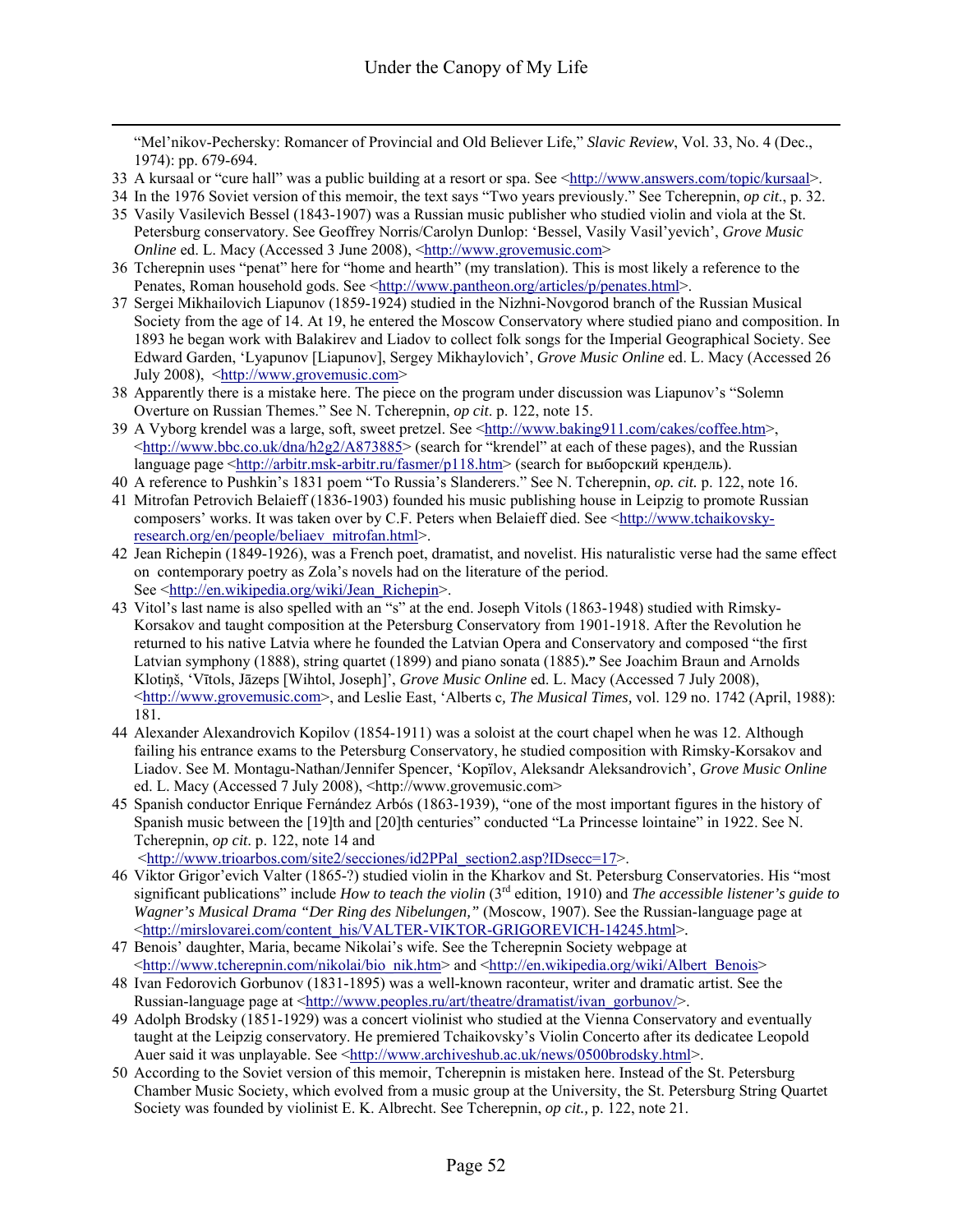- 51 Women were first allowed to attend the concerts in the 1885/86 season,. See Tcherepnin, *op cit.,* p. 122, note 22.
- 52 According to the Soviet version of this memoir Tcherepnin is referring here to the third edition of "The Maid of Orleans" (1894) that had its premiere in 1895 in St. Petersburg's Panaevsky Theater. See Tcherepnin, *op cit.,* p. 122, note 24. The theater was destroyed by fire in 1918. See <http://commons.wikimedia.org/wiki/Image:Geftler\_Karl\_-\_Panaevsky\_Theatre\_in\_Saint\_Petersburg.jpg>
- 53 This quotation, in Old Church Slavonic, is from Act III, scene ii. The entire passage is as follows: "And because the evildoers have had pleasure in the sins of the Devil, Thou givest Thy disciple the power to crush the serpent, the scorpion, and all the forces of the enemy." Personal email correspondence from and thanks to Jo Ann Poske, Reference Librarian at the Detroit Public Library for providing this reference.
- 54 The typescript contains "Alexei" here, but Tcherepnin obviously means Ivan.
- 55 Conductor, pianist, composer and teacher Felix Mikhailovich Blumenfeld (1863-1931) studied and taught at the St. Petersburg Conservatory. He conducted the first Russian performance of *Tristan und Isolde* (1865) in 1899. See Joachim Braun, 'Blumenfeld, Felix (Mikhaylovich)', *Grove Music Online* ed. L. Macy (Accessed 11 June 2008), <http://www.grovemusic.com> His brothers, Stanislaus (1850-97) and Sigismund (1852-1920) were also musicians. See <http://www.musicweb-international.com/classrev/2000/mar00/blumenfeld.htm>
- 56 Composed in 1848 and premiered in Leipzig in 1850, *Genoveva* premiered in St. Petersburg on April 1, 1890 at the Mikhailovsky Theater, conducted by M. A. Goldenblum. See Tcherepnin, *op cit.,* p. 122, note 25.
- 57 Tcherepnin obviously means "Sophia" not "Sonia." The names of Rimsky-Korsakov's children and their birth dates are available at <http://www.answers.com/topic/nikolai-rimsky-korsakov>.
- 58 Most likely in the fall of 1894. See Tcherepnin, *op cit.,* p. 122, note 26. There are some problems with this passage. The Soviet version mistakenly cites this as Nezhata's scene 1 bïlina (sung epic folk poem), celebrating the exploits of the hero Volkh. According to Richard Taruskin's *New Grove* article, the bïlina under discussion here is from scene 4, and Tcherepnin seems to have the title slightly wrong, citing it as "To, na ozere bylo, na Il'mene." See Richard Taruskin, 'Sadko', Grove Music Online ed. L. Macy (Accessed 5 October 2008), <http://www.grovemusic.com>
- 59 Gounod's "Roméo et Juliette." See Tcherepnin, *op cit.,* p. 122, note 29. Nikolai Nikolaevich Figner (1854-1918) was a lyric-dramatic tenor, conductor and teacher. He was also a naval cadet. He made his debut in Italy in 1882 and was a guest artist in companies in western Europe and South America until 1887, when he became a soloist at the Mariinsky Theater. He originated the role of Harmann in Tchaikovsky's *Queen of Spades*. See the Russian-language biography at <http://www.encspb.ru/article.php?kod=2804032674>.
- 60 Tcherepnin lived at number 52, his father's address was 18/19. See Tcherepnin, *op cit.,* p. 123, note 30.
- 61 Nikolai Nikolaevich Amani (1872-1904). After graduation in 1900 he lived for a time in Italy, although the hot weather worsened his health. He moved to Yalta in 1902. Ricordi published three of his piano works. The Russian Musical Gazette (1904) includes his biography. See the Russian-language page at <http://www.rulex.ru/01010319.htm>.
- 62 Pianist and composer Fedir Stepanovich Akimenko (1876-1945) was born in the Ukraine. See Virko Baley, 'Akimenko [Yakymenko], Fedir Stepanovych', Grove Music Online ed. L. Macy (Accessed 5 May 2008), <http://www.grovemusic.com>
- 63 The competition occurred in 1875. Tchaikovsky's "Vakula the Blacksmith" was performed at the Mariinsky Theater during the 1876 season. Solovov's version was performed by the Amateur Musical-Dramatic Club in Kononov Auditorium. See Tcherepnin, *op cit.,* p. 123, note 31.
- 64 Jakov Petrovich Polonsky (1819-1898) was a Russian poet and prose writer. He studied law at Moscow University, where he was befriended by several prominent writers of the day. He published his first collection of verse in 1844. See the Russian-language page at <http://tinyurl.com/3uv2we>, and <http://en.wikipedia.org/wiki/Yakov\_Polonsky>.
- 65 There have been several People's Palaces built in Russia beginning in St. Petersburg in 1880. The concert discussed here probably took place in the edifice built in the 1890s designed by A. F. Krasovski. Each People's Palace contained a theater/lecture hall, and reading and tea rooms. They also frequently included Sunday schools for children and adults. See the Russian-language page at <http://www.encspb.ru/article.php?kod=2804004834>. See also <http://www.postcardman.net/1022/201126.jpg> for a photograph, and the notice published in the New York Times (December 26, 1900: p. 6):  $\frac{\text{http://tinycl.com/6ked3o>}}{\text{http://tinyurl.com/6ked3o>}}$ .
- 66 Here Tcherepnin is referring to the *Suite from Christmas Eve* for large symphonic orchestra. See Tcherepnin, *op cit*., p. 123, note 34.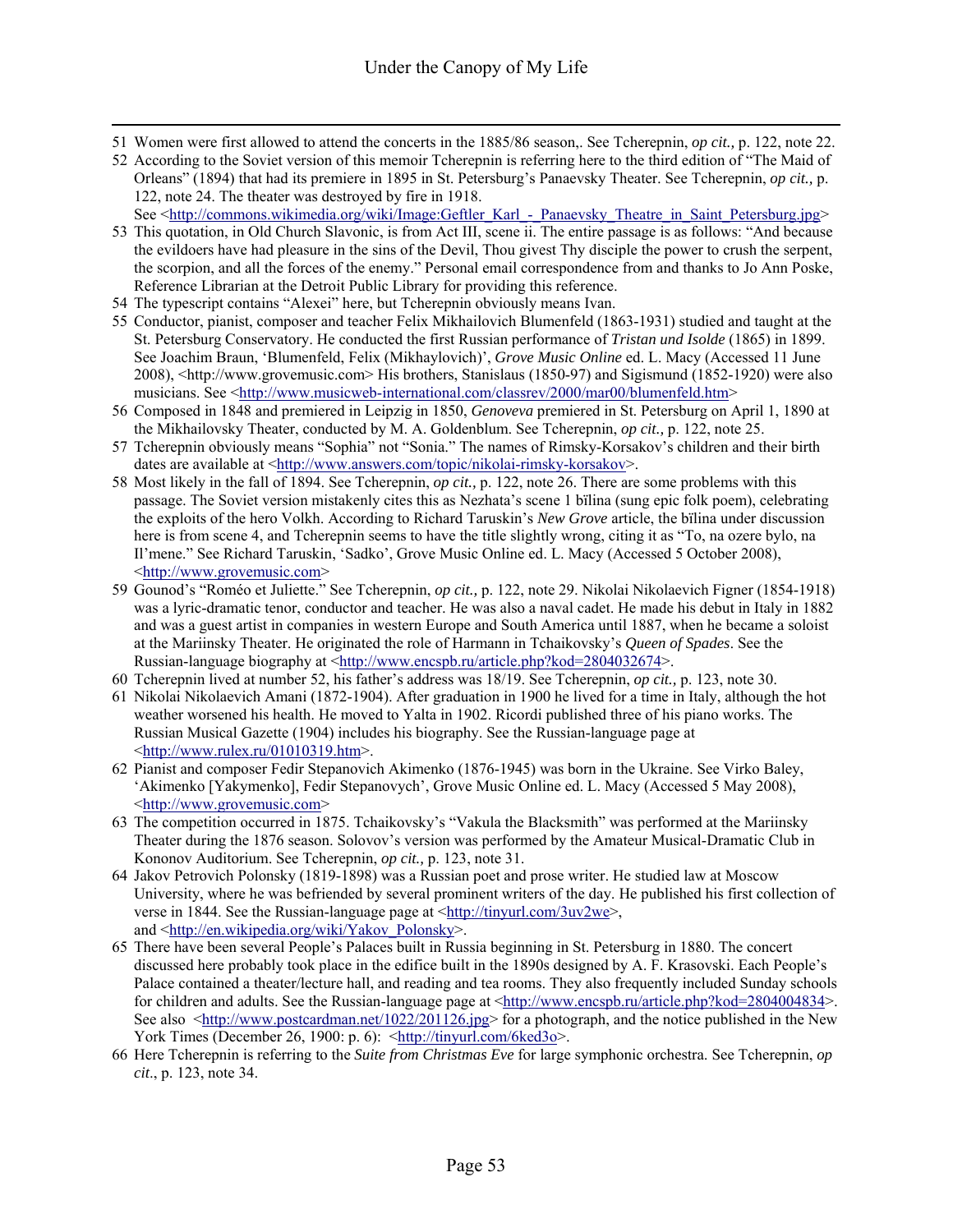- 67 Ernst Edler von Schuch (1846-1914) was an Austrian conductor whose work with the Dresden Opera brought it international status. See Anonymous, 'Schuch, Ernst Edler von', *Grove Music Online* ed. L. Macy (Accessed [08 May 2008), <http://www.grovemusic.com>
- 68 Emil Sauer (1862-1942) was a German pianist who studied with Nikolai Rubinstein in Moscow. See James Methuen-Campbell, 'Sauer, Emil (George Conrad) [von]', *Grove Music Online* ed. L. Macy (Accessed [08 May 2008), <http://www.grovemusic.com>
- 69 Tcherepnin writes "K. N. Amani" when he surely means N. N. Amani, whom he referenced above, and is so referred to in the Soviet version of this memoir. See Tcherepnin, *op cit*. p. 48.
- <sup>70</sup> Apollon Nikolaevich Maikov (1821-1897) was one of the leading poets in the post-Pushkin era. See the Russianlanguage page at <http://mirslovarei.com/content\_beo/Majkov-Apollon-Nikolaevich-8332.html>.
- 71 Alexei Vasilevich Koltsov (1809-1842) was a well-known folk poet who lived in Petersburg from 1838-1840. See <http://encycl.opentopia.com/term/Aleksey\_Koltsov> and the Russian-language page at <http://mirslovarei.com/content\_beo/Kol-cov-Aleksej-Vasievich-7216.html>
- 72 Zelma Petrovna Grening-Wilde (1840- post 1913) was a concert artist who trained in St. Petersburg and Berlin. See the Russian-language page at <http://slovari.yandex.ru/dict/agin/article/vs2/vs2-0107.htm> The information on that page is drawn from the 1896 edition of the *Riemann Lexicon*, p. 396.
- 73 Maria Albertovna Benois. See Tcherepnin, p. 123, note 37.
- 74 Like Glinka's opera "A Life for the Tsar" (1836), "Ivan Susanin" (1815) is based on the tale of "the semilegendary peasant who in 1612 sacrificed his life to protect Mikhail Romanov, sire of the last Russian dynasty, from Polish invaders." See Richard Taruskin, 'Cavos, Catterino Albertovich', *Grove Music Online* ed. L. Macy (Accessed 10 May 2008), <http://www.grovemusic.com>
- 75 "Skazka O Rybake i Rybke" (1835). The poem is about a fisherman who caught a goldfish that promised to give him a wish in exchange for letting it go. To watch an animated version of this story, accompanied by narration of the poem in Russian, see <http://video.aol.com/video-detail/the-tale-of-the-fisherman-and-the-fish/677744983>. An Enslish translation is available at <http://home.freeuk.net/russica4/books/goldfish/gfish.html>.
- 76 Tcherepnin is referring here to his *Six musical illustrations to Pushkin's "Tale about the Fisherman and the Fish*" that he wrote in Yalta in August of 1912. It was orchestrated in 1917. See Tcherepnin, *op. cit.*, p. 123, note 40.
- 77 An area in St. Petersburg where Pushkin "lived for some time after he finished his studies at the Lyceum." Stravinsky based his comic opera "Mavra" on Pushkin's poem "A Small House in Kolomna" (1830). See <http://www.vor.ru/culture/cultarch72\_eng.html>.
- 78 For a photograph, see <http://travel.webshots.com/photo/2619880530103070373tHIlwi>.
- 79 The Alarchin Bridge crosses the Griboedov Canal in St. Petersburg. See <http://encspb.ru/en/article.php?kod=2804005815>
- 80 Rimsky-Korsakov's opera, *The Legend of the Invisible City of Kitezh and the Maiden Fevroniya* premiered in St. Petersburg's Mariinsky Theater in February, 1907. See Richard Taruskin, 'The Legend of the Invisible City of Kitezh and the Maiden Fevroniya ', *Grove Music Online* ed. L. Macy (Accessed 15 May 2008), <http://www.grovemusic.com>
- 81 Fedor Ivanovich Tiutchev (1803-1873) was a Russian poet and diplomat. His poetry was a favorite of the aristocracy and he is considered "as second to Pushkin (arguably only with the exception of Lermontov) ." See the Russian-language page at <http://www.encspb.ru/article.php?kod=2804027054> and the English-language biography at <http://www.ruthenia.ru/tiutcheviana/publications/trans/jude.html>. The poem in question was published in 1864. See <http://tutchev.ouc.ru/kak-nerazgadannaja-tajna.html>.
- 82 For a description of the events surrounding this exam, see Gregor Tassie's article on " Music from the Silver Age – Nikolay and Alexander Cherepnin."

<http://www.musicweb-international.com/classrev/2005/Feb05/Cherepnin\_Tassie.htm>

- 83 Alexander Sergeyevich Famintsin (1841-1896). His opera 'Sardanapal' was produced in 1875 and "had so little success that his second opera, the four-act 'Uriel Acosta' (1883), was never performed." See O.W. Neighbour, 'Famintsïn, Aleksandr Sergeyevich', *Grove Music Online* ed. L. Macy (Accessed 16 May 2008), <http://www.grovemusic.com>
- 84 In 1892 Rachmaninov wrote his one-act opera, *Aleko,* based on Pushkin's poem. It received its premiere at the Bolshoi Opera 1893. See <http://www.boosey.com/pages/opera/moredetails.asp?musicid=4737>.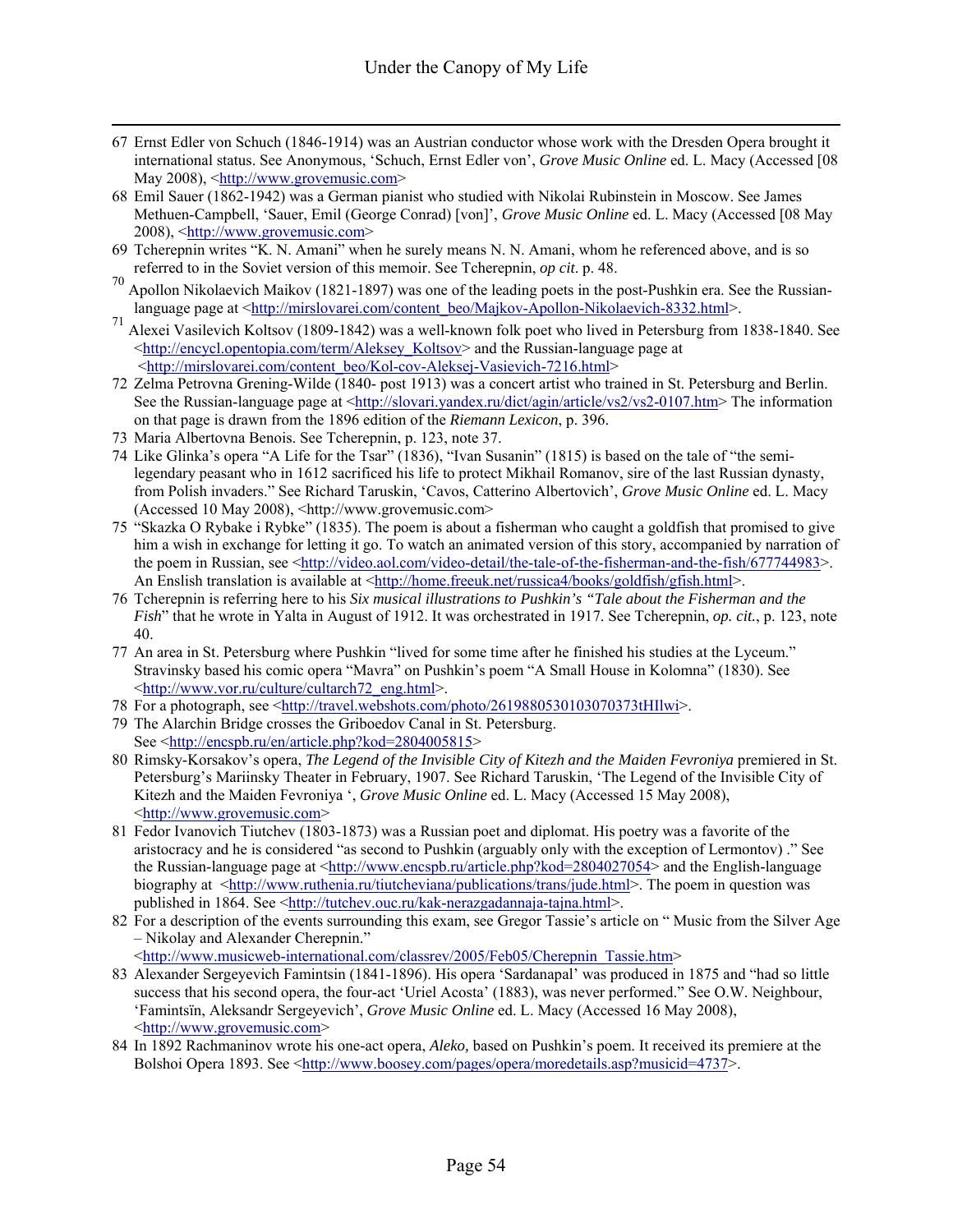- 85 Sergey Ivanovich Taneyev (1856-1915) graduated from the Moscow Conservatory in 1875 and was "the first student to receive a gold medal for performance and composition." See David Brown, 'Taneyev, Sergey Ivanovich', *Grove Music Online* ed. L. Macy (Accessed 11 June 2008), <http://www.grovemusic.com>
- 86 Apparently this story refers to the 1903 performance of Taneyev's *Orestes*,and not to its premiere in St. Petersburg in 1895. See Tcherepnin, *op. cit.*, p. 124, note 47.
- 87 The Soviet version of this memoir misspells this Latin phrase "ad usum clelphini." See Tcherepnin, *op. cit.* p. 58. The original Latin is generally used to refer to something that has been "expurgated of offensive or improper parts." See <http://www.indopedia.org/List\_of\_Latin\_phrases.html>.
- 88 Grand Duchess Catherine Mikhailovna of Russia (1827-1894). See <http://www.thepeerage.com/p11097.htm#i110966> and <http://en.wikipedia.org/wiki/Grand\_Duchess\_Catherine\_Mikhailovna\_of\_Russia>.
- 89 Nikolai Nikolaevich Kedrov (1871-1940) was not only a well-known opera singer, but also a composer who wrote a substantial amount of religious music. In 1917 he and his family emigrated to Paris. See the brief Russian-language biography at <http://pda.mymusicbase.ru/SPPB/ppb22/Bio\_2252.htm> and the extensive Russian-language biography of the Kedrov family at <http://www.church.by/resource/Dir0151/Dir0162/Page0165.html>.
- 90 Tcherepnin seems to be mistaken here. According to the Shatalov Music College website, Samar, where Karklin moved in 1902, is in the Mid-Volga region. Karklin (1867-1960), who also went by the name of Ekab Karklinsh, also studied with Rimsky-Korsakov and opened the Shatalov school in 1902. He worked there until 1920, when he left for Latvia where he taught music theory until 1950. See the Russian-language pages at <http://muscollege-shatalov.narod.ru/history.htm> and <http://slovari.yandex.ru/dict/agin/article/vs3/vs3-0057.htm>.
- 91 Natalia Alexandrovna Iretskaya (1845-1922) studied at the St. Petersburg Conservatory and in Paris. See the Russian-language page at <http://www.te05.mnogosmenka.ru/te050249/te050275.htm>.
- 92 Stanislav Ivanovich Gibel (1849-1924) studied in Paris, Milan, and St. Petersburg. Also known as a pianist and composer, he originated many roles on the St. Petersburg opera stage. See the extensive biography on the Russian-language page at  $\frac{\text{http://www.biografija.ru/show bio.aspx?id=20433}$   $\geq$  (drawn in part from the Riemann Lexicon), and the briefer biography at <http://slovari.yandex.ru/dict/agin/article/vs2/vs2-0002.htm> for his death date.
- 93 Dimitri Leonidovich Horvat (1859-1937). After finishing study at the Nicholas College of Engineering, he worked on several railroad projects before and after the 1917 Revolution. See the Russian-language biography at <http://www.hrono.ru/biograf/bio\_h/horvat.html>.
- 94 Ussuriysk is located in the easternmost area of the Russian Federation, near the Ussuri river, north of the North Korean border. See <http://en.wikipedia.org/wiki/Ussuriysk>.
- 95 According to her son, Alexander Nikolaevich Tcherepnin, M. A. Tcherepnin exhibited her work in Greece only once. Progressive myopia hindered her pursuing the activity more actively. See Tcherepnin, *op cit*., p. 124, note 51.
- 96 Life Guards or Lieb Guards were personal guards of the Emperor or Empress. See <http://en.wikipedia.org/wiki/Russian\_Imperial\_Guard>. The Preobrazhensky Regiment was "one of the oldest regiments in the Russian army." See <http://en.wikipedia.org/wiki/Preobrazhensky\_Regiment>.
- 97 For a description of this area, a favorite of artists in the late  $19<sup>th</sup>$  and early  $20<sup>th</sup>$  centuries, see <http://www.encspb.ru/en/article.php?kod=2804000350>.
- 98 This is most likely a reference to the fisherman's nagging, scolding harridan of a wife. See note 75.
- 99 Apparently Tcherepnin mistakes the dates here: the latest this meeting could have taken place was 1918. Prokofiev left Russia May 7, 1918, returned briefly in 1927 when he gave a series of concerts, and finally returned to Russia in 1936. Glazunov's mother died in 1925. See Tcherepnin, *op cit.,* p. 124, note 52, and Dorothea Redpenning, 'Prokofiev, Sergey (Sergeyevich), *Grove Music Online* ed. L. Macy (Accessed 6 June 2008), <http://www.grovemusic.com>
- 100 Alexei Nikolaevich Tolstoy (1883-1945), a distant relative of Lev Tolstoy and Ivan Turgenev, wrote prose as well as poetry. Although he left Russia after the Bolshevik revolution, he returned in 1923 and went on to win three Stalin prizes. See <http://www.kirjasto.sci.fi/atolstoi.htm>.
- 101 Evgeny Abramovich Baratinsky (1800-1844) was in Pushkin's Lycée circle and was Lermontov's friend. See <http://max.mmlc.northwestern.edu/~mdenner/Demo/poetpage/baratynsky.html>.
- 102 Fyodor Ivanovich Tiutchev (1808-1873). Tiutchev's poetry was admired by the great Russian writers Turgenev and the Russian symbolist Briusov.

See <http://max.mmlc.northwestern.edu/~mdenner/Demo/poetpage/tiutchev.html>.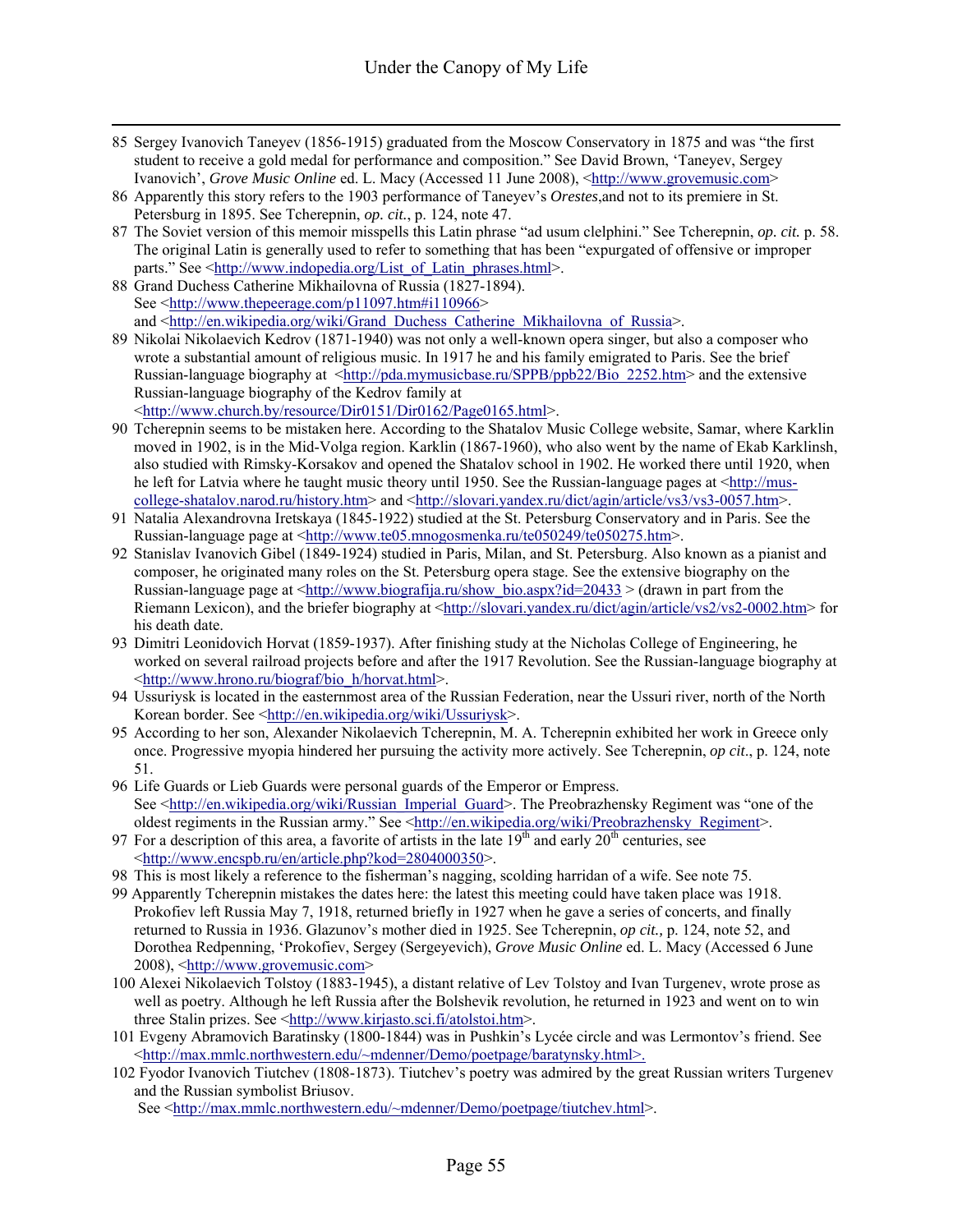- 103 Shtrup (1871-1915) worked with Rimsky-Korsakov on his opera "Sadko." See Richard Taruskin, 'Sadko', *Grove Music Online* ed. L. Macy (Accessed 12 October 2008), <http://www.grovemusic.com> and Simon Morrison, "The Semiotics of Symmetry or Rimsky-Korsakov's Operatic History Lesson," *Cambridge Opera Journal*, vol. 13, no. 3 (Nov. 2001): p. 262.
- 104 Nikolai Semyonovich Leskov (1831-1895). Other Russian composers who have used his works include Shostakovich, who used Leskov's 1866 "Lady Macbeth of the Mzinsk District" as a basis for his opera of the same name; and Rodion Shchedrin, who used his "Sealed Angel" (1873) for a choral work that "may be considered a Russian liturgy and one of the finest pieces of Russian sacred music written in the 20th century." See <http://www.encyclopedia.com/doc/1E1-Leskov-N.html> and Valentina Kholopova, 'Shchedrin, Rodion Konstantinovich', *Grove Music Online* ed. L. Macy (Accessed 12 October 2008), <http://www.grovemusic.com>, and <http://kirjasto.sci.fi/leskov.htm>.
- 105 Occurring during the 1890s, "[t]he joint compositions resulting from these gatherings were published by Belaieff under the title Pyatnitsï ('Fridays')." See Jennifer Spencer/Edward Garden, 'Lyadov [Lyadov], Anatoly [Anatol] Konstantinovich', *Grove Music Online* ed. L. Macy (Accessed 11 June 2008), <http://www.grovemusic.com>
- 106 Nikolai Alexandrovich Sokolov (1859-1922) taught at the Court Chapel from 1886-1917 and at the St. Peterburg Conservatory beginning in 1896. Shostakovich was one of his students. See Jennifer Spencer, 'Sokolov, Nikolay Aleksandrovich', *Grove Music Online* ed. L. Macy (Accessed 11 June 2008), <http://www.grovemusic.com>
- 107 A choral conductor and composer, Shchiglov (1834-1903) began to live with the Borodins in 1846 when he and Alexander were both about 13 years old. They studied piano together. Shchiglov taught himself violin and taught Borodin the cello so they could play chamber music. See Robert William Oldani, 'Borodin, Aleksandr Porfir'yevich', *Grove Music Online* ed. L. Macy (Accessed 10 June 2008), <http://www.grovemusic.com>, and the Russian-language page at  $\frac{\text{http://kapellanin.ru/names/}7id=870>}{\text{Borodin himself was the illegitimate son of}}$ a Georgian prince and his Russian mistress, and was adopted by one of the Prince's serfs. See Robert W. Oldani, 'Borodin, Aleksandr Porfir'yevich', *Grove Music Online* ed. L. Macy (Accessed 6 November 2008), <http://www.grovemusic.com>
- 108 "[T]he oldest and most venerable institution of Russian music and musical education." See <http://www.musicopera.com/site\_english/ville\_stpetersburg\_e.htm>.
- 109 From 1893 until the beginning of the Petrograd post-revolutionary "meltdown," Elena Lukinichna Mrozovskaya worked at 20 Nevsky Prospekt. In 1892 she finished her studies at the Imperial Russian Technical Society and left for Paris to complete her education. Returning to Petersburg, she "quickly became well-known among the Petersburg cognoscenti and people in the arts." See the Russian-language page at <http://www.fotodepartament.ru/cat/323/ru>.
- 110 The "red corner" is of central importance to the Russian Orthodox peasant hut. An icon hangs on each wall, and the corner is chosen so that the icons would be the first things one sees upon entering the room. See the section on "Rituals and Holy Places" at <http://www.everyculture.com/No-Sa/Russia.html> and the Russian-language page at <http://tinyurl.com/6ywoe7>.
- 111 Konstantine Alexandrovich Posse (1847-1928) was a highly regarded mathematician. See the Russian-language pages <http://dic.academic.ru/dic.nsf/bse/122972/Поссе> for his dates and <http://www.mathsoc.spb.ru/pantheon/posse/b-e.html> for some of his publications.
- 112 Nikolai Alexandrovich Gezekhus (1845-1919) was a physics professor. See the Russian-language biography at <http://slovari.yandex.ru/dict/bse/article/00017/14800.htm?text=гезехус>.
- 113 The Troitsky or Trinity bridge crosses the Neva river in St. Petersburg. See <http://www.photoeurasia.com/catalog.php?id=17366>.
- 114 Sergei Mikhailovich Volkonsky (1860-1937) was also director of the Russian Conservatory in Paris after Glazunov died. See Valeria Tsenova, and Romela Kohanovskaya, *Underground music from the former* USSR (Routledge: 1997), p. 2.
- 115 Mathilde Kschessinska (1872-1971) was a colorful character who "adored roulette, diamonds, caviar and men, particularly when named Romanov."

See <http://www.ballet.co.uk/magazines/vr 06/dec06/jt\_mathilde\_kschessinska\_imperial\_dancer.htm>.

116 A. F. Cohn (1844-1927) was a lawyer and literature aficionado. S. V. Maksimov (1831-1901) was a writer and ethnographer. Many members of the aristocratic Sheremtev family supported the arts. Cohn, Maksimov and P. Seremetev published books dedicated to Gorbunov's writings. See Tcherepnin, op cit., p. 124, notes 53-55.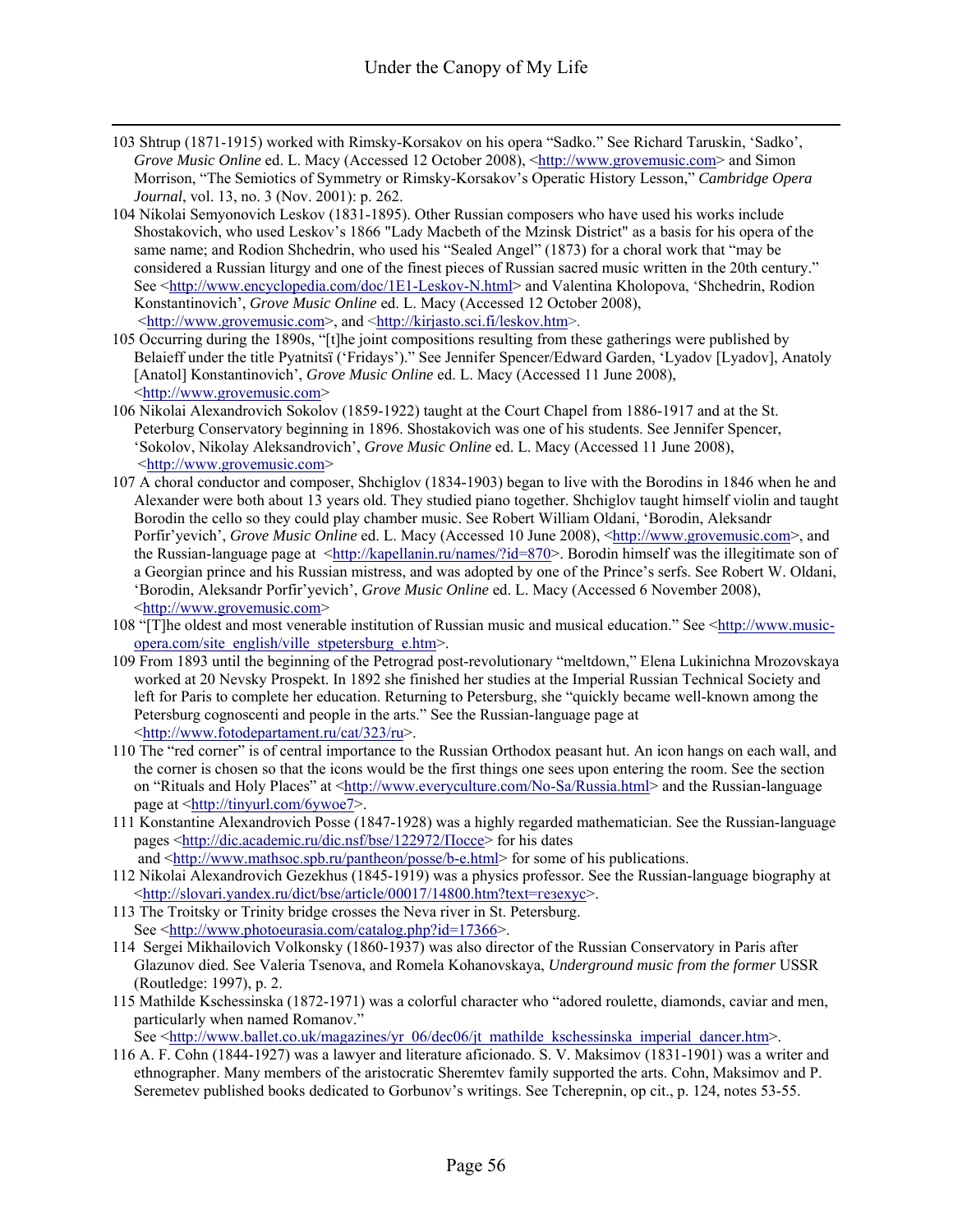- 117 Like Anton Chekhov, Vasily A. Volotaryov (1873-1964) was born in the port city of Taganrog, on the Azov Sea. A prize-winning composer, he completed his Conservatory studies in two years, receiving the Rubinstein Prize upon graduation. He taught at the Moscow Conservatory before returning to his Ukrainian homeland to teach at the Belorussian Conservatory (1932-1941). He wrote a memoir of his time studying with Balakirev and Rimsky-Korsakov. See the Russian-language page at <http://www.musiccopyright.ru/musicians/105.html>.
- 118 Anna Nikolaevna Esipova (1841-1914) studied and taught at the St. Petersburg Conservatory. She concertized in Europe and the U.S. See the Russian-language pages at  $\leq$ http://www.internetseti.ru/index/e/esipova\_anna\_nikolaevna.php> for a brief biography and her birth and death dates and <http://mirslovarei.com/content\_beo/Esipova-Anna-Nikolaevna-5347.html> for a more complete write-up.
- 119 "The Novice" (Mtsyri) is a poem by 1839 by Mikhail Lermontov (1814-1841). See <http://marksarvas.blogs.com/elegvar/2004/02/lermontov\_in\_en.html>.
- 120 Composer and conductor Spendiarov (1871-1978) was "one of the founders of the 20th-century Armenian national school." See Svetlana Sarkisyan, 'Spendiaryan [Spendiarov], Aleksandr Afanasy', *Grove Music Online* ed. L. Macy (Accessed 24 June 2008), <http://www.grovemusic.com>
- 121 Vasily Sergeyevich Kalinnikov (1866-1901) is probably best known for his two symphonies. A gifted, lyrical composer, he strove to imitate in music the landscape of his birth, as his fellow countrymen, e.g. Lermontov, did in literature. See Jennifer Spencer, 'Kalinnikov, Vasily Sergeyevich', *Grove Music Online* ed. L. Macy (Accessed 15 October 2008), <http://www.grovemusic.com>
- 122 Antony Stepanovich Arensky (1861-1906) began composing music as a child. He received a gold medal from the St. Petersburg Conservatory in 1882. He then moved to Moscow where he had much success as a composer and conductor. He was appointed to direct the Imperial Chapel in 1894. See David Brown, 'Arensky, Anton [Antony] Stepanovich', *Grove Music Online* ed. L. Macy (Accessed 15 July 2008), <http://www.grovemusic.com>
- 123 The concert was held in Yalta on July 8, 1904 and included works by Amani, Arensky, Spendiarov and Tcherepnin. See Tcherepnin, op cit., p. 125, note. 56.
- 124 Founded by Balakirev and the choral conductor, teacher and composer Gavriil Yakimovich Lomakin (1812- 1885) to "counterbalance" the Russian Music Society that Anton Rubinstein founded in 1859, St. Petersburg's Free Music School (1862-1917) was one of the first music education schools in Russia. See Lyudmila Kovnatskaya, 'St. Petersburg', *Grove Music Online* ed. L. Macy (Accessed 26 June 2008), <http://www.grovemusic.com>, Jennifer Spencer, 'Lomakin, Gavriil Yakimovich', *Grove Music Online* ed. L. Macy (Accessed 26 June 2008), <http://www.grovemusic.com>, and the Russian-language page at <http://museum.edu.ru/catalog.asp?cat\_ob\_no=13126&ob\_no=13127>.
- 125 There was a great struggle in Russia at the time between Balakirev and Rubinstein over the future of Russian musical education. See David Brown, untitled review of Robert C. Ridenour's "Nationalism, Modernism, and Personal Rivalry in Russian Music," *The American Historical Review*, vol. 87, no. 4 (Oct. 1982): p. 1134, and Tcherepnin, op cit., p. 125 note 58.
- 126 Rubinstein's second symphony, called "Ocean," underwent several incarnations. The first, written in 1851 had four movements, the second, written in 1863 had six, and the final one, written in 1880 had seven. See Edward Garden, 'Rubinstein, Anton', *Grove Music Online* ed. L. Macy (Accessed 26 June 2008), <http://www.grovemusic.com>
- 127 Nicolas Camille Flammarion (1842 1925) founded the French Astronomical Society in 1882. Well-known for his work on double stars and Mars, he was also involved in several occult organizations. See <http://www.answers.com/topic/camille-flammarion>
- 128 Here Tcherepnin could be referring either to the third-century BCE Greek philosopher, Aristarchus of Samos, whose work included attempts to measure the relative distance from the Earth of the moon and the sun, and whose "critical revision of Homer is responsible for the excellent texts of Homer that survive" (see  $\langle \frac{\text{http://www.bartleby.com/65/ar/AristarSchl.html}}{$ ), or Miltiades Aristarches (1859-1866), a ruler of Samos, who liked music and whose reign was "fair in the beginning, ended up strict and cruel." See <http://hellas.teipir.gr/thesis/samos/english/tdk133.html>.
- 129 Tcherepnin's typescript lists this composition as op. 11, but the Tcherepnin Society website and the New Grove Dictionary both list it as op. 12. See <http://www.tcherepnin.com/nikolai/comps\_nik.htm> and Svetlana Savienko, 'Nikolay (Nikolayevich) Tcherepnin', *Grove Music Online* ed. L. Macy (Accessed 30 June 2008), <http://www.grovemusic.com>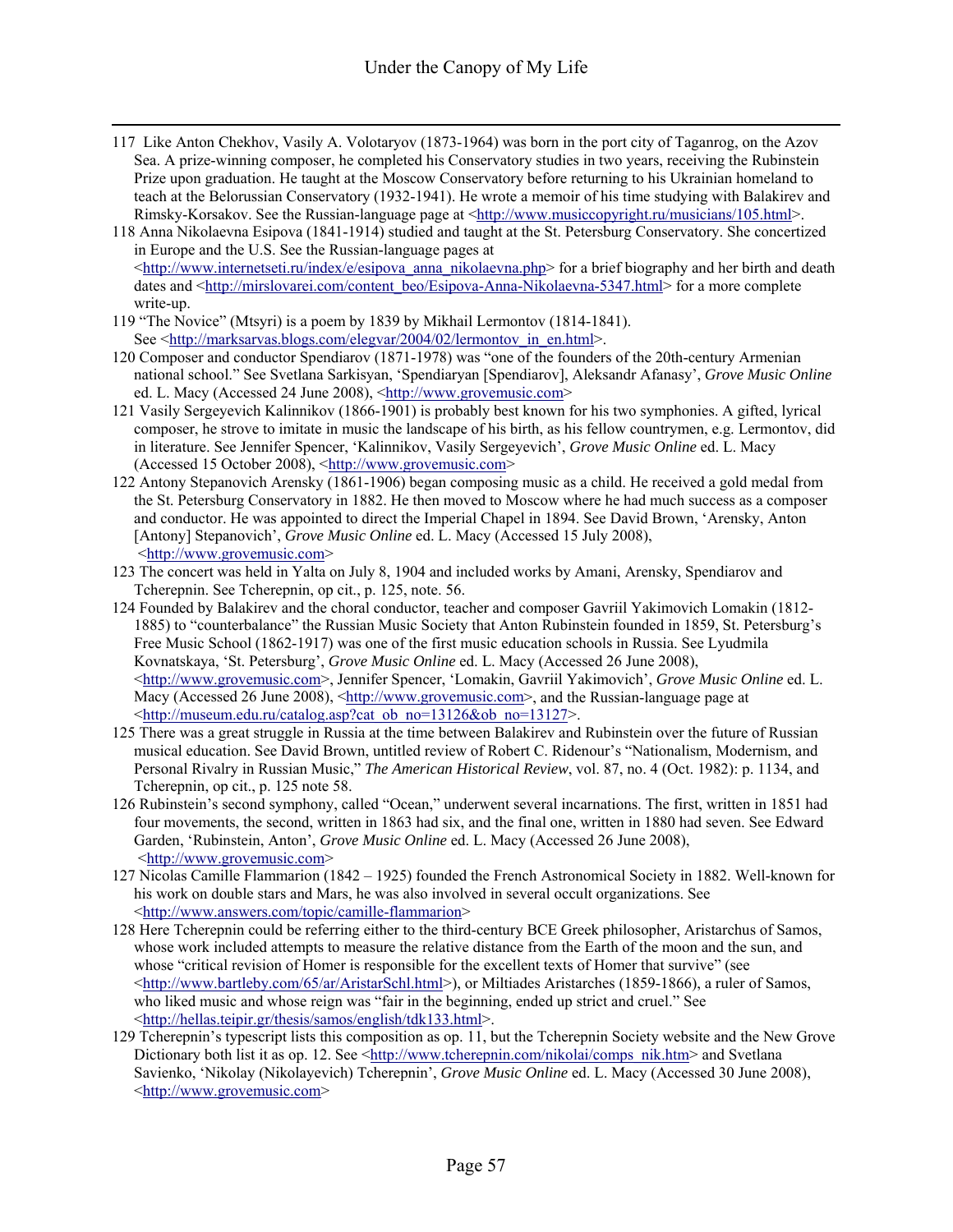- 130 The *Dramatic Fantasy* was published in 1903, and the ballet suite is listed as op. 29, and was published in 1908. See <http://www.tcherepnin.com/nikolai/comps\_nik.htm>.
- 131 Tcherepnin refers here to N. P. Tcherepnin's "detailed and factually rich" three volume examination of the history of Russian pedagogy entitled *The Imperial Educational Society of Noble Young Women - 1764-1914* that was published in 1915. See Tcherepnin, *op cit*., p. 125, note 60.
- 132 *The Enchanted Lake*, op. 62, was written in 1909. First published in 1889 as a piano work "About Olden Times," op. 21, was reworked for orchestra in 1906 and issued as op. 21b. See Jennifer Spencer/Ward Garden, 'Lyadov, Anatoly Konstantinovich', *Grove Music Online* ed. L. Macy (Accessed 30 June 2008), <http://www.grovemusic.com>
- 133 Having had several incarnations, the current building, which was erected in 1834-1839 at a cost of 1 million rubles, is now called the Shostakovich Philharmonic Hall. See <http://www.encspb.ru/en/article.php?kod=2804016435>
- 134 This restaurant opened in 1870 and was named after the site of a battle with Napoleon. Other habitues included Chekhov. See <http://www.encspb.ru/en/article.php?kod=2804016886>.
- 135 See note 129 for information on the discrepancy between the opus number given in the text and that appearing elsewhere.
- 136 Nikolai Artsybushev (1858-1937) assumed leadership of the Belaieff publishing house after Rimsky-Korsakov stepped down. See Richard Beattie Davis, 'Belyayev [Belaieff], Mitrofan Petrovich', *Grove Music Online* ed. L. Macy (Accessed 3 July 2008), <http://www.grovemusic.com>
- 137 There is some confusion here in the typescript: both the Tcherepnin Society website and the New Grove Dictionary list the Pushkin piece as a work for orchestra and give its opus number as 41 (see http://www.tcherepnin.com/nikolai/comps\_nik.htm and Svetlana Savenko, et al., 'Nikolay (Nikolayevich) Tcherepnin', *Grove Music Online* ed. L. Macy (Accessed 3 July 2008), <http://www.grovemusic.com>). According to the Tcherepnin Society website *Narcisse and Echo* is op. 40 and was published by Belaieff. See <http://www.tcherepnin.com/nikolai/comps\_nik.htm>.
- 138 Founded as "The Russian Music Society" in 1859 by Anton Rubinstein, The Imperial Russian Music Society (the name changed in 1869) helped develop Russian music culture through concert performances, compositions competitions, etc. See Lyudmila Kovnatskaya, 'St Petersburg,' *Grove Music Online* ed. L. Macy (Accessed 5 July 2008).
- 139 Fedor Ivanovich Grus was art critic for the Petersburg German Gazette and was married to publisher Jurgenson's daughter. See the Russian-language page at <http://www.2lib.ru/getbook/13131.html> (Notes of a pedestrian – the memoir of Vasily Gregorevich Yan (a.k.a. Yanchevetsky) 1874-1954, a Soviet writer.)
- 140 Alexander Nikolaevich Tcherepnin (1899-1977). See Enrique Alberto Arias, 'Tcherepnin, Alexander (Nikolayevich)', *Grove Music Online* ed. L. Macy (Accessed 8 July 2008), <http://www.grovemusic.com>)' and the Tcherepnin Society website <http://www.tcherepnin.com/alex/bio\_alex.htm>.
- 141 General Dityakin was a character created by Gorbunov to represent tsar Nikolai II's world that was "petrified in its world view, firmly established in its half-unconscious judgments and feelings, surrounded on all sides by a changing reality to which manifestation it was unwillingly called to respond. In his tale Gorbunov gradually draws a character with special love and close observation. Little by little the general becomes the darling of all the social circles and groups in which he participates." See the Russian-language page at  $\frac{\text{th}}{\text{t}}$  /www.rulex.ru/01040559.htm>.
- 142 Bessel's firm, "Bessel and Co." published works by many Russian composers including Tchaikovsky, Mussorgsky, Rimsky-Korsakov, and others. See the RIPM article "Muzykal'ny listok" at <http://www.ripm.org/journal\_info.php5?ABB=MUL>, accessed 25 July, 2008.
- 143 Composers in this group included the Russian Five, Mussorgsky, Cui, et al. Beginning in the 1830s, this music included folk elements and was a Russian response to the popularity of Western music, specifically French and Italian. See M. Tevfik Dorak, "Russian Nationalism in Music," <http://www.dorak.info/music/national.html>.
- 144 Nikolai Medtner (1879/1880-1951) studied piano at the Moscow Conservatory. His first compositions date from 1903. He won the Glinka prize in 1909. See Barrie Martyn, 'Medtner, Nicolas [Metner, Nikolay Karlovich]', *Grove Music Online* ed. L. Macy (Accessed 26 July 2008), <http://www.grovemusic.com>
- 145 These schools "originated from the Department of Empress Maria Fedorovna, which ran the Educational Society of Noble Ladies from 1796." See <http://www.encspb.ru/en/article.php?kod=2804009224> and the Russian-language page at <http://slovari.yandex.ru/dict/mos/article/mos/19000/50991.htm>. There must be a comma missing between Alexandrovskom and Smol'nom in the typescript since these seem to have been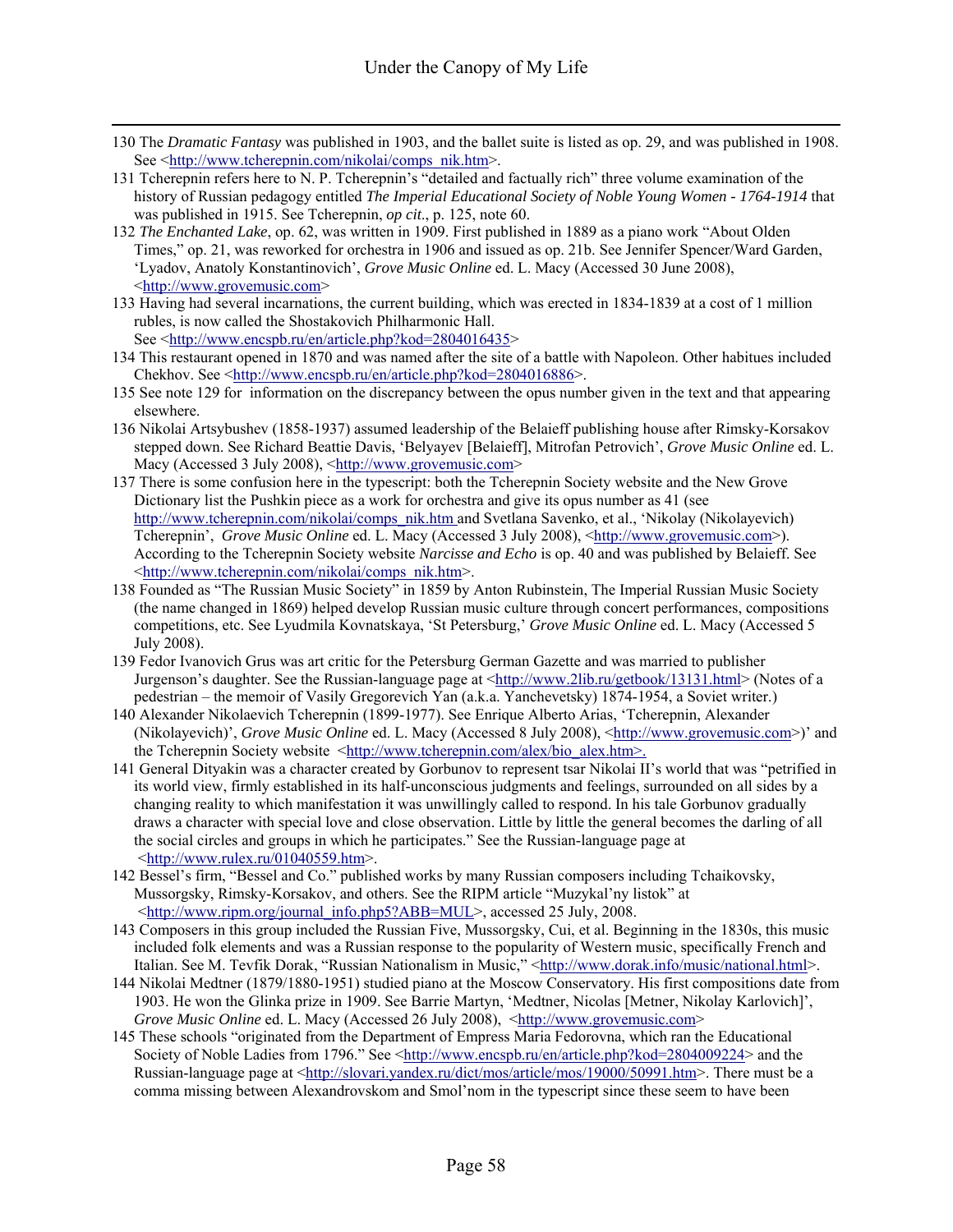separate institutions. Tcherepnin taught at these schools between 1901 and 1906. See Tcherepnin, op cit., p. 126 note 67.

- 146 Composer Vasily Vasileyevich Kyuner (1840-1911) was from Stuttgart. He also published such children's works as "First Steps: school for beginners," and "Syrinx," a collection of children's songs. See the Russianlanguage page at <http://mirslovarei.com/content\_beo/Kjuner-Vasili-Vasil-evich-7756.html>.
- 147 Tcherepnin conducted at the Mariinsky Theater from 1906-1909. See Tcherepnin, op cit., p. 126 note 68.
- 148 In the Gogol tale, Taras Bulba and his two sons lay siege to Dubno.
- See <http://en.wikipedia.org/wiki/Taras\_Bulba> 149 The Russian is as follows:
	- "Ko'zak vo'inu liu'bit

Ko'zak kolet, rubit." Each of these words is normally accented on the second syllable.

150 [Quoting from Tcherepnin, *op. cit.*, p. 126, n. 69:] Alexander Nikolaevich Tcherepnin is the second member of the Tcherepnin family to be a composer (two of Alexander's other sons, Sergei and Ivan also write music). After leaving Russia in 1921, Alexander lived in France, China, Japan and the U.S., composing music, teaching and playing piano, and lecturing on musical composition. An erudite musician, he devotes no small amount of energy to musical organizations: for thirty years he directed the Shanghai Conservatory, promoting Chinese and Japanese music, and opened a music publishing house in Tokyo.

 He has written the opera "Ol-Ol" with a libretto by Leonid Andreyev, and "The Farmer and the Nymph," several symphonies, piano concerti and ballets ("Trepak," "Ajanta's Frescoes," "Chota Rostaveli" (in collaboration with Honegger[, Alexander Tcherepnin and Tibor Harsanyi]), Les Douze for narrator and small orchestra to texts by Blok, chamber music and also books (The History of Russian Music from its origins to Glinka). Further information can be found at <http://www.tcherepnin.com/>

- 151 Konstantin Michailovich Fofanov (1869-1911). A brief biography is available at  $\langle$ http://www.bookrags.com/biography/konstantin-mikhailovich-fofanov-dlb/>, and a translation of "Lucid" Stars" can be found at <http://www.geocities.com/scythian\_dead/translations/zvezdy.htm.>
- 152 See notes 101 and 102.
- 153 Tcherepnin adds the following footnote to this passage: "This addition is written on the morning of June 6, 1944 in Issy-les-Moulineaux/Seine: At 2AM the German radio station in Paris announced that Anglo/American forces had invaded France."
- 154 The Tcherepnin Society website lists *La Nuit* as an unpublished op. 6, no. 1 and "La vieille chanson" as op. 6, no. 2, published by Belaieff.
- 155 Ivan Osipovich Lyalechkin (1870 1895) was born in the Russian province of Penza, southwest of Moscow, and came from poverty. His works often appeared in Russian literary journals. Briusov commemorated his death in a poem. See the Russian-language page at  $\frac{\text{http://www.invictory.org/lib/2004/04/lyalechkin.html>}}{$ .
- 156 Quoting Tcherepnin, op cit.: I once met in Paris my former student, Sergei Prokofiev, who had just arrived from Soviet Russia and asked him whether my music was being performed there, and if so, whether more or less than before. "They play less but sing more," was his response. Others, coming from Soviet Russia, confirmed this. In particular they mentioned the success of my "Autumn"/ "Falling Leaves." *Consider the text of the following verses of this song:*

 *Leaves are falling.* 

 *Shadows of the departed wander behind me,* 

 *Stifled sobs,* 

 *Memories sing a swan song to the heart.* 

 *I realized why they were so successful: those who would become the "shadows of the departed" realized beforehand, with touching and painful presentiments, that the poet's prophetic verse was supposed, disturbingly, to refer to them.* 

 *The limits of this dramatic idyll were finally established (and hit me between the eyes) by the menacing bark of a Soviet review: "Enough of these swan songs, already. To hell with them." I think that by that time, the majority of the readers of this verse had succeeded in becoming "shadows of the departed."* 

 This romance, translated into European languages, is alive and well and not infrequently appears in concerts and on radio programs*, but listeners probably no longer experience any painful memories.*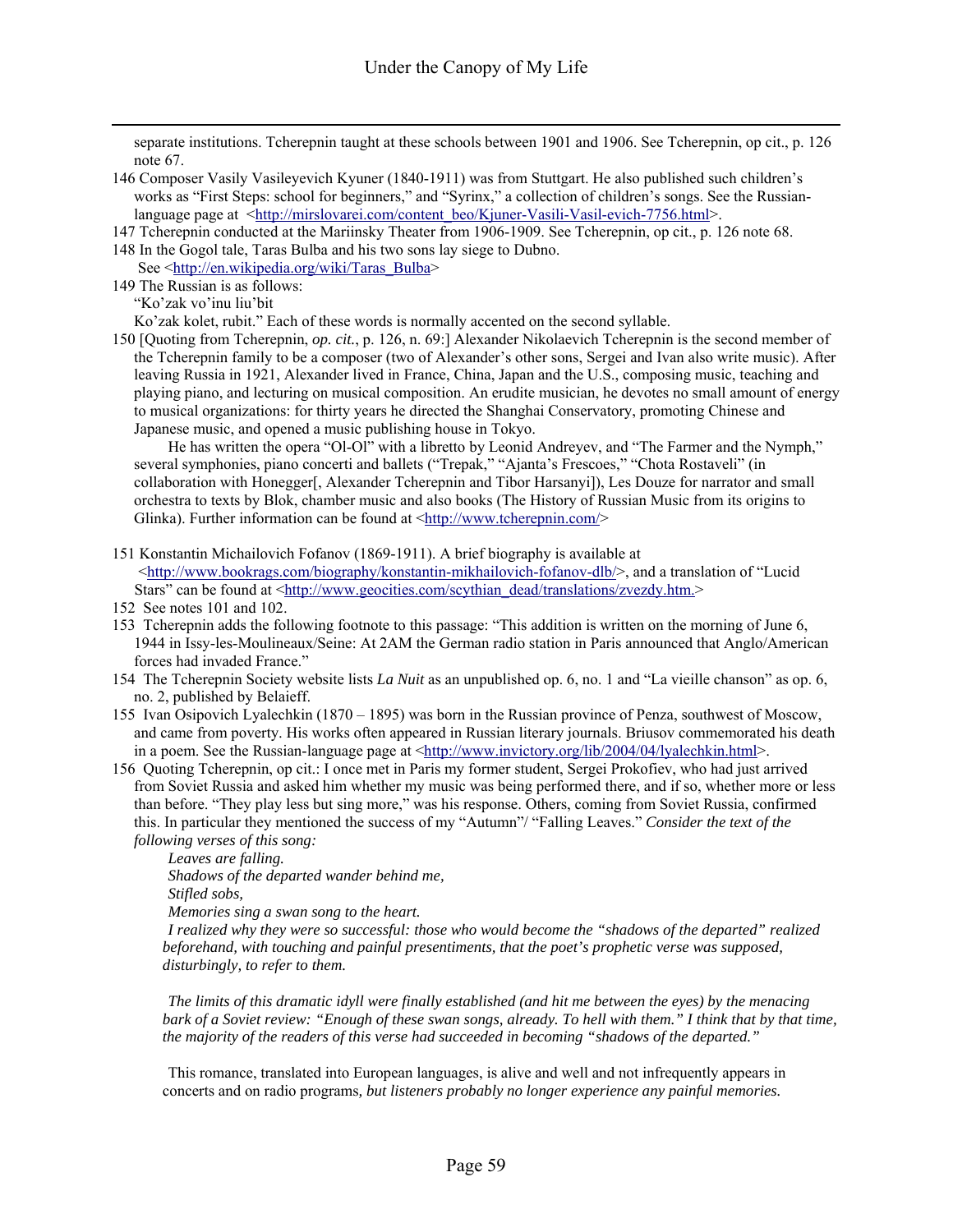- 157 Quoting Tcherepnin, *op cit*.: "I consider these rather candid musical lines, set down to Tiutchev's moving text, to be some of the best I have ever written."
- 158 The Royal Chapel Choir was comprised of the men and boys who sang at Imperial church services and concerts. Established in 1479 in Moscow, it was transferred by Peter the Great to St. Petersburg in 1703. It has had various names over the years and is now called the St. Petersburg Academic Choir. See Stuart Campbell, 'Glinka, Mikhail Ivanovich', *Grove Music Online* ed. L. Macy (Accessed 14 August 2008),
- <http://www.grovemusic.com> and the Russian-language page at <http://enc.mail.ru/article/1900440614>. 159 Pjotr Artemevich Krasnokutski (1849-1900) studied and taught at the St. Petersburg Conservatory. He played in the Mariinsky orchestra, among others, and is the dedicatee of Rimsky-Korsakov's *Fantasy for violin and piano on Russian themes*. See the Russian-language page <http://www.mke.su/doc/KRASNOKUTSKII.html>.
- 160 Arensky completed "Nal and Damayanti" in 1903 and it was premiered at the Bolshoi Theater in 1904. See David Brown, 'Arensky, Anton [Antony] Stepanovich', *Grove Music Online* ed. L. Macy (Accessed 17 August 2008)
- 161 Arensky composed "Dream on the Volga" while he studied with Rimsky-Korsakov at the St. Petersburg Conservatory. It premiered in 1891 and is based on the same story as Tchaikovsky's opera, *Voyevoda*. See David Brown, *op. cit.*
- 162 Both Tcherepnin and the Soviet edition of his memoir have the title of Rimsky-Korsakov's work slightly wrong. As listed in The New Grove, the title is "Chronicle of my musical life." It was published in in 1909, a year after the composer's death. See Mark Humphreys, et al., 'Nikolay Andreyevich Rimsky-Korsakov', *Grove Music Online* ed. L. Macy (Accessed 17 August 2008)
- 163 Rimksy-Korsakov's slighting remarks about Arensky ended with "He will soon be forgotten." Tcherepnin''s negative reaction to this assessment was shared by others, e.g. Vitol. See Tcherepnin, op cit., p. 126, n. 70.
- 164 Andrei Nikolaevich Rimsky-Korsakov (1878-1940), a musicologist, was forced to leave the St. Petersburg Conservatory and studied abroad beginning in 1900. He returned to Russia to teach and was head of the music department of St. Petersburg's Saltïkov-Shchedrin Public Library from 1918 until his death. See Mark Humphreys, et al., 'Andrey Nikolayevich Rimsky-Korsakov', *Grove Music Online* ed. L. Macy (Accessed 17 August 2008)
- 165 Alexander Ilyich Siloti (1863-1945) was a Russian pianist and conductor. He studied piano with Nikolai Rubinstein and with Liszt. He taught at the Moscow Conservatory and lived for a time in St. Petersburg. After the Revolution, he left Russia and eventually moved to the U.S. where he taught at the Juilliard School. He is buried in the Novo Diveyevo cemetery in Spring Valley, NY. See the Russian-language page at <http://www.krugosvet.ru/articles/74/1007409/1007409a1.htm> and the English-language page at <http://www.arco-iris.com/George/Siloti.htm>.
- 166 Vera Pavlovna Siloti (1866-1940) was the daughter of Pavel Mikhailovich Tretiakov (1832-1898), founder of the world-renowned Tretiakov Gallery in Moscow and wife of pianist Alexander Ilyich Siloti (1887-1950). See the Russian-language page a  $\langle \frac{h}{h} \cdot h \cdot h \cdot \rangle$  /www.senar.ru/names/z/>.
- 167 Born in 1864, Adeyada Yuliavnovna Bolskaya studied at the Moscow and was given a scholarship for study abroad when she graduated. Between 1889-1893 she sang at the Bolshoi opera in Moscow and beginning in 1897 was prima donna at the Mariinsky Theater. See <http://www.biografija.ru/show\_bio.aspx?id=12074>. 168 See note 160.
- 169 The Alexander Nevsky Monastery contains some of St. Petersburg's oldest buildings and is the resting place of Tchaikovsky, Dostoevsky, Glinka and others. See <http://www.saint-petersburg.com/cathedrals/Alexander-Nevsky-Monastery.asp>
- 170 Despite receiving minimal formal music instruction, having been orphaned at the age of six and having spent his youth as a poor vagrant, Ivan Yakovlevich Ternov (1859 – 1925) was a very successful musician due to his innate talent and good voice. He became the Monastery's cantor in 1893 and received great critical acclaim for his choral conducing. See Tcherepnin, *op. cit.*, p. 126, note 73 and the Russian-language page at <http://slovari.yandex.ru/dict/khordict/article/hos-0620.htm>.
- 171 The actual premier of *The Golden Cockerel* took place in Moscow in the fall of 1909. Tcherepnin here refers to the St. Petersburg first performance that took place in December of that year. See Mark Humphreys, et al., 'Nikolay Andreyevich Rimsky-Korsakov', *Grove Music Online* ed. L. Macy (Accessed 21 August 2008) and Tcherepnin, *op. cit.*, p. 127, note 74.
- 172 Critic and musicologist Michel-Dimitri Calvocoressi (1877-1944) made a career of translating libretti from many languages. "From beginning to end of his career, he campaigned tirelessly in both French and English for the recognition and comprehension of Russian music." See Gerald Abraham, 'Calvocoressi, Michel-Dimitri',